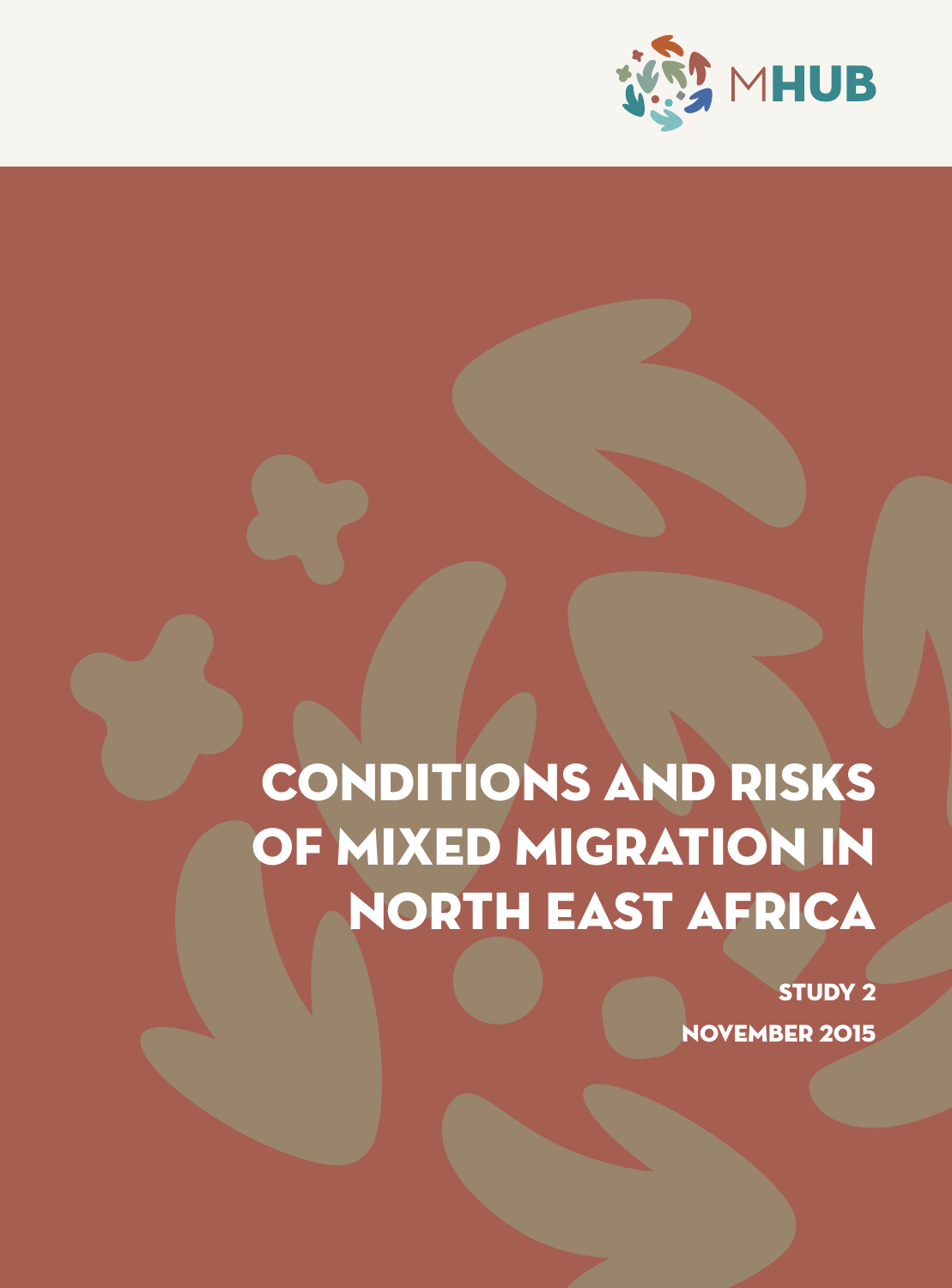

November 2015

Disclaimer: The views expressed in this paper are the views of the author and do not necessarily reflect the views or policies of the organizations comprising the North Africa Mixed Migration Task Force. The North Africa Mixed Migration Task Force does not guarantee the accuracy of the data included in this paper and accepts no responsibility for any consequence of its use. Terminology used may not necessarily be consistent with the official terms used by organizations participating in the North Africa Mixed Migration Task Force.

©All rights reserved. No part of this publication may be reproduced, stored in a retrieval system, or transmitted in any form or by any means, electronic, mechanical, photocopying, recording or otherwise without the prior written permission of the publisher.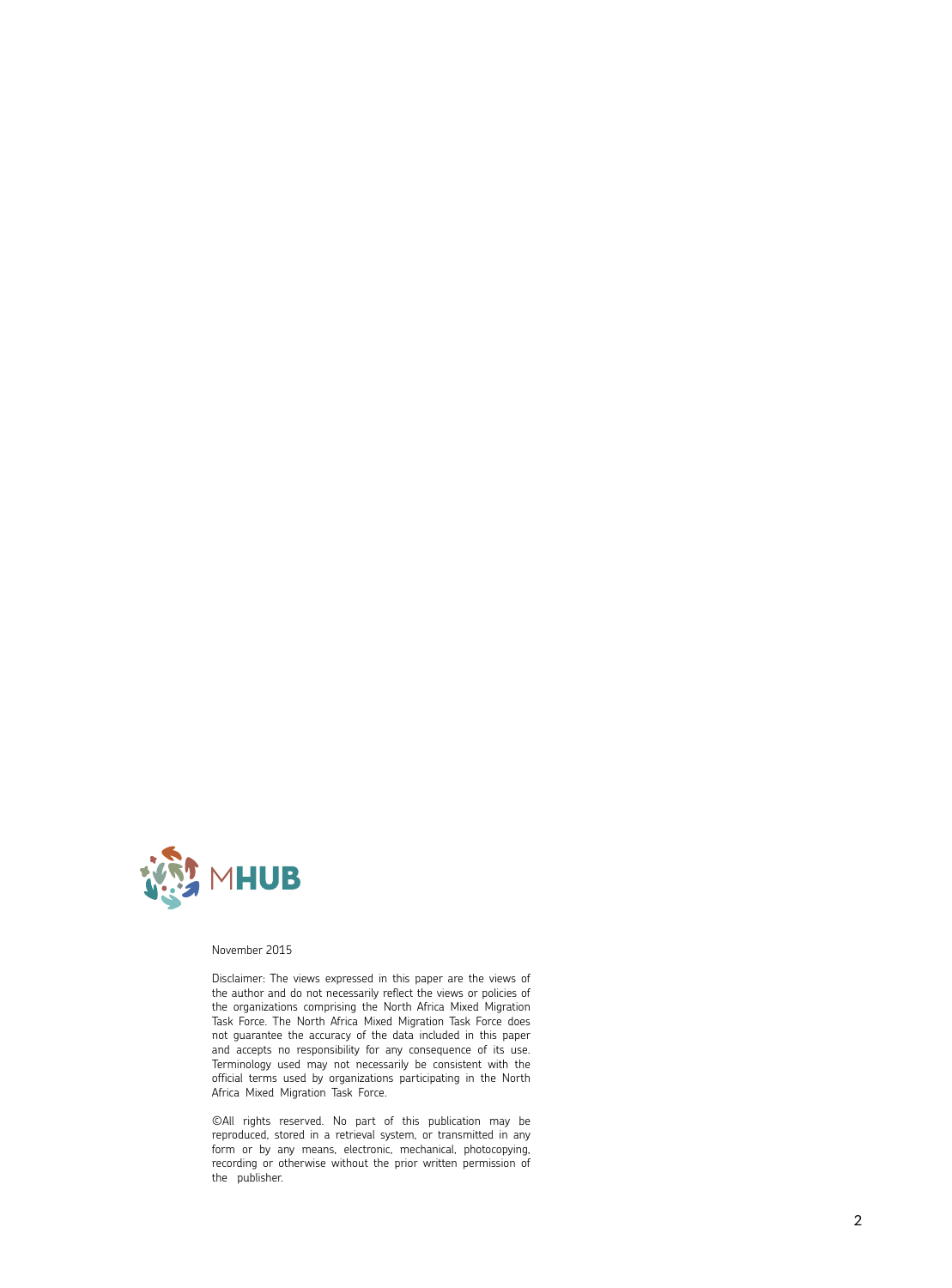# Acknowledgements

This report is the result of a collaborative effort by a number of international organizations which have come together in the North Africa Mixed Migration Task Force consisting of the Danish Refugee Council (DRC), the International Organization for Migration (IOM), the Office of the High Commissioner for Human Rights (OHCHR), the Regional Mixed Migration Secretariat – Nairobi (RMMS), the United Nations High Commissioner for Refugees (UNHCR), and the United Nations Office on Drugs and Crime (UNODC). The Task Force, created in 2014, promotes a human rights-based approach to ensuring the protection of people moving in mixed and complex flows to, through and from North Africa.

The study was prepared by Michael Collyer, team leader of the write up (contact email: m.collyer@sussex. ac.uk) assisted by researchers in Egypt - Elisa Pascucci; Sudan - Bashair Ahmed; Ethiopia - Markus Breines; Italy and Malta - Vanessa Iaria.

This report represents the knowledge, insights and contributions of many people, not least the migrants, asylum seekers and refugees who gave their time and shared their experiences with the research team.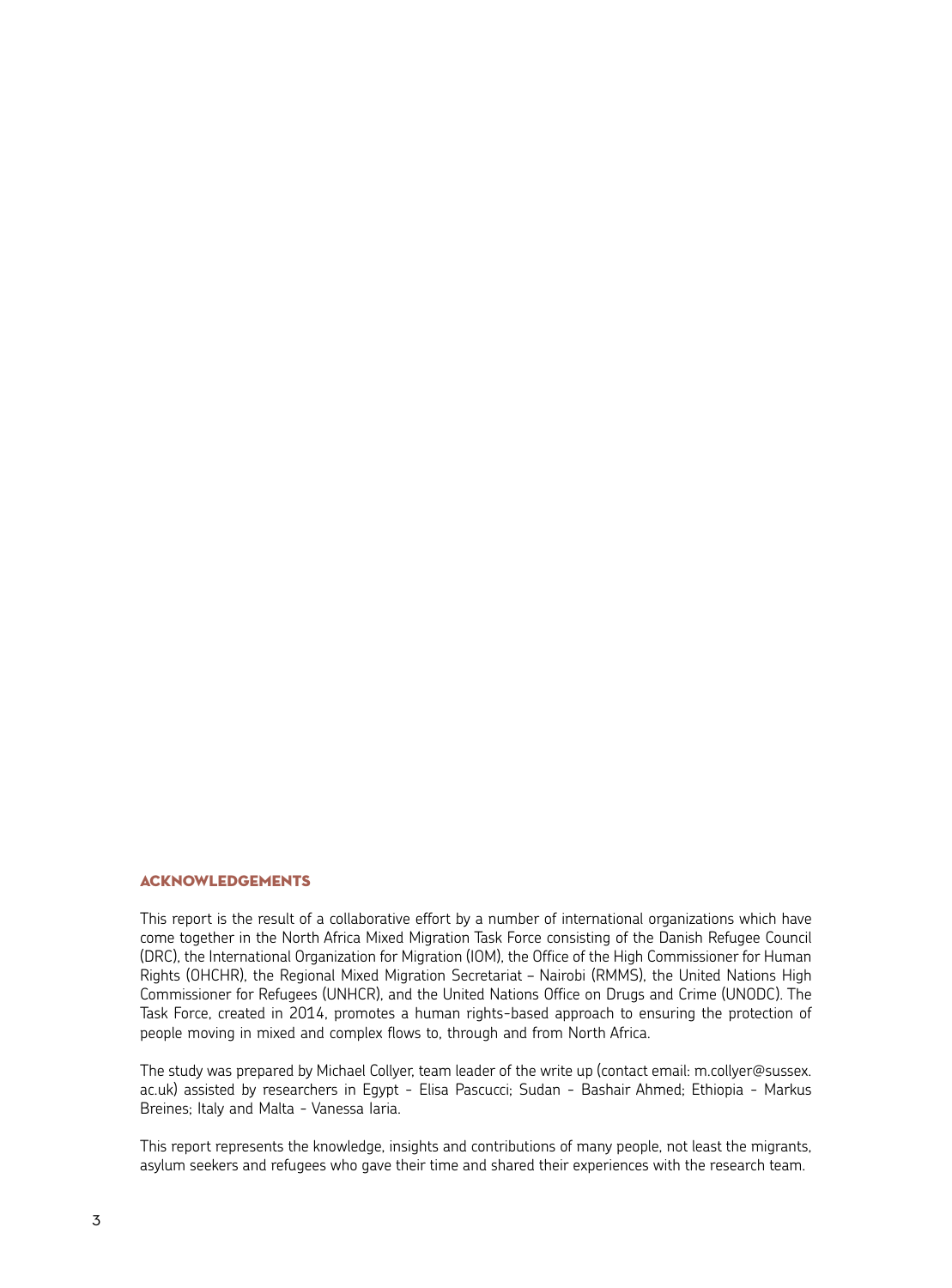# **CONTENTS**

| <b>EXECUTIVE SUMMARY</b>                                                            | 5        |
|-------------------------------------------------------------------------------------|----------|
| <b>1. INTRODUCTION</b>                                                              | 7        |
| 2. THE CONTEXT OF MIXED MIGRATION IN NORTH EAST AFRICA                              | 9        |
| Regional approaches                                                                 | 10       |
| Ethiopia                                                                            | 12       |
| Egypt                                                                               | 12       |
| Sudan<br>3. METHODS USED IN RESEARCHING THIS REPORT                                 | 14<br>15 |
| Ethiopia                                                                            | 16       |
| Egypt                                                                               | 17       |
| Italy                                                                               | 17       |
| Malta                                                                               | 18       |
| Sudan                                                                               | 18       |
| <b>4. POLICY CONTEXTS</b>                                                           | 19       |
| Ethiopia                                                                            | 20       |
| Egypt                                                                               | 21       |
| Sudan                                                                               | 22       |
| 5. MAPPING ROUTES AND RISKS ACROSS NORTH EAST AFRICA                                | 23       |
| From Eritrea to Ethiopia                                                            | 24       |
| From Ethiopia to Sudan                                                              | 25       |
| Ethiopia to Sudan via Humera                                                        | 26       |
| Ethiopia to Sudan via Metemma<br>From Eritrea to Sudan                              | 26<br>27 |
| Routes across Sudan                                                                 | 28       |
| Routes into Egypt                                                                   | 29       |
| The Aswan-Lake Nassser Route: Towards a refuge in Cairo                             | 29       |
| East Oweinat: Re-routed hopes                                                       | 30       |
| Allagi Valley and the Halayeb Triangle: Migration and gold mining                   | 31       |
| The Cairo-Matruh-Bengazi Route: In and out of Egypt                                 | 32       |
| Other routes out of Egypt                                                           | 33       |
| From Sudan through Libya                                                            | 34       |
| 6. PROTECTION AND ASSISTANCE ISSUES ON THE ROUTE                                    | 35       |
| Onward migration of Eritrean refugees in Ethiopia<br>Human trafficking and violence | 36<br>37 |
| <b>Unaccompanied minors</b>                                                         | 39       |
| Protection of undocumented migrants, refugees and asylum seekers                    | 41       |
| 7. SPHERES AND SOURCES OF INFORMATION                                               | 43       |
| Contact with smugglers                                                              | 44       |
| Deterrent effects of negative migration experiences                                 | 46       |
| Decision to migrate again on return                                                 | 48       |
| Decision to stay in Ethiopia on return                                              | 48       |
| Information on route in Sudan                                                       | 49       |
| <b>Onward movement of Eritreans</b>                                                 | 49       |
| 8. RESPONSES: ROLE OF STATE AUTHORITIES/IOS AND NGOS<br>Official State responses    | 51<br>52 |
| Ethiopia                                                                            | 52       |
| Eritrea                                                                             | 53       |
| Eqypt                                                                               | 54       |
| Sudan                                                                               | 54       |
| <b>Collusion with State officials</b>                                               | 55       |
| Brides at border crossings and in detention                                         | 55       |
| <b>Collusion between facilitators and State officials</b>                           | 55       |
| <b>9. CONCLUSIONS</b>                                                               | 57       |
| <b>BIBLIOGRAPHY</b>                                                                 | 61       |
| APPENDEX: LISTS OF INTERVIEWS CONDUCTED FOR REPORT                                  | 64       |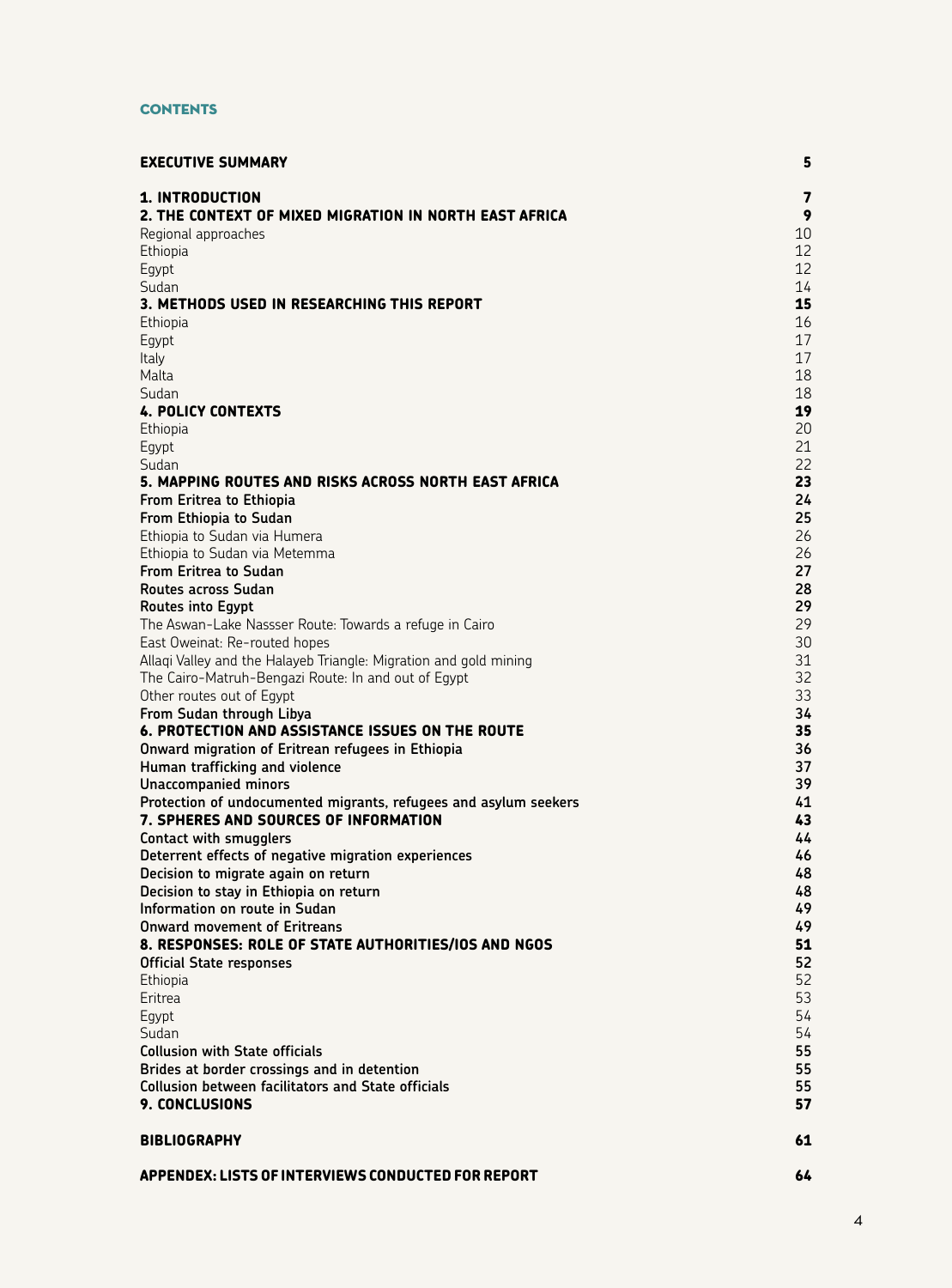#### Executive summary

#### **Background:**

This report focuses on the conditions and risks of migration in Ethiopia, Sudan and Egypt. In particular, it focuses on the experiences of people who are on the move. The pattern of migration in this region is complex. No evidence was found to support the idea that large numbers of people are leaving their countries of origin with the intention of reaching Europe. The idea of crossing the Mediterranean to Europe often arose from disappointment at the conditions in neighbouring countries. Many migrants, refugees and asylum seekers target regional employment markets, such as Khartoum, or the closest options for protection, such as Cairo. There is substantial circular migration and intra-regional networks. Onward movement took place when these strategies failed to address protection needs or livelihood strategies and sometimes resulted in additional vulnerability to human rights abuses.

Research in Europe (Malta and Italy) was focused on interviews with almost 100 migrants, asylum seekers and refugees about their experiences before reaching the Mediterranean, so it does not consider direct EU policy responses to the sea crossings. Individuals interviewed for the report recount details of crossings of 10 separate border points between Ethiopia, Sudan and Egypt, but also between Ethiopia and Sudan and Eritrea and Sudan and Libya. These crossing points vary very substantially in terms of the numbers of people crossing, the need for facilitators and the nature of the populations making the crossing.

#### **Key Findings:**

The lack of safe, regular migration opportunities drives migration underground, leading to risks of new human rights violations and abuses during the journey. Traditionally understood claims for international protection relate to circumstances in an individual's country of origin. These new protection concerns arise outside of individuals' countries of origin and are therefore unlikely by themselves to result in a successful asylum claim. Yet they require urgent humanitarian response. They may involve recognised refugees and asylum seekers but also those whose original migration was motivated reasons beyond those detailed in the 1951 Convention Relating to the Status of Refugees. These motivations are typically mixed. Individuals often move to escape a combination of factors, including discrimination or human rights abuses, poverty or environmental degradation. Yet, regardless of motivation or status, individuals on the move are also at risk of human rights violations outside their country of origin. These circumstances of humanitarian protection appear to be growing across the region, but detailed information is lacking. Research identifies four major human rights and protection risks facing individuals on the move in this region, or at least circumstances which leave individuals more vulnerable to human rights violations and protection concerns.

First, onward movement of refugees, particularly Eritrean refugees, arises from a lack of protection but also creates further distinct protection risks.

Second, there is a risk that smuggling operations develop into trafficking once migration has begun. There is a clear legal distinction between smuggling and trafficking. Due to the common practice of individuals being passed from one group to another, in practice these processes may blur. Individuals may contact smugglers to facilitate their journey and find that they are then passed onto traffickers who, extort more money through ransom and mistreatment, sexual exploitation or forced labour. These exchanges are associated with border crossings. Individuals who have paid for their entire migration in advance or those who are suspected of being relatively wealthy in their countries of origin are most at risk.

Third, it is extremely common for migrants to lack official documentary evidence of their identity and this can increase their vulnerability when in contact with state officials. This may involve legally sanctioned punitive measures such as detention or deportation, additional demands for bribery, or both.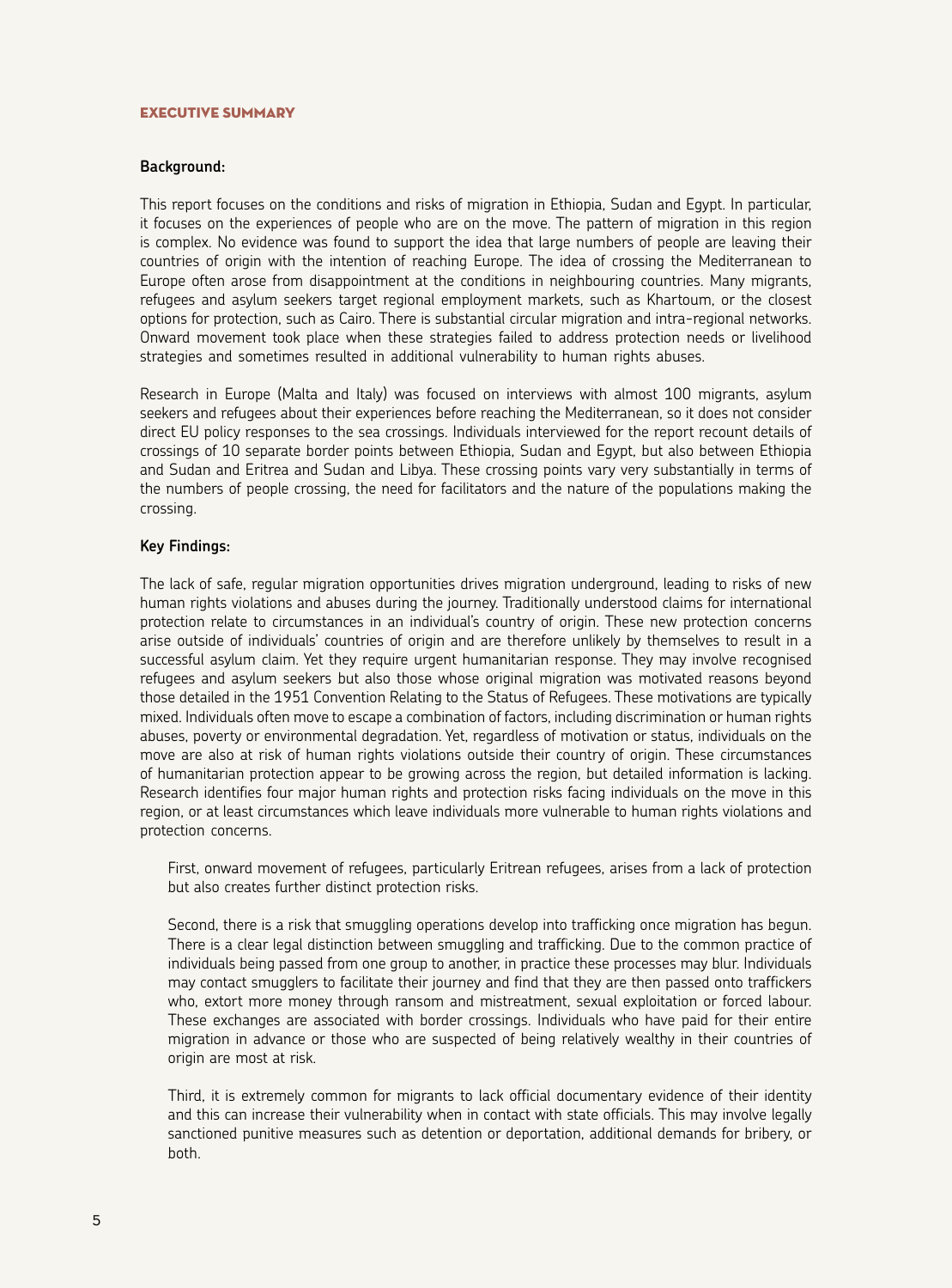Finally, there is a growing population of unaccompanied minors migrating internationally and they face increased risks compared to other groups, since they are seen as significantly more vulnerable.

Research for this report paid considerable attention to flows of information and finance. Social networks remain of central importance in influencing the direction of future migrations and in many cases, funding those migrations. It is clear that potential migrants try to make the most of as many different information sources as possible. Movement may be organised and/or funded by family members, particularly when they are already in wealthier countries. Alternatively, several people interviewed for this research reported that they had left without telling family members in their countries of origin for fear that they would try to prevent them.

The ways in which states in the region manage migration and refugee movements is typically driven primarily by security interests. Plausible reports circulate of state officials' involvement in both smuggling and trafficking. Yet government regulation of migration is necessary to protect citizens and ensure proper treatment of migration groups. Spaces beyond government control, such as Southern Libya are the scenes of the greatest abuse of migrants, refugees and asylum seekers. The rule of law is the essential precondition to any attempt to start to resolve the abuses of migrants, refugees and asylum seekers that often occur with impunity.

Migration across the region is, by definition, international and so a coordinated international response is required to help ensure migrants' rights are protected. Although there are obvious European interests in supporting and financing such coordination, regional civil society actors reported significant mistrust of EU involvement in migration management and argued that regional concerns should always take priority. The paucity of data on intra-regional migration makes any long term planning particularly challenging.



Figure 1

\*From the Migrant Footprints Database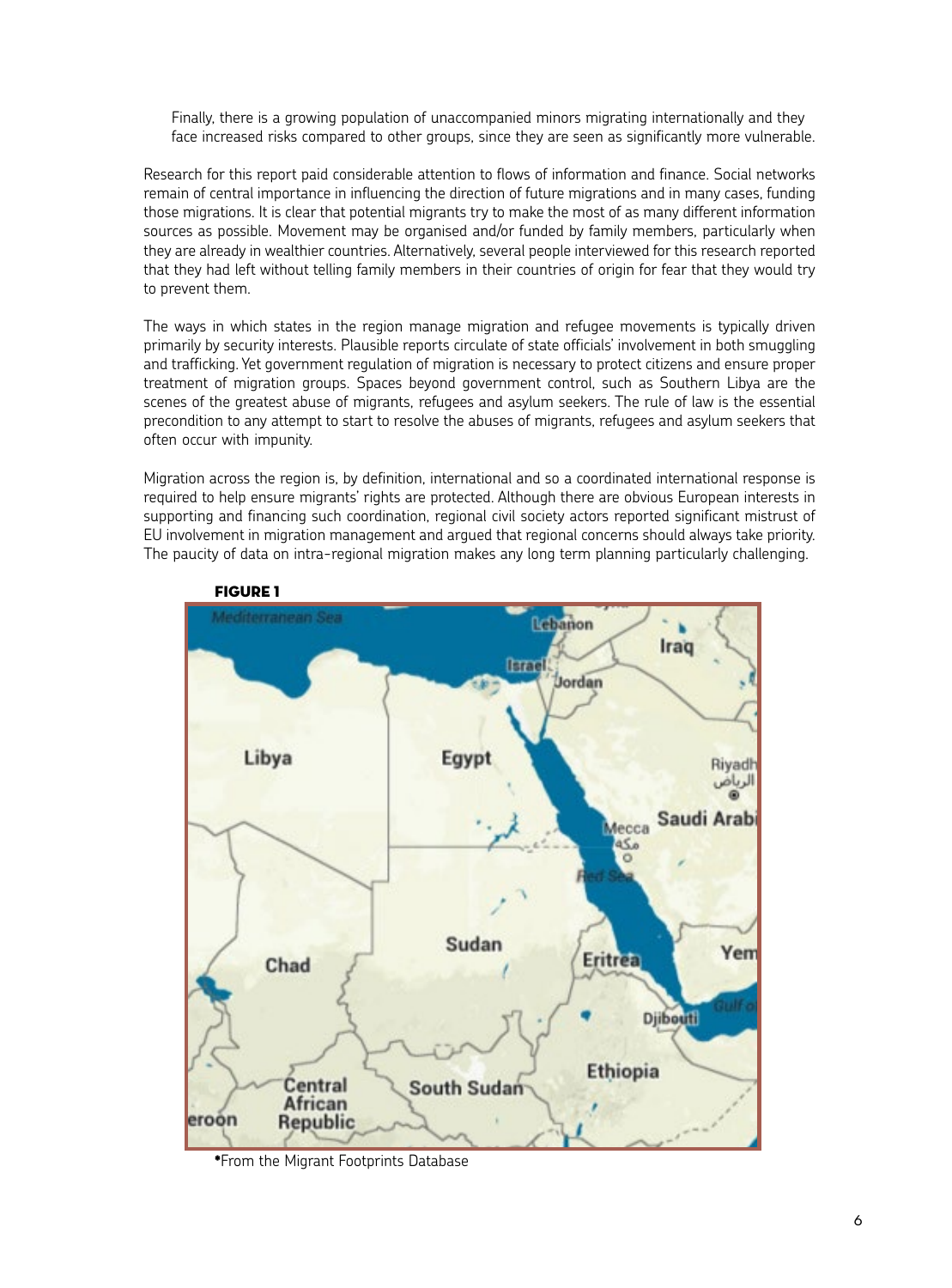#### 1. Introduction

The scale of fatalities in the Mediterranean has become a humanitarian emergency that continues to shock the world (IOM 2014). Policy responses have failed to address this crisis, indeed the number of people rescued or killed at sea has seen further dramatic increases in the first months of 2015 (Grant 2015). The high level of political and media attention devoted to the Mediterranean crossing is largely explained by the tremendous, wasteful loss of life, but it is also facilitated by the systematic collection of relevant information and the obvious responsibility of wealthy countries to address the issues. The North East African migration system links the Horn of Africa (Djibouti, Eritrea, Ethiopia and Somalia) and East North Africa (Egypt and Sudan), though research for this report only took place in Ethiopia, Egypt and Sudan, in addition to interviews in Malta and Italy with migrants, asylum seekers and refugees with recent experience of moving across the region. The central objective of this research is to investigate the conditions and risks faced by people on the move.

Serious human rights abuses of migrants, refugees and asylum seekers exist across this region but the lack of sufficiently detailed, regularly updated information about what is happening means that it does not receive the international attention that it deserves. A key finding of this research is that most people crossing borders in this region do not have the intention or the capacity to reach the Mediterranean. Yet increasingly regional migration systems are becoming inter-linked, so this broader regional migration system offers obvious potential for policy interventions to address the continued suffering of vulnerable migrants and may even help to address the Mediterranean tragedy. Looking beyond the Mediterranean is vital if the decision making of migrants and refugees is to be fully understood.

This report focuses on this regional North East African migration system, before the sea crossing. It pieces together the most current information available about regional migration, supplemented with interviews with migrants, asylum seekers, refugees and other stakeholders in Ethiopia, Sudan and Egypt as well as with people who have reached Italy or Malta and can reflect on their own experiences crossing North Africa. It draws on almost 100 interviews conducted between December 2014 and April 2015. The report's primary focus is Ethiopia, Sudan and Egypt, though those interviewed have a variety of origins. The governments of these three countries have long histories of support for refugees, though they have all responded to migration in robust ways in recent years, sometimes through repression and closure, at other times through approaches to protect human rights of migrants, refugees and asylum seekers. As growing numbers of individuals are willing to risk these international overland journeys, international coordinated response becomes increasingly necessary.

In the absence of opportunities for direct travel to desired destinations around the world, long, dangerous overland migration routes have become increasingly common over the last few decades. Four distinct international migration routes have been identified from North East Africa: a previous northern route, through Egypt and into Israel, and occasionally onwards to Europe, an eastern route to Yemen and Saudi Arabia, a southern route, through Kenya and onward to South Africa and a western route to Libya and for some eventually on to Europe (RMMS 2014). This report considers all cross border movements, primarily from the experience of migrants, asylum seekers and refugees who are making the crossings. The report considers experiences across five significant borders, many with various crossing points, in addition to separate consideration of movement across Sudan: Eritrea to Ethiopia, Ethiopia to Sudan (with two obvious crossing points), Eritrea to Sudan, routes across Sudan, routes into and out of Egypt (with five common crossing points) and Sudan into Libya.

The origin of migrants, refugees and asylum seekers along this route highlights the significance of international protection as a key motivation for migration. Reliable statistics are only available once individuals have reached the Mediterranean, but at this point, Eritreans are shown to be one of the most significant migrant groups, accounting for 25% of all those rescued in the central Mediterranean in 2013 (Frontex 2014). There is also anecdotal evidence of Syrians flying to Khartoum in order to reach Libya and ultimately Europe, following the barriers to direct air travel, though this research could not confirm the significance of this migration pattern. Officials from international organisations also highlight concerns about particular vulnerable groups, such as unaccompanied children, making up an increasing proportion of international migrants, though again, reliable statistical evidence simply does not exist to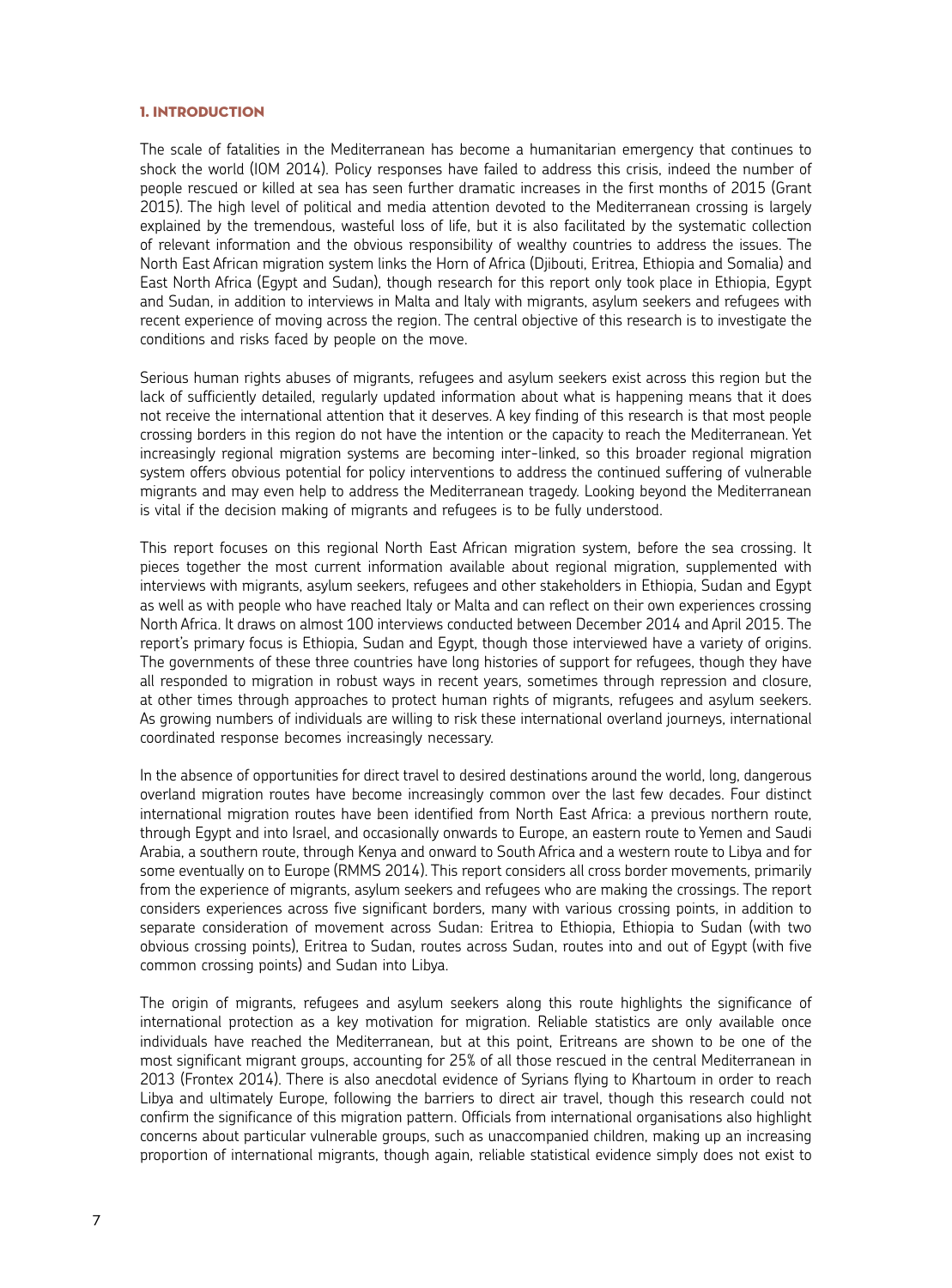confirm this. There is evidence of rising number of unaccompanied children arriving by sea in Italy where numbers doubled from just over one thousand to just over two thousand between April and July 2015.

Yet clearly not all those moving in the absence of human rights protection have clear protection claims under the definition found in Article 1 of the 1951 Convention Relating to the Status of Refugees. Statistics of cross Mediterranean rescues for 2014 (Frontex 2015) suggest that refugees may have accounted for the majority of all those apprehended during the year.<sup>1</sup> This was not the case in this research, though interviews did not involve a representative sample of people on the move. A substantial number of Eritreans interviewed began their journey not in Eritrea itself but in the refugee camps in Sudan, or more frequently in Ethiopia. There is no systematic data on the significance of this onward movement, but the Eritreans interviewed in Ethiopia for this report emphasised the complete lack of hope of such protracted refugee situations (IOM et al, 2012). Other individuals emphasised motivations that would not give rise to protection claims under the terms of the 1951 convention, often arising from significant and long-standing experiences of poverty. There is often significant overlap between these groups. This, then, is the classic 'mixed migration' scenario involving individuals with both protection and non-protection related motivations for migration using the same routes and the same facilitators and typically experiencing the same levels of exclusion and abuse.

The remainder of this report is divided into eight additional sections. The following section reviews recent published information on migration in the North East African region, focusing particularly on information on Ethiopia, Sudan and Egypt. Section three provides an overview of the methods used in each of the five countries where research took place and the fourth section turns to the policy framework governing migration at a national level in Ethiopia, Sudan and Egypt. The following three sections draw on new empirical research conducted for this report. Section five provides an overview of risks on the journey and reviews the very limited data that is available about different stages in the journey. Sections six and seven focus thematically on questions of protection, which were emphasised in interviews with most stakeholders and the nature, sources and extent of information used by migrants, asylum seekers and refugees. Finally, section eight turns to responses of states and non-state organisation, section nine concludes and the two appendices provide information on legislation in force in the three target countries and provide details of all individuals interviewed for this report.

<sup>1</sup> Frontex's Annual Risk Analysis 2015, which covers 2014 (Frontex 2015) only lists the major nationalities of individuals apprehended on the Central Mediterranean route (from Egypt and Libya to Italy) which accounted for the large majority of maritime apprehensions during the year. Of a total of 170,664 apprehensions, there were 39,651 Syrians, 33,559 Eritreans and 26,340 'unspecified sub-Saharan nationals'.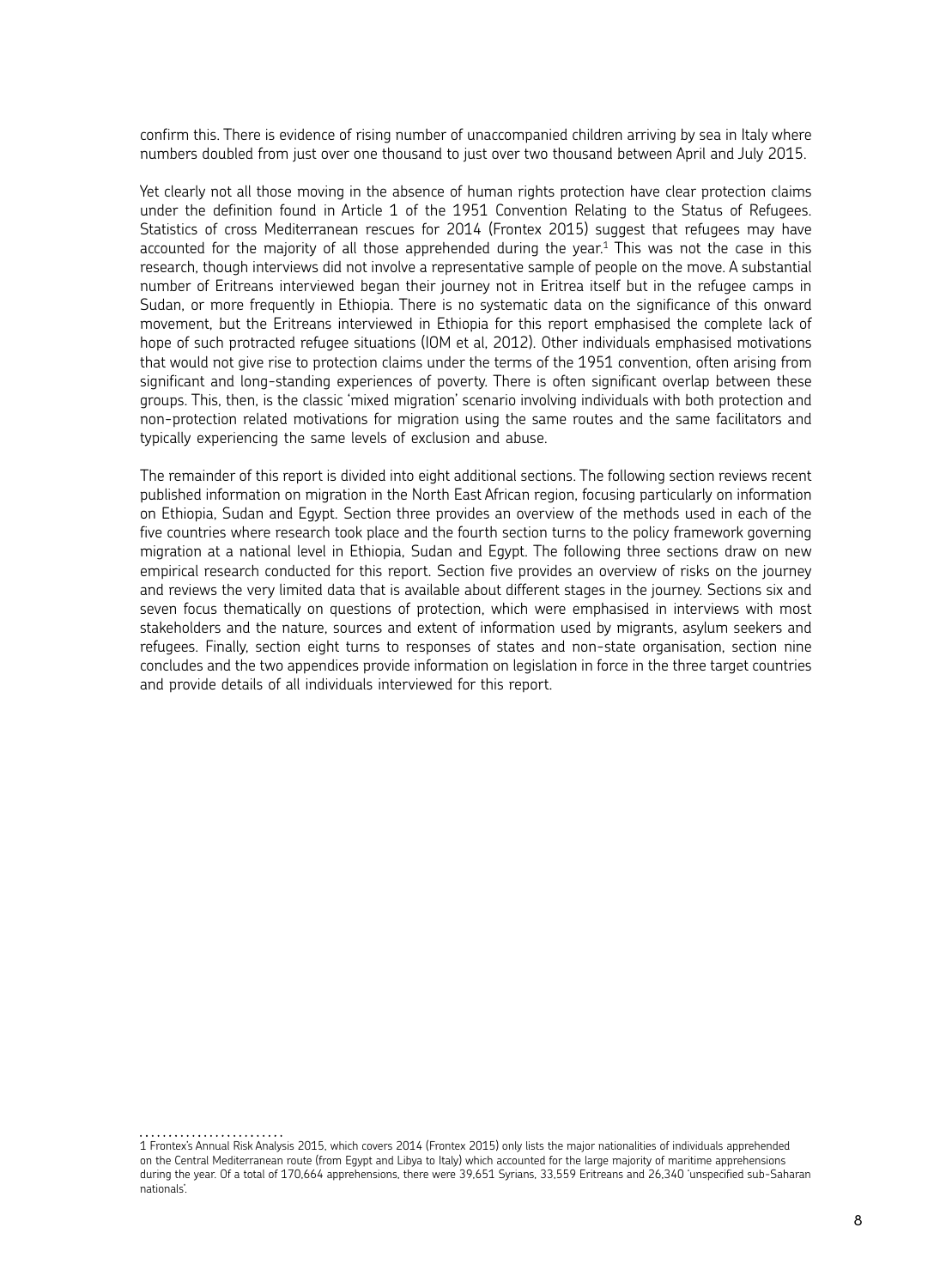2. the context of mixed migration in north east africa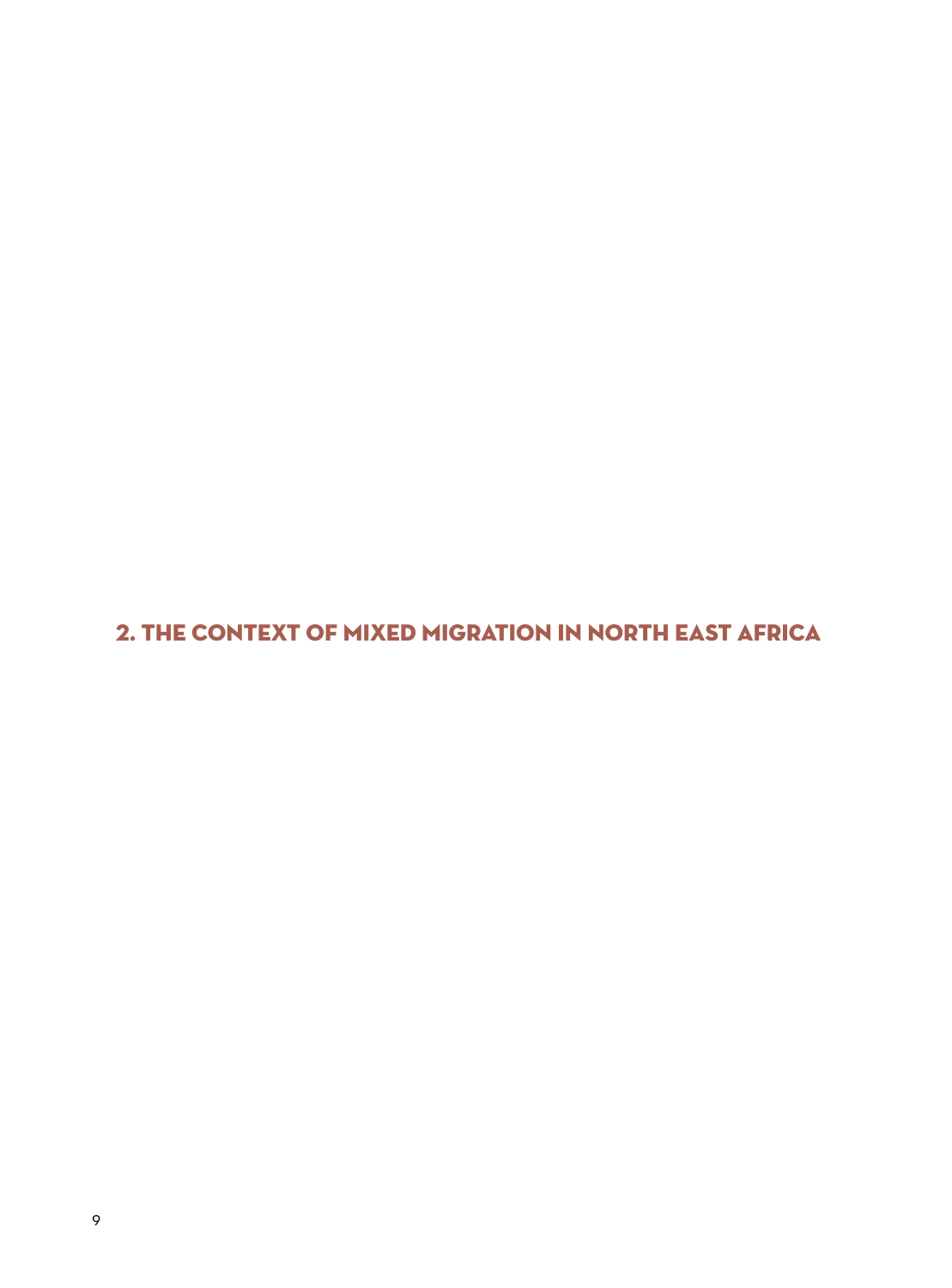Migration across North Africa has not received the international attention that migration across the Mediterranean has received in recent years. This is beginning to change. This section reviews the most recent available information on migration across this region. The tremendous challenges of any kind of data collection are starting to be recognised, if not yet properly addressed. Since most government migration statistics are not public, these initiatives are mostly the result of cooperation between major Non-Governmental Organisations and international agencies, such as through the Regional Mixed Migration Secretariat (RMMS) and the more recent Mixed Migration Hub (MHub). Interest from national governments is growing however, as international migration moves up national and regional agendas and several governments have passed new legislation targeting international migration. There are also regional initiatives, such as the twin Khartoum Processes, the African Union's Horn of Africa Initiative and the European Union's Horn of Africa Migration Route Initiative which illustrate the significance of cooperation. All of this encourages further regional level research, most recently the comprehensive Going West report (RMMS 2014) but also substantial expansion of research activities in separate national contexts. This section reviews the main themes of this growing bibliography of research into migration across North East Africa, highlighting some significant gaps in current knowledge.

#### rEGIONAL aPPROACHES

Mixed migration flows from the East and the Horn of Africa to Europe started receiving attention only in the last decade. So far they have been mostly researched and documented in media and INGO reports published by international or Europe based organizations. There is a conspicuous lack of scientific studies and policy reports on mixed migration flows in the East and Horn of Africa published by local research institutions and national governments in the region, though there are a growing number of relevant policy initiatives, which address elements of mixed migration.

Recent research reports map the evolution of East African routes and highlight a developing trend amongst migrants, asylum seekers and refugees from Eritrea, Somalia, Ethiopia and Sudan to move westward passing through Libya by land and reaching Europe by sea (UNHCR, 2013; RMMS, 2014). These changing migratory trajectories reflect the growing obstacles and closure of previously used migration routes towards the east heading to Yemen and the Gulf States and towards the north through the Sinai Peninsula to Israel (Murphy and Ismael, 2014; The Global Initiative, 2014). The military operations in the Sinai Peninsula in Egypt and the conflict in Libya have affected the evolution of migratory routes and the nature and dynamics of cross-border criminal smuggling and trafficking networks, which represent a source of internal instability and growing insecurity for the governments of transit countries (Aronson, 2014). All this research highlights the dynamism of these routes. Some people interviewed for this report suggest that the intense media focus on the dangers of migration to Libya in the first few months of 2015 is already having an impact on the selection of alternative routes. Information on the organisation and financing of smuggling and trafficking networks in the region is currently very limited (Altai Consulting and the UNHCR 2013, Shaw and Mangan, 2014, Altai Consulting for IOM, 2015).

A number of studies have also focused on the risks and dangers faced by migrants, asylum seekers and refugees on the route, paying particular attention to immigration detention (RMMS, 2015, Altai Consulting for IOM, 2015), to the trafficking and smuggling of migrants, refugees and asylum seekers (van Reisen et al. 2013), and to the fatalities of migrants, asylum seekers and refugees during irregular migration (IOM, 2014). The Regional Mixed Migration Secretariat (2015) published a study on the detention of migrants, asylum seekers and refugees from the East and Horn of Africa in the main transit and destination countries on the Eastern Africa-Europe route. The analysis focused on various aspects of the detention of non-nationals for immigration-related purposes, including the integration in national legislation of international legal instruments regulating immigration detention, types of immigration detention centres and conditions in detention, the effects of detention on migrants, asylum seekers and refugees, and possible alternatives to detention. According to the report, most countries, with the exception of Eritrea, allow some degree of detention monitoring, but none of the countries in the region have ratified the Optional Protocol to the Convention against Torture, which allows for the establishment of a system of regular visits undertaken by independent international and national bodies to state-run detention facilities (RMMS, 2015).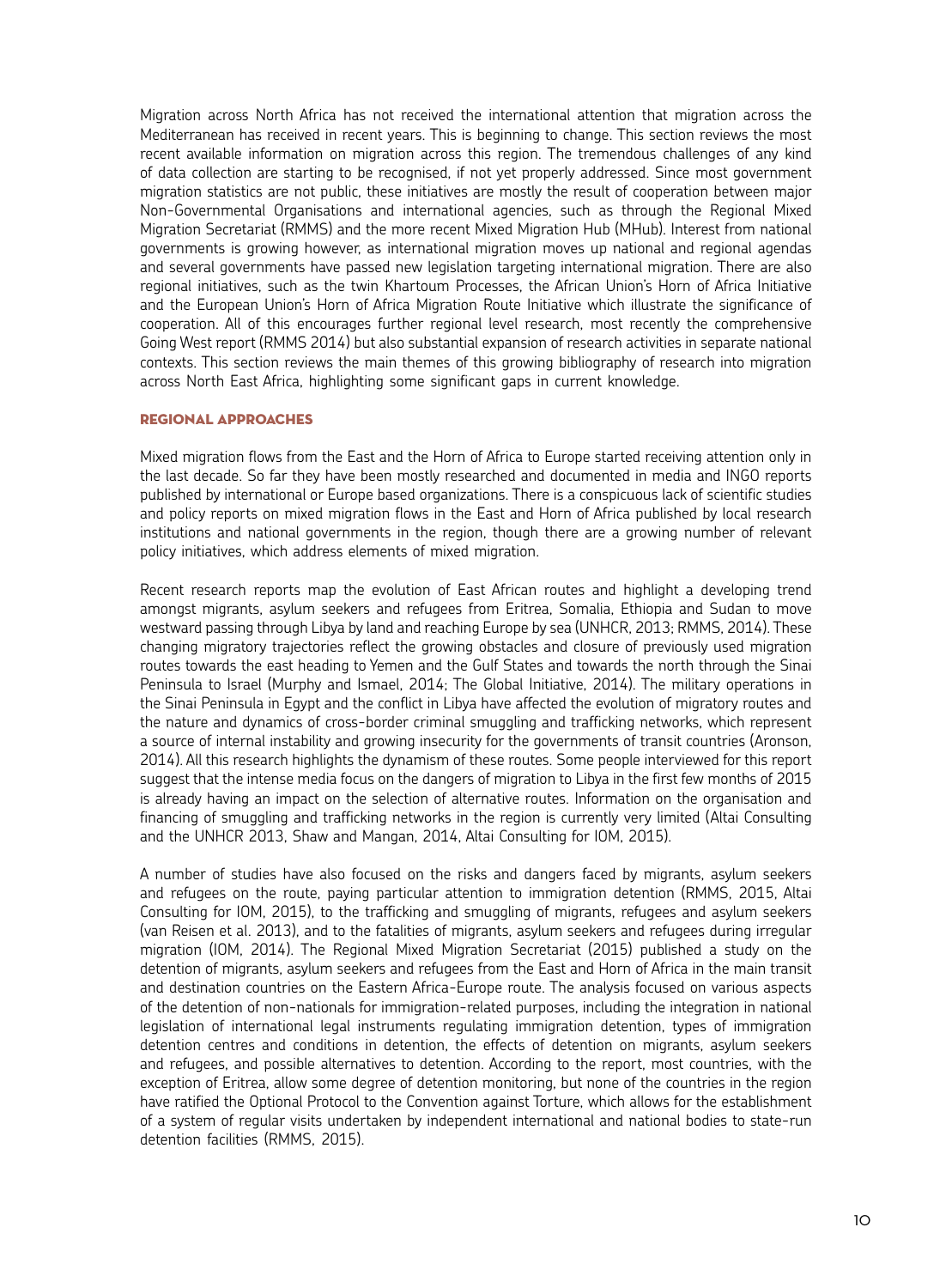Other studies on mixed migration flows on the Eastern Africa route concentrate on the trafficking of Somali, Eritrean, Ethiopian and Sudanese migrants, asylum seekers and refugees and highlight cases of extreme violence and human rights abuses exercised by traffickers against the trafficked victims (van Reisen et al. 2013; Human Rights Watch, 2014; RMMS, October 2014).Van Reinsen et al. (2013) describe how during the journey, the situation of people on the move changes, they may start as smuggled migrants or refugees, but then become hostages, victims of trafficking and torture. These reports also examine how international legal instruments addressing trafficking in persons have been integrated into the national legal frameworks of transit countries and conclude that the governments of Egypt, Sudan and Libya have so far failed to adequately identify and prosecute human traffickers and the government officials colluding with organised trafficking networks (van Reisen et al. 2013; Human Rights Watch, 2014; RMMS, October 2014).

The monitoring and reporting of migrant fatalities has also attracted attention, particularly after the International Organization for Migration published the report 'Fatal Journeys: Tracking Lives Lost During Migration', which estimates that globally since 2000 around 40,000 people lost their lives during irregular migration by land and sea. The highest number of reported victims in 2014 was from Africa and the Middle East (IOM, 2014). The report stressed that the actual number of fatalities may be higher given that many migrants and refugee die and disappear in dangerous waters and remote regions of the world and their bodies are never discovered. The RMMS report 'Blinded by Hope' (June 2014) demonstrates that migrants and refugees are often aware of the risks that they face when they embark on the irregular journey to Europe, but they still take the decision to move in order to escape the unbearable circumstances in their home countries, in the hope of reaching a safe place where they can find protection and a better future (RMMS, June 2014).

The growing awareness of increasing numbers of migrants and refugees ready to face violence and human rights violations and abuses in order to reach Europe through irregular migration channels has led to the establishment of two new parallel regional policy initiatives, the African Union's Khartoum Process and the EU-Horn of Africa Migration Route Initiative (or the EU Khartoum Process). Discussions to establish these processes began in May 2014, at a meeting between the European Union and the African Union in Khartoum. This was followed by a sub-regional conference involving Djibouti, Egypt, Eritrea, Ethiopia, Libya, South Sudan, the Sudan, and Tunisia, in October 2014 under the auspices of the African Union<sup>2</sup> which launched the AU Khartoum Process. Participating States recommend ratification of relevant international instruments; measures to prevent trafficking and smuggling; build capacities to prosecute perpetrators, protect and support victims, and ensure the treatment of persons in need of international protection in line with relevant regional and global conventions; and strengthened international cooperation and coordination to fight trafficking and smuggling. The member states also agreed on a joint strategy and action plan to combat human trafficking and migrant smuggling, which stresses three main areas of intervention: prevention, victims' protection and assistance, and enforcement of laws and prosecution of traffickers and smugglers. The parallel EU-Horn of Africa Migration Route Initiative was officially launched in November 2014 in Rome.<sup>3</sup>

In April 2015 the Government of Egypt hosted the first meeting of the Steering Committee of the Khartoum4 process and attended by Egypt, Sudan, South Sudan, Eritrea, Ethiopia, UK, France, Germany, Italy and Malta. Neither the AU, nor the EU Khartoum Process, however, tackle one of the key root causes of irregular migration from the Horn of Africa to Europe, that is the lack of legal migration channels (Reuters and RMMS, 15 April 2015). Some observers have therefore suggested that these processes could be expanded and turned into regional dialogues on migration and mobility which can also address the causes of irregular and mixed migration flows in a more comprehensive manner (Martin and Bonfanti, 2015).

- 3 http://italia2014.eu/media/3785/declaration-of-the-ministerial-conference-of-the-khartoum-process.pdf
- 4 http://www.iom.int/news/khartoum-process-meeting-agrees-concrete-action-needed-save-lives-mediterranean-sea

<sup>2</sup> http://weblog.iom.int/khartoum-process-eu-au-cooperate-combat-human-trafficking-horn-africa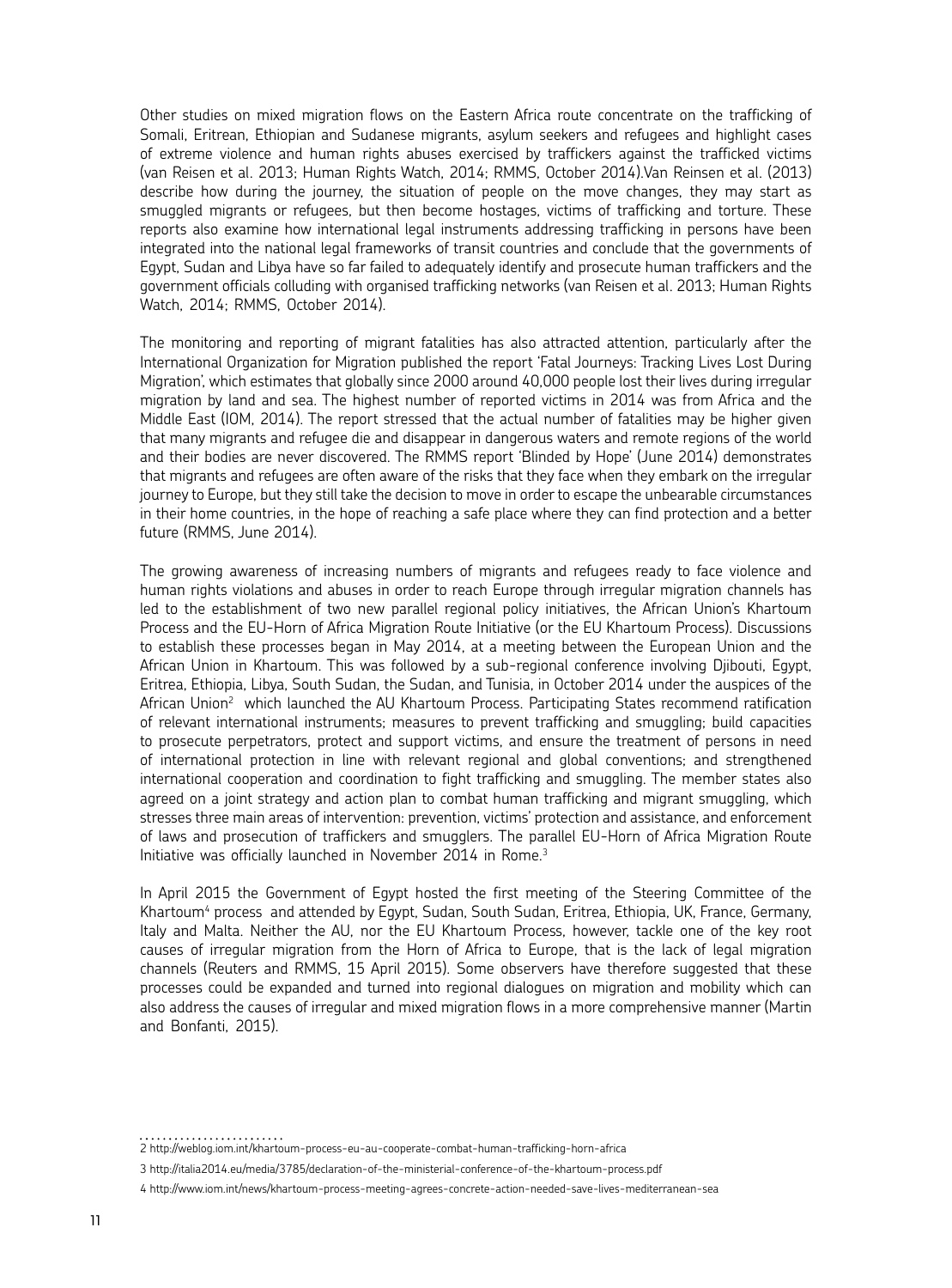# ethiopia

In the Ethiopian context, migration from Ethiopia and Eritrea to Europe has been given much less attention than migration to Saudi Arabia and Yemen. In 2011 the International Labour Organisation (ILO) provided numbers from the Ethiopian Ministry of Foreign Affairs suggesting that there were between 75,000 and 100,000 Ethiopians going to Libya each year (ILO, 2011). No more recent estimates exist. In addition, many Eritreans in refugee camps in Ethiopia also migrate through Sudan with the intention of reaching Europe. Despite the high numbers of Ethiopian and Eritrean migrants and refugees, little is known about their journeys from Ethiopia to Sudan. Attention has focused on the Metemma border crossing (Terre des Hommes, 2013, UNHCR, 2013, RMMS, 2013) although there is limited research conducted on how people cross the border and what risks they encounter on the journeys.

In recent years research has turned to the risks and dangers in Libya and Egypt (see e.g. MHub 2015, IOM, 2014, RMMS 2014, UNHCR, 2013), but on the Ethiopia-Sudan border Terre des Hommes (2013) has highlighted the risk of trafficking and women becoming involved in sex work in Metemma. Border crossing in the area of Humera, where Sudan, Ethiopia and Eritrea meet has been overlooked, but is widely used by Ethiopians in the north of the country as well as Eritreans. Moreover, the ILO claims that another 'route recently being used to reach Sudan goes through Wollega and then Gambela or Assossa (2011: 49). Traffickers/smugglers use these routes to avoid being intercepted by officials.' There is no other information available on this route, and with the civil war that has followed the independence of South Sudan this route may have changed.

In contrast to the conditions in the northern parts of the route from the Horn of Africa to Europe, much less attention has been paid to the conditions of migrants and refugees in Ethiopia and how they perceive them (an exception is Treiber, 2013, 2014). Despite being prima facie refugees, Eritreans in Ethiopia actually face similarly constrained livelihood opportunities as many Ethiopian migrants faced in Ethiopia. Once their immediate protection concerns have been resolved, by getting out of Eritrea, the reasons which push them to seek further opportunities are often closely related to the causes of migration for many Ethiopians. These conditions, and the complete lack of hope for positive change in the future, are central to their decision to migrant. Migrants and refugees appear to be aware of the potential dangers of irregular onward migration, though not always the details. RMSS (2014: 5) finds that a large proportion of Ethiopians going to Yemen were 'prepared to endure harsh circumstances in order to attain their migration goals'. There is no information on how migrants and refugees evaluate these risks. In order to fill this gap, the current report considers how migrants, refugees and asylum seekers obtain information about the journeys and how they perceive the risks and dangers.

Possibilities for migration also need to be considered in relation to the increasing attention to trafficking in Ethiopia. In 2012, the government set up a 'National Committee Against Trafficking', and 'Ethiopia regards itself as being tough on migrant smuggling and trafficking, and so tries to regulate the recruitment market for labour migrants' (RMMS, 2013: 35). With increased emphasis on prosecuting and punishing the government intends to control migration and protect vulnerable migrants and refugees (Messele and Gebeyehu, unpublished). There is currently no clear distinction between smugglers and traffickers (RMMS, 2013) and at present all cross-border movements are subject to government efforts to control migration, though a distinction is planned in the law that is currently under discussion.

#### **EGYPT**

Egypt is home to a large population of migrants, asylum seekers and refugees, from the Middle East, Europe, East-Asia, and Africa. The largest state in the Middle East and North Africa in terms of population, it has historically been – and continues to be – primarily a country of emigration towards the oil-producing countries of the Arab Middle East, as well as towards Europe and North America.

Since the 1990s, however, Egypt has also become a significant destination and transit country. According to census data, in 2006 184,070 foreigners were regularly resident in Egypt, mainly from Arab and European countries (EUI MPC, 2013). Inward refugee flows on the other hand originate mostly from Sudan and the Horn of Africa, but also, since the mid-2000s, from Iraq and more recently Syria. As of 2014, the biggest refugee communities were from Syria, Sudan, Somalia, Eritrea, and Ethiopia.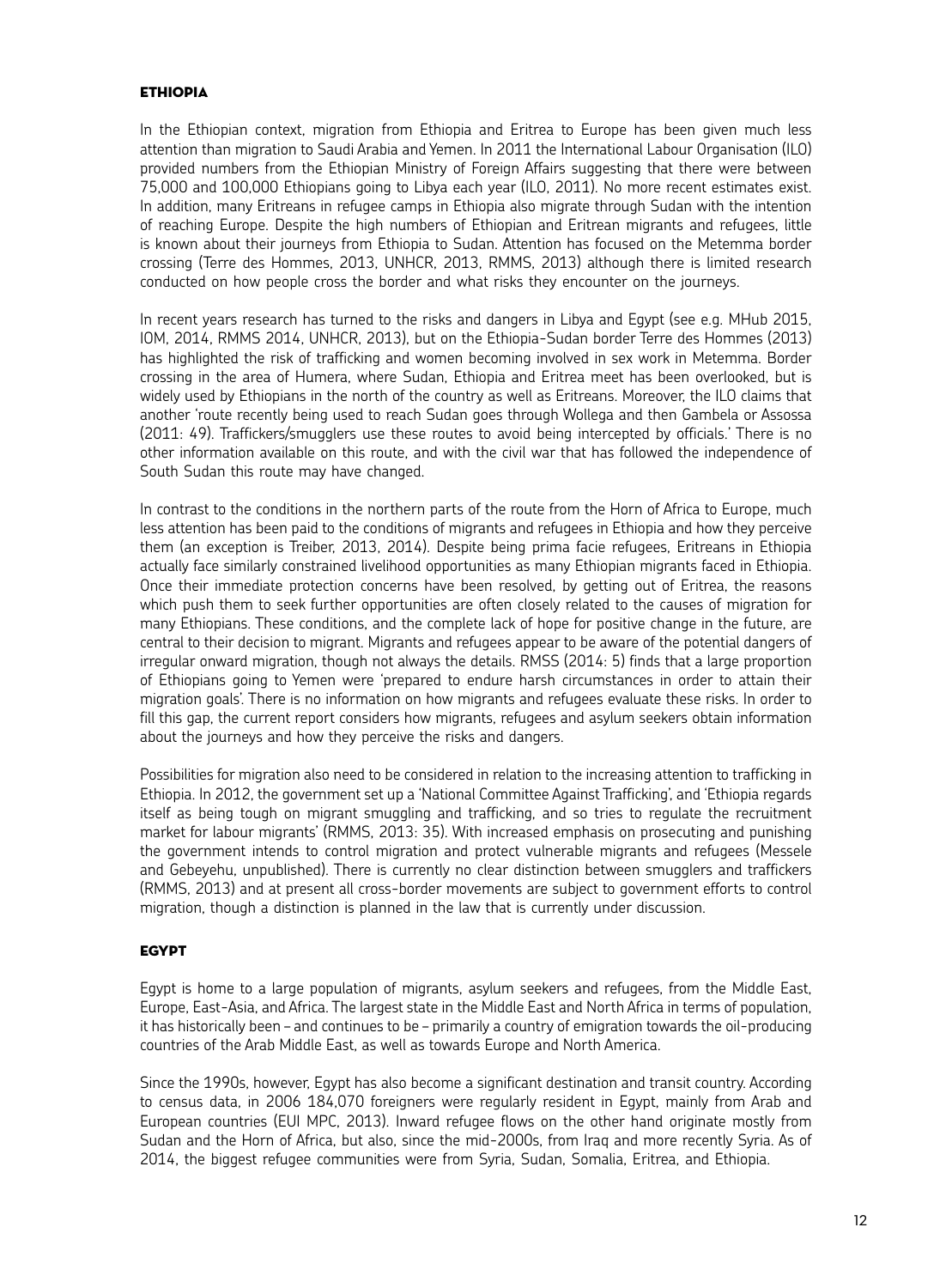UNHCR planning figures for 2015 estimates that over 250,000 refugees and asylum seekers are resident in the country, of whom less than 200,000 were assisted by the agency in Egypt (UNHCR 2015b). Of them, 140,000 are Syrians, while the second biggest groups are Sudanese and Somalis. Outlining its planned operations for 2015, UNHCR underlines the need to enhance 'sexual and gender-based violence (SGBV) response measures', and warns that the instability that has characterised Egypt since the 2011 uprising is likely to negatively affect its operation also in 2015 (UNHCR 2015b).

Migration to Egypt from the rest of Africa and the Middle East is neither a new nor a recent phenomenon. Students, migrants and refugees from Sudan and Somalia, for instance, have been moving to Egypt since its independence, counting on facilitated visa regimes and on well-established community networks in all of the country's major cities. In the last two decades however, the dynamics of the migratory route originating from the Horn of Africa and transiting through Sudan and Egypt have been significantly altered by protracted instability, political violence, and wide-spread livelihood insecurity across the region.

Throughout its history since independence Egypt has never hosted major refugee camps – the only exceptions being the two Palestinian camps opened near Cairo in 1948 and quickly dismantled, and the Salloum camp, at the border post with Libya, closed in late 2014. Its refugee population is thus primarily self-settled in urban areas. As a consequence, academic studies and policy analyses about migration to the country thus tend to focus on protection space, livelihood opportunities and rights framework for migrants, asylum seekers and refugees living in major cities like Cairo and Alexandria. Even though these analyses are crucial for a thorough understanding of migration in the region, the focus on migrant lives in urban areas has also meant that significantly less attention has so far been paid to the conditions in which people travel to or transit through Egypt.

In the last few years however, international rights groups' concerns about trafficking networks active in the country on the one hand, and migration-related detention on the other, have contributed to the development of a different body of research. Concerns about trafficking have grown in particular after the publication of the 2014 Human Rights Watch report entitled "I wanted to lie down and die", detailing the phenomenon of kidnapping for ransom and torture of Eritrean asylum seekers in the Sinai Peninsula. Already in 2013, both Amnesty International and the US Department of State Trafficking Global Report expressed concern about trafficking of women for sexual exploitation, trafficking of domestic workers, and exploitation of children – including street children – in sex tourism, but also highlighted the worrying phenomenon of migrants being kidnapped and tortured for ransom.

**"Foreign migrants, particularly from Eritrea, Sudan, and to a lesser extent Ethiopia, are smuggled or kidnapped by organized criminal groups and, in many cases, held captive under extended periods in the Sinai by Bedouin and other Egyptian smugglers as they attempt to migrate to Israel. An increasing number of these migrants are reportedly forced into sexual servitude or forced labor during their captivity, based on documented victim testimonies; in many cases, there were also allegations of extreme torture. As many as 2,000 migrants, including men, women, and children, cross the Israeli border from the Sinai every month; Egyptian border patrols commonly shoot and sometimes kill these migrants, some of whom may be trafficking victims, as they attempt to cross the Israeli border."**

**(US Department of State Trafficking Global Report, 2013, p. 146).**

According to Dan Connell (2013), recent developments such as information campaigns by Eritrean diaspora-based media, cases of legal persecution in Sudan and – since the transition to the new government led by Abdel Fattah El Sisi – the launch of Egyptian military operation in Sinai to control the local Islamist insurgency have led to trafficking being rerouted, rather than eradicated.

Smuggling and trafficking in persons in Egypt, and the migration routes through which they take place, are complex and shifting transnational phenomena, encouraged by the 'artificial' nature of African borders and linked to historical movements of nomadic populations and goods that "blur the boundaries of licit and illicit trade" (Brown 2013, p. 2). As will be shown in the analysis below, the land and water routes that connect Egypt to Sudan, Southern Libya and Sub-Saharan Africa historically allow the circulation not only of migrants, but also, for instance, of fuel, metals, water and fishery. Human mobility along these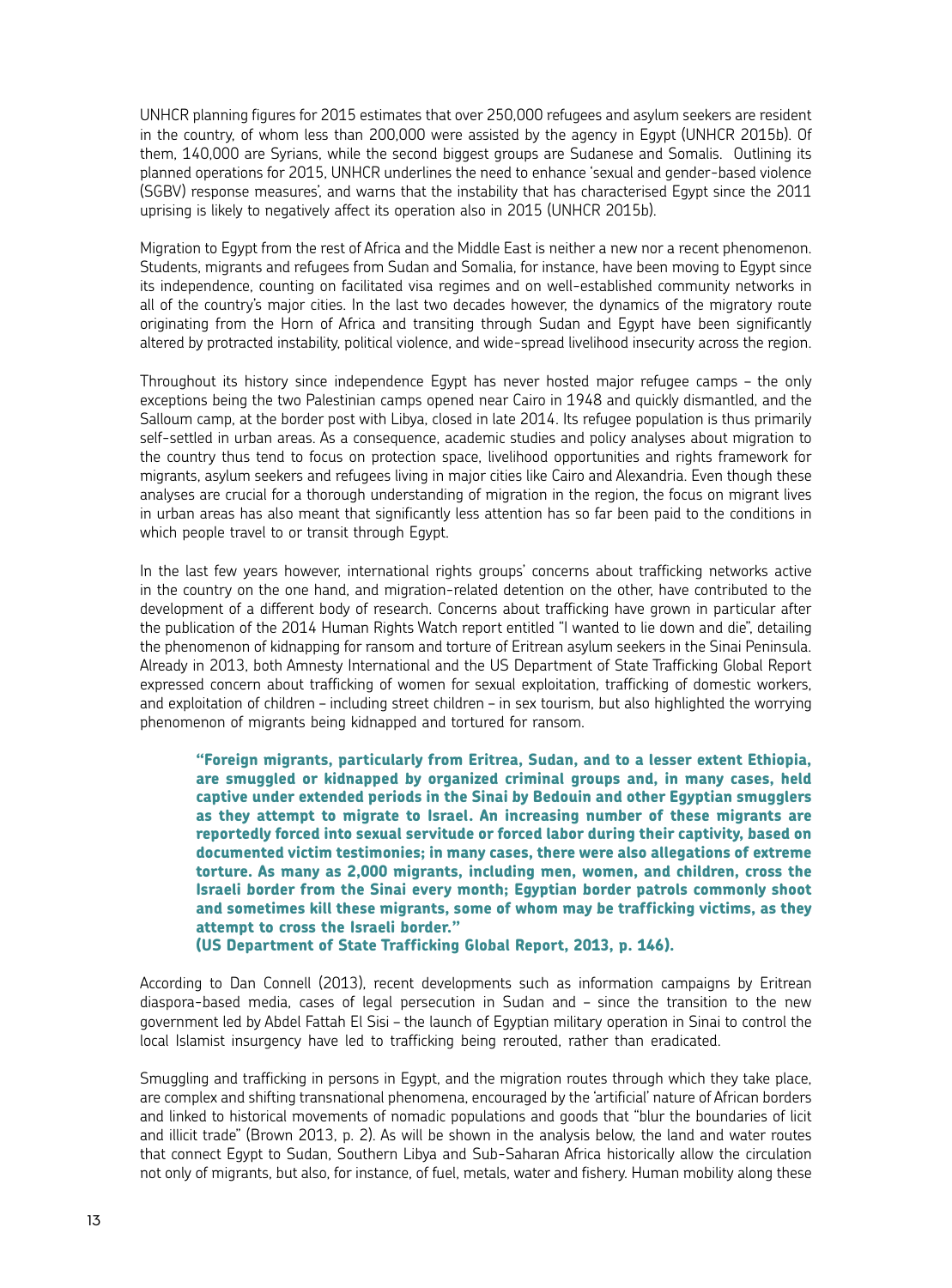routes is strongly influenced by the dynamics through which goods circulate, but also by the complexity of local cultures and family relations, and by the ever shifting political and social contexts, in the countries of origin as well as in Egypt.

# SUDAN

Sudan is a source, transit and destination country for asylum-seekers, refugees and migrants transiting along the Eastern African Migratory Route and into North Africa in what is widely referred to as mixed migratory flows (IOM and UNHCR, 2015). There are several economic, social or structural factors, as well as conflicts, which compel people to leave their countries of origin and migrate to North Africa and onwards to Europe and other locations. However, with limited or no options to legally migrate, many undertake the risk of travelling across borders violating border controls. During their journey they face harsh conditions, unscrupulous brokers, and punitive treatment by government authorities. This often resulted in widespread human rights violations, gaps in migrant protection, and significant human suffering.

Sudan currently hosts 167,000 refugees and asylum seekers in eastern Sudan, Darfur and Khartoum (UNHCR Global Appeal, 2015). As with current trends in the Greater Horn of Africa region and beyond, the numbers are expected to increase exponentially as the humanitarian situation deteriorates, adding further pressure on the host government, communities and organisations providing essential services. According to UNHCR estimates, there could be up to 460,000 refugees and asylum-seekers in Sudan by the end of 2015 (UNHCR, 2015). The largest numbers of refugees are South Sudanese and Eritrean refugees, countries which saw a sharp increase of refugees in 2014 (UNHCR Briefing Note, 2014).

Apart from hosting a large number of migrants, refugees and asylum seekers, Sudan is also host to a large Internally Displaced Population (IDP) estimated at 3,100,000 (IDMC, 2015). With conflicts and tension in several areas of the country, this has added pressure on service providers in the country.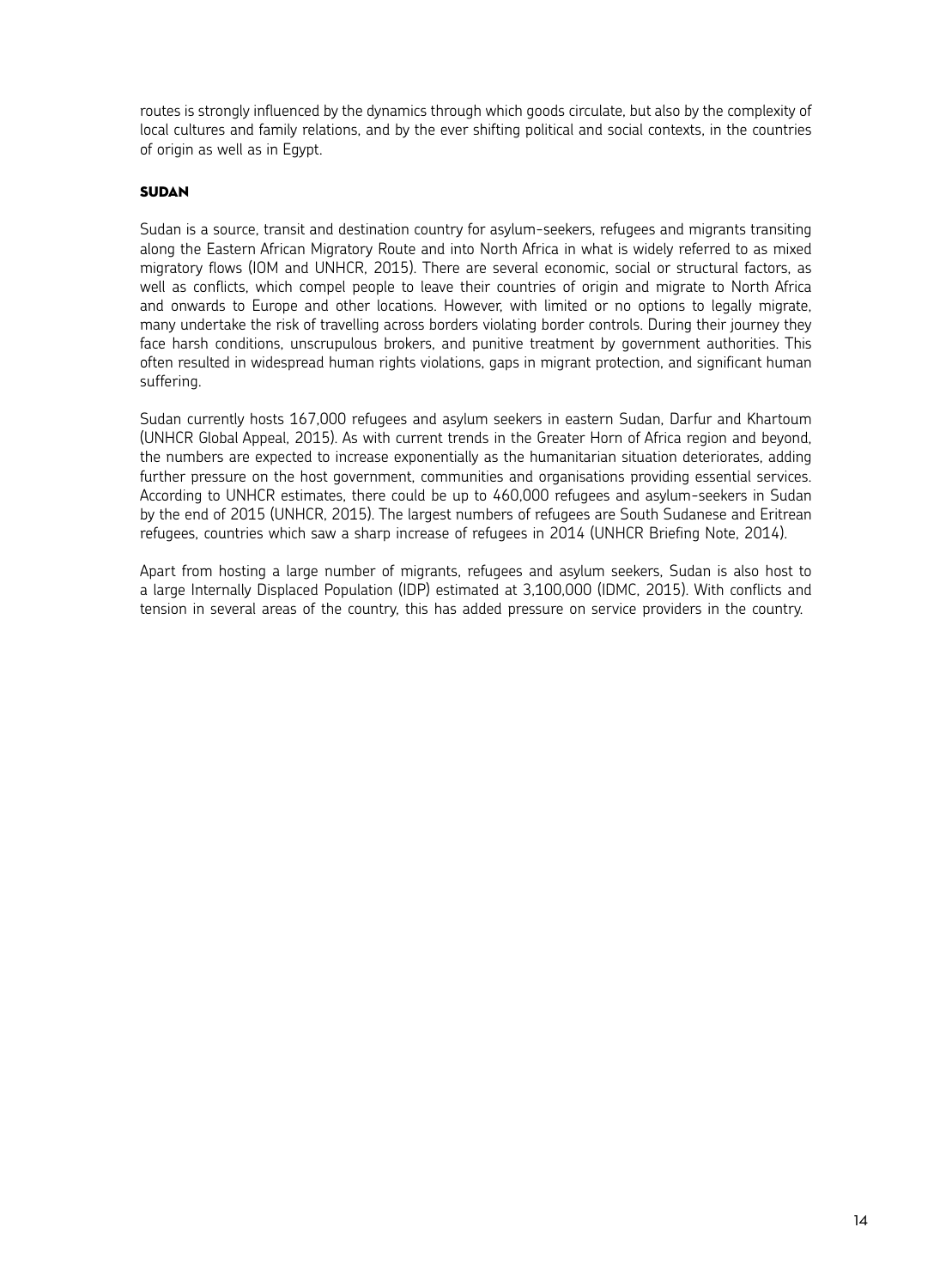3. Methods used in researching this report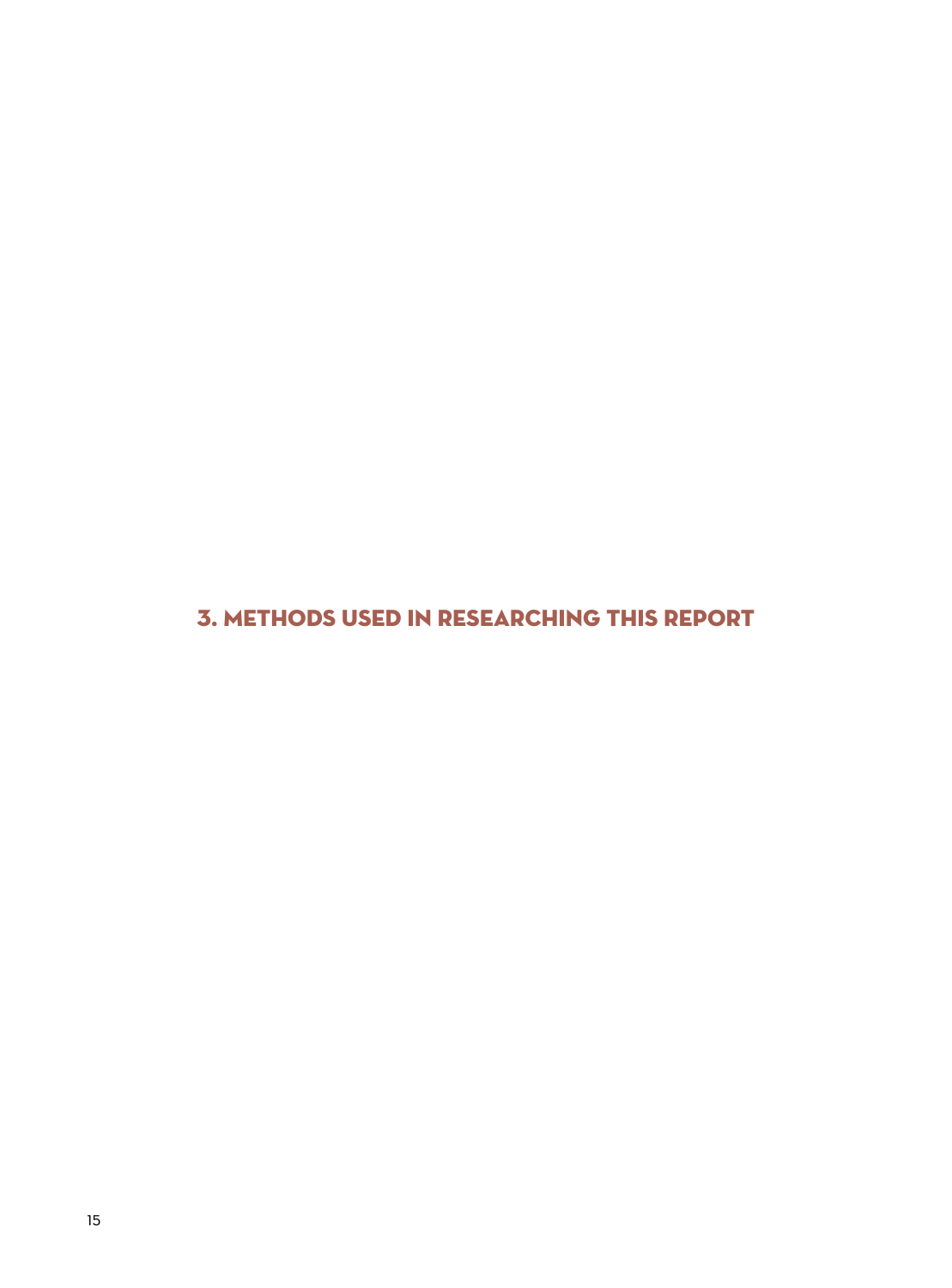Research was coordinated from the University of Sussex, UK, in close cooperation with the Mixed Migration Hub (MHub) and the IOM Regional Office for the Middle East and North Africa. Primary data collection took place in Ethiopia, Sudan, Egypt, Malta and Italy. These countries are key points in a complex and increasingly intra-regional migration system. They are also reasonably practical locations for fieldwork, whereas fieldwork would not have been possible in other important locations in the region, such as Eritrea and Somalia. Fieldwork focused on collecting very recent information on migration routes and associated risks within North East Africa. The primary data source was interviews with migrants, members of their families and other stakeholders. The aim was to interview migrants and refugees who had left their country of origin since the beginning of 2014 or with members of their families. In some cases individuals had left and then returned, in others they were en route through the research locations and in a few cases their relatives were interviewed about the information that they had gained through communication with the migrants. Given the difficulty of contacting and interviewing migrants, asylum seekers and refugees in some contexts, the 2014 cut-off date was not absolutely rigid and some people were interviewed who had left their countries of origin earlier.

Interviews with migrants and refugees included questions on the following topics: family and social background, reasons for leaving their country, sources of information about routes, dynamics of their journey to or from Egypt, Ethiopia or Sudan (including smuggling economies), perceptions of risk and vulnerabilities during the journey, living conditions in the country in which they were located at the time of the interview and protection. Interviews with migrants and refugees were supplemented by interviews with other stakeholders. In a few rare situations this included government employees but this group was mostly made up of NGO and IO officials. All data collected was protected in accordance with IOM Data Protection Principles<sup>5</sup>.

All researchers had extensive experience of fieldwork in their destination country and all spoke at least one of the official languages of the countries in which they were working. Interviews generally lasted for one hour. Nevertheless, given the diversity of migrants and refugees interviewed, approximately half of the interviews were conducted with an interpreter. Interviewees were fully informed about the nature and purpose of the research and how the information they provided would be used. Researchers obtained oral consent for each of the interviews. No incentives were provided to individuals in exchange for their testimonies. Where interviewees agreed, interviews were recorded, otherwise detailed notes were taken. All names, precise ages, neighbourhoods, and other identifying details have been withheld in this report at the request of the interviewees. Full details of all interviewees (for migrants and refugees: sex, approximate age, nationality, location of interview; for other stakeholders: position, organisation) are provided in the appendix. The rest of this section outlines methods for each of the five national studies.

#### Ethiopia

Research in Ethiopia took place from 20 January and 9 February 2015. In total, 17 migrants and refugees and three family members of migrants were interviewed. Eight representatives from government offices and international organisations were also part of this research. The interviews were conducted in Amharic, Tigrinya (with a translator) and English and took place in Addis Ababa, Adigrat, Shire and the refugee camps Mai Aini and Adi Harush. The ages of and family members interviewed ranged from 20 to 45 years, and there were eight females and 12 males. Three of the interviewed females from Eritrea had come to Ethiopia as unaccompanied minors.

A challenge for this research was to find migrants and refugees who had gone to Sudan since the beginning of 2014. The interviewees had recently returned from Sudan or arrived from Eritrea, and many were preparing to migrate to Europe. Information about routes to Sudan is therefore not completely up to date, but reflects how migrants and refugees drew on their own former experiences on these routes as well as other sources to assess the risks and dangers.

<sup>5</sup> IOM Data Protection Manual http://publications.iom.int/bookstore/index.php?main\_page=product\_info&cPath=47&products\_ id=759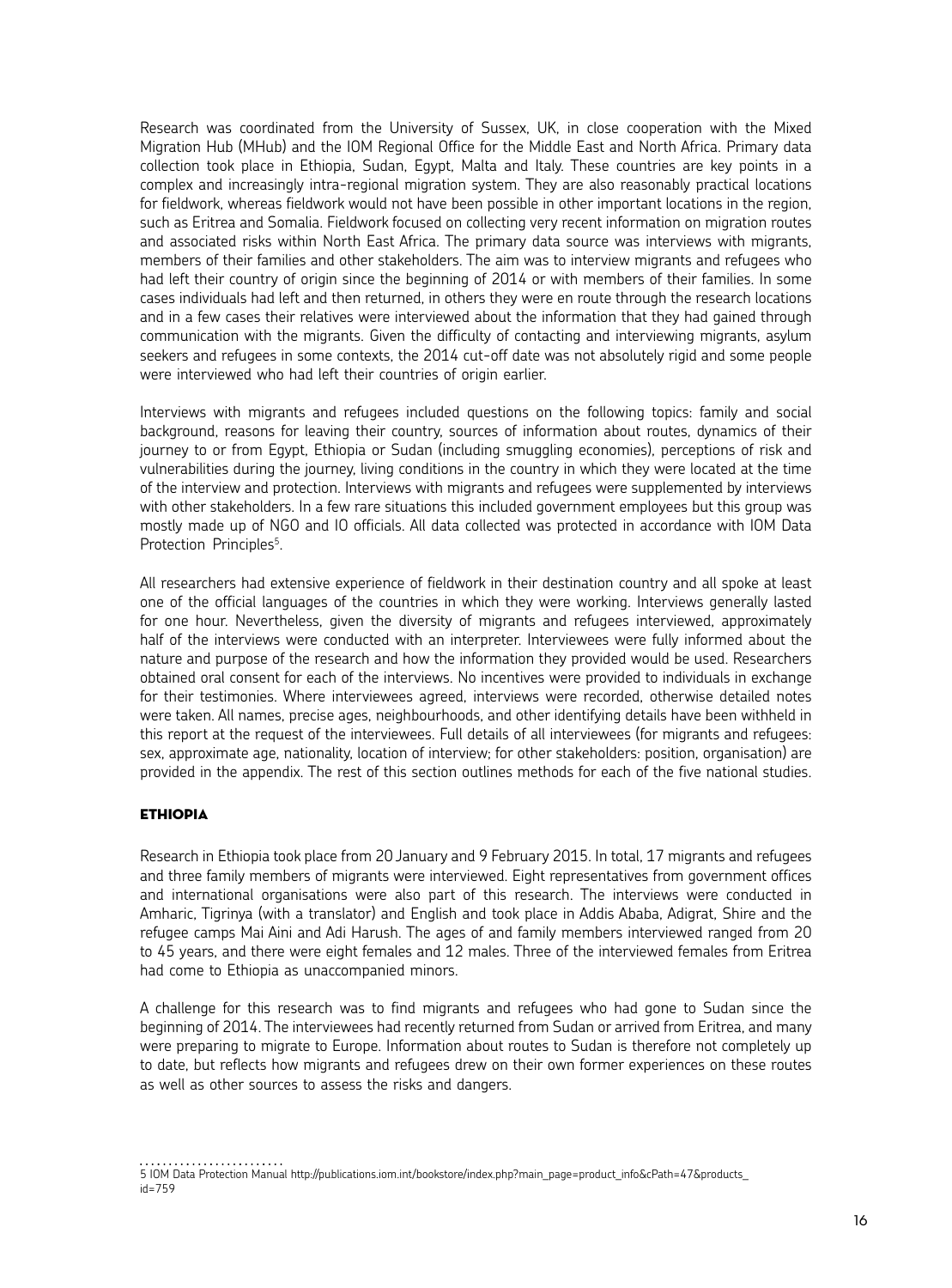# EGYPT

Fieldwork in Egypt took place between 8 and 18 of January 2015. Although initial plans included a short period of research in the Aswan governorate, this was subsequently abandoned since we were unable to get appropriate permission to conduct research in that location. Empirical research was thus limited to the Cairo area: all the migrants, refugees and practitioners interviewed were living and working in the Egyptian capital, with the exception of one IOM medical coordinator based in Aswan, with whom interviews (a first one in January, and a follow-up one in April) were conducted over Skype. The overall sample included 26 individuals: 21 migrants, asylum seekers and refugees, 2 IO medical coordinators, 1 IO caseworker, and 2 IO translators and community facilitators. Asylum seekers and refugees included individuals from 4 nationalities: 8 Ethiopians (Oromo), 6 Eritreans, 5 Sudanese (4 Darfurian), and 2 Syrians; among these, 6 were women, and 15 men. Unaccompanied minors were also represented in the sample (2 individuals, both Ethiopian-Oromo). In order to make sure that up-to-date data on routes are gathered, all the asylum seekers and refugees interviewed had arrived in Cairo in the second half of 2014. Similarly, since protection and trafficking had emerged as major issues from the analysis of secondary literature, all of them – including those who were selected from the IOM caseload – were registered with the UNHCR.

Since over half of the interviewees were not fluent in the languages spoken by the researcher – English and Arabic – interpreters were used in interviews with informants whose mother tongue was Amharic, Oromo, Tigrinya, and Massalit. All the interpreters employed were professionals working for international and non-governmental organizations in Cairo, and had received specialised training in interpretation in asylum settings through the Cairo Community Interpreter Project, based at the American University in Cairo.

Overall, the sample was significantly diverse, and the data generated rich, covering nearly all the aspects of migrants and refugees' journeys. Nevertheless, the following limitations due to legal and security restriction to research activities in Egypt should be taken into account. First, the migrant, asylum-seeker and refugee sample was drawn exclusively from the IOM and UNHCR caseload, and all the interviews were conducted in a designated area at the IOM Egypt office. This is likely to have influenced interviewees' responses to questions related to aid agencies and protection issues, although, as will be shown, some of the informants were particularly vocal in expressing what they believed were their unmet protection needs. Also due to the limited access to migrant and refugee communities outside of the UNHCR-IOM caseload, the sample included only 2 Syrian individuals, belonging to the same household. Syrians being by far the biggest refugee group in Egypt, this constitutes a particularly significant limitation. Besides the reasons related to the specific conditions in which the study was carried out (timing and setting), the difficulty in accessing Syrians might be related to the tendency among this particular group of refugees, who generally can count on better family and financial resources, to minimize contacts with aid agencies. However, given the absence of substantial interview or ethnographic data about Syrians in Egypt, this hypothesis cannot be supported empirically.

### **ITALY**

The fieldwork in Italy took place between 29 January and 8 February 2015. The two main locations were the city of Rome and, Sicily, which has become the first port of entry for migrants and refugees arriving from Northern Africa in recent years. In Italy, a total of 20 interviews were conducted: 12 interviews with migrants and refugees and 8 interviews with institutional actors. In Rome, interviews were conducted with four young male asylum seekers, two Syrians and one Palestinian from Syria and one Palestinian from Gaza. All the interviewees had travelled through North East Africa and arrived in Rome in 2014, taking a boat either from Egypt or from Libya. In Sicily most research was conducted in the Centro Accoglienza Richiedenti Asilo (CARA) [Reception Centre for Asylum Seekers] in Mineo. The interviewees were identified among the arrivals in 2014 on the management's database and were contacted and recruited with the assistance of the Eritrean and Somali cultural mediators who also translated the interview interaction. A final interview took place in the Sistema di Protezione per Richiedenti Asilo e Rifugiati (SPRAR) Centre (the System of Protection for Asylum Seekers and Refugees) located in an old agriturismo renovated to host asylum seekers and refugees seeking international protection in Italy.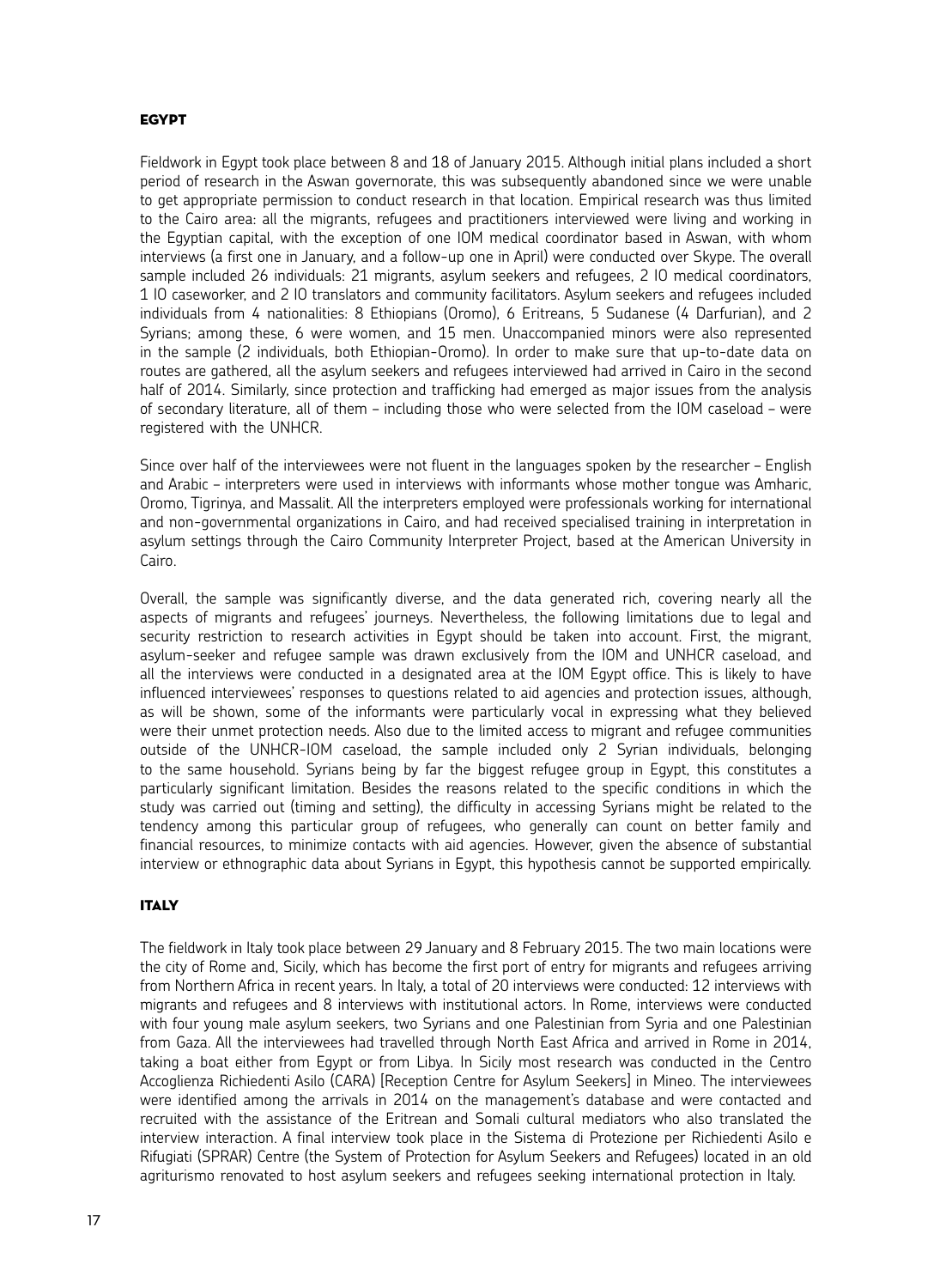Only one woman was interviewed in Italy. This is an obvious limitation in terms of the representativeness of the sample since women were present in significant numbers but were unwilling to be interviewed, although the interviewer was also a woman. This was explained by lack of time due to childcare responsibilities, although it is also likely that this reflected an unwillingness to discuss the dangers and sufferings they experienced during the journey, or refusal of permission from male relatives. In addition to the interviews with the asylum seekers, in Italy the researcher also interviewed two representatives of IOM Italy in the Head Office in Rome, 1 UNHCR Legal advisor and 1 IOM Legal Advisor working at the disembarkation ports in Sicily, the Director of the CARA in Mineo, the Director of the SPRAR Centres in Mineo, Ragusa and Comiso.

# MALTA

The fieldwork in Malta took place between 3 and 10 December 2014. Research involved 11 interviews with asylum seekers and refugees who arrived in Malta at the end of 2013 and in 2014. Three interviews were conducted in the Balzan Open Centre and two interviews in the Hal-Far Open Centre. The rest of the interviews were conducted in a small park near the Marsa Open Centre, all with migrants, asylum-seekers and refugees from the centre. The interviewees were recruited through a snowballing technique working with the Jesuit Refugee Service (JRS) in Malta and the managers of the Balzan and the Hal-Far Open Centres. In addition to interviews with the migrants, asylum-seekers and refugees, interviews were conducted with the JRS Deputy Country Director and a Maltese Human Rights activist. Interviews with Arabic speaking asylum-seekers and refugees from Syria and Sudan were conducted by the researcher while interviews with Eritrean and Somali asylum-seekers and refugees were conducted by the researcher with the support of translators. Fieldwork in Malta took place at the same time as a change of the Minister for Home Affairs and National Security, and for this reason it was not possible to contact officials from this Ministry.

# **SUDAN**

Research in Sudan took place in March and April 2015. The principle researcher for the Sudanese research was not granted a visa so could not visit Sudan in person. Although a short visit to Sudan was made by a member of the research team who did not require a visa, the researcher was not able to visit eastern Sudan due to a lack of travel permission and was not able to interview any representatives of the government or any international organizations in Khartoum due to concerns about the involvement in what was seen as a potentially sensitive piece of research. Two migrants were interviewed in Khartoum but were very hesitant to discuss issues of irregular migration with a Sudanese national who many assumed was working for the government. Two members of migrants families were also interviewed in person in Khartoum. Several intermediaries with knowledge of Sudan helped to identify and contact a further five migrant interviewees and those who could not be interviewed in Sudan were interviewed later remotely.

In total nine interviews were conducted with migrants and refugees or members of their families in Sudan, eight men and one woman. This included detailed accounts of people who were trafficked and those who had made the trip from Sudan to Europe. Two of these interviews were with Eritrean refugees, including the only woman interviewed and were conducted in Tigrinya, with a translator. The remaining seven were conducted in Arabic. These included two interviews with Sudanese return migrants, two interviews with family members of Sudanese migrants who had left very recently, two interviews with Ethiopian migrants and one interview with a family member of a recent Ethiopian migrant who was living in Khartoum. In addition, two Sudanese journalists who are closely monitoring trafficking and smuggling trends in and through Sudan were interviewed, again remotely.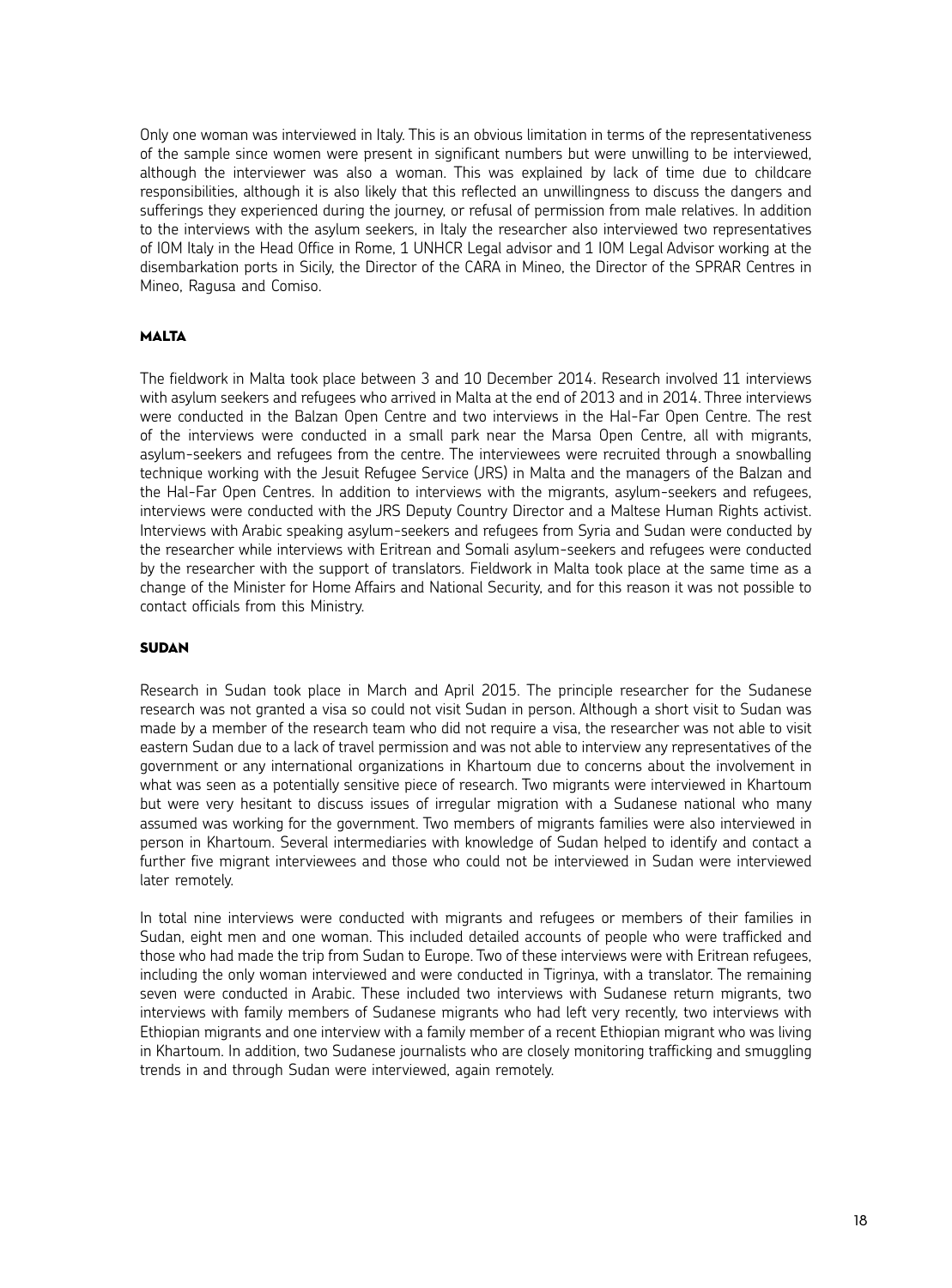4. POLICY CONTEXT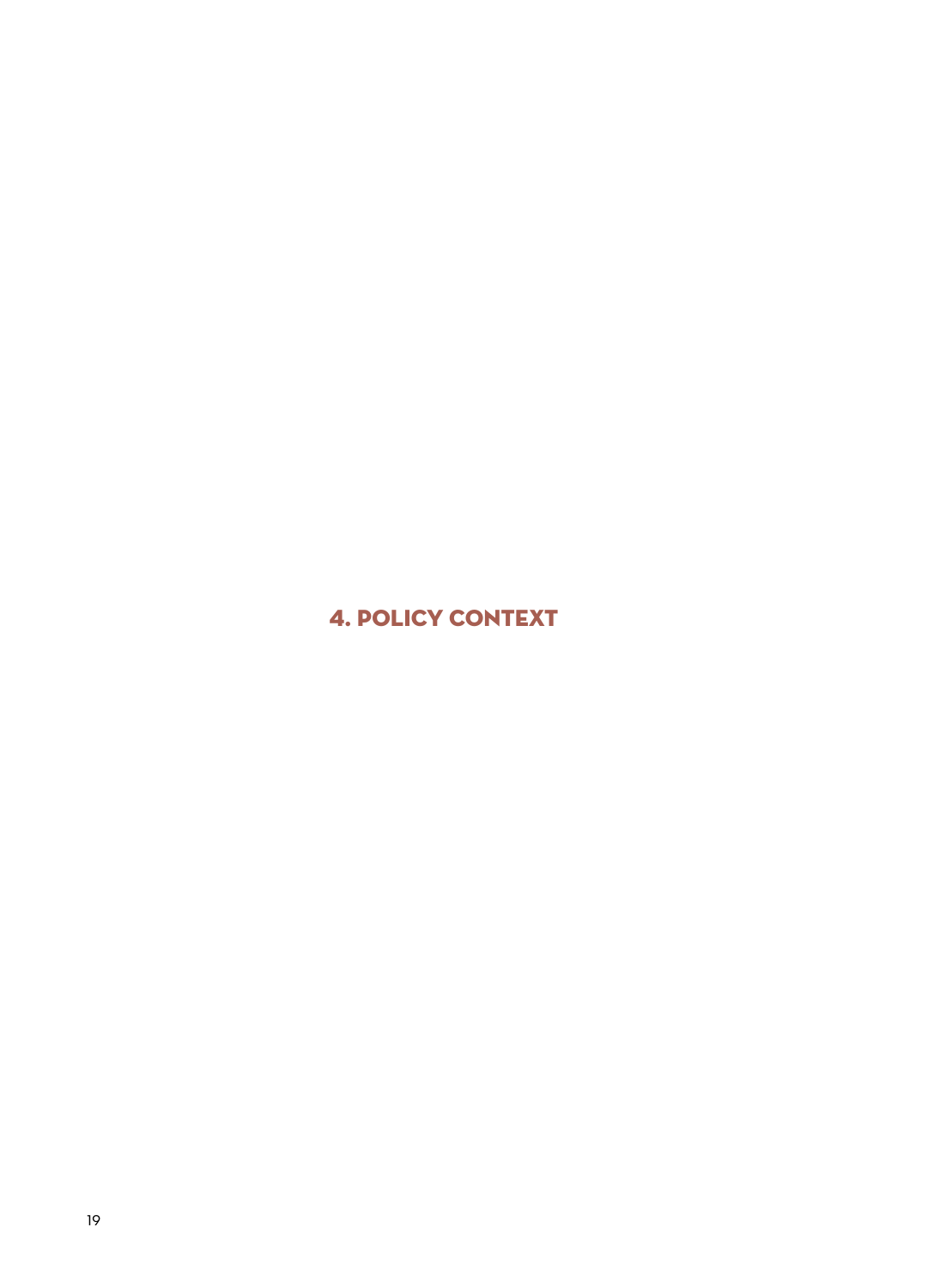# **ETHIOPIA**

Ethiopia is a major receiving country for refugees. It is party to both the 1951 Convention Relating to the Status of Refugees and its 1967 Protocol. It is also one of the original signatories on the 1969 Organisation of African Unity (now African Union) Convention Governing the Specific Aspects of Refugee Problems in Africa. In January 2015, UNHCR was providing assistance to more than 720,000 people in the country. The largest national groups were approximately 100,000 Eritreans, 250,000 Somalis and 300,000 South Sudanese. UNHCR planning figures for 2015 estimate that these populations will rise by between five and ten percent by the end of the year (UNHCR 2015a).

There are no simple solutions to the current refugee situation in Ethiopia and UNHCR is attempting to provide better conditions for the refugees:

**UNHCR has been urging States to increase the yearly resettlement quota from about 3,700 in 2014 to double that in 2015, but few countries are open for accepting more refugees. Through increased resettlement, there will be some hope for the refugees living in the camps and may contribute to decreased irregular migration and human trafficking. To improve the conditions in the camps UNHCR is advocating with the Ethiopian government for the grant of the right to work for Eritrean refugees. Ethiopia has signed the UN 1951 convention on refugees, but with reservations regarding possibilities for work. Because of lack of work for their own population and not wanting to put more pressure on the limited possibilities by allowing refugees to work, the Ethiopian government is holding back. UNHCR is negotiating to allow refugees to be allowed to work, though there is some acceptance for them working informally. 6**

Thus, the UNHCR has limited means to do more than attempt to advocate with the Ethiopian government as well as other countries to receive more Eritreans through state resettlement schemes.

In Ethiopia, there has been an increasing emphasis on regulating migration after the National Committee Against Human Trafficking was established in 2012. According to Fernandez (2013: 819) 'licensed PEAs [private employment agencies] are regulated through government proclamations, while unlicensed brokers engaged in smuggling and trafficking are regulated under criminal law.' Any support provided for irregular border crossing is considered smuggling or trafficking:

# **According to public statements, the Ethiopian government treats human smuggling as seriously as human trafficking and perpetrators are prosecuted when caught. Every year smugglers and traffickers (the distinction is not always clear) receive prison sentences (RMMS, 2013).**

Although Ethiopia has ratified the 2001 Palermo protocol, which clearly distinguishes between smuggling and trafficking, this distinction has yet to be translated into domestic law and available information suggests that this distinction was not operated in practice. There is therefore no distinction between those who help people reach their destinations for payment and those who seek to take advantage of migrants and refugees. It is clear that 'there are many gaps in the legal frame-work in Ethiopia making prosecution challenging for the Ministry of Justice' (Siegel and Kuschminder, 2011). Fernandez elaborates on these gaps:

**Notwithstanding the official discourse on combating trafficking evident in the constitution of the task force, a point to note is that the existing weak regulatory enforcement makes little distinction between trafficking and the smuggling activities of unlicensed brokers. The public prosecutor revealed that Articles 596 and 597 prohibiting trafficking are rarely used to prosecute transnational trafficking offences. Instead, the article on smuggling – 598 (Unlawful Sending of Ethiopians to Work Abroad) – along with Article 571 (Endangering the Life of Another) are more commonly used for prosecution, because proving the degree of coercion and deception required to establish trafficking is more difficult (2013: 822).**

<sup>6</sup> Interview, two staff members at UNHCR, Addis Ababa, January 2015.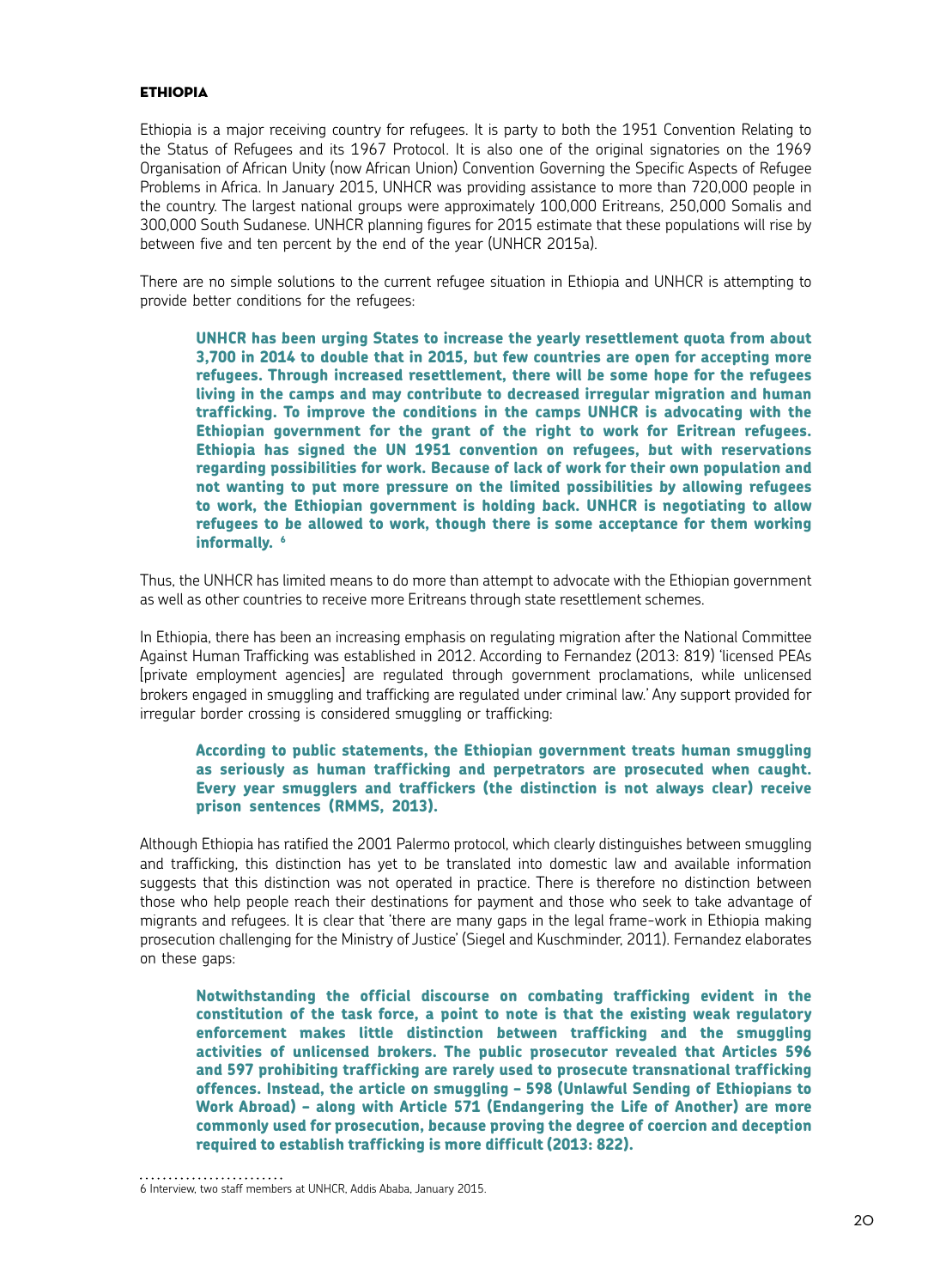In addition to the issues of legislation, the numbers of convictions and the sentences given are not readily available. The only published source is the US Department of State (2014), which claims that:

# **The federal government reported prosecuting 137 cases involving an unknown number of defendants relating to transnational labor trafficking under Article 598; of these cases, the Federal High Court convicted 106 labor traffickers.**

This number does not present the total number of convictions related to smuggling and trafficking, but the number is very low considering the large number of people crossing Ethiopia's borders irregularly. In contrast to unlicensed brokers, smugglers and traffickers, migrants and refugees are generally not prosecuted for 'illegally crossing borders and violating the immigration law' (ILO, 2011: 19) although they could be under existing laws. With little risk for prosecution, brokers operate freely and many Ethiopians and Eritreans use them to facilitate their journeys to Sudan (Terre des Hommes, 2013).

# **EGYPT**

Egypt has ratified nearly all of the most significant international instruments, including the 1951 Convention relating to the status of refugees, its 1967 Protocol and the core human rights treaties. Egypt is party to the 1951 Refugee Convention and its 1967 Protocol (although with reservations as to labour and social rights), as well as of the 1969 Organization of the African Union (AUO) Convention, yet Egypt never developed its own internal asylum procedures and institutions. Asylum matters are formally administered by the Ministry of Foreign Affairs and the Ministry of Interior, in particular, by the Refugee Affairs section in the Ministry of Foreign Affairs. However, according to a Memorandum of Understanding with the UNHCR signed in 1954, the UN office is de facto in exclusive charge of registration, documentation and refugee status determination (RSD) procedures.

The Ministry of the Interior Decree 8180, issued in 1996, formally introduced a three-year permit for refugees. However, both refugees (holding a UNHCR 'blue card') and asylum seekers (UNHCR 'yellow card'), are more commonly provided with temporary, renewable permits valid no longer than six months. Different residence regulations apply to Palestinian refugees. Like all foreigners, refugees in Egypt are also excluded from the ownership of land by Law 124 of 1958 (an exception to this was introduced in 1963 for Palestinian refugees). This applies to both desert and agricultural land, and, according to the 1996 decree, it is motivated by "security reasons".

In the last decade, improvements have been made to the legal provisions ensuring the protection of vulnerable migrants and refugees. Anti-trafficking legislation has been adopted: Law 64/2010 on Combating Trafficking in Persons stipulates the provision of protection services under Art 22; while an anti-smuggling law is currently in the process of being drafted, in accordance with the relevant Palermo Protocol. A number of constitutional amendments introduced between 2012 and 2014 have increased the available legal guarantees for refugees and asylum seekers in particular. For instance, the Egyptian Constitution of 2012 – suspended in 2014 by the new Constitution – explicitly forbids the extradition or deportation of political refugees. The 2014 Constitution also provides guarantees that are applicable to migrants and other categories of non-citizens, particularly in relation to detention. For example, Article 54 defines the right to challenge detention, while articles 55 and 56 clearly forbid torture and establish that judicial oversight be a requirement in all detention institution. Nonetheless, migrants and refugee rights-groups in Egypt commonly report cases of refugees being deported.

As a result, legal guarantees remain limited and assistance and integration policies tend to be neglected, while efforts are concentrated in the areas of border enforcement, detention of undocumented and irregular migrants, and deportation agreements. In this regard, several legal instruments have been introduced: the 2014 Constitution, the 1960 Law on Entry and Residence, the Criminal Code, and a number of presidential decrees.

The Law on Entry and Residence of Aliens in the Territories of the United Arab Republic and their Departure Therefrom (Law No. 89 of 1960 as amended by law No. 88 of 2005) and the Presidential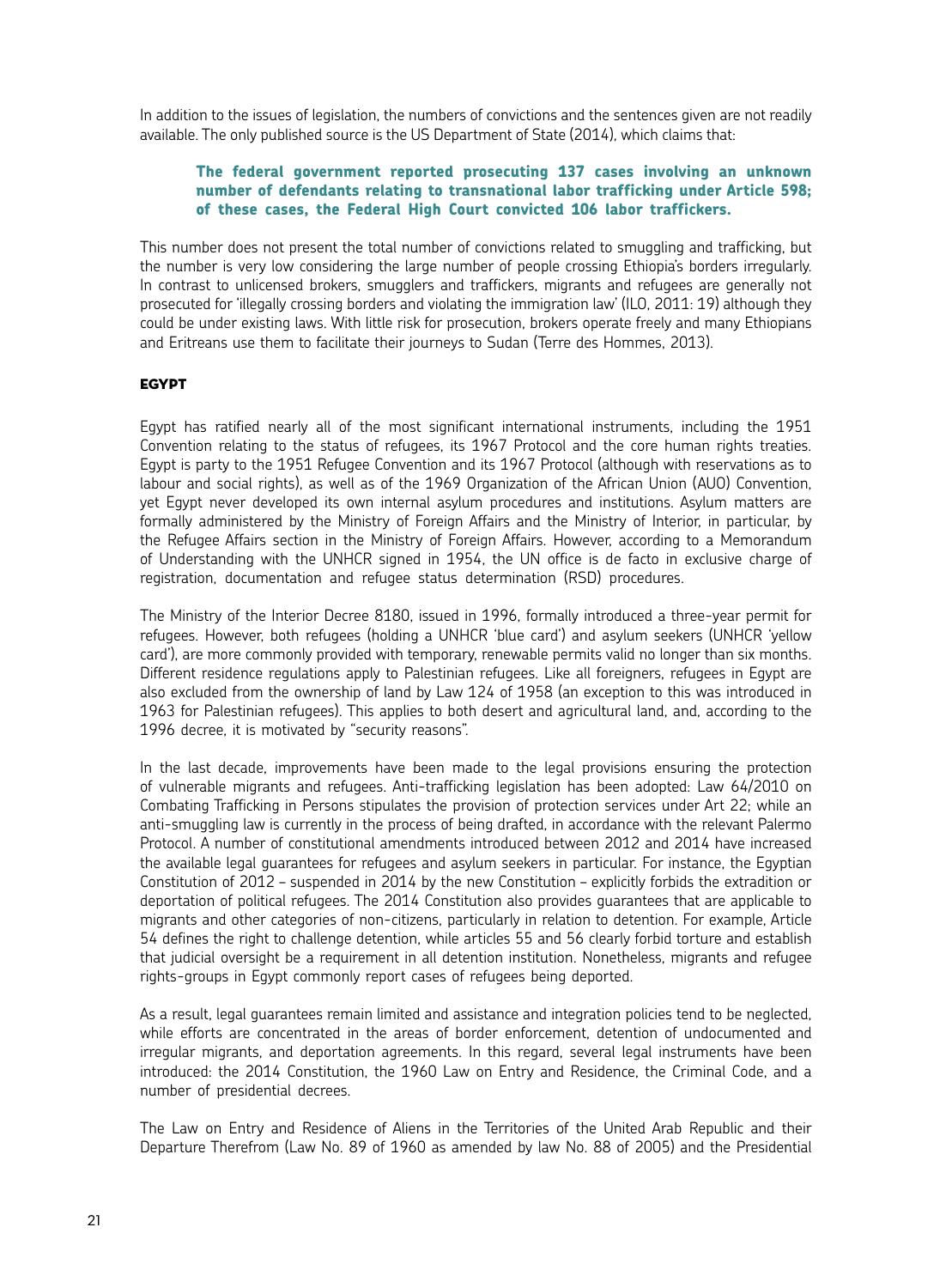Decree Security of the Eastern Border of Arab Republic of Egypt (1995) are the two main administrative law instruments that deal with irregular entry into or exit from the Egyptian territory. Both include particularly strict detention measures for irregular border crossing. For instance, Article 27 of Law No. 89 of 1960 establishes that "authorities can keep non-citizens in detention after they complete criminal sentences until they are deported" (Global Detention Project, 015).

The actual application of these laws, however, appears uneven. For instance, the Global Detention Project has noticed how detention terms vary significantly depending on the nationality of the migrant, circumstances of apprehension, and judges and police forces' discretion. Arbitrary, unlawful detention and trials of migrants in military tribunals for illegal entry into the country is also common (Human Rights Watch 2008, 2013). The US Department of State (2013) defines Egypt's anti-trafficking efforts as "significant, but uneven" (US Department of State Trafficking Global Report, p. 147).

# SUDAN

The largest refugee group in Sudan are Eritreans, of whom there were over 110,000 at the beginning of 2015, the majority assisted by UNHCR (UNHCR 2015c). Eritrean refugees are supported are in a number of camps in Eastern Sudan. The number of Eritrean refugees is expected to grow to more than 125,000 during 2015. Other smaller refugee groups include Chadians and South Sudanese.

The Sudanese government devotes increasing attention to their efforts to combat trafficking in and through Sudan, and the number of verified incidents has declined since 2012 (UNHCR, 2015). In March 2014, an anti-trafficking legislation was signed into law, which prescribes between three and 10 years' imprisonment for acts of trafficking, between five and 20 years' imprisonment for aggravated trafficking, and capital punishment in cases where the trafficking victim dies or other serious crimes are committed, such as rape (The combating of Human Trafficking Act, 2014). This is supported by the establishment of a National Committee to Combat Human Trafficking .

According to recent data, the number of reported incidents of trafficking reduced significantly in 2013 and 2014 from 338 reported incidents to only 73 in a year (UNHCR and IOM, 2015). However, this may not reflect the rise in the number kidnapping (UNHCR, 2014), or other forms of human rights violations.

An increased number of refoulement cases were reported in 2014, highlighting a trend that the Sudanese authorities are attempting to curb irregular movement (UNHCR, 2015). This also emerged with the passing of the latest Asylum Act, which was signed into law in March 2014, with provisions to maintain a restricted freedom of movement for refugees. In November 2013, Gedaref state enacted its Immigration and Human Trafficking Law and similar laws were passed in Kassala. Sudan is a signatory of the 1951 Refugee Convention<sup>7</sup> and the 1967 Additional Protocol<sup>8</sup>, and the 1969 OAU Convention Governing the Specific Aspects of Refugee Problems In Africa<sup>9</sup>.

<sup>7</sup> Ratified February 1974

<sup>8</sup> Ratified May 1974

<sup>9</sup> Ratified on December 1972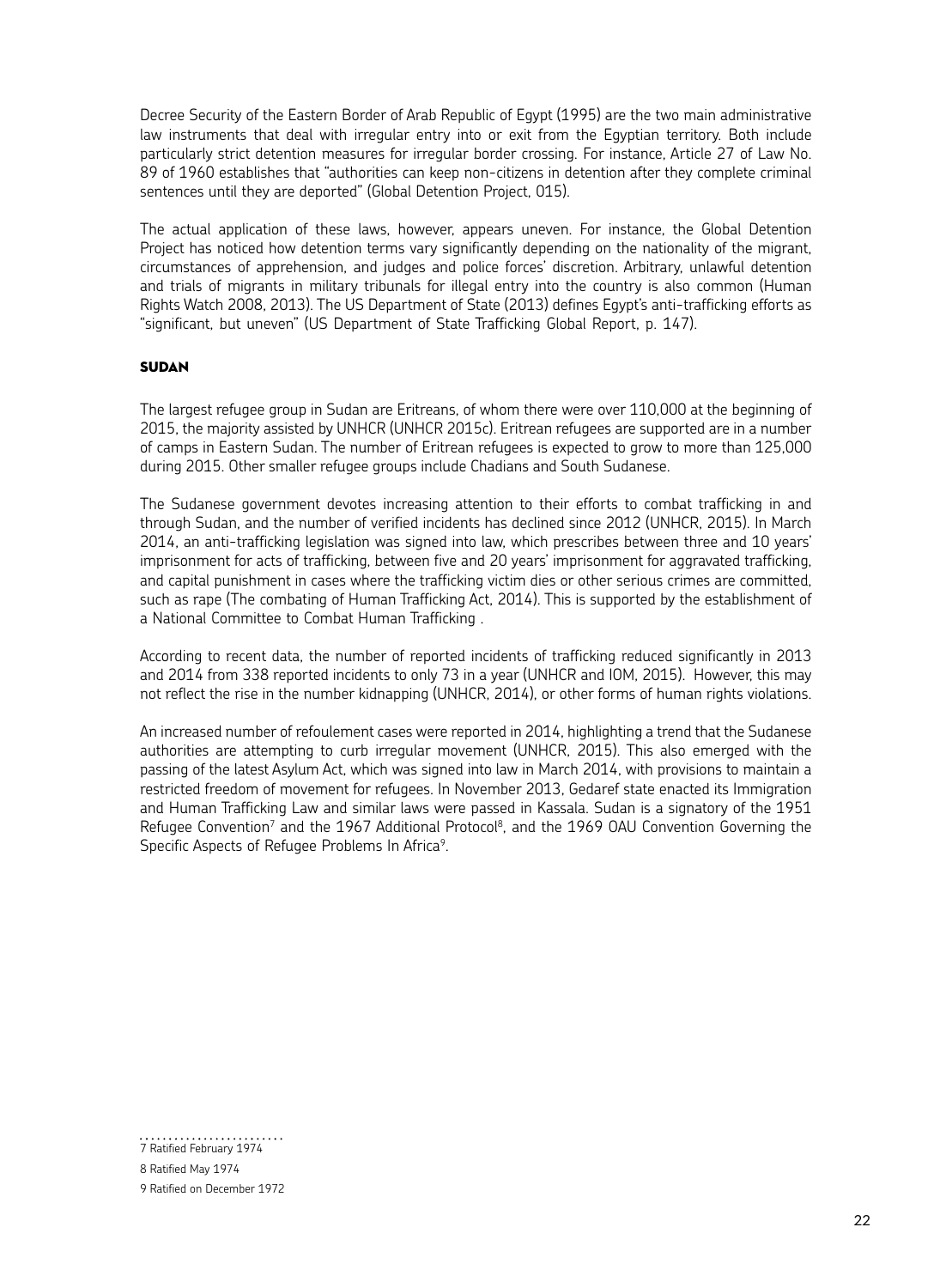5. Mapping routes and risks across North East Africa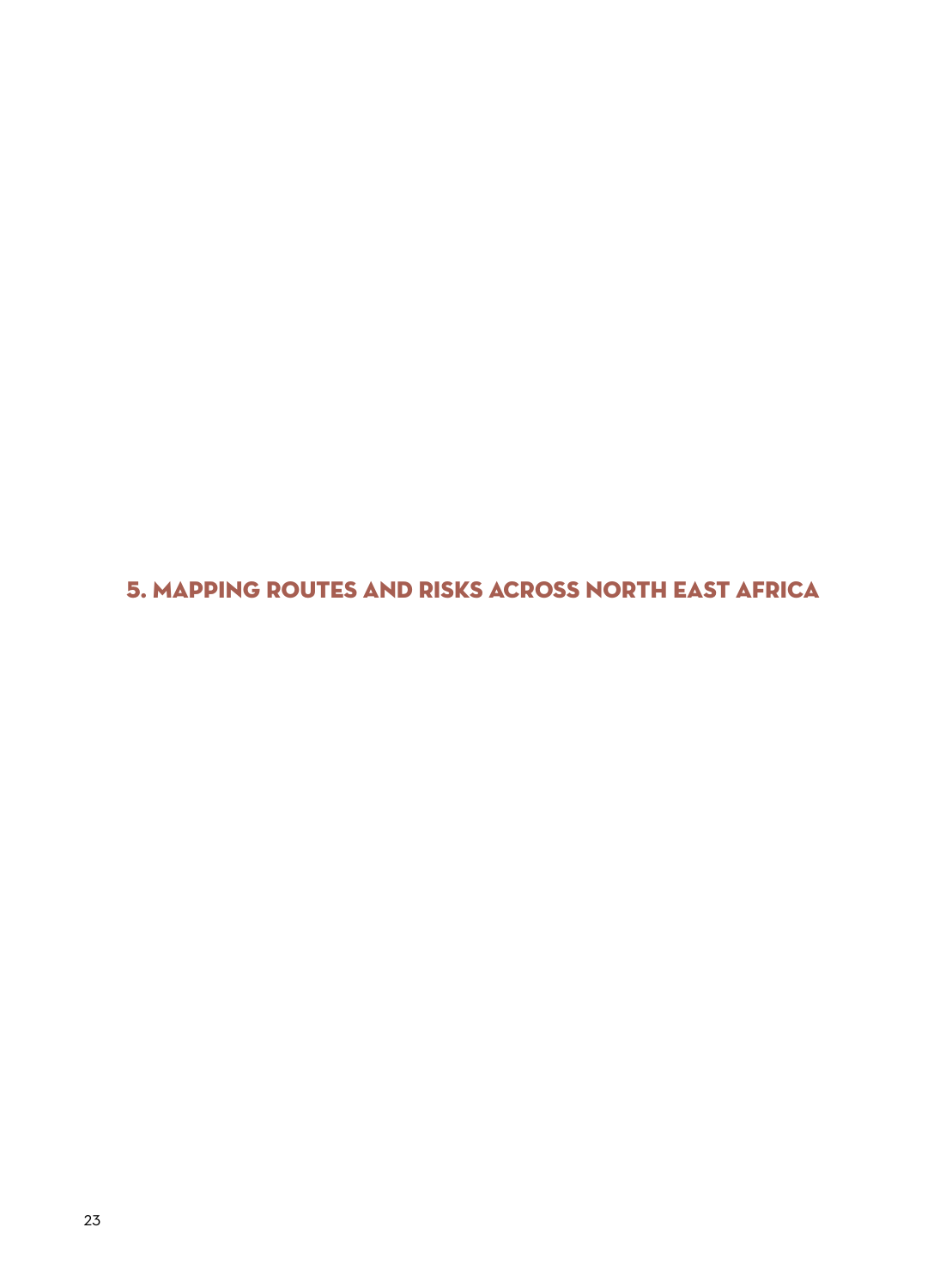The routes and intended destinations for all migrants, asylum seekers and refugees interviewed were flexible and changed along with the opportunities and constraints they faced on their way. The length of the journey depended on the circumstances of migrants and refugees' departure and their migratory plans. Many of the migrants, asylum seekers and refugees interviewed stated that they had no plans to reach Europe, they only wanted to reach the first place of safety in neighbouring countries, or a country where they expected to have access to better living conditions and work opportunities. Several Eritrean refugees interviewed had simply crossed the border to the camps in Ethiopia. The resources that people had at their disposal to cover the costs of the travel and the encounters, risks and dangers they faced on the route also affected the duration of their journeys. Some interviewed in Europe had left their hometowns in 2006 and arrived in Malta and Italy in 2014, others started their journey in 2013 and arrived the following year, in 2014.

This section considers five significant borders, many with various crossing points: Eritrea to Ethiopia Ethiopia to Sudan (with two obvious crossing points), Eritrea to Sudan, routes across Sudan, routes into and out of Egypt (with five common crossing points) and Sudan into Libya. These are sequenced to follow a route northwards, although only a small minority of those interviewed for this research planned to make the whole journey and few of those interviewed in Europe, left with the explicit intention of making it that far.

#### **EDOM EDITDEA TO ETHIOPIA**

Over the last three months of 2014 about 5,000 Eritreans entered Ethiopia each month. By the end of 2014, a total of 123,000 Eritreans were formally registered as refugees in Ethiopia.10 Eritreans cross the border to Ethiopia by foot and often at night to avoid detection because of the risk of being shot or detained by Eritrean border guards. All interviewees reported being very scared when fleeing Eritrea. Some of them crossed in groups of up to eight people, some with just one other person and some on their own. The crossings took place in rural areas away from main roads, but the areas where the interviewees had crossed where close to Rama, Gerehu Srlay, Zalambessa and Badme on the Ethiopian side. All of them had been found by Ethiopian soldiers who had taken them to the closest police station. From there they had been sent to the main registration centre for Eritrean refugees in Endabaguna and later to one of the four refugee camps located in the Tigray region. Refugees interviewed reported that the entire crossing, from leaving Eritrea to arrival at a refugee camp took from two to six days.

GD<sup>11</sup>. a 27 vears old man from Senafe in Eritrea now living in Adi Harush camp in Ethiopia explained the background to his decision to leave, the difficulties of crossing and the challenges Eritreans face in the refugee camps:

**I have crossed to Ethiopia before, fleeing the army. I went to Shimelba and then to Sudan. There I stayed in Shegerab [refugee camp] for three months. There was no food, no facilities and no safety. Eritrean soldiers came to take people and I was taken too, but I did not know who they were and that they were taking me back to Eritrea until they showed me the Eritrean flag. I was put in a prison underground for six months in a very hot place. If you stay more than that you'll die. Because we were soldiers we were beaten with sticks a lot. Civilians get interrogated, but since they knew we were soldiers we were just beaten. After six months underground I came back to earth [up from the underground prison], and was sent to be a soldier at the border.** 

**There were changing orders on how to deal with people who tried to cross the border; sometimes to catch them and sometimes to shoot to kill. Especially young soldiers didn't want to kill people fleeing from Eritrea so many shot off target, but we had to be careful not to be detected by superiors. We could only shoot off target once, if we missed a second and third time we would be punished. If Ethiopian soldiers started shooting back we could get away with it and let the refugees go. Military service doesn't end, so I fled. I went on a break to see my family, but didn't tell them that** 

<sup>10</sup> Interview, UNHCR staff, Addis Ababa, January 2015.

<sup>11</sup> All names used in this report have been changed.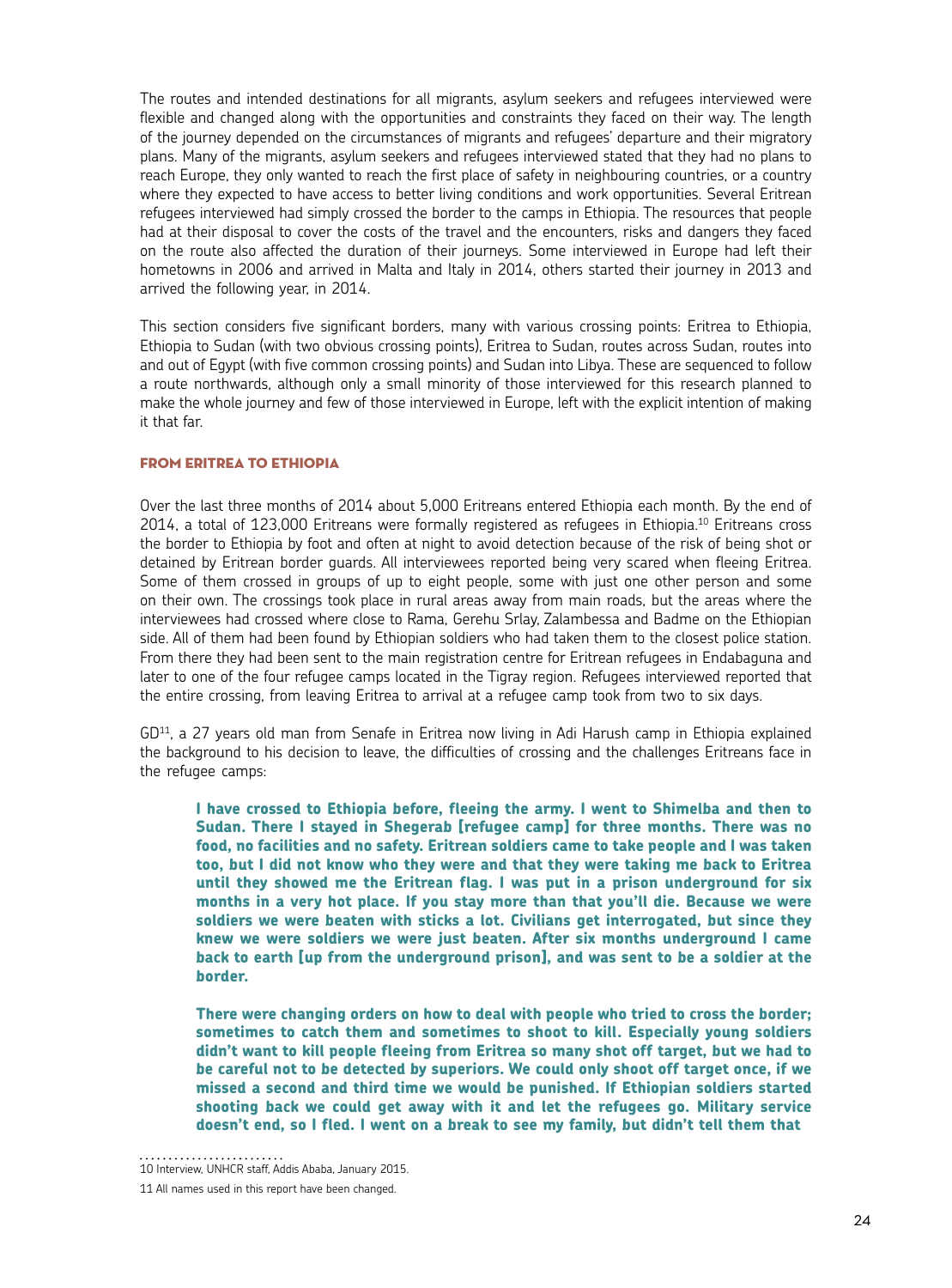**I was intending to go to Ethiopia. I returned to military service and escaped with a friend. When we were crossing the border nobody was shooting at us because** 

**we knew all the places well. Also, we left on a Sunday around lunch time when the soldiers would be drinking a bit and when there was little chance of being detected. Normally it would be 10 minutes to cross to Ethiopia, but we were hiding and being careful so it took us 40 minutes. Then we were taken by Ethiopian soldiers. First when I came to Ethiopia I was very happy, I felt like I had overcome Satan. Now, however, I can't be happy because I'm young and there are lots of things I have to change. I need to progress so that I can help my family, but in this situation I can't. I am at peace here, but I can't be happy. However, I'm human and have hope. For refugees here hope is cut, but one day one can overcome the challenges. (authors' interview with GD)**

All Eritrean interviewees expressed great relief to have escaped safely from Eritrea. TS, a 25 year old man from Adi Kuala in Eritrea, crossed to Ethiopia with four friends after hearing rumours that soldiers were coming to take him back to military service. They crossed at night and slept outside until Ethiopian soldiers found them in the morning:

**I was very happy when I came to Ethiopia. Everything was peaceful in Ethiopia, and the first one or two months I didn't think about any problems, I was only happy. After that I started thinking about the problems and how to live. Being a refugee is difficult, there is no comfort. I want to accommodate to life in the camp and be happy with it, but it's hard. I don't want to go outside the camp and go to Shire, but I have to go because of malaria, health problems and worries. I have seen many people who have stayed for many years in the camps, but my hope is not cut yet. I still have hope. (Authors' interview with TS)**

The hardship of living in camps for extended periods of time was evident to the interviewees, and it is necessary to consider how Eritreans experienced their migration from Eritrea and their current situation in Ethiopia to understand how they perceive the risks and dangers of onward migration to Sudan and Europe. TS intended to try to get resettlement through UNHCR, but if that did not work out he was determined to find other ways to go abroad: 'With or without enough money to go abroad illegally I will try to go, regardless of the risks.' He clarified that many people who did not have relatives abroad could not afford to pay smugglers and walked to Sudan on their own, and that he intended to do the same. For those who live in the camps of Mai Aini, Adi Harush, Hitsats and Shimelba the nearest route to cross into Sudan is in the area of Humera.

#### From ETHIOPIA TO SUDAN

Over the past years, a large number of refugees and migrants who are smuggled have been exploited. abused and in several instances end up being trafficked in transit in Egypt, Libya and Sudan. The monthly arrival rate in 2015 to Sudan is approximately 1350 people, of whom 80 percent leave the refugee camps within a few months (UNHCR and IOM, 2014). However, the actual number of refugees and migrants transiting through Sudan is believed to be much higher. Anecdotal evidence has shown that many of the Ethiopians, Eritreans and other nationals who have made it to Italy or perished along the way, have come through Kassala and Gadarif in eastern Sudan, while exit points include Northern State via Dongola onto Libya and Halayeb en-route to Egypt (Interviews, 2015). Many Sudanese are also using the same migratory routes and suffering the same abuses but largely once they leave Sudan (Interviews with TR, 8 March 2015; Interview with QS, 29 March 2015).

There are some data gaps in eastern Sudan and other areas where tensions exist between local populations and the government, but where the scale of forced displacement remains unknown. According to UNHCR, at the end of 2014 there were 167,000 recognised refugees and registered asylum-seekers in eastern Sudan, Darfur and Khartoum (UNHCR, 2015). The majority left their countries of origin after 2004, fleeing widespread human rights abuses, including mandatory and indefinite military service, arbitrary arrest and detention, and severe restrictions on freedom of expression and movement. According to interviews with Sudanese journalists, the largest number of refugees are Eritreans followed by Ethiopians, and increasingly Somalis and Syrians. As relations between Sudan and Eritrea improved,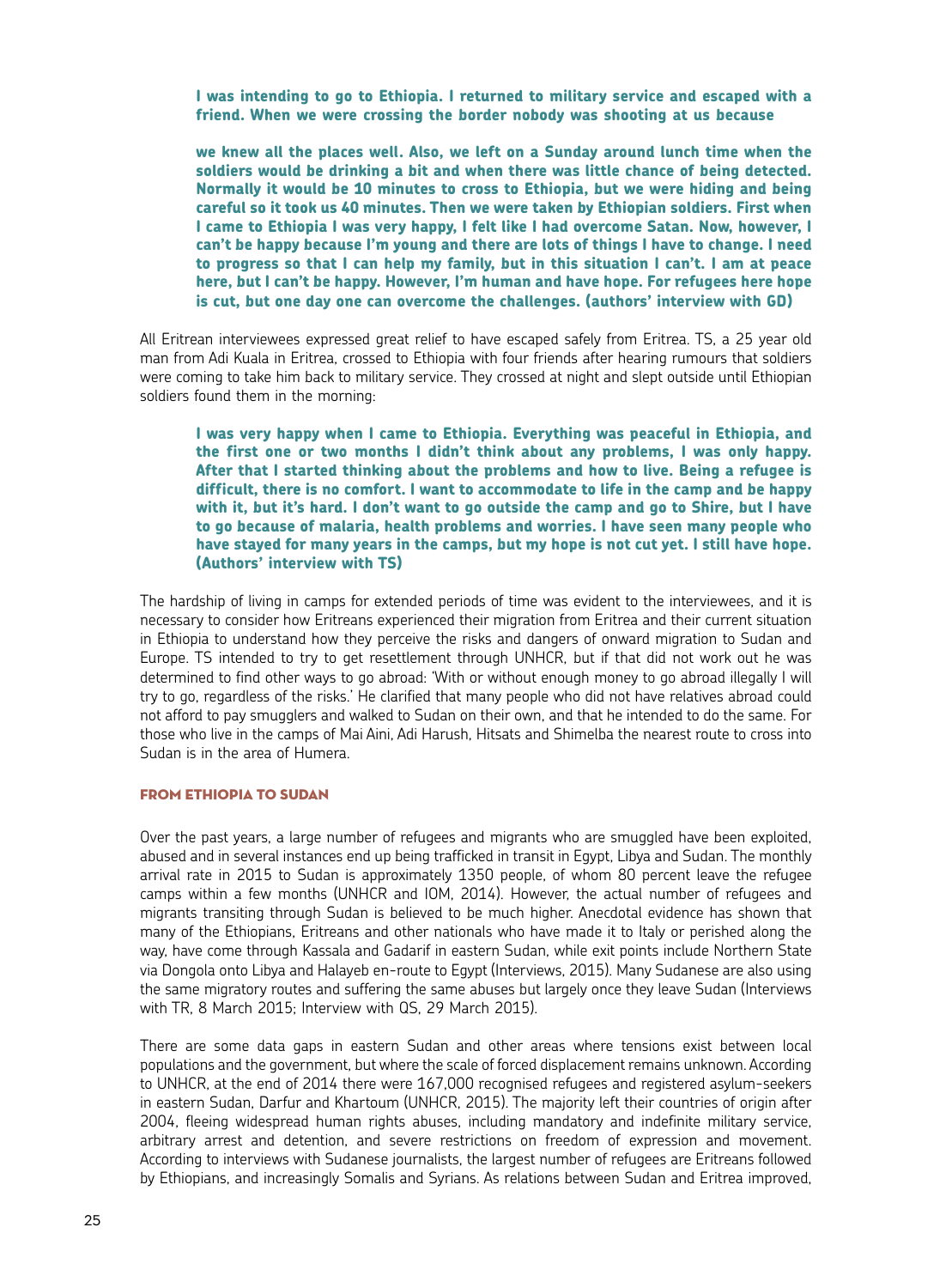several reports highlighted the violation of the principle of non-refoulement through the deportation of Eritrean refugees (Osman, 2010), including the deportation of 300 undocumented Eritreans back to Eritrea on October 17th 2011 (UNHCR 2011). Those seeking to enter Sudan from Ethiopia have two common options: the more obvious route direct from Addis Ababa via Metemma, or the less common route via Humera that is more convenient for the camps in Tigray.

# **Ethiopia to Sudan via Humera**

The Humera border crossing has been given little attention in studies of migration from the Horn of Africa, and no estimates are available on the numbers of migrants crossing in this area. The ways Eritreans and Ethiopians use the route over Humera differ; Eritreans in the camps are not able to travel on main roads towards Sudan because of the need for travel permits and checkpoints along the roads. Ethiopians, on the other hand, can travel freely to the town of Humera which is located about five kilometres from the border with Sudan. BY, a 25 year old man from Adigrat, Ethiopia, went to Israel via Sudan in 2010. He organised his trip to Sudan by phone from Adigrat with an agent in Humera, and travelled with regular bus transport to the border town. He paid 4,500 Birr (222 USD) to be taken across the border:

**We crossed to Sudan by foot, it took about four hours of walking and crossing the Tekeze river with rope and floating jerry cans. People pulled the rope to help us cross. We were 19 people travelling together and everybody arrived OK to Sudan. In Sudan, we went by foot to a place called Hamlayt and spent a night there. There was no food when we were walking and it was very difficult. There was no information, and we were taken to Shegerab camp by car. (Author's interview with BY)**

The major risk on this border crossing is the river Tekeze. Both Eritrean and Ethiopian interviewees reported crossing it with help of ropes or with groups of people holding hands. Eritreans are also at risk of being detained in Ethiopia if they are found outside of the areas they are permitted to go and for this reason Eritreans avoid travelling on main roads and embark on long walks, with the risk of not finding enough food and water. Having crossed the border to Sudan, the small town of Hamlayt serves as a transit point for migrants going to the Shegerab camp, Kassala, Khartoum or Port Sudan.

# **Ethiopia to Sudan via Metemma**

The route from the town of Metemma is more commonly used and more widely known than Humera. It is the most common place to cross into Sudan for Ethiopians from Addis Ababa and other parts of the country. Although there is more data available for the Metemma crossing the numbers are estimates. UNHCR (2013) suggests that between 18,000 and 36,000 Ethiopian migrants a year cross to Sudan at Metemma, whereas the ILO (2011: 48) cite statistics from the Ethiopian Ministry of Foreign Affairs of between 75,000 and 100,000 Ethiopians who migrate illegally to Libya annually. Many of these cross over Metemma, but there are no exact numbers available.

There are no restrictions on movement for Ethiopians within the country and the interviewees who used this route travelled without any problems from Addis Ababa to Metemma. Out of the four migrants interviewed who had gone via Metemma to Sudan, three had obtained passports and visas whereas one had crossed without documents. Those who had visas referred to the three-day bus journey from Addis Ababa to Khartoum as an unproblematic part of their migration. SF, a 29 year old man from Addis Ababa, did not have a visa and had a more challenging journey from Metemma to Khartoum in 2009:

**I took the bus with three friends to Metemma, it cost 240 Birr (12USD). A fourth friend did not come along because his family found out that he was planning to go and prevented him from leaving. I went secretly. The bus took two days to Metemma. We found an agent there and we got a discount because we were four together. We paid 1,000 Birr [50USD] each to be taken across the border and to Khartoum. It took three days to arrange this. Metemma is a hot place. There are lots of people who have been injured from their migration attempts, returned women with children, and people with no money to return to Addis Ababa and are stuck in Metemma after being**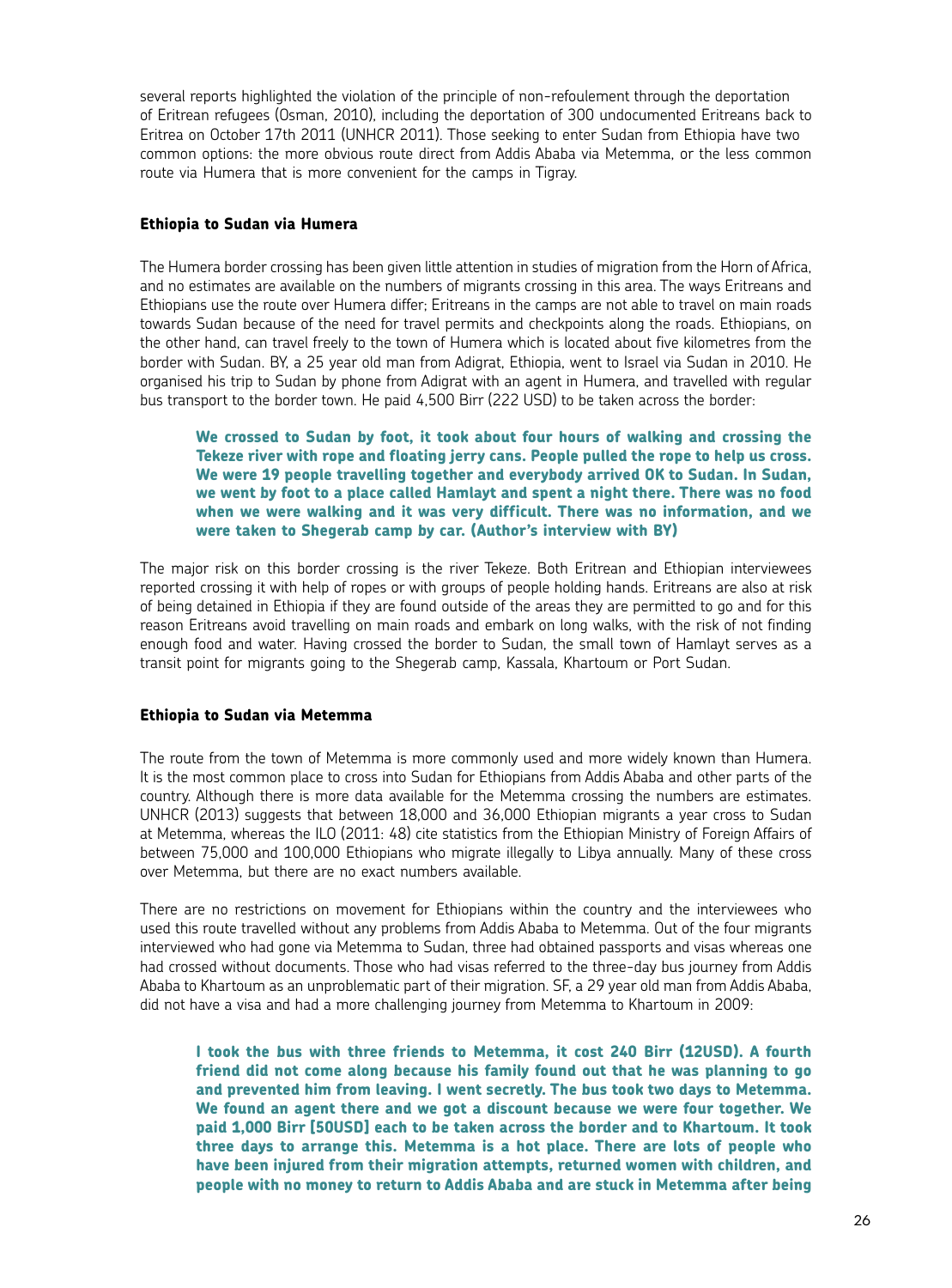**deported from Sudan. But even if they had money to go back, they would not because of the shame of returning without anything. They will rather try to go to Sudan again. Metemma is not a nice place. When we left from Addis Ababa we were excited about going to Europe, but Metemma was scary and we got a bad feeling for the onward journey. The agent told us that it was no problem to go and we decided to try. We were put in a house by the agent, and were about 20 people in total. About half were women, eight at least. The agent gave us bread and told us not to spend money on food there because we would need it for later. Along the route to Sudan food and water was expensive. A bottle of water that would normally cost 3 Birr [15 Cent] was 15 Birr [75 Cent].** 

**We started at 7pm and walked and ran at night. We were told that we would be in trouble with the police if we didn't make it to the planned hut before the night was over. We were put into small huts during the daytime to avoid being caught by the police. We walked for 15 days in total. I think the agent paid the border guards to not look for us because we did not face any problems crossing the border. Two women were exhausted during the journey and decided to not go on. The guide said they would be in trouble, but the women were not able to continue the hard journey. We walked with sandals. Before leaving the agent advised us that it would be too hot with shoes. It was good advice. The agent was a good person if he got his money and bad if he didn't.** 

**I have no idea where it was, but at some point we were loaded onto the back of a car. The women were crying out of fear not knowing what would happen to them. In the evening we were put into a house that was very hot and had only mattresses on the floor. After we had been chased into the house we were left on our own. Everybody was crying from exhaustion. Some people fainted. It was very hot and dusty and we slept a lot. Two days later a woman who worked with the agent came. She offered people to use the phone to call their connections in Khartoum. Half of the 20 people had connections, and the rest of us considered and discussed what to do and thought it might be better to return to Ethiopia. The woman who worked with the agent told us that we would have to leave the house because the next group from Ethiopia was coming soon. We were seven people who remained in the house, five men and two women. All the others had contacts and left. One of my friends had an uncle living in the neighbourhood of Geraf in Khartoum, so our only option was to go there to look for him. The woman took us there by car. (Author's interview with SF)**

In Ethiopia, brokers and smugglers are often considered criminals that take advantage of migrants, asylum seekers and refugees, but SF's story illustrates a more complex picture. Despite charging the migrants, the broker and his colleagues provided food and advice before the journey and attempted to make sure that they got in touch with contacts in Khartoum.

SF returned to Addis Ababa in September 2014, but because he could not find work in Addis Ababa he was planning to use the same route to go to Sudan again. The main risks on the irregular route from Metemma to Khartoum are exhaustion from long strenuous walks, detention and deportation, whereas in all interviewees who had been to Khartoum reported having to pay regular bribes to the police to avoid imprisonment or deportation.

# From Eritrea TO SUDAN

Thousands of refugees, asylum seekers, migrants and Sudanese nationals rely on smugglers to transport them into, through and out of the East of Sudan every year. Officially, Eritreans crossing into Sudan have to register at the UNHCR office in Shagarab. According to UNHCR statistics, in 2014 approximately 1,500 people per month arrived and registered officially in this way. This has fallen slightly to 1,350 a month in the first few months of 2015. The unknown number of people who cross without registering are obviously not included in these statistics, though expert interviews suggested that there were probably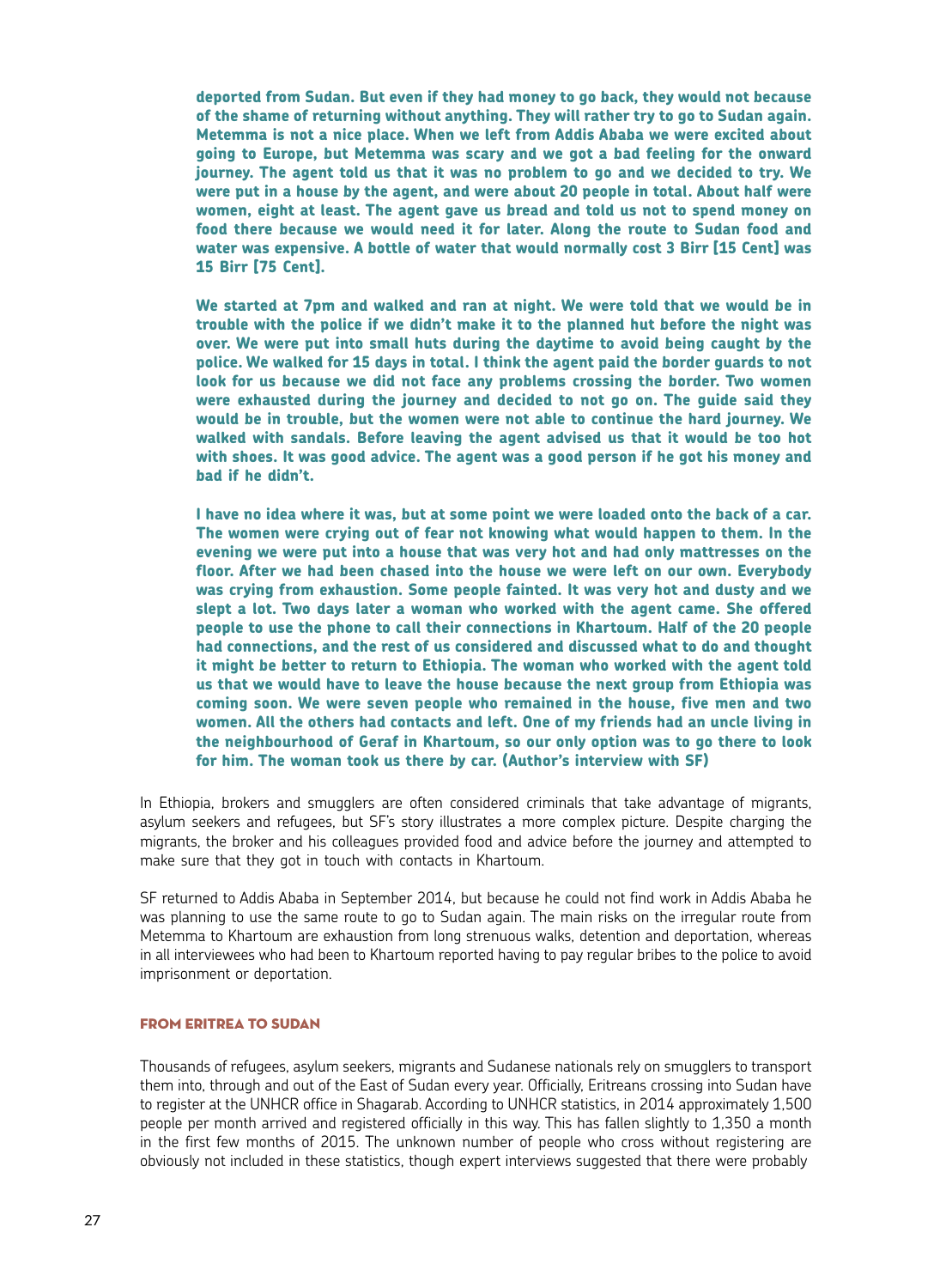as many unregistered as registered. Most of these new arrivals move on to Khartoum or beyond within a short time of arrival (UNHCR, 2015).

Interviews for this project confirm impressions from existing secondary data of set of connected, mostly ad hoc arrangements between a large number of smaller scale operations that enable movement of people from Eritrea through eastern Sudan to Khartoum, Egypt, Libya and beyond (RMMS 2014). Media reports from Sudan highlight an increasing number of migrants, refugees and asylum seekers en-route who have been subjected to kidnapping, extortion, and severe sexual and physical violence by criminal groups involved in the smuggling of persons. Victims of these crimes tell horrendous stories of what they went through whilst being abducted.

Most of the smuggling and trafficking in eastern Sudan is reported to be dominated by Eastern Sudan's border tribes. However, in recent years other groups have become more active, notably Al Shukria and Al Habab tribes based in eastern Sudan (Author's interview with SA; Author's interview with ZE).

There are many ways in which individuals plan to flee Eritrea, however with limited options to migrate legally, many are forced to undertake the often treacherous route into Sudan (Humphris, 2013). One of the Eritrean participants highlighted this struggle and asked at the end of the interview:

# **"We pay so much money and risk so many things, even death and torture, but then when we reach Europe they give us asylum as they know things are bad in Eritrea. Why do they make us go through this?" (Author's interview with MK)**

The Eritrean border is a difficult area due to the presence of Eritrean forces, but also the presence of land mines from the WWII as well as the presence of dangerous animals. Some of those who cross the Sudanese border come on their own, whilst some others pay for a smuggler to get them through (Author's interview with SA; Author's interview with ZE). In earlier migratory waves from Eritrea, most refugees came from the centre and north of Eritrea and travelled directly to or through Kassala, a main hub for Eritrean refugees since the arrival of the first official Eritrean refugee in 1964. The profile of Eritreans has now expanded to include those from the east and south of the country, with larger numbers now migrating via Ethiopia; however, migration through Kassala remains the main route. Those coming from Ethiopia come from different regions, and usually come to Sudan legally via Gadarif in eastern Sudan.

In most cases, those who crossed the border are taken by the police or army to UNHCR's reception centre at Shagarab camp where they are registered. However, some are passed on to traffickers in Sudan, at the border, and it is at this point that concerns about potential trafficking arise, though we did not interview any migrants who had experienced that for this report. Eritreans are more of a target for trafficking than Ethiopians or Sudanese as it is believed they have family in the diaspora and so they can get more ransom money from them.

From Shagarab camp, migrants and refugees have to cross Atbara River to allow them then to go by land to Khartoum. This is usually facilitated by villagers, but can be risky as there have been several incidents of drowning (Author's interview with SA; Author's interview with ZE). Once they cross the river, they are usually taken by trucks. So as to not stand out, they are given traditional Sudanese dress to wear and have to travel at night away from the main road due to fear of being caught by the Sudanese authorities or traffickers (Author's interview with MK; Author's interview with DL). Those who have been smuggled are then offloaded from the trucks in a bush area by Um Dawamban, a small town South East of Khartoum, where they get onto buses. The cost of the trip from Kassala to Khartoum is between \$100 and \$300 (Author's interview with SA; Author's interview with ZE).

# Routes across sudan

Between 2006 and 2012, many migrants hired smugglers to help them reach Israel via Egypt's Sinai Peninsula (inteviews with NGO representatives). Around 2009, reports began to surface of smugglers turning on the migrants during the journey and holding them while they extorted increasingly large sums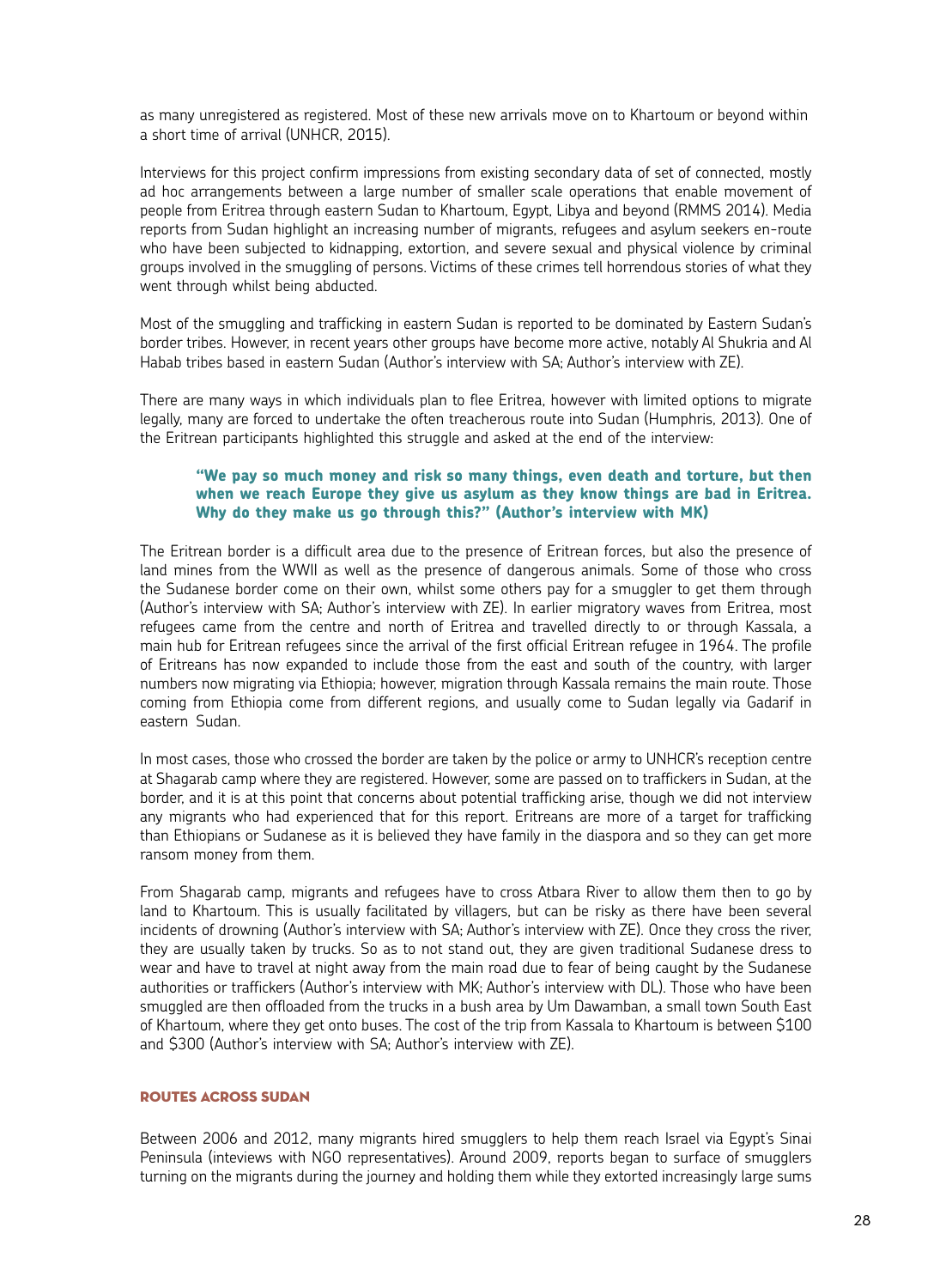of money from desperate relatives (HRW 2014, UNHCR, 2013). According to Human Rights Watch, by the end of 2010, Sudanese traffickers were kidnapping Eritreans in or near eastern Sudan's refugee camps and selling them to Egyptian traffickers operating in Sinai (HRW, 2014), but this pattern appear to have ended. According to expert interviews in Khartoum, since the fall of the Gaddafi government in Libya, there has been a rise in the number of people who opt to travel through the country due to the deterioration of the situation in Libya leading to decreased border controls; however, there is no accurate data on the number of persons who undertake journeys through this route.

Khartoum is a central transit point for migrants and refugees from Eritrea, Ethiopia, and increasingly Somalia. For some, Khartoum is a final destination, others pass through more or less quickly. People are initially spread around the city, mainly in the areas of Al Jereif, Al Daim and Al Haj Yousif. The majority tend to stay in the capital to work and save for subsequent parts of their journey. During their stay in Khartoum they seek brokers to facilitate their journey across the desert to Libya (Author's interview with MK; Author's interview with YD). Those seeking to travel to Egypt may also do so from eastern Sudan undertaking the route to Halayeb, a disputed border area between Sudan and Egypt. Most of those interviewed for this project described a considerable reduction in the number of person who undertake the Sudan-Egypt route due to the tightened security along the Egyptian/Israeli border, as one of the interviewees highlighted:

# **"Egypt has become very difficult, so now everyone is focusing on Libya because of there is no government". (Author's interview with YD)**

The main route from Khartoum to Libya is also the Dongola in the Northern State, and then onwards through the desert to Kufra on the Sudanese/Libyan border. Souq Libya and Al Haj Yousif are key transport hubs in Khartoum for those travelling in and outside the capital (Author's interview with ZE). The majority of those smuggled are transported in buses to avoid attracting attention, and after passing the last checkpoint in Khartoum State towards the Dongola people are transferred into pick-up trucks (referred to as thatcher) for the desert journey to the Libyan border (Author's interview with SA; Author's interview with ZE; Author's interview with TR). QS, who went by road to Egypt both had his trips sponsored by relatives who were directly involved in smuggling. QS was reluctant to speak in detail regarding his trip across the Sudanese/ Egyptian border as his trip was facilitated by a relative involved in smuggling along that route. He faced physical and verbal violence when he reached Alexandria, and it was at that point where he received the least information on the difficulty of the journey.

# ROUTES INTO EGYPT

Interviews with migrants and refugees in Cairo highlight the existence of four main routes into Egypt. The most significant three of those cross the Egyptian-Sudanese border: the Aswan-Abu Simbel-Lake Nasser route, the East Oweinat route in the West, and the Halayeb-Shalateen route – which, due to high military presence in the Red Sea region, can in some cases also cross the Allaqi Valley – in the Southern-Eastern part of the country. A fourth route transits through the Northern region of the country connecting the capital to Libya, via Matruh. In 2012-2014, networks of smugglers operating sea trips from Alexandria and Damietta port have also been active.

#### **The Aswan-Lake Nasser route: Towards a refuge in Cairo**

Most of the migrants and refugees interviewed in Cairo – 17 out of 21 – had entered Egypt from Sudan through the land route via the Aswan area. The majority of the people who had travelled on this route reported having transited through Sudan, in some cases spending months in Khartoum, to then reach Cairo via Aswan and apply for international protection. The Aswan route, as remarked by an IO officer in Egypt, is the privileged way of reaching the North of the country for refugees whose primary immediate concern is seeking asylum. The route might therefore involve migrants who, despite being willing to continue their journey across the Mediterranean, find themselves unable to follow their plans due to lack of contacts, availability of funds, or for family, health, and other personal reasons. In such cases, seeking asylum in Egypt provides a relatively stable temporary solution, made more attractive by the existence of programs of resettlement. However, resettlement places remain rather limited and the completion of status determination procedures usually takes several years.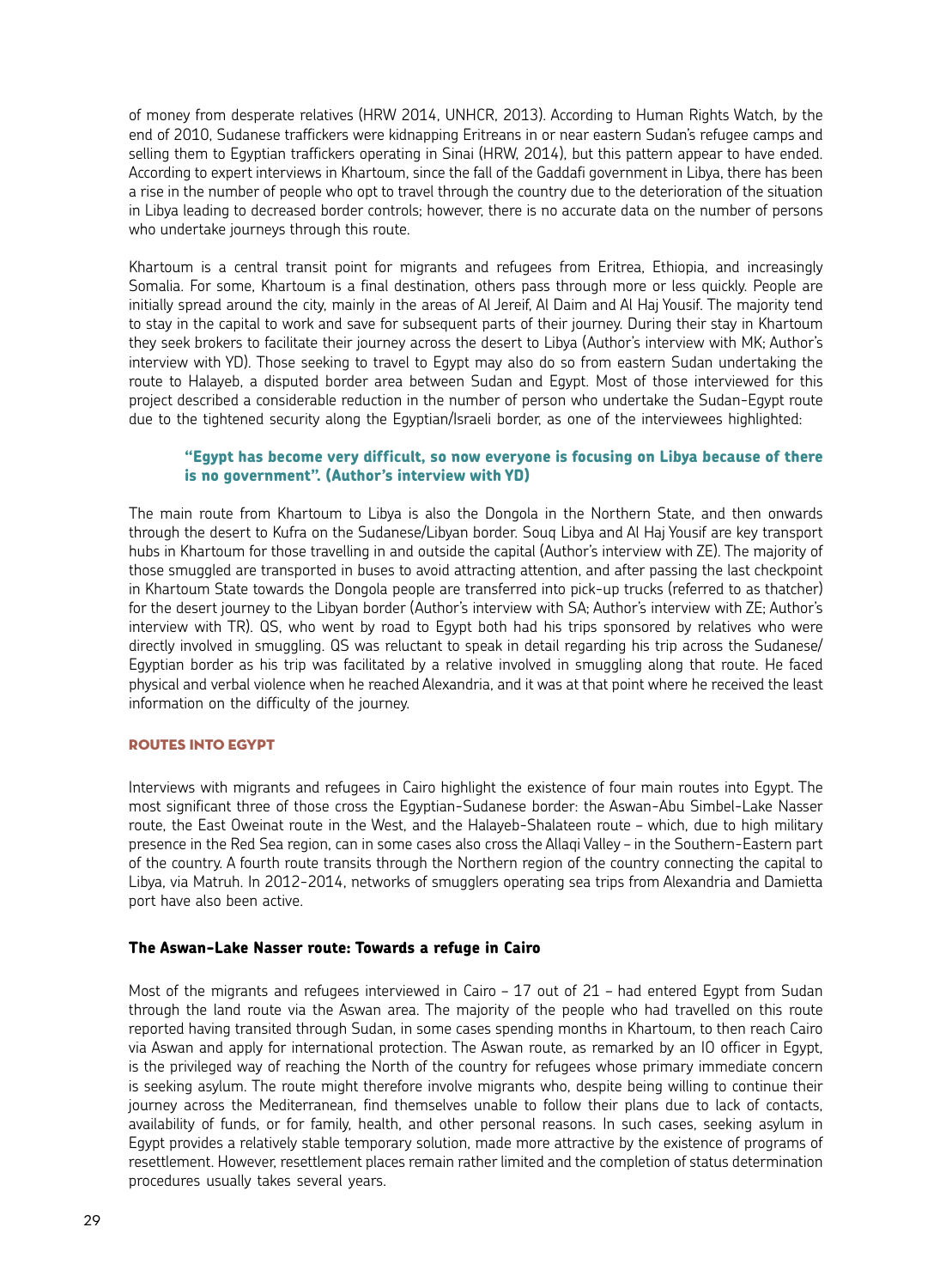The main reported risks encountered by migrants, asylum seekers and refugees who transited via the Aswan route are detention and kidnapping for extortion by the smugglers – a phenomenon that mainly involves Eritreans. Migrants are typically held in basements or makeshift buildings located in rural or semi-desert areas and, while subject to violence, required to contact their families – usually by phones provided by the smugglers (in this case, turned into traffickers) – so that a ransom can be paid. While this phenomenon has been largely documented in the Sinai Peninsula until 2013, the current counterinsurgency initiatives in Sinai as well as the restrictive measures imposed by Israel have led to a relocation of such extortion and trafficking-like activities (see Connell 2014). In this regard, the most significant data emerging from interviews conducted in Cairo in 2015 is that 5 of the 6 Eritrean migrants reported having been held for extortion in an area of Southern Egypt that they identified as located in the surroundings of Aswan, or in the Aswan governorate. Further research is needed – possibly involving fieldwork in Aswan – in order to investigate these claims.

Another common way of entering Egypt via the Aswan route is by fishing boats through Lake Nasser. According to sources in both Aswan and Cairo, this modality of travelling is particularly common among asylum seekers from Syria who entered the country irregularly after visa restrictions for Syrian nationals were imposed in summer 2013. In 2014, the main reported risk for migrants who were smuggled into Egypt via ferry was that of being apprehended by border police and detained. Alleged collusion between smugglers – who often operate also in other sectors of the cross-border economy, including fishing – and state officers is reported by NGO representatives to make the risk even higher. Some of the migrants interviewed reported episodes of corruption involving local border officers to whom, after reaching the Egyptian port of Abu Simbel, migrants would have been handed over by the smugglers, often in exchange for fishing or other commercial authorizations.

**SM, 34, and AD, 45, a Syrian family with 3 small children, entered Egypt at the end of August 2014 from Sudan. After fleeing Syria, SM and AD first travelled to Algeria, hoping to reunite with family members who had fled their country several months before them. In Algiers, however, they were unable to find their relatives, and soon realised that conditions for seeking asylum were far from good. The couple thus decided to leave to Khartoum, where they spent several weeks before deciding to invest almost all their saving to try and enter Egypt. They were in fact sure that living conditions and refugee assistance in Egypt would be better than the one available in Sudan. Egypt, however, had since 2013 introduced visa restrictions for Syrians that made entering the country legally de facto impossible for SM and AD. The family paid a total of USD 1,200 to be smuggled by ferry via Lake Nasser, to then reach Cairo via land. When interviewed in Cairo in January 2015, in spite of holding UNHCR yellow cards and regular residence permits, they reported being still worried about their legal position, due to the shame and trauma of having entered the country illegally.**

# **East Oweinat: Re-routed hopes**

The Western route from Sudan to Egypt passes through the New Valley governorate – a desert area known for the ambitious water engineering projects developed under former president Hosni Mubarak – and more specifically through the East Oweinat area. None of the interviewees reported having transited through the East Oweinat route, however, according to IO officers in Cairo, the majority of migrants who would end up in detention in the Aswan region would be apprehended in the New Valley area. The route is used when small smuggling convoys on their way to Libya from Sudan – usually made of no more than three cars – are deviated into Egyptian territory due to security and logistic reasons, or because of financial issues involving the migrants. As of 2014, a trip from Sudan to Europe via Libya and the Mediterranean Sea was estimated to cost around USD 3,000. Situations in which migrants, asylum seekers and refugees who fail to pay similarly high amounts of money are forced to transfer to convoys travelling to Egypt – instead of Libya – are thus not uncommon. As for the Aswan route, the highest number of convoys on the East Oweinat route is recorded from March-April until the end of summer.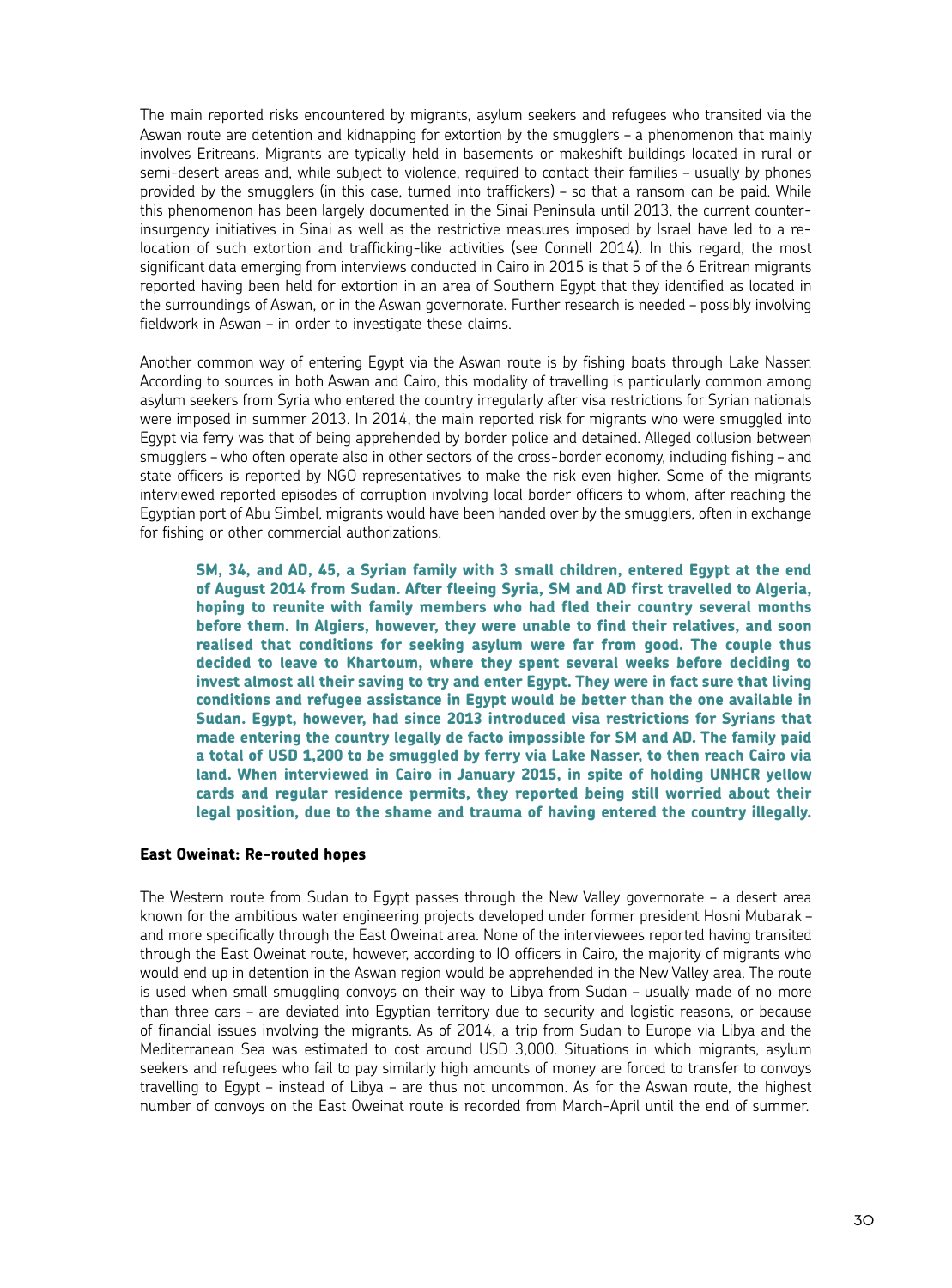## **Allaqi Valley and the Halayeb Triangle: Migration and gold mining**

The Southern-Eastern route into Egypt transits through the Allaqi Valley, in the Aswan governorate, and the so-called Halayeb-Shalateen area, in the Red Sea governorate. Also known as the 'Halayeb triangle', the latter is the object of a decade-long border dispute between Egypt and Sudan. Local livelihoods are based on traditional and low tech gold mining. According to IO officers in Cairo, until 2013 the route used to be transited by Eritreans travelling to Israel via the Sinai Peninsula, while more recent movements involve primarily Sudanese migrants and refugees.

Interviews with IO officers in Egypt report episodes in which Sudanese miners were caught while crossing the borders in order to carry out their mining activities, and detained and fined. Under Law No. 89 of 1960 and law No. 88 of 2005, sentences for such unauthorized border crossings can amount to up to 1 year in detention and fines for as much as 20,000 EGP (approximately 2,600 USD).

Alongside these episodes of occasional border crossing, however, migration of Sudanese miners working in the region is also a growing phenomenon. For most of the people who cross the border into Egypt in the Halayeb Triangle area, the search for a more stable, less dangerous source of livelihood than the volatile mining business constitutes the main reason for travelling. In addition, interviews with migrants who transited through the Allaqi Valley suggest that migrants, refugees and asylum seekers coming from other regions of Sudan also occasionally use the route.

**Osman is 30 year old asylum seeker born in Kagourma, in Northern Darfur, with a long and complex internal displacement and migration history. Osman left his village for the first time in 2003 due to the conflict in Darfur. He reached Khartoum, where he found a job and worked until 2007, when he decided to go back to Darfur to live closer to his family and get married. In order to sustain his family's livelihood, however, in August 2013 Osman had to leave again, hoping to find work in the North of the country. This time however, he did not head to Khartoum, but to the Northern Eastern region, where the mining business was thriving. His daughter was born while he was away working in the North. At the time of the interview, Osman had never seen her. This is how Osman describes his mining job and the circumstances of his migration to Egypt:**

**We used to search for and sell gold in the area… there is a market for that. But now the government is trying to take control of the mines… and prevents people like me from working in mining. I was harassed by the police many times, because of that. (Mining) is very, very hard. I cannot tell you what kind of physical effort it requires. You are digging, with your own arms, 20 meters underground or more… it is very risky. And money-wise, you can never tell, that's the thing. It depends on luck… if you have a good day and you find gold and you manage to sell it, then it is fine. But there are days when it is a lot of hard work… for nothing. Simply nothing. When I was told that if you come to Cairo you can apply for asylum, I decided to try and do that too. I left Sudan on the 15 of September 2014. I travelled for 15 days. It was very difficult…. you know how smuggling works: they collect large groups of people, mostly Eritreans and Sudanese, to put them in a truck or in a convoy of pick-ups. It is an international network: the Sudanese bring you to the border with Egypt and then the Egyptians take over. In my case, we had agreed I would pay 1000 Sudanese pound (SDG; 175,7 USD) But at every place, at every stop along the route, like if there were check points and we had to pay. I ended up paying 4 times what we had agreed, in total I paid around 4000 SDG (700 USD).** 

**In early 2014, Omar, 22 year old, left his mother and younger siblings in Darfur to look for a job in Khartoum. After several months of unsuccessful job searching, he heard that his family had also had the opportunity of leaving Sudan and was now in Cairo. Omar decided thus to travel to Egypt and reunite with them. He travelled first to Port Sudan and then crossed into Egypt through Shalateen.**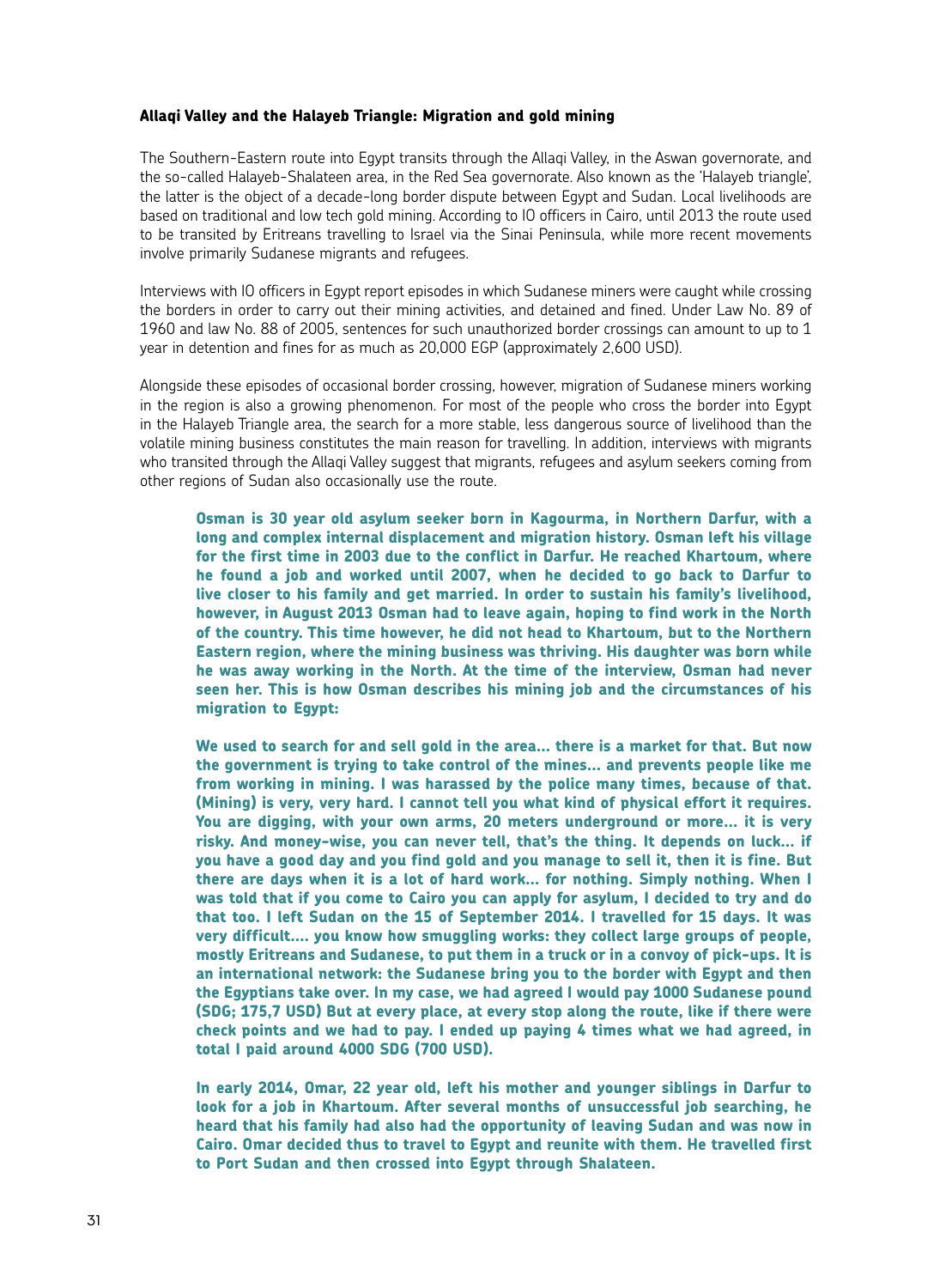**I arrived to Port Sudan by bus, and then together with other migrants we took a box (white Toyota pick-up) and we travelled for about 8 hours… I do not know exactly how many kilometres, but it was about 8 hours driving, until we reached a place with mountains. Then the drivers told us that their friends were waiting for us on the other side of the border, but that they could not drive us there. So we had to cross on our own, walking. Luckily it was not difficult, it was very easy. I am not able to tell the exact name of the place where we crossed, but I think it was Halayeb, or Shalateen. We walked for about 2 hours and on the other side we found these people who were waiting for us. We took a car, and they took us to the place where we found a bus. From there, by bus, we arrived directly to Ramses Square, in Cairo.**

# **The Cairo-Matruh-Benghazi route: in and out of Egypt**

A well-established land route connects Cairo to Benghazi via Marsa Matruh and Salloum, crossing the Northern-Western region of Egypt. Until 2012, the route was used for smuggling migrants and refugees from Egypt into Libya. The phenomenon involved Egyptian workers, but also, to a lesser extent, Sub-Saharan migrants – also Western Africans not included in this study – coming from Egypt and ready to embark on a journey to Europe via sea. Although at the time of writing Libya continues to be a significant destination for Egyptian labour migrants, since 2012, due to the ongoing instability in Libya, migration flows have rather been reversed (Tsouparas 2015). In particular, a high number of Sub-Saharan migrants and asylum seekers fled Libya and entered Egypt. Until 2013, asylum seekers and refugees fleeing Libya found help and, in most cases, resettlement to third countries, at the Salloum refugee camp. After the end of UNHCR's operations in Salloum – and the arrest of most of the migrants who had staged a protest asking the UN office to keep the camp in place – it seems that the majority of those entering Egypt from Libya now head to Cairo in order to apply for asylum.

Interviews conducted in Cairo highlight how, particularly in the case of Sudanese, the migrants who transit through the route often have complex histories of both forced displacement – within Sudan – and labour migration, mostly to Libya. Two of the Sudanese respondents, for instance, had lived several years in Internally Displaced People (IDP) camps. The interviews suggest that similar background might be common among those transiting on the route from Cairo to Benghazi.

**Saeed was born in South Darfur, and lived most of his life in the IDP calm of Kalma. Managed by the Government of Sudan's Humanitarian Aid Commission, Kalma is estimated to be the biggest camp in Darfur. Saeed lived there until January 2013, together with his family, in the area of the camp called Centre 1. Saeed explains how conditions in the Kalma camp were particularly harsh: food was scarce, medical assistance almost non-existent and it was very difficult to find work opportunities in the area. Because of this, Saeed had been planning to leave Sudan since he was very young. It was mostly financial reasons that prevented him from doing that. It's difficult to travel, you know. You want to travel because you need to work and have money, but you need money to be able to travel in the first place, he comments. In January 2013, Saeed finally decided to borrow money – around 2,000 Sudanese pound (351 USD) – from a friend who was also living in Kalma, and travelled to Suq Libya (the Libya Market), in the major Sudanese city of Omdurman. Suq Libya, he explains, is a major market place as well as a bus and taxi station for people who travel to and from Libya, or export and import goods from there. There, Saeed boarded a convoy travelling through the desert route in Western Sudan and reached Benghazi, in Libya. In Benghazi, in spite of the ongoing conflict, Saeed worked for over a year as metal waste collector in the small business run by another Sudanese migrant, in the area of the city known as Qas. In April 2014, however, Saeed was kidnapped and held for ransom by a Libyan armed group he refers to generally as milishiyat, militias, and released only after a friend paid his ransom – a debt Saeed had to pay back. After this episode, Saeed decided to leave Libya. He travelled first to Musaid, on the Libyan-Egyptian border. From there he reached Marsa Matruh, then Alexandria. From there he moved to Cairo and registered with the UNHCR.** 

**Hussein is a 43-year old father of 7. He was born in South Darfur and spent most of his life in the Gaga refugee camp, in Chad. Suffering from a chronic health condition and desperately in need to find a job that would allow him to provide for his family, in June 2014 Hussein decided to leave the camp and travel to Libya. He was hoping to find a job as a doorman, something**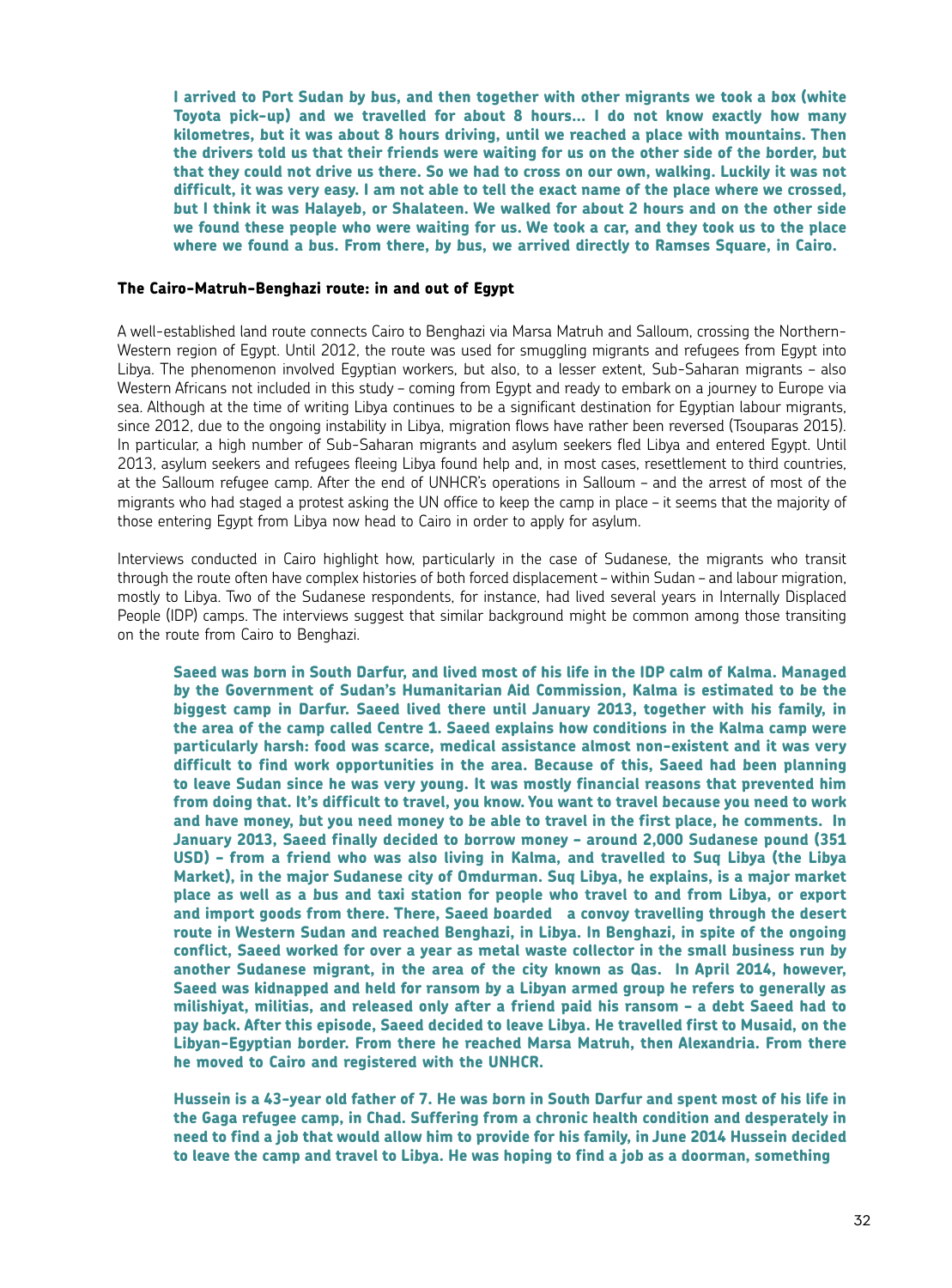**that would allow him to earn a decent salary without being to challenging for someone with his precarious health. In Libya, he first went Jalo (an oasis in the Northern-Eastern Libyan Desert), then to Al Baida (Eastern Libya) and finally to Tobruk, near the border with Egypt. Unable to find a job and worried about the growing violence and instability in the country, Hussein eventually decided to cross the border to Egypt and ask for asylum there. I had to leave and come to Egypt, he explains. I had no choice.**

#### **Other routes out of Egypt: Alexandra and Damietta**

**upheaval. It is not safe. (Tsega)**

Smuggling via sea from the Alexandria and Damietta ports is a widely-reported – in interviews with both mixed migrants and IO officers – phenomenon whose visibility increased in particular in summer 2013 and 2014. Occasional boats leaving from the Egyptian Northern Coast to cross the Mediterranean were reported also before the 2011-2012 Arab uprisings. However, it is especially after the deepening of the Syrian conflict and the arrival of a large number of refugees in Egypt that movements from the coast near Alexandria grew in significance, coming to resemble, in the words of one Egyptian IO officer, "a very well organized business", with perfect logistics. Syrians are in general in a much better financial situation than the majority of migrants and refugees in Cairo – particularly migrants from the Horn of Africa – and their willingness to invest their savings in trip to Europe boosted the business. IO officers in Egypt also point to the role of Syrian smugglers, and highlight how, in summer 2014, migrants and smugglers of other national backgrounds also started to be involved.

None of the migrants and refugees interviewed in Cairo disclosed having plans or having made contacts to leave Egypt via sea from Alexandria. However, some of them were aware of this possibility, and had at least an idea of fares and modalities, though often not detailed and based exclusively on hearsay. Other migrants, however, had never heard about boats travelling from Alexandria's port.

# **When interviewed, Tsega, an 18-year old Eritrean girl who travelled to Egypt alone and applied for asylum with the UNHCR, summarized what she knew about smuggling routes to Europe as follows:**

**Q: Do you know people who live in London? A: (Smiling) Well, I know that there are many Eritreans who cross the sea and make it there, but I don't know anyone in particular… Q: Would you do that? A: I would have already done it, if I had enough money! Q: Right. It's expensive isn't it…? A: Yeah… Q: But do people cross from here? Or do they go to Libya? A: Many people leave from Sudan to Libya… the journey is Eritrea – Sudan – Libya. Q: And from Egypt? A: From Egypt they can also cross to Libya and then to Italia (sic) Q: And how much is the trip from Libya to Italy today? A: It's expensive. But I would not be able to say how much… Q: It's a very dangerous trip… A: Yeah, I understand what you say. Even worse than the amount of money that you have to pay are the things that you will have to face along the way… The way the Libyans, the Sudanese, and the Egyptians would treat you. Q: Would you live in Egypt if you had a good job? A: No. Q: Why? A: Here is a little better, but basically is like Sudan, like Eritrea. There are only problems, is the same kind of country. Here in Egypt there are a lot of protests all the time, a lot of** 

33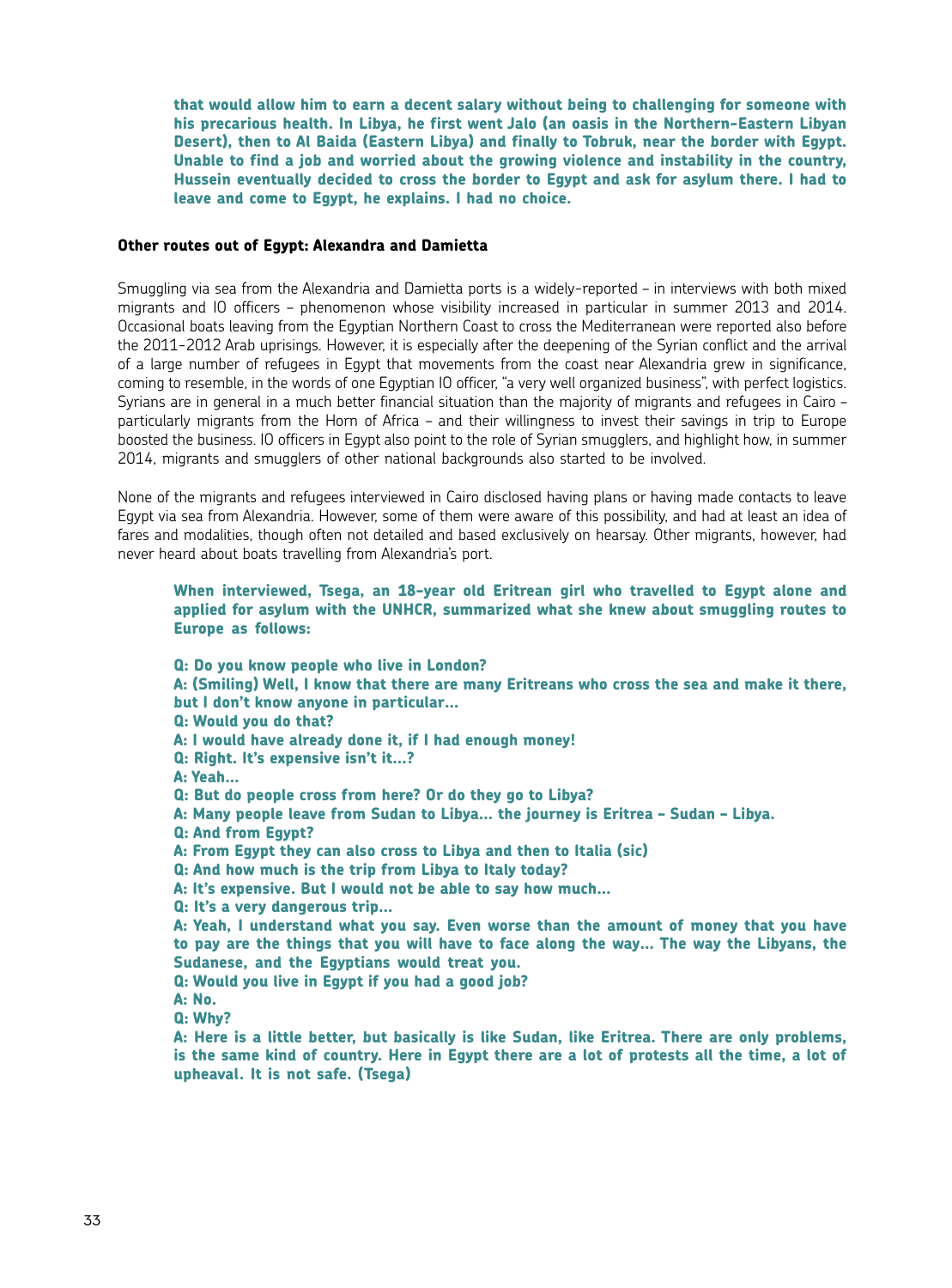#### From Sudan through Libya

The most serious levels of abuse were reported by migrants who had travelled recently (during 2014 and early 2015) through southern Libya. Most migration flows from Khartoum among non-Sudanese nationals take place by road. Sudanese nationals are better positioned, and depending of financial support available to them, seek to reach Libya by plane. One of the interviewees, AB, was able to meet a broker to facilitate an employment contract for a job in Libya, which facilitated this first part of his journey. After asking around and research, he found out there are brokers who arrange for people to get an employment contract in Libya. He met a Libyan company owner, who makes regular trips to Sudan to sell work contracts and obtained an employment contract in Benghazi, which cost his 8,000 Sudanese Pounds (around \$1,327 USD).

Direct air travel seems to be limited to Sudanese nationals or those with permanent residency in Sudan. It is also exceptional due to the high costs associated with it. TR a Sudanese national based in Khartoum travelled by road to Libya. His trip was sponsored by relatives who were directly involved in smuggling. However, this did not completely protect him as he travelled outside the sphere of influence or links to smugglers across the border. TR travelled in a group who all paid different amounts to the smugglers, but he did not pay anything towards the trip and had hoped to gain employment in Libya to raise funds to migrate to Saudi Arabia. However, after crossing the border into Libya, he found himself held to ransom and his family had to pay to get him released. To enable him to raise funds to return home, he worked in the same town and eventually was able to fly back to Khartoum. It is during that time he witnessed several incidents, in which migrants were targeted for kidnapping and extortion.

**GH, a young Eritrean woman, was interviewed in Sardinia. She had been smuggled from southwest Eritrea to Khartoum in 2009, which was her intended final destination, but she had become frustrated with limited opportunities in Khartoum. In late 2013, she continued her journey by land through Libya. She travelled with a group of Eritrean refugees. They contacted Sudanese smugglers in Khartoum and were asked to pay \$300 per person to be taken from Khartoum to Libya by car.On the third day of travel, the smugglers stopped the cars in the middle of the desert and demanded a further \$300 for each passenger. If the migrants refused to pay, they threatened to leave them in the middle of the Libyan Sahara. The migrants paid and continued the journey. After another four days, the Sudanese smugglers handed the migrants over to a group of Libyan smugglers who asked each migrant to pay \$400 per person in order to continue the journey. Everyone paid also this time and the Libyans loaded the group of Eritreans on 3 Land Cruiser cars and after 6 days of travel the group arrived in the oasis of Kufra. It is approximately 1,300km from Khartoum to Kufra mostly off road, 16 days for the journey fits with what other people have reported.** 

**In Kufra, the group was taken to a farm where the smugglers asked for more money in order to be taken to Tripoli. Those who could paid and continued the journey by car to Tripoli while GH and two other young women and a man were kept hostage for about 20 days in the farm by the Libyan smugglers, until the other Eritreans paid for her to be set free. During her captivity in Kufra, GH was gang raped several times by the Libyan smugglers and became pregnant from the rape.Finally she was set free and taken to a prison in Kufra. When she was released from the prison, GH continued her journey to Benghazi where she had her baby and then went to Tripoli to take a boat to Italy. After several failed attempts and after being deceived and robbed of several thousands of dollars by smugglers who did not fulfil the promise to take her to Europe, she finally managed to take a boat to Italy.**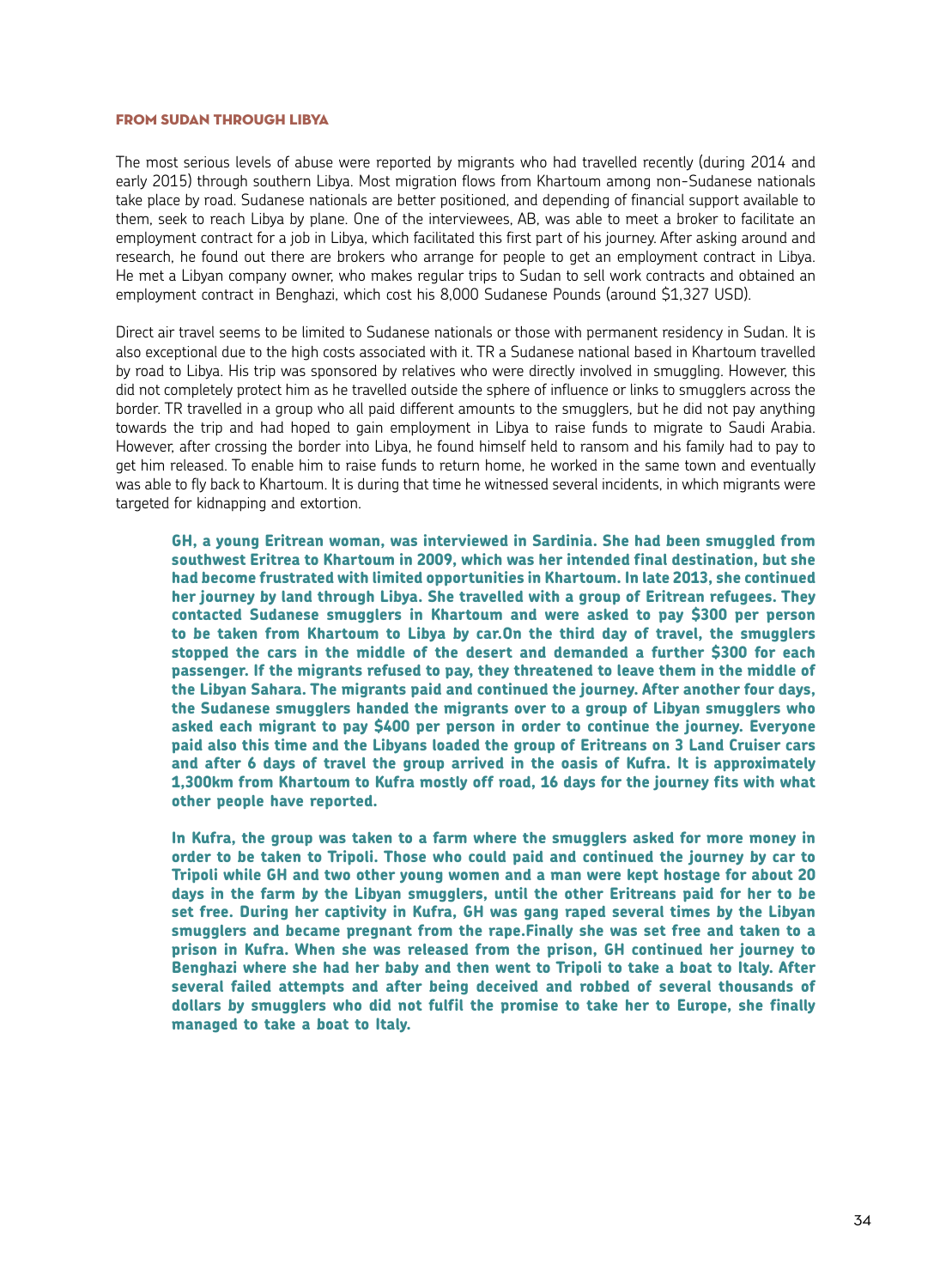6. human rights, protection and assistance issues on the route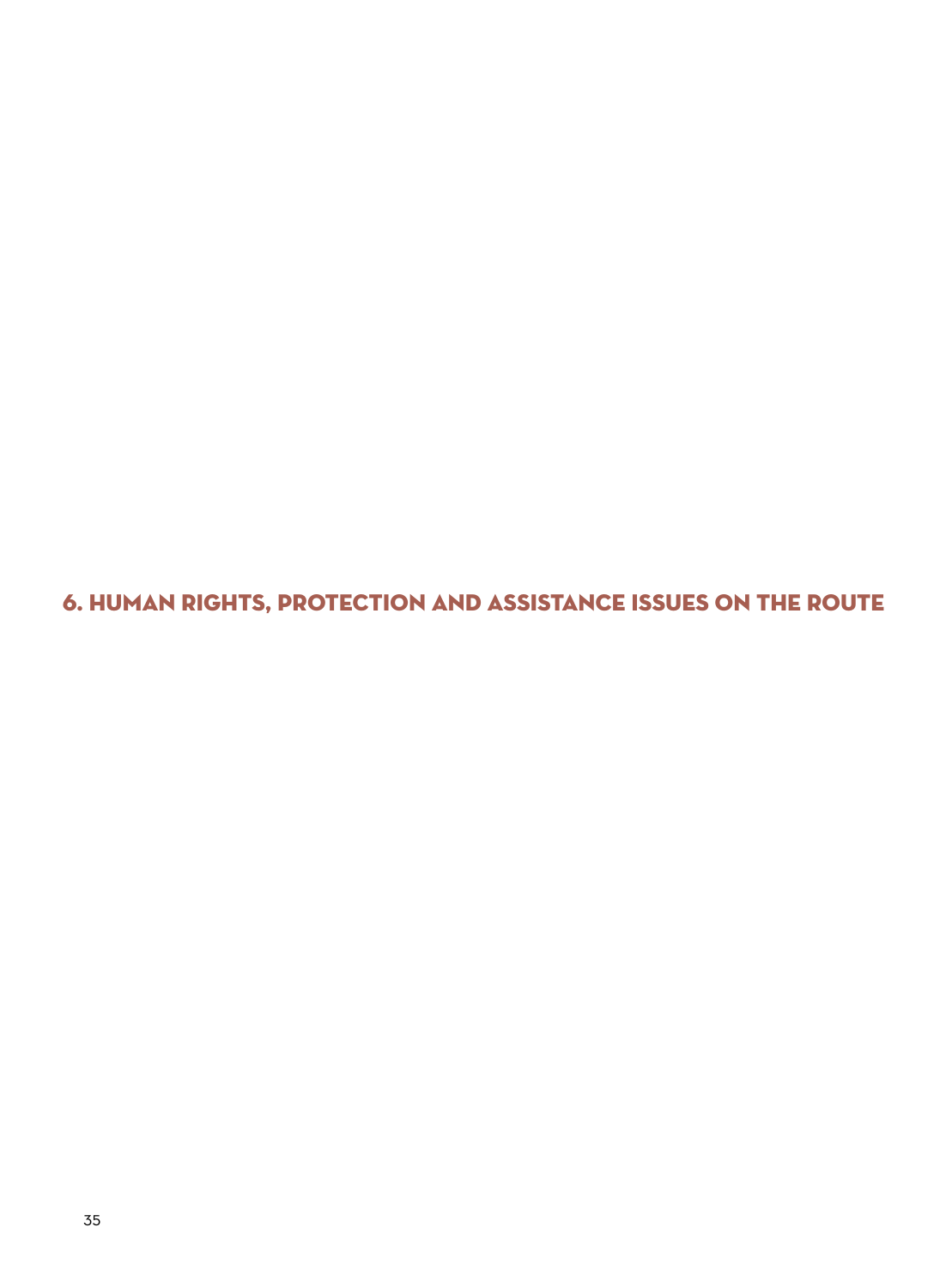This research reinforces arguments made in other recent research (eg. Coutin 2003; Collyer 2010) that over the last 10 to 15 years, new protection and assistance challenges have arisen for migrants and refugees en route. Established systems of international protection are based on the original causes of flight from and conditions in individuals' countries of origin. In contrast, these new protection challenges relate to the journey and conditions faced in transit or the country of destination.

Human rights, protection and assistance needs beyond the circumstances of departure from refugees' countries of origin are now widely recognised amongst the publicised priorities of UNHCR. For example, UNHCR in Cairo has identified the threat of sexual and gender based violence against refugees in Egypt as one of the priorities for 2015. Onward movement of recognised Eritrean refugees from camps in Ethiopia arises from a perceived lack of protection in the camps, but also places refugees in an extremely vulnerable situation and may lead to further protection concerns. UNHCR in Addis Ababa highlights the trafficking of Eritrean refugees from the camps as a priority concern for 2015.

Research carried out for this report highlights three other, increasingly significant developments which potentially raise further human rights and protection issues. The heightened levels of risk and abuse through individual journeys, the reported increase in the number of asylum applications made by unaccompanied minors, and the precarious legal status of undocumented asylum seekers in particular are phenomena that require further research, as well as targeted intervention aimed at enhancing the response currently put in place.

#### Onward migration of Eritrean Refugees in Ethiopia

Eritreans living in refugee camps in northern Ethiopia are the most vulnerable groups identified in relation to migration to Sudan. UNHCR and the Ethiopian government provide basic livelihoods for Eritreans, but the restrictions on formal employment and lack of opportunities make life in the refugee camps challenging. The refugees cannot return to Eritrea because of protection concerns. These circumstances put them in a precarious condition where the only chance for making a better life for themselves and their families is through migration abroad. Their frustrations with the limited protection was aimed at UNHCR:

**They [UNHCR] don't help people and why try for resettlement when it is not possible? Because of this people will go in other ways. Many people are not happy with UNHCR and the way they give information and support. The way it is now it doesn't help the refugees, we are forced to go illegally. All people have a goal in life, but there is no solution here. Many people go to Sudan because they have a goal to change their life. They don't go there to die. If UNHCR respected that people have goals in life there would be a solution. The way it is now it's not good. (Author's interview with TS)**

The discontent with the resettlement process was partly based on perceptions that people who were eloquent had better chances for getting resettlement than others. With feelings of injustice in who were given resettlement, many interviewees were frustrated and had little hope for obtaining a legal way out of the camps:

**Regarding resettlement, nobody knows or understands the process. It should be written and explained what it is and how it works. Now it seems to be a lottery so there is no point of them interviewing us. People are not content with the UNHCR. The food we get every month is not enough. Even though there is information about the rations, it's not enough and people go hungry. It's important to increase the food rations. (GD)**

GD did not have relatives abroad who sent him remittances, and he made ends meet by making 700 Birr [34 USD] a month working for one of the NGOs in the camp. The monthly food rations were reported to consist of 15 kilos of wheat, one litre of cooking oil, one soap, one cup of sugar, and some protein powder.

With little hope for the future in Ethiopia, due to the lack of possibilities for obtaining citizenship, finding formal employment or other permanent solutions, onward migration stands out as the only feasible option to improve their lives. Eritreans depend on people who can facilitate their journeys and smugglers and brokers offer a potential solution to their difficult situations.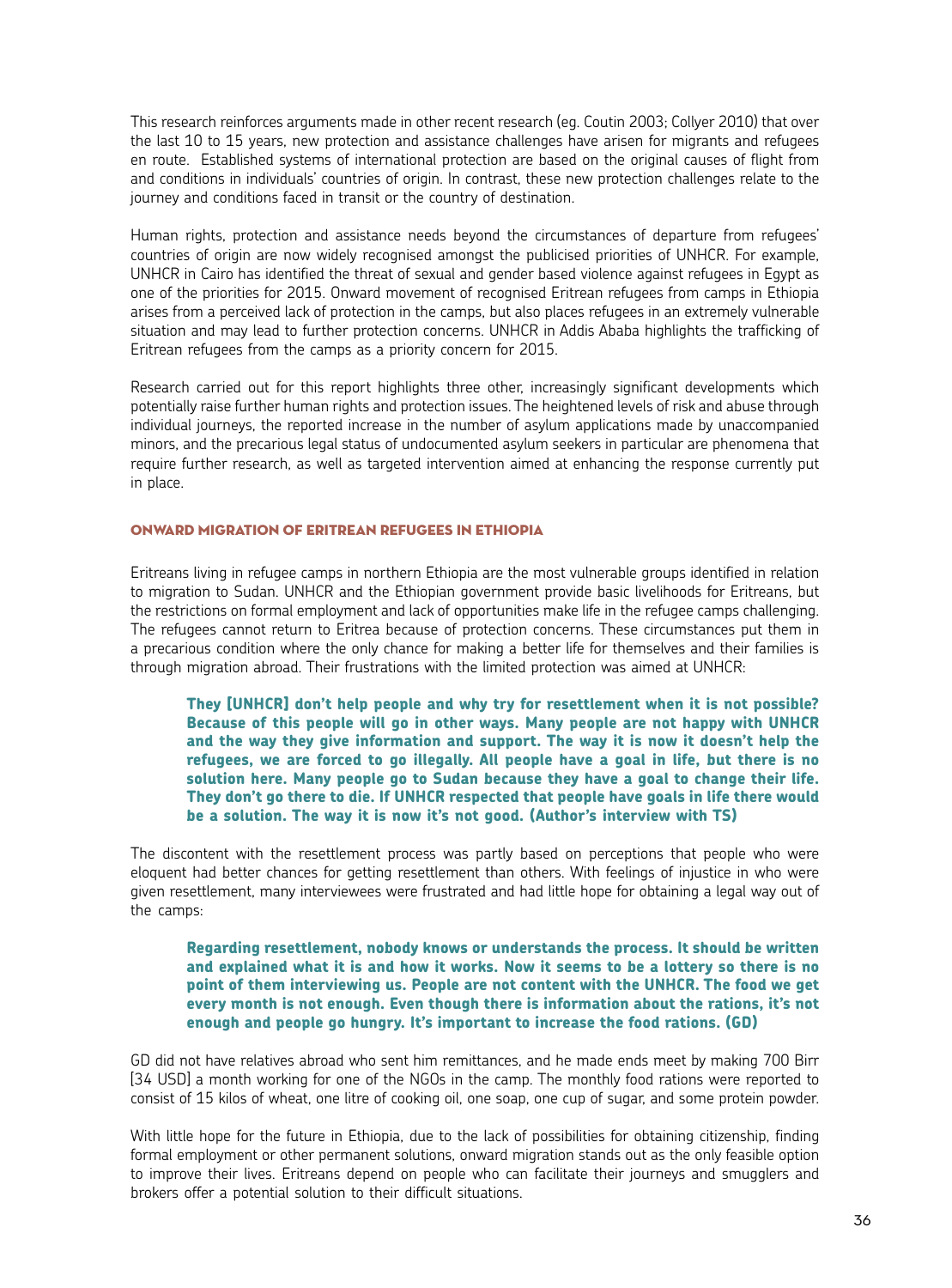As long as the options for Eritrean refugees remain very limited they will have no other choice but to embark of dangerous journeys. The risks en route to Europe are formidable (IOM, 2014), but need to be considered in relation to the lack of prospects for any improvements and the despair Eritreans felt in refugee camps. FL who had spent about seven years in the refugee camps pointed out that there 'are many suicides in the camp, just the other day a woman set herself on fire with petrol. This and hanging is common'. Many Eritreans were willing to try to improve their lives elsewhere despite knowing the great risks on journeys.

#### HUMAN TRAFFICKING ON VIOLENCE

Trafficking is a legally distinct process from smuggling. According to the internationally agreed definition, trafficking is distinguished from smuggling by the use of force or other forms of coercion in the movement of people and the fundamental purpose of that movement for exploitation $12$ . Yet in practical terms, the two processes may be more difficult to distinguish. An individual can be abused or harmed by a smuggler without becoming trafficked, for example. It is also possible for an individual to initially contact a smuggler to arrange a journey and then be passed to traffickers at some stage along the journey. Trafficking in persons has been a high-priority protection issue in Egypt, Sudan and Ethiopia for several years now, mostly due to the kidnapping for ransom and torture of migrants, refugees and asylum seekers in the Sinai Peninsula. According to a study published in 2013, between 2007 and 2013 around 30,000 persons were trafficked in the Sinai. It is estimated that between 5,000 and 10,000 people have died as a consequence of trafficking in Sinai in the same years (van Reisen, Estefanos and Rijken 2013: 63)13 . Originating mostly from Eritrea, most of the victims are part of the UNHCR population of concern. Indeed, UNHCR (2014) reports that approximately 95% of trafficking victims in the East and Horn of Africa are Eritreans.

The phenomenon is reported to have significantly decreased since the end of 2013, due to both reinforced Egyptian military presence in Sinai and to legislative and judicial measures adopted by the Sudanese government in order to tackle the phenomenon within its own territory. However, recent analysis highlights how, far from having been eradicated, the trafficking in Eritrean refugees in particular has been re-routed. Connell (2014) reports how the kidnappings that used to take place in the area of the Shagarab refugee camp, in Sudan, have now been displaced to the "no man's land" along the frontier between Eritrea and Sudan, or even, increasingly, to Khartoum. The places where they are held for ransom and often subject to torture have also changed. Six Eritreans interviewed for this study reported having been held captive and having money extorted from them after crossing the Egyptian border, in an area that they identified as located in the South of the Aswan Governorate.

# **BH, a 23-year old Eritrean man, is one of such cases. He left Eritrea with his girlfriend to avoid an arranged marriage, and he recalls his experience of travelling to Egypt as follows.**

**I contacted the smugglers in Eritrea, through people I knew. It is them who helped** 

**me to reach the border with Sudan. We got to Tesseney first, and then we crossed the border walking. We walked for hours, at night time. As soon as we got into Sudan, we were handed over to the Rashaida, who put us in a hut and they kept us there for the day. (…) When we arrived at the hut though, there were other people there, and some of them told me they had stayed there for 3 or 4 days… I am not sure how that worked, why those people had been held there for so long. Probably they did not have money to pay. Maybe they asked them for 800-1000 USD and they did not have them. As to us, we had paid our share and as soon as night came, we were released. They took us onto a covered car, like a small pick-up truck. I remember we were 14 people on that car, including a kid. I remember well. We crossed the desert; we travelled for 4 days. That**

<sup>12</sup> Article 3 of the Protocol to Prevent, Suppress and Punish Trafficking in Persons, Especially Women and Children, supplementing the United Nations Convention against Transnational Organised Crime.

<sup>13</sup> This figure is reached by taking the total number of people thought to have been trafficked over this period (30,000) and an estimate, from interviews with survivors and traffickers, that %25 of them did not survive.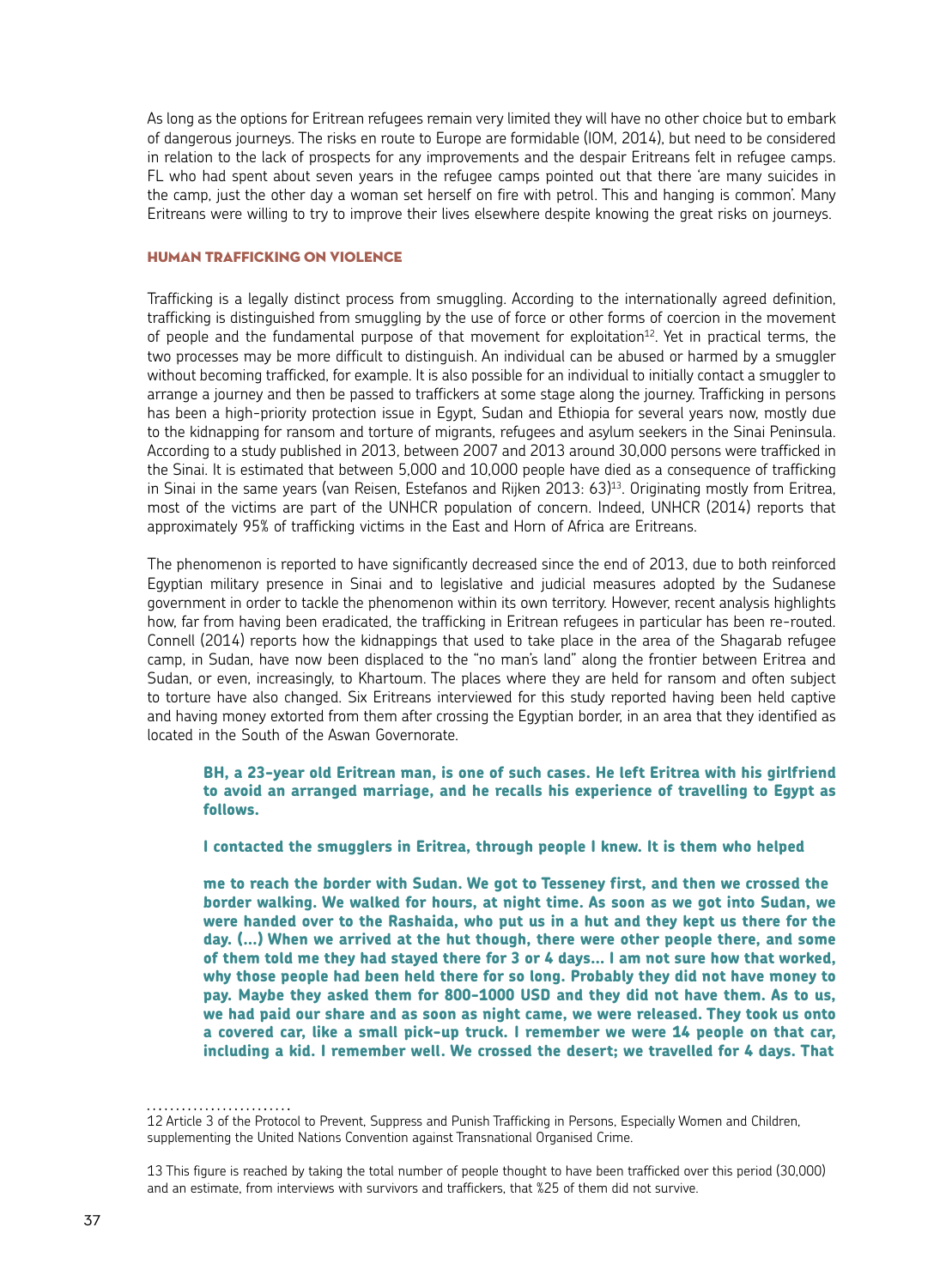**part of the trip was smooth, you could tell the guys just wanted to get us there, get us through Sudan at the border with Egypt. They were driving fast, and they would stop to give us water, make sure we are OK, well, at least that we do not die. We reached the border with Egypt by that car… I am pretty sure it was the border**

**with Egypt, although I can't tell exactly. There we were transferred to another car, and handed over to other smugglers. See, that is what happens when you end up in the hands of the Rashaida: you just get sold, they keep selling you to other smugglers groups along the road, according to what is safer and most convenient for them, in terms of money. Where they think that they will make the highest amount of money, to those people and who they would sell you to. All the way up to Egypt, from Eritrea, being sold from one group to another. When we arrived to Egypt, I don't know where we were exactly, but it was a town. I can't tell the name, but they divided the people who were in the car into two groups. The 7 of us who were in my group, including a kid travelling alone, were kept in a basement, in the basement of a building, and we stayed there for 8 days. I remember well, they took us there on the 24th of September and we left the 2nd of October. It was horrible. We were starved, my fiancée and I…. everyone there really. Starved and very dirty. I remember the hunger... Every day, every single day they would come to the basement and give us mobile phones, to get the money. They ask people to call their family and relatives in Eritrea, or even more in Europe, and send them money for ransom. It was scary… I tried many times to call my father, but I could not reach him. See, and even if I could reach my dad… for what? We are poor, we are from the countryside, and my father does not have that money. I am unlucky you see? I have no relatives in Europe, no one, where can I go, who would help me? (Author's interview with BH)**

More recent experiences highlighted the security concerns entering Libya from Sudan. Three of the people interviewed in Italy, who had travelled across that border reported that they had witnessed or been subject to violence, one of whom was trafficked and his family had to pay ransom for his release. One of the interviewees described witnessing the rape of three Eritrean women. According to the interviewee, they were first raped by the drivers of the vehicles crossing into Libya, and when they arrived in Kufra they were held to ransom in a different room (Author's interview with TR). AH was allegedly sexually assaulted several times along the route from Eritrea to Khartoum. The smugglers, who later passed her to traffickers who raped her along the Sudanese-Ethiopian border, and again she was assaulted when she was sold to Sudanese traffickers (Author's interview with AH). The rapes marked the transition of her being smuggled to being trafficked. In both cases, it appears that the status of being smuggled changes to being trafficked along the route, with the defining moment occurring when the level of physical violence escalates. This transition is associated with a shift in perception of the individual migrant, refugee or asylum seeker. A strict business analysis, sees the individual as a customer to whom a service must effectively be provided if reputations are to be maintained and business is to continue. Smuggling operations depend on this kind of business logic. The shift to trafficking is accompanied by a very different logic in which the individual becomes a commodity from whom financial rent can be extracted by whatever means is necessary. If there is a reputational concern here it is entirely the opposite, to create a reputation for violence, since individual migrants, refugees or asylum seekers must believe that a threat will be carried out if they are to be convinced to obtain further payments from distant relatives.

Smugglers and traffickers are also actively recruiting people to undertake the journey to Europe, in which they target young people including minors. Several interviewees reported that they were initially offered the opportunity by the smugglers to travel and to make the payment later. However, they cited cases of people who chose to pay later but were then held to ransom. Those who make the introductions to the smugglers charge around 1,000 Sudanese pounds (\$166 USD) per person.

**We have seen so many case, I even help in the payment arrangements …and sometime the prices increase, and people have to sell whatever they have as they don't want to see their loved being tortured (Author's interview with FG).**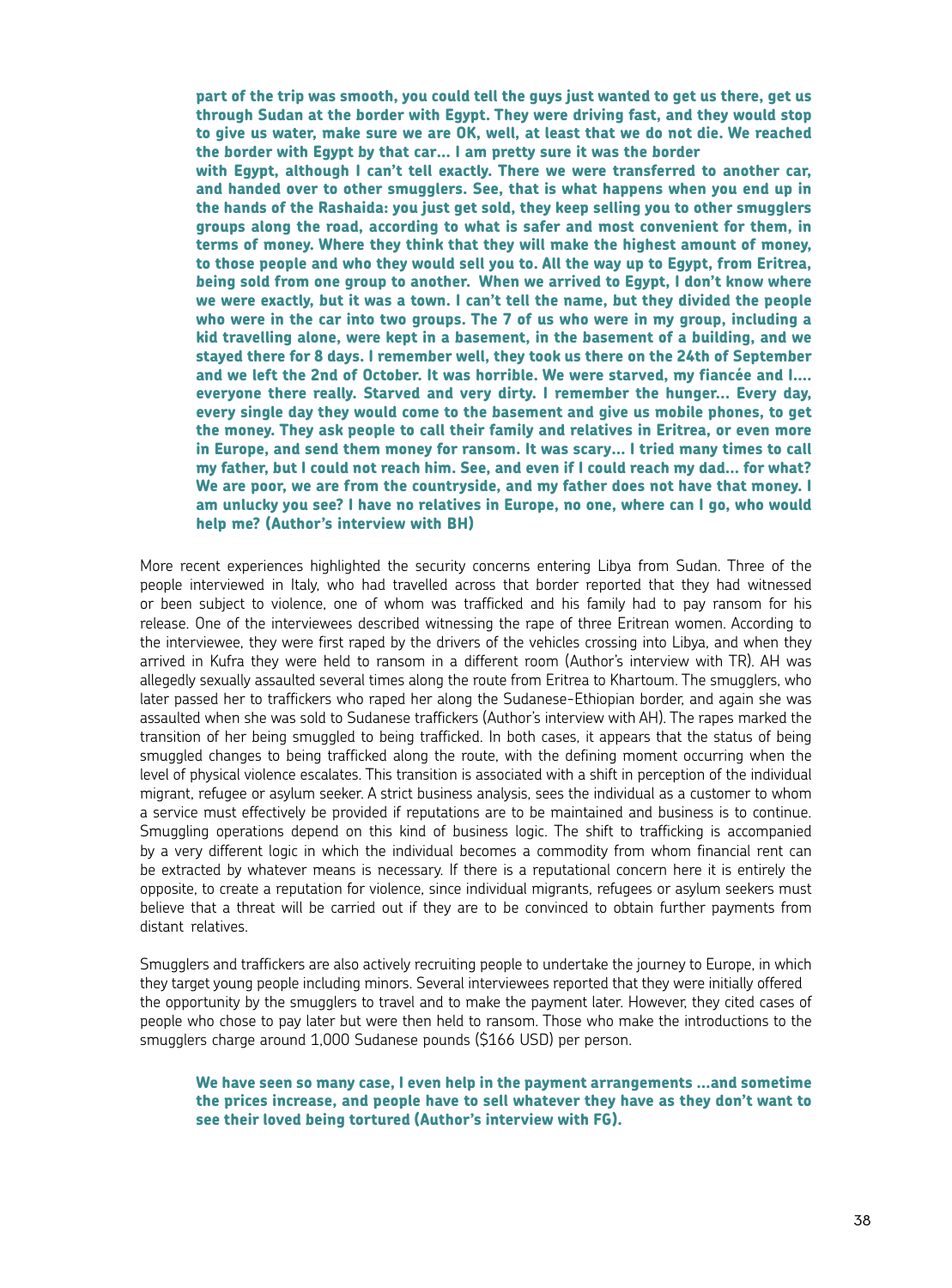Over the last couple of years, it was observed that there is a notable increase in the number of money transfer shops in Kassala; a possible indication of an increase during this time in the facilitation of migration, whilst most of the transfers from Khartoum take place in boutiques which act as fronts for smugglers and traffickers (Author's interview with SA; Author's interview with FG; Author's interview with DL). Since the route through the Sinai has been effectively closed from 2013, the route to Libya through Sudan has seen a considerable increase due to the unstable situation in Libya (Author's interviews with FB, SA, ZE), however, there is no specific data available.

#### Unaccompanied minors

Between January and November 2014, UNHCR Cairo's Child Protection Team conducted 237 Best Interest Assessment (BIAs) for unaccompanied minors, separated children and child spouses who had registered with the office. Interviews with community leaders and UNHCR Cairo officers in early 2015 highlighted yet a further increase in the number of unaccompanied minors – particularly Eritreans and Ethiopians – arriving to and transiting through Egypt. Oromo and Eritrean community workers in particular repeatedly expressed concerns about the number of cases of underage migrants and refugees reaching Cairo without family members and recurring to refugee community centres for basic support, including shelter.

Unaccompanied minors interviewed for this report did not make the choice to move alone, but were supported by family and broader social networks until the moment to leave. Both the Ethiopian youths interviewed in Cairo, for instance, stemmed from a rather disadvantaged rural background and, crucially, had family members, usually older brothers, who had migrated – to Sudan, Libya, or Egypt – before them. Family is thus often a central source of information and "know-how", providing first contacts with the smugglers and, not uncommonly, being willing to invest significant amounts of savings into journeys that are seen as the only possible options for building secure livelihoods in a safe environment.

While the role of family is central in the phase that precedes the actual travel, once en route unaccompanied minors often find themselves feeling confused and unsafe, without points of references or reliable sources of help. Their journey into Egypt is particularly risky and traumatizing, to the point that both reported having doubted several times that they would reach their destination safely. Both of them experienced extreme hunger and thirst as well as violence and attempts at extortion by the smugglers.

IO officers also stressed that detention of underage migrants and refugees, both within family units and unaccompanied, constitutes a significant problem in Egypt, highlighting the need for both legal reforms and sensitization of security officers and judges. After reaching their destinations, unaccompanied minors are likely to find employment – in very precarious and irregular conditions – for example, as domestic workers, as in the case of the second of the two people quoted below.

**SI is a 17 year old girl born in the Oromia region of Ethiopia. An orphan, she was raised by her older brothers and uncle and attended school until the 9th grade. After one of her brothers left Ethiopia and other two had problems with the authorities due to the presence of the Oromo Liberation Front (OLF) in their village, her uncle decided to arrange for SI to leave the country too. He thus paid for her trip to Sudan, which SI recalls in this way:**

**I went from my district first to Addis Ababa, and then from there to Metemma, from where we crossed into Sudan. (…) My uncle did not accompany me to the border, I was with the smuggler during the trip. He just made sure everything was arranged and paid for with the smugglers, he paid for me, he paid 4,000 Ethiopian birr (200 USD) for the trip to Sudan, and he left me with them. I travelled alone. We crossed the border in the area near Gallabat. It was night time, and upon crossing we were forced to walk to reach a place called Khamis. From there then we were loaded into another truck by which we reached Khartoum, the capital. (…) It was very difficult there at the border. We stayed there waiting in Khamis for over 3 days. The smugglers were scared and we were scared too, that actually continuing the trip into the Sudanese territory would be dangerous because of border patrol, and we might get caught.**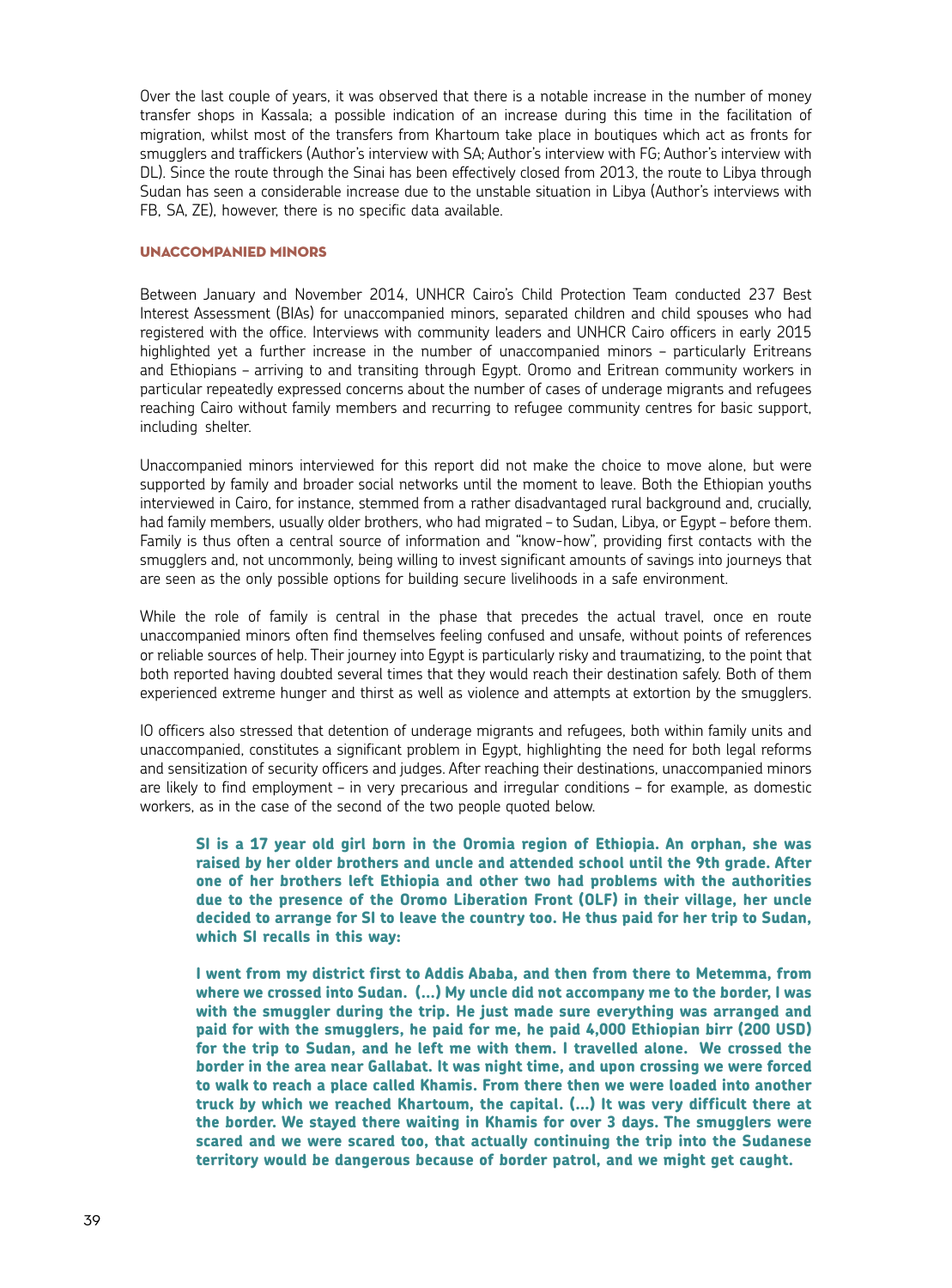**We waited and waited. I was very scared too. They were giving us water, some bread too, but there was not enough food for all the people who were there. We were stuck there for three days, and the smugglers were getting very nervous and anxious. They also got violent, especially towards women. Then when we finally could leave, they loaded us into a truck, with Sudanese smugglers, and they drove us to Khartoum. I waited for 8 days in Khartoum. (People warned me) that it was very dangerous to stay there, because I could be caught by police and end up in prison, or sent back. So this is how I left, also with other people, to come to Egypt. (On our way to Egypt) the driver on that truck by which we crossed the desert in Northern Sudan was going at very high speed. At some point I remember that the truck had like a small accident, […] When the accident happened, the driver and the smuggler told us to get out of the truck, so that they could fix it. It was very hard, even just to step out: the sun was too hot, and so was the sand, and we did not have enough water for all of us, […]. The smuggler and the driver then drove away to look for help with the truck. We were all shocked. We were afraid they might not come back, ever, to pick us up. They left at 9 am and came back around 3 pm in the afternoon, on that day. […] We continued the journey, and along the way they stopped again, and they transferred us to another truck. This one was full of stuff, I think they were transporting oil, gasoline maybe, and probably other stuff too. There was almost no space for us to sit, and we were told to hold on the ropes of the truck. We travelled in those conditions for two days. We asked the smuggler to give us some water. Instead of water they gave us a piece of stone, and they told us to put it on our lips, to get some liquids and salt. After that we were transferred to another group of smugglers, near the Egyptian border, and with them we reached Aswan. We stopped outside the actual city of Aswan, And there, in Aswan, they asked us to pay. I had no money on me. When I told them that I had no money to give them, straightaway they told me that they were going to kill me and sell my organs. I didn't know whether that could actually happen, but I was scared, and I cried and cried and begged them not to do that. They kept repeating that they would not let me go till I pay the 800 USD, and I would just cry. Then other two Oromo who were there said that they had friends and relatives here in Cairo, and that they would try to contact them to explain my problem, that I had been kidnapped by the smugglers. So those people who are living in Cairo offered to settle the accounts, they sent the money for me, and they let me go. (Author's interview with SI)**

**AH is a 16 year old boy who, like, SI was raised in rural Ethiopia and arrived in Egypt at the end of 2014. Unlike SI, however, he reports having ended up in Egypt 'by chance': he did not have enough money to pay for the much more expensive trip to Libya, where he had originally planned to go. His journey to Cairo through the desert was also particularly difficult, both physically and emotionally. AH was robbed and beaten and, for most of the time he spent travelling, he felt he could not really count on anyone for advice or help.** 

**I went to Metemma through Addis Ababa, first. In Metemma we crossed into Sudan, we went to Gallabat. I was forced to walk for hours in the desert before we were loaded into another truck to Qatarif (Gadareef) and then to Khartoum. But the worse thing is that I got robbed, when I was waiting to get the car to Khartoum. They (the smugglers) beat me and they took all I had. (…) They took the money I had on me, as well as my bag and my belongings. They left me with a t-shirt and a pair of trousers; this is all I had when I arrived in Khartoum. But when I left I had all my belongings with me. I had clothes, and a picture of my family and a phone. They took everything. I was sorry (about that). (When I arrived in Khartoum) I did not have anything, as I said. I ended up staying 7 months there. I wanted to find work, but all I could find is a job as a cleaner with a Sudanese family. I lived with them for over 6 months. At the beginning, I thought it was good, but they did not treat me well at all. They would only give me food and shelter, a very small room, and almost no extra money. (…) I was doing everything in the house, everything they asked me to do. I was like being in a cage, it wasn't a good situation to be in. So after some time I met an Oromo person who knew people who could take me to Egypt, so I escaped from that house,**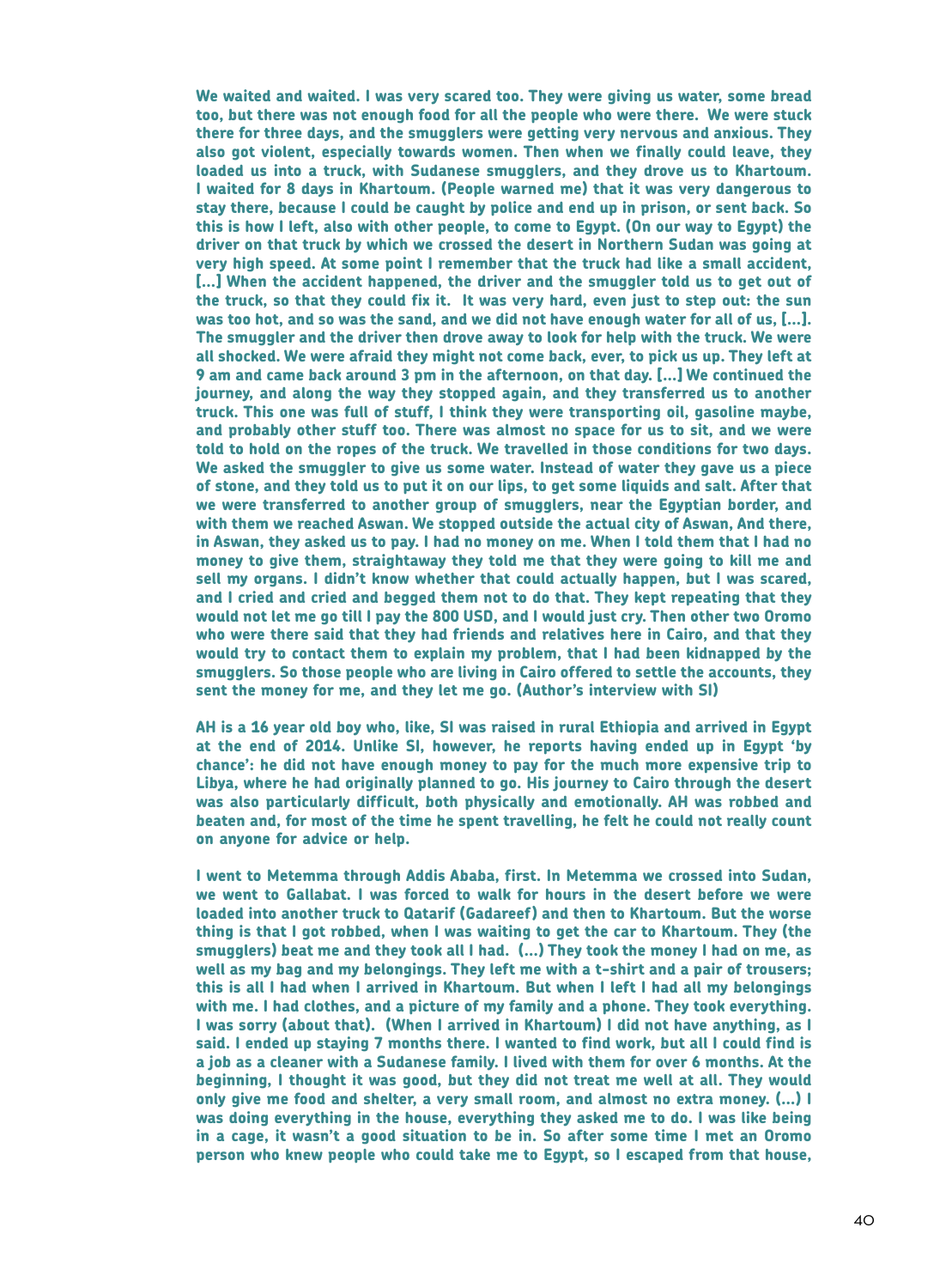**and I travelled. (On our way to Egypt) they took us to Wadi Halfa as they knew that another smuggler would help us to cross there. I arrived to Aswan via ferry. However, I had very little money to pay to the smugglers then, and I still owe them 800 EGP (around 105 USD; the price for a 'regular' trip from Aswan to Wadi Halfa is around 35 USD). I travelled 24 hours on the Nile, through Lake Nubeyya (known as Lake Nasser in Egypt). I was with another Oromo person they had put me in contact with back in Khartoum, but he knew other people in Cairo. When we arrived in Aswan, we took a bus to Cairo together. (…) I didn't know anyone so I came to the community (Oromo community centre) and they helped me letting me stay there. (Author's interview with AH)**

#### Protection of undocumented migrants, refugees and asylum seekers

The possession of identity documents is unusual in Ethiopia and Sudan and the majority of asylum seekers who approach protection agencies in Egypt have no official documents (passport, identity card, birth certificates etc.) from their country of origin. In some cases documents are confiscated by smugglers, lost during the journey, or deliberately destroyed. For migrants, asylum seekers and refugees from Eritrea and the region of Darfur in Sudan however, leaving their country legally is often impossible, because authorities do not issue travel documents to everyone in the first place. Some of the informants from Darfur and, to a lesser extent, Northern Sudan, reported not being aware of their exact date of birth, which had never been officially registered.

For UNHCR, lack of documentation constitutes a major impediment to effective protection measures being put in place. When an undocumented asylum seeker registers with the office in Cairo, she is provided with an 'attestation paper' – an A4 sheet of paper containing personal details and their file reference number. Attached to it is usually an 'appointment slip', specifying the date of the refugee status determination interview, for which the average waiting time in January 2015 was around 3 years.

Unlike the asylum seeker "yellow card", the 'white paper', as refugees refer to it, is not recognised by Egyptian authorities. Thus it cannot be used to obtain asylum seeker resident permits.

People with special needs – mostly single mothers, minors, victims of trafficking and individuals with disabilities – generally undergo a second interview aimed at evaluating their protection needs, after which, in selected cases, 'yellow cards' are issued. These provide access to financial assistance and health services (through CARITAS Egypt). The attestation paper, on the other hand, precludes access to UNHCRfunded medical assistance. Although refugees registered with UNHCR fall outside of the IOM mandate, 'white paper' holders often have no option but trying to access the latter's medical services. In this regards, for victims of trafficking who are also refugees, medical assistance is provided by the IOM under arrangements such as the global IOM-UNHCR Standard Operating Procedures to Facilitate the Protection of Trafficked Persons.

Migrants who had been living in Cairo for months on a 'UNHCR white paper' also expressed fear of facing detention and deportation. Eritreans in particular felt that the measure was generally penalising towards applicants who, as in their case, have de facto no access to travel documents in their country of origins.

**Like most people holding the UNHCR 'white paper', Tekle – a 30 year-old Eritrean asylum seeker who used to work in the public administration in his country – did not have any identification documents with him when he arrived in Cairo. Tekle explains that he never had a passport, but he did have a national ID which, however, he lost it during the trip.** 

**I am OK with this… this UNHCR 'white paper', whatever it is. Because I was in the hands of the traffickers, I feel safe with whatever sheet of paper I have on my hands right now that gives me some protection. I now feel a little safer and secure. (…) However, with the white paper here I cannot even buy a SIM card, I have to rely on other people who buy it for me. But I cannot change that. The responsibility is with the UNHCR. I have to accept this for now. It is all I can do. (Author's interview with QP)**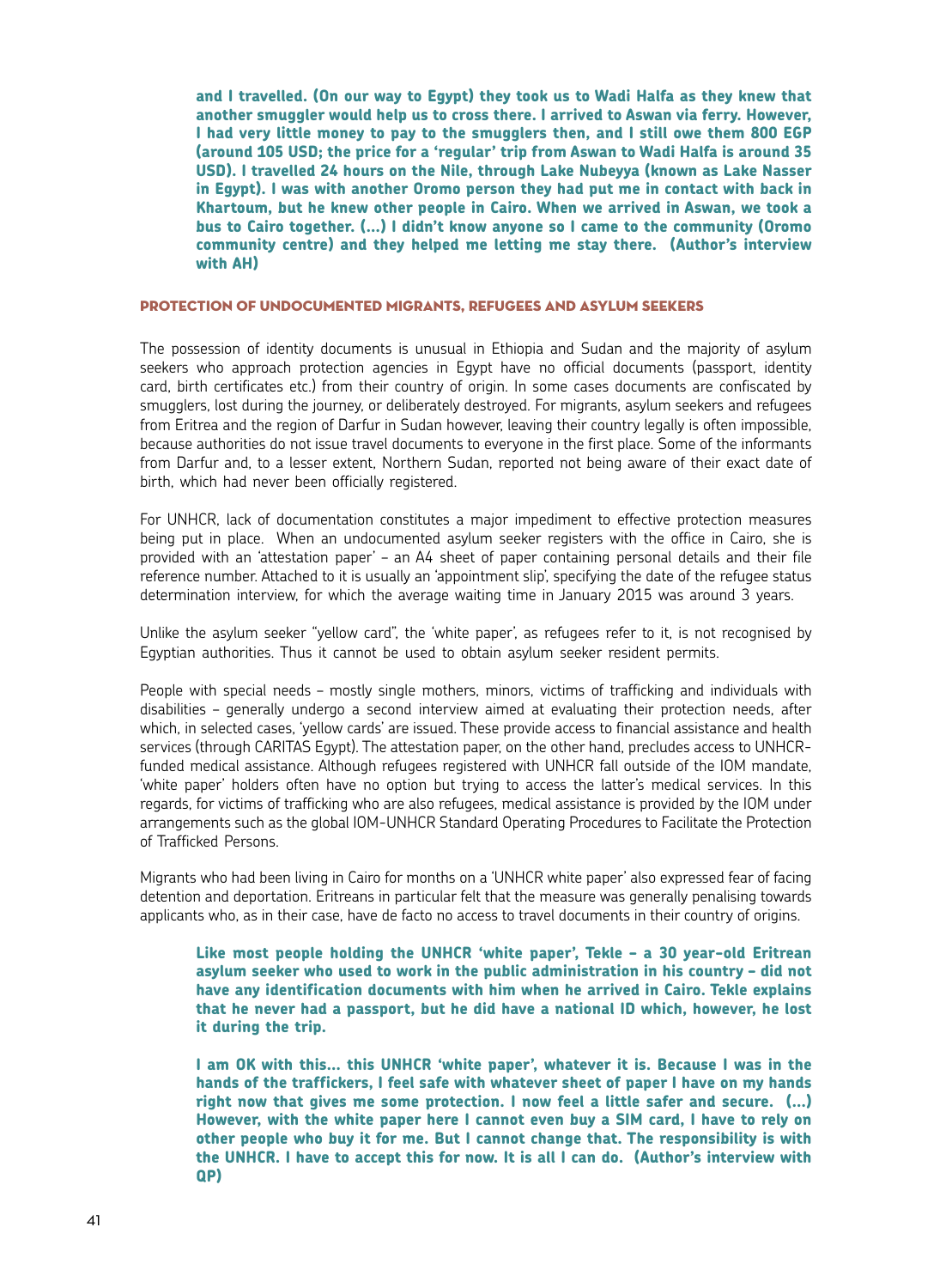However, it should be noted that, although migrants' grievances often focus on UNHCR's 'white papers', UNHCR cards should be regarded merely as a tentative remedy to lack of official documents - a situation which the office as no legal mandate to address. Even in contexts in which a memorandum of understanding between the agency and the relevant ministries has been signed, like in Egypt, in both sending and receiving countries the legal and political responsibility for widespread lack of documentation continues to lie with the state.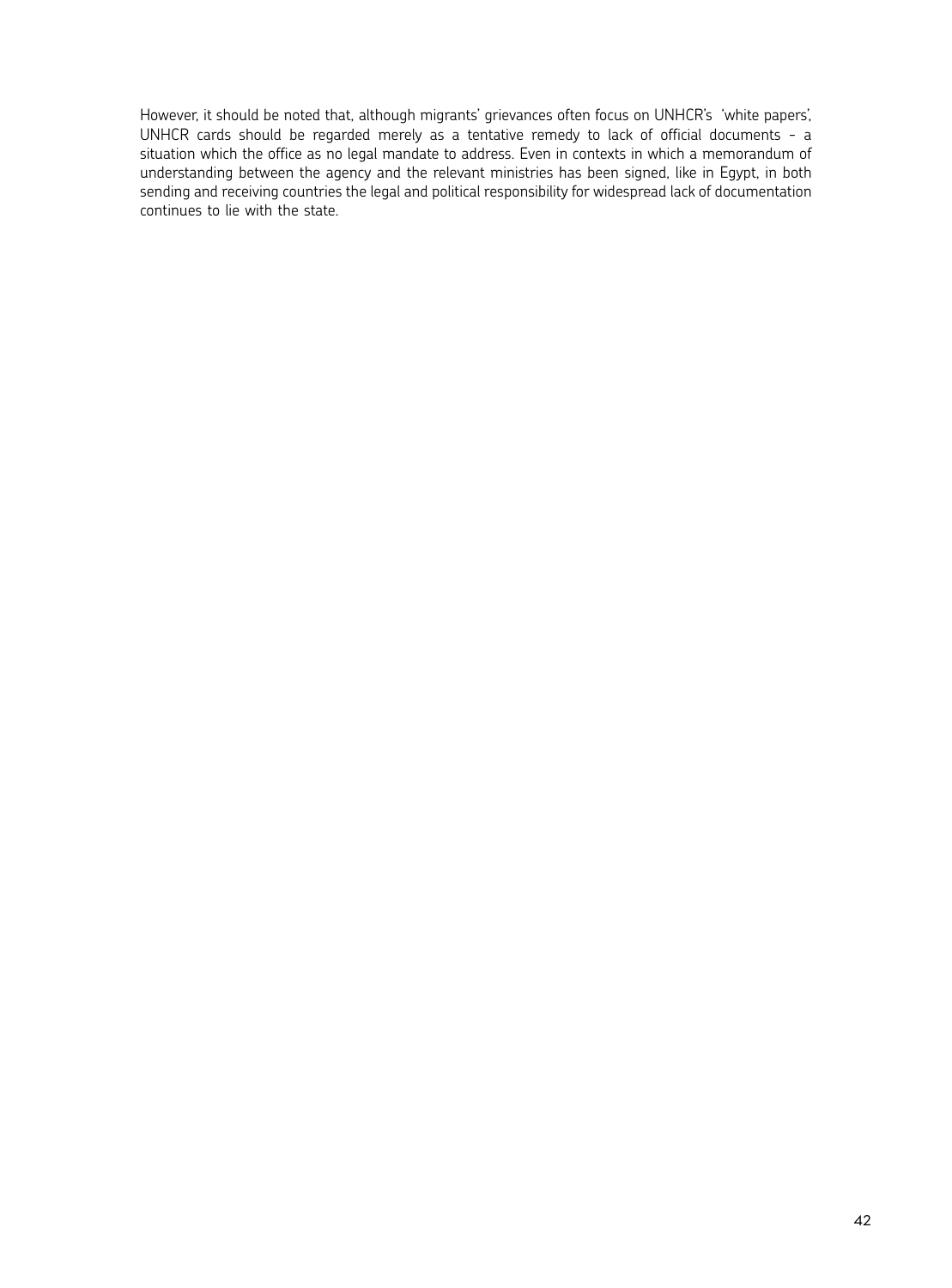7. Spheres and sources of information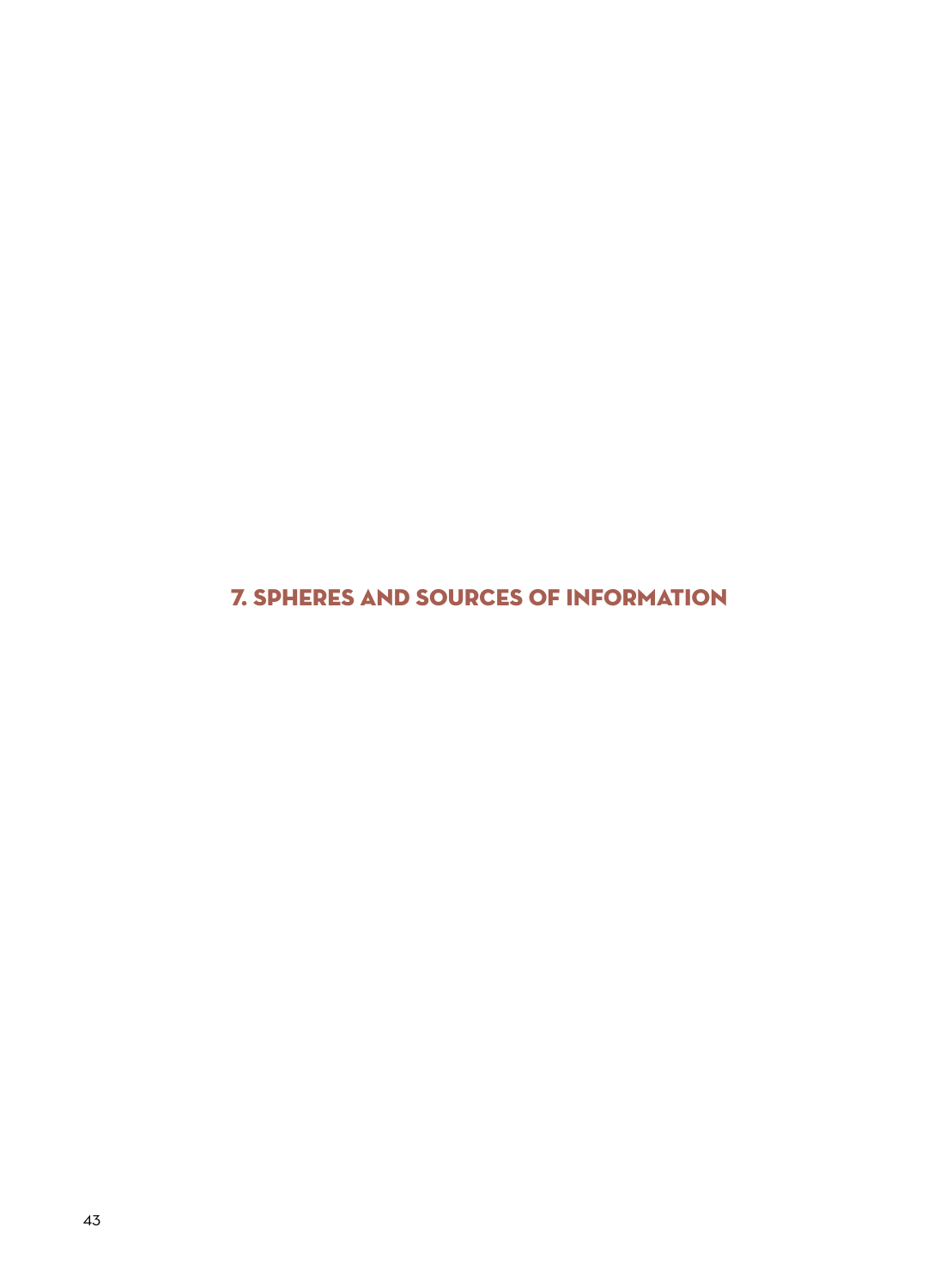The level and quality of the information available to the migrants, asylum seekers and refugees interviewed before leaving their country varied significantly across different nationalities, and according to age and level of education, and so did reasons to migrate (see Humphries 2013). In general, however, family and other informal networks – including transnational ones – are migrants, asylum seekers and refugees' most significant source of information about the risks and dangers along the route. None of the individuals interviewed in Egypt, for instance, cited media or humanitarian organizations in the country of origin amongst the significant sources of information on routes before they decided to travel.

This research reinforces previous findings (eg DIIS 2015) that the risks and dangers of migration are well known to migrants, refugees and their families before migration takes place. Information is shared in a variety of ways; returnees share their stories, people communicate with friends and family abroad through phone communication. Even for the most excluded from modern communications, there are several internet cafés in the Ethiopian towns which Eritrean refugees are allowed to go to and Facebook is a central social media for sharing information. In addition, in the camps there is access to international TV channels such as BBC and Al Jazeera that have reported on the routes through Sudan. IOM is also working with the governments of Egypt, Ethiopia and Sudan on information programmes regarding the risks and dangers of the routes. Despite the good access to information the interviewees' living conditions and future prospects made them consider migration the only feasible option to improve their lives. Although they do not always know the details or how they will react to the difficulties they may face, they are well aware that migratory journeys to Europe are very dangerous and that there is great risk to their lives. Most of them know people who have been kidnapped, disappeared and died.

#### Contact with smugglers

For most of the Eritrean and Ethiopian youths – aged between 18 and 30 – interviewed in Cairo the first contact with the smugglers took place through the mediation of family members, or members of the closest circle of friends. For those who had close relatives or friends who had previously left – or attempted to leave – the country irregularly, these people had often acted as privileged mediators. At the same time, especially for the youth, their migration experiences were the object of emulation. In other cases yet, migrants explicitly described their journey as motivated by a desire to reunite with close relatives. Overall, family dynamics and extended family networks are central in determining reasons, modalities, and outcomes of the migratory project.

In the case of Eritrean migrants, asylum seekers and refugees who spent months – in some cases years – as inmates in the Sawa Military Camp or other military detention and forced labour's facilities in Eritrea, other inmates were often an important source of information. In some of the cases examined for this study, migrants and refugees had started to get organized to leave the country in the time they had spent in the military camps, and ended up travelling together with other inmates.

Eritreans and Ethiopian migrants, asylum seekers and refugees who had lived or transited through Khartoum reported being able to collect information about migration and asylum conditions in both Sudan and Egypt from members of their national communities living in the city.

**NT is a 19 year old woman, born and raised in a rural area of Eritrea near the border with Sudan. She studied in state schools until the 11th grade but, since her grades were not good enough to be admitted to further secondary education, she was forced – according to the laws currently in force in Eritrea – to enter the Sawa military camp. The camp proved an extremely distressing experience. NT developed an eye disease that partially damaged her vision, for which she was given eye drops at Sawa's clinic. The medicine, however, was only partially effective, to the point that, at the time of our interview, she still lamented problems with her vision. For NT, things started to change significantly when she found out that one of her closest friends had been allowed to leave the military camp, and was now attending college. That news made me feel at the same time happy for her, and very bad for myself and the kind of life I was leading: miserable, sick, with no future. Everything was getting too much to endure, and I decided to leave the country, she recalls. NT explained that another important reason behind her decision was the desire to reunite with her sister, who had fled from their village to escape forced marriage. Although she did not have news about her, she had always thought that her sister had crossed the border to Sudan, which was not far from the place where her family lived. NT escaped from Sawa together with other inmates. At the Sawa camp, she recalls, people were constantly getting organized to try and escape, and one can always find fellow travellers to help her. Escaping is very dangerous: some people are caught, brought back, and given hard punishments. Others are shot at by the soldiers who guard the surroundings of the camp. But some people, as in the case of NT, do succeed. (Author's interview with NT)**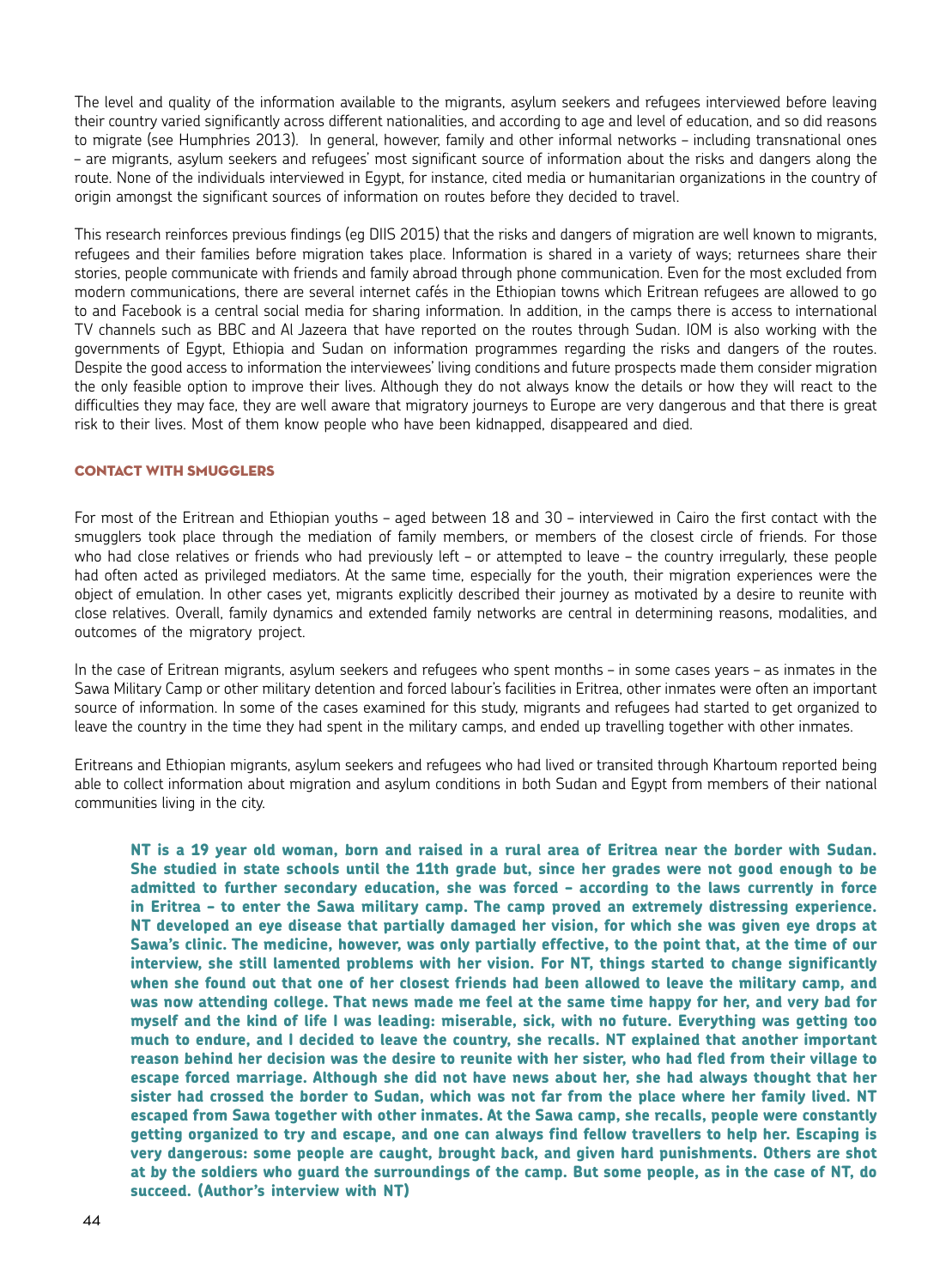**KR, an Ethiopian mother of 3, used to live with her husband and children in Saudi Arabia, where the couple were employed as domestic workers. As a consequence of the raids, rounds of deportation, and riots that followed the introduction of the Nitaqat policy in the Kingdom of Saudi Arabia in 2013, KR's husband was arrested. Unable to find out about her husband's circumstances, KR decided to sell her belongings and leave the country with her children, in order to escape the likely deportation to Ethiopia.** 

**I paid for the trip to Port Sudan, and once there the same people who had helped me to leave Jeddah told me how to get to Khartoum. So I got on a car to Khartoum, paying for that trip too. I was in contact with one my husband's friends, a Sudanese man who had also been working in Saudi Arabia and had been deported. He was now back to his life in Sudan, in Khartoum, with his family. He helped me to find an Ethiopian family in Khartoum, Ethiopians that could host me and help me. We stayed there for 2 months, but we were scared. It reminded me of Saudi Arabia: so much police, you heard of deportations all the time. It was not safe. Even my kids were scared. (…) The Ethiopians we were staying with kept telling me that it wasn't a good option to stay there, that if I had some money, I should travel to Egypt. And so I did. (Author's interview with KR)** 

Interviewees' level of information and awareness about the smuggling routes and the potential risks they faced varied. Before embarking on the journey some interviewees had no time to plan the journey and had very little information about the travel route and the means of transportation because they had to leave their home areas in a hurry in order to avoid becoming targets of violence.

GH, the young Eritrean woman, claimed that she and the other people travelling with her knew that in order to reach Europe and freely profess their religion they had to resign themselves to face certain tests, face maltreatments and violence from the traffickers. She believed that this was the price to pay to be able to practice her religion freely. From a number of interviews it appeared that they accepted, or became resigned to the fact that physical violence was an integral, even a normal part of the journey that they had to experience in order to achieve their objective, which paradoxically is to reach a place of safety where their human rights and freedoms are protected by law.

Other migrants, asylum seekers and refugees interviewed in Italy, like YA, a 32 year-old man from Darfur, reported that he had some general information from other people from his village who travelled to Europe before him before embarking on his journey. He knew that he had to travel by sea and that the sea journey would take some days. He did not choose to go to Italy, when he sought information on ways to reach Europe from Sudan, the smugglers offered trips to Europe through Italy. YA was not aware of other available routes to Europe, he said that the people he knew reached Europe through Italy.

Most interviewees in Italy reported that they obtained information through phone calls to family and friends and word of mouth communications with others who embarked on the journey before them and who could put them in contact with smugglers on the route, who were also key information agents. The capital cities of Addis Ababa, Khartoum, Nairobi, and Cairo among other recipient cities of migrants, refugees and asylum seekers, have become critical hubs of information on the East African migratory route. They are places of transit, encounter and interaction for people of different nationalities travelling to Europe.

Interviews in Italy and Malta suggested that Internet usage among migrants and refugees was widespread both on computers and mobile phone devices.

**ID is a 20 year-old refugee from Darfur who now lives in the CARA in Mineo uses some of the Lycas card that he receives as part of the subsistence package to call his family back in Sudan and inform them about his new life in Italy. ID is also in contact through WhatsApp and Facebook with his friends who are still in Sudan and who seek his advice on the living conditions in Europe and the best smuggling routes and means. The patterns of usage of social media as means of information and communication are influenced by the ICT infrastructure and services available in**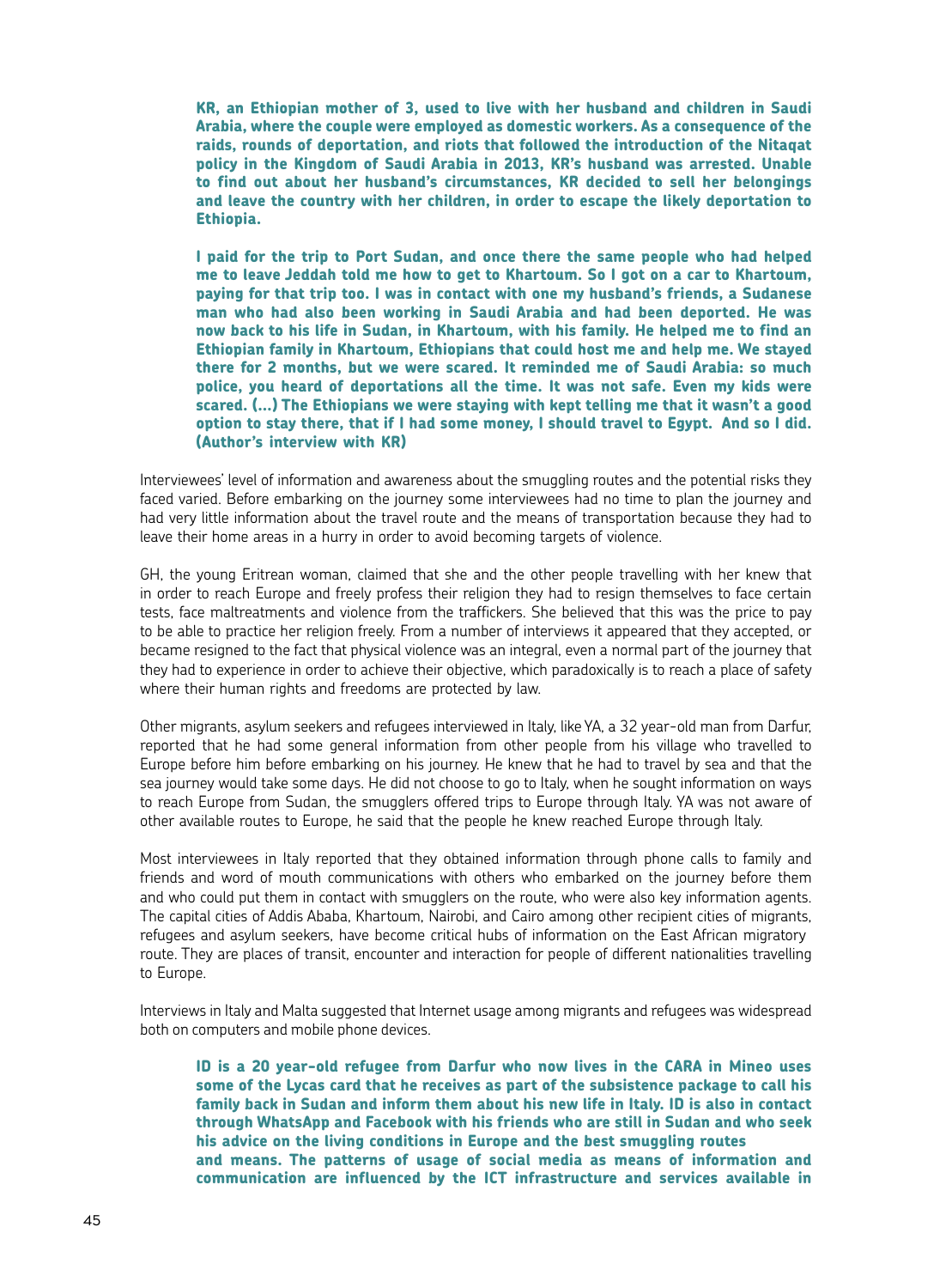#### **the countries of origin, transit and destination but also by the level of literacy and computer skills of the migrants.**

However, some of the migrants, asylum seekers and refugees interviewed for this study were illiterate in their own mother tongue, and did not know how to use a computer. In some cases the information that they acquired through informal social networks contributed to increasing their awareness of the dangers that they faced on the route but this information played less of a role in their decisions to migrate because the circumstances at home were such that they had no alternative but to leave their home countries. In some other cases, however, interviewees stated that they were deceived by the smugglers who told them that the journey they offered was safe and only once they embarked on the journey they found themselves at risk and with no way to escape or turn back.

# **WI, a 25 year-old Palestinian man claimed that he was deceived by the smugglers, he was told that he was going to be taken to the border with Libya by car but instead he had to walk for three entire days in the mountains and in desert areas. He was completely unprepared for the journey, with no water and food because he did not know that he had to walk. He claimed: "I bought death with \$700"(Author's interview with WI)**

Thousands of migrants, refugees and asylum seekers, rely on smugglers to transport them into, through and out of the East of Sudan every year. All the interviewees in Sudan, with the exception of TR who was trafficked, were aware and knowledgeable of the risks they were likely to face. The two other people who undertook the migratory route through Libya and Egypt to Europe knew of the risks and costs associated with the trip.

These risks are also well known by family members and where they are not involved in the individuals' decisions to leave they were often kept deliberately in the dark. None of the interviewees in Ethiopia (all Ethiopians or Eritreans) had told their family members that they were going abroad. They knew that their family would use any means to stop from embarking on risky journeys. For families to find out that a family member was on their way to Europe was a disturbing realisation. Just before crossing the border to Sudan, TS's brother had called his family to inform them that he was leaving for Europe: 'I never saw my father crying before that. My parents cried every time we talked about him' (TS). His brother made it to the United Kingdom, but even though 'we were happy that he arrived, I thought only of his life when he was in the hands of the traffickers. I didn't care if he made it to Europe or was going to be rich, only that he survived' (Author's interview with TS). All interviewed family members of migrants expressed deep concern about their relatives' wellbeing during what was considered to be extremely dangerous journeys. How migrants themselves perceived of the dangers and risk on journeys depended, to some extent, on their former experiences of migration and on their current situation. However, this pattern was not universally reported. In Egypt, interviewees reported that they had often been encouraged by their families to leave, as a kind of insurance policy, to be able to support those who had been left behind, though this obviously did not diminish the concern that was felt for them during the dangerous stages of their journeys.

#### Deterrent effects of negative migration experiences

Interviewees who had had particularly negative migration experiences linked those experiences to their decision to stop any further migration attempts. In particular, those who had been kidnapped and tortured in the Sinai had decided to avoid irregular migration. FL, a 29 year old man, had come from Eritrea to Ethiopia in 2007 and stayed for six months in Shimelba camp. He had been content when he first arrived, but over time he found it increasingly difficult to live there and went to Shegerab camp in Sudan where he stayed for three months. He described the conditions there as 'very bad', and in 2008 he paid 4,500 USD to go to Israel. Rashaida took him and others to Sinai, but demanded more money to be taken to the border of Israel: 'We were put in a place that was fenced with barbed wire and had no roof. It was very hot and there was no shade, and there was little food and water. We were beaten every day, it was very difficult.' After three weeks FL managed to pay 12,000 USD and was taken to the border of Israel. He tried to cross into Israel, but three others were shot by Egyptian soldiers and he was arrested and imprisoned for one year and seven months. He was not sentenced and did not get any information about how long he would be in prison. The conditions in the prisons were good, FL said, and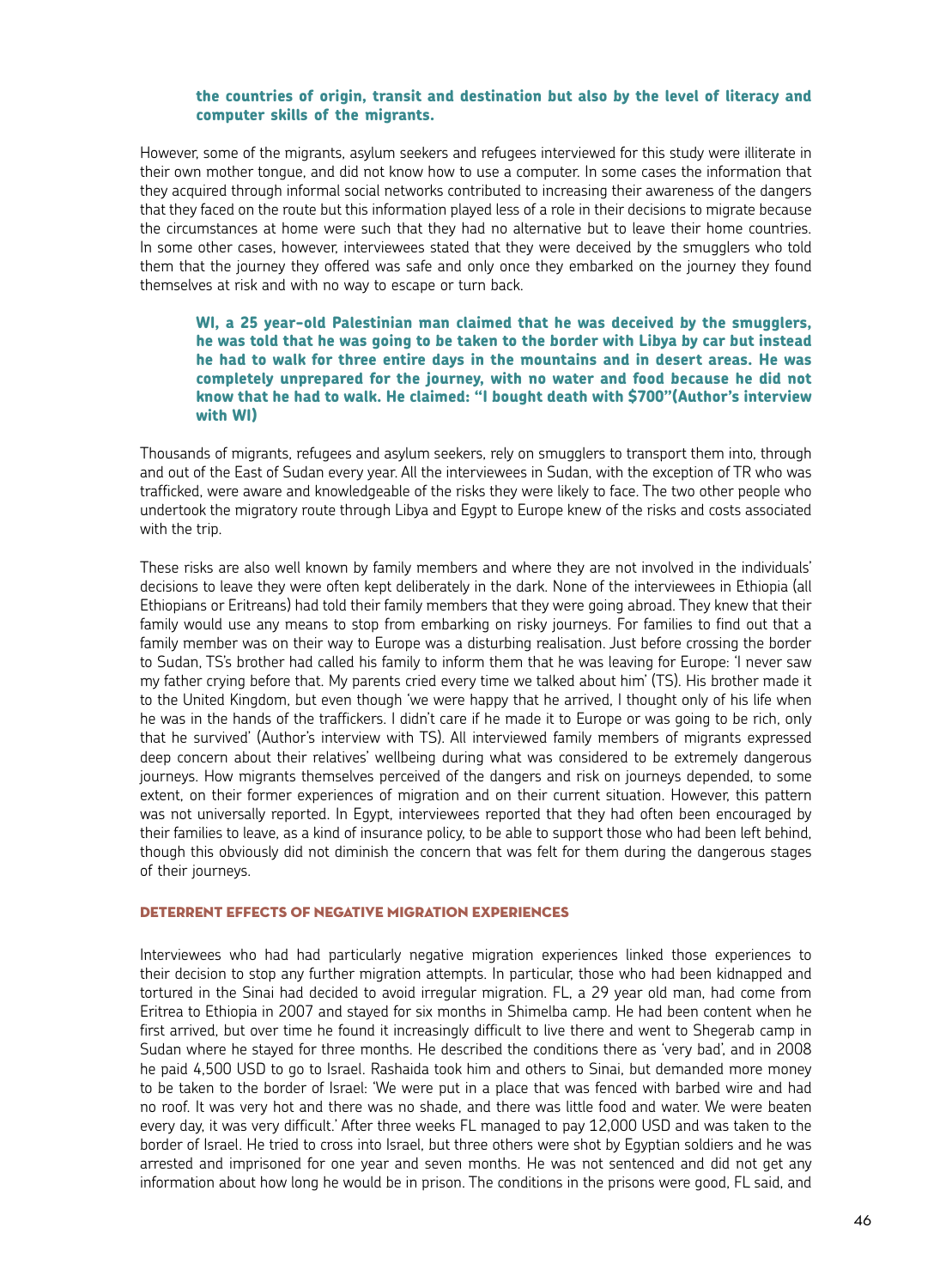the guards only beat people who caused trouble. He spent one month in El-Arish prison, two months in Raafa, four months in Suez prison, and then to Alexandria for some months before he was finally sent to different prisons in Cairo for the rest of the time. In a prison in Cairo, staff from the Ethiopian embassy came and said that Eritreans could be returned to Ethiopia if they wanted. He opted for that instead of being returned to Eritrea, and the process to go to Ethiopia took about six-eight weeks. He arrived in Addis Ababa in June 2009:

**I won't try to go illegally again because of my experiences in Egypt. Only if I get resettlement I'll go abroad. It's OK here now. I've seen the problems on the journey and advise people not to go, but they don't listen. Many people have been sent back from Egypt and they also give advice telling people that it's better not to go. But it's very difficult to sit around all the time not knowing about the future, and sometimes when I feel desperate and worry a lot I think about trying to go to Europe again. (FL)**

With personal experience of torture the interviewees reconsidered irregular migration as a feasible option to improve their lives. FL, despite his experiences of being kidnapped and imprisoned in Egypt considered the situation in the refugee camp so difficult that he sometimes thought about trying again.

While most of the interviewees claimed to have in-depth knowledge about the risks and dangers on the route, there were also cases of migrants who did not know what to expect from such journeys. An Ethiopian interviewee, SE, 24 years old, was doing relatively well in Humera, Ethiopia, and had managed to buy a rickshaw that brought him a steady income. He was convinced to go with a man who repeatedly told him that he could make much more money in Israel. When the agent said he would be going too SE sold his rickshaw and paid 51,000 Birr [2,500 USD] and embarked on the journey in June 2012. In the end, the agent did not travel with him:

# **I had not wanted to go in the first place, and only went because the agent convinced me. I was not happy at this time because the journey was very hard, but I had no choice but to continue. If we changed our minds we would be left in the desert to die. (Author's interview with SE).**

SE ended up being kidnapped and tortured in Sinai. He was beaten with plastic cords, tied together in groups of 10 people and given electric shocks, and was blindfolded for extended periods of time. After about six months he only wanted to die and stopped eating, and because of this they opened the ropes on his hands so that he could move his arms. SE was able to escape with an Eritrean man. He spent three-four months in a hospital before he was sent to a camp where he stayed until his brother sent him an air ticket to return to Ethiopia. He came back in June 2013, exactly a year after he had left Ethiopia. Because of limited knowledge about the migration routes as well as being fed false information by an agent SE's life had become worse than it was before migrating:

# **Life had been good before I left for Israel, but now everything is bad. I have lost everything I had and my family has lost lots of money because of me. Now I am doing day labour and living from hand to mouth (Author's interview with SE).**

Interviewees who had such experiences preferred to live under difficult situations in Ethiopia rather than to try irregular migration again. BY, an Ethiopian, who was also kidnapped in Sinai in 2010 said: 'I have found work here, and even though the salary is small at least I won't be killed here. I'm not thinking about going abroad again, I prefer to die in Ethiopia.' Extreme cases of torture deterred interviewees from considering migration again, but it did not have a broader deterrent effect. Widespread awareness of the dangers of going through Egypt encouraged individuals to consider migrating to Libya.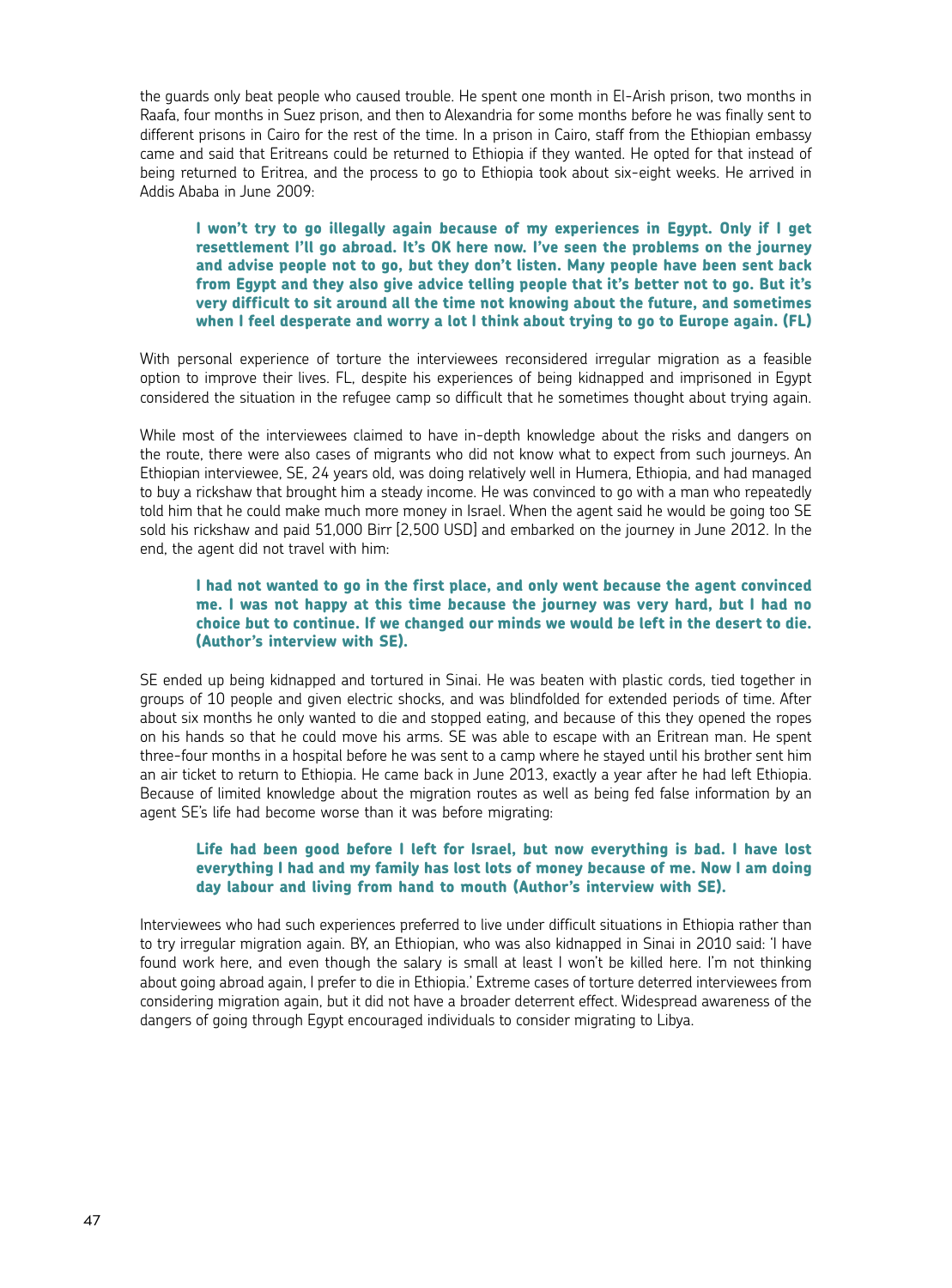#### DECISION TO MIGDATE AGAIN ON DETHIN

Some of the Ethiopian interviewees who had had experiences of migration that were less traumatic found their living conditions and lack of prospects in Addis Ababa unbearable and were eager to migrate again despite being familiar with the risks involved. YO, 34, was originally from Eritrea. He went to Djibouti in 1999, but because he did not have any identification documents he was deported to Ethiopia after two years. He had been living in poverty since he arrived in Ethiopia in 2001 and had only been able to find manual labour in recent years. He went legally to Sudan in 2012 and overstayed his visa. He found work in Khartoum, but was not able to save the 1,500USD he needed to go to Libya. Because YO's visa had expired the police regularly demanded bribes of about 30 SUD [5 USD] from him, and he avoided leaving his home as much as possible because of this. When it became clear to him that he would not be able to make enough money to migrate further he decided to return to Ethiopia in 2013. In early 2015 he was, however, trying to collect money to go to Sudan again:

# **Half of those who travel die and half of them make it. If I get a new visa for Sudan I will go again. I have to go if I can, I have no choice. This is no life. There is no hope here, there is nothing here. There is risk, but I will go. People are being sold as slaves in Khartoum, women get raped by people dressed as policemen. Egypt is bad now and they take kidneys there. There are problems in Libya too but it's better than Egypt. (Author's interview with YO)**

Considering that the situation had improved in Egypt in 2014, and Libya had deteriorated, YO's information was not up to date but many of the interviewees regarded their chances for surviving the journey to Europe to be about 50-50.

DW, a 30 year old man from Addis Ababa, had left for Libya in late 2014. He had been to Sudan before and said he knew the risks: 'a friend of mine died when the transport from Sudan dropped us around the Libyan border and the Libyan transport did not come. Several people died there'. DW was caught in Kufra and sent back to Sudan where he was imprisoned outside Khartoum for 20 days:

# **It was very very bad, hardly any food, men who could rape you, thieves and so on. A very bad condition. My friends paid 250 USD to get me out of prison. I returned to Ethiopia four days after being released. I feared staying in Sudan and came back to Ethiopia two months ago. (Author's interview with DW)**

Despite having been imprisoned after travelling to Libya, being familiar with the risks and having returned just two months earlier, he was planning to go to Sudan again to make it to Europe:

**My mother does not want me to go, but I want to go. I will not tell my mother when I go. Sitting waiting for God to help doesn't work, one has to practice [i.e. one has to try to improve the situation oneself]. I have tried DV-lottery but didn't get it. I have tried to progress in my life, but now at 30 I have still not seen any progress. But I am a Christian, and for Christians hope is never cut. (Author's interview with DW)**

After they had returned from their first journey to Sudan the conditions in Addis Ababa remained unfavourable for these individuals. All male Ethiopian interviewees who had been to Sudan intended to go there again and to use their experiences to make it to Europe.

#### Decision to stay in Ethiopia on return

Some interviewees had come to think differently about the opportunities of migration despite relatively unproblematic experiences. In contrast to unmarried men, women with children wanted to stay and try to manage under the challenging conditions in Ethiopia rather than going abroad again. Although they had made better salaries as domestic workers in Egypt and Libya than they could in Ethiopia, they had not been able to improve their lives significantly. AL, a 40 years mother of three children, had a passport but no visa when she travelled to Egypt by plane in 2007. She returned to Ethiopia in 2014 and was determined not to migrate irregularly again: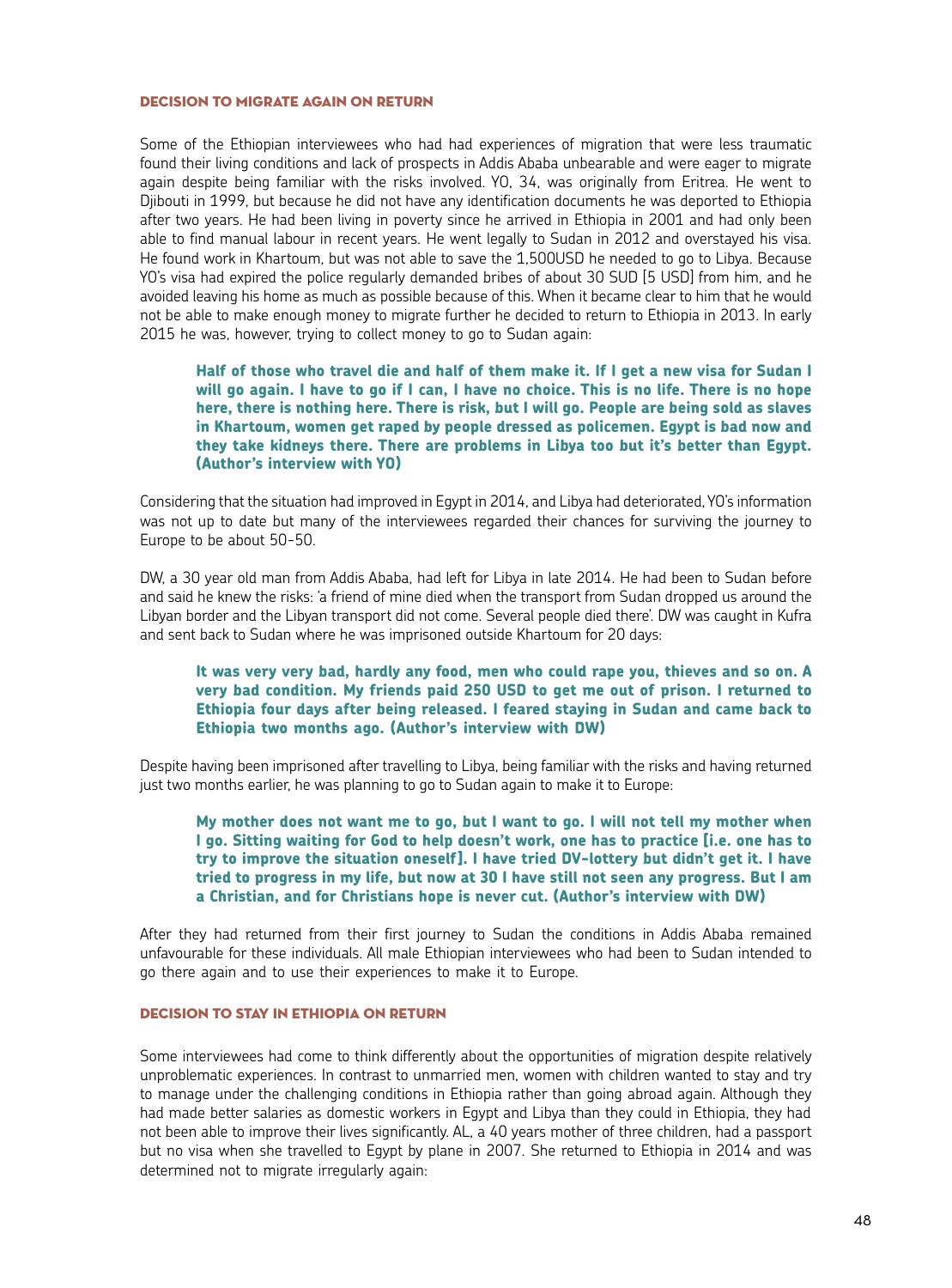**I can live freely here and with confidence, but being a refugee one has no friends, no family, which makes it difficult. I tell this to people who want to go abroad. However, if people go legally I support it. I'll be happy if my children go abroad when they are 20-25 years old, but it has to be by plane and legally. Not overland because there is rape, killings, stealing of kidneys. I find it surprising that people go when they know the problems. I have seen many people with serious problems at UN in Cairo. But people go because there is no work. (Author's interview with AL)**

Some of these dangers, such as the stealing of organs, were cited quite widely by migrants, refugees and asylum seekers, although none of those interviewed for this report had experienced this, knew of anyone else who had experienced it, or even knew of any specific cases. While legal migration was attractive, all interviewees were well aware that legal migration to Europe or the United States was close to impossible. as HA said: 'There is no hope for people like me to get a visa'. Only rich people were considered able to obtain visas to such desired destinations. Also AM, who had flown to Libya and worked there as a domestic worker for three years, found that migration abroad was not a means for her to improve her life:

**The idea of going abroad does not make me happy. I feel sad when people go abroad, how many die? How many are killed? People don't want to leave, but have no choice. Everything is good here, but there is no work. There are no other problems here Alhamdulillah. I'll continue working like this [selling tomatoes and onions], I don't want to go abroad again. One doesn't find anything good there, in Arab countries. I don't want to go anywhere. (Author's interview with AM)**

For AM, even legal migration was not an attractive option for her after her experiences in Libya. For many Eritreans, on the other hand, both legal and irregular migration out of Ethiopia was attractive.

#### Information on route in Sudan

For those who are in Sudan, it appears they all have up-to-date information on the risks and costs associated with the journey from Sudan to Europe. Word of mouth, mobile communications and the internet are key avenues to finding up-to-date information on migration routes and possible risks. In one incident, an online Eritrean news site published the names of traffickers and smugglers whom migrants should avoid (Author's interview with SA). In some cases, migrants and refugees have already endured serious violations along the route including physical and sexual violence. The traffickers are able to operate within the Shagarab refugee camp kidnapping refugees within the camp (UNHCR, 2013). Significant efforts have been made to secure Shagarab by IOM, UNHCR and the Sudanese government and incidents of kidnap were dramatically reduced in 2014 and 2015. Nevertheless, during the drafting of this report there was a further incident in which 14 Eritreans were kidnapped by an armed group while being transported to Shagarab (UNHCR 2015c). Kidnapping is also reported in Khartoum where one of the interviewees was held to ransom (Interview with AH, 17 April 2015), however the situation in the camp is reported to have improved with no reports of kidnapping from the camp since 2014. Also, several of the interviewees cited having to pay ransoms for individuals trafficked in Libya (Author's interview with TR; Author's interview with FG).

#### Onward movement of Eritreans

With little hope for improving their lives in Ethiopia, Eritreans in the refugee camps considered onward migration their only option. They had already taken great risk to come to Ethiopia, as the case of 21 year old KD illustrates: KD was arrested the first time she tried to cross the border from Eritrea to Ethiopia and spent five months in an Eritrean prison: 'It was very bad there, little food but there was enough water.' During the time in prison she changed her way of thinking and wanted to try to stay in Eritrea. However, after being released she found no opportunities to improve her life in Eritrea and two months later she crossed the border to Ethiopia. 'Fear is obligatory when crossing the border', and she knows that the journey to Europe will be hard too: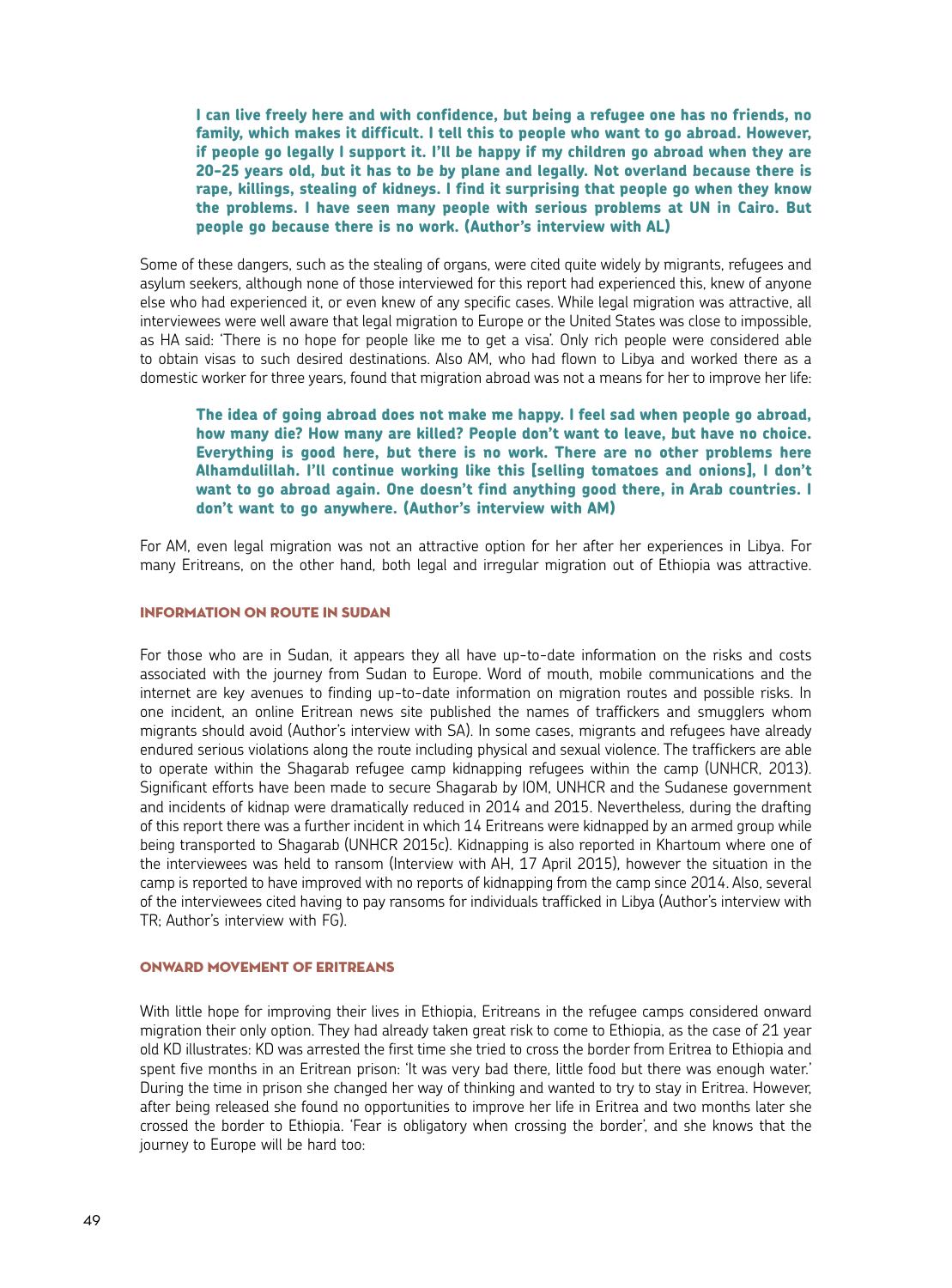**If possible I'll go abroad legally, but if not I'm not scared to die. I'll go if I can obtain money to go. There is no hope for the future living in the camp. I have all the information about the journey to Europe, about prisons in Sudan, about Sinai, about the prices and so on. Everybody knows these things. (Author's interview with KD).**

KD's perspectives were reflected among other young Eritrean refugees. With 'hope being cut' in the camps and few prospects for the future, they had to take great risks to try to improve their lives:

**All refugees in the camp know the problems on the road to Libya. But because of the small chances for resettlement everybody will try to go the illegal way. At this time of the year the weather is good, so maybe I will go after one month. I fear it a lot, but because I have no other option I have to go. There are lots of people I know that have gone. Some of my friends have made it to Europe and others have died. (Author's interview with TS)**

Lack of information about the risk of migration was not the main issue. It was rather the difficult situations in Ethiopia and Eritrea that constituted the challenge for them. Some of the Eritrean interviewees expressed frustration that the international community did not sufficiently understand their difficult situations in refugee camps as well as in Eritrea. GD, who had been in the Adi Harush camp for two years, had been provoked when he had heard about a Danish report in late 2014 suggesting that Eritreans had few protection issues (see DIS, 2014):

**We heard in media from abroad that they said the government in Eritrea was not so bad and that people wanted to go abroad only to have an easy life. Everybody in the camp got very angry because we know the condition in Eritrea very well and all the problems there. I wouldn't be in Adi Harush if there were no problems in Eritrea. (Author's interview with GD)** 

Rather than considering themselves to be economic migrants, the interviewees said that the difficult conditions in Eritrea as well as in the refugee camps in Ethiopia were the main reasons why migration to Europe is an attractive option to them despite the risks and dangers.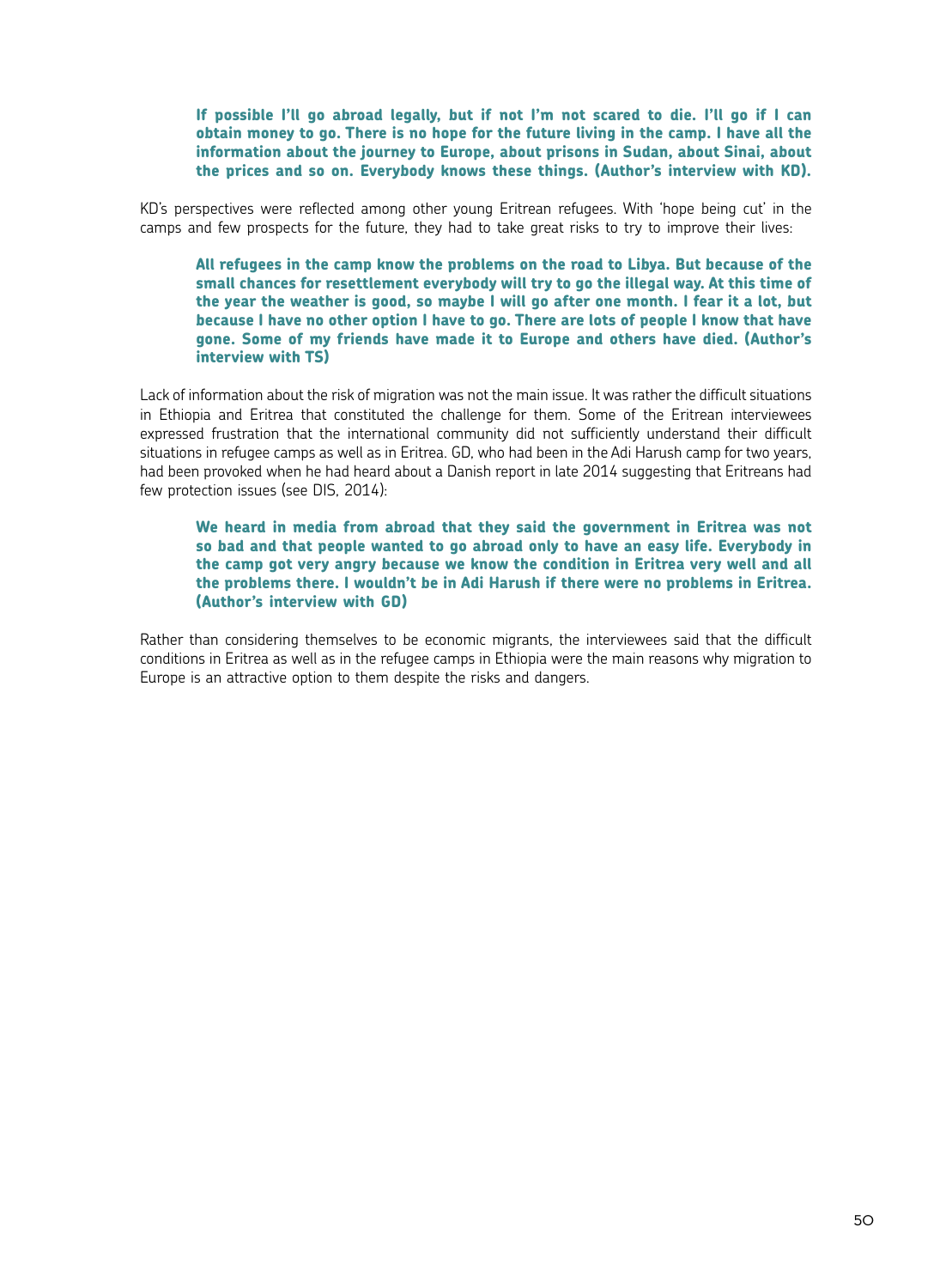8. Responses: role of state authorities/IOs and NGOs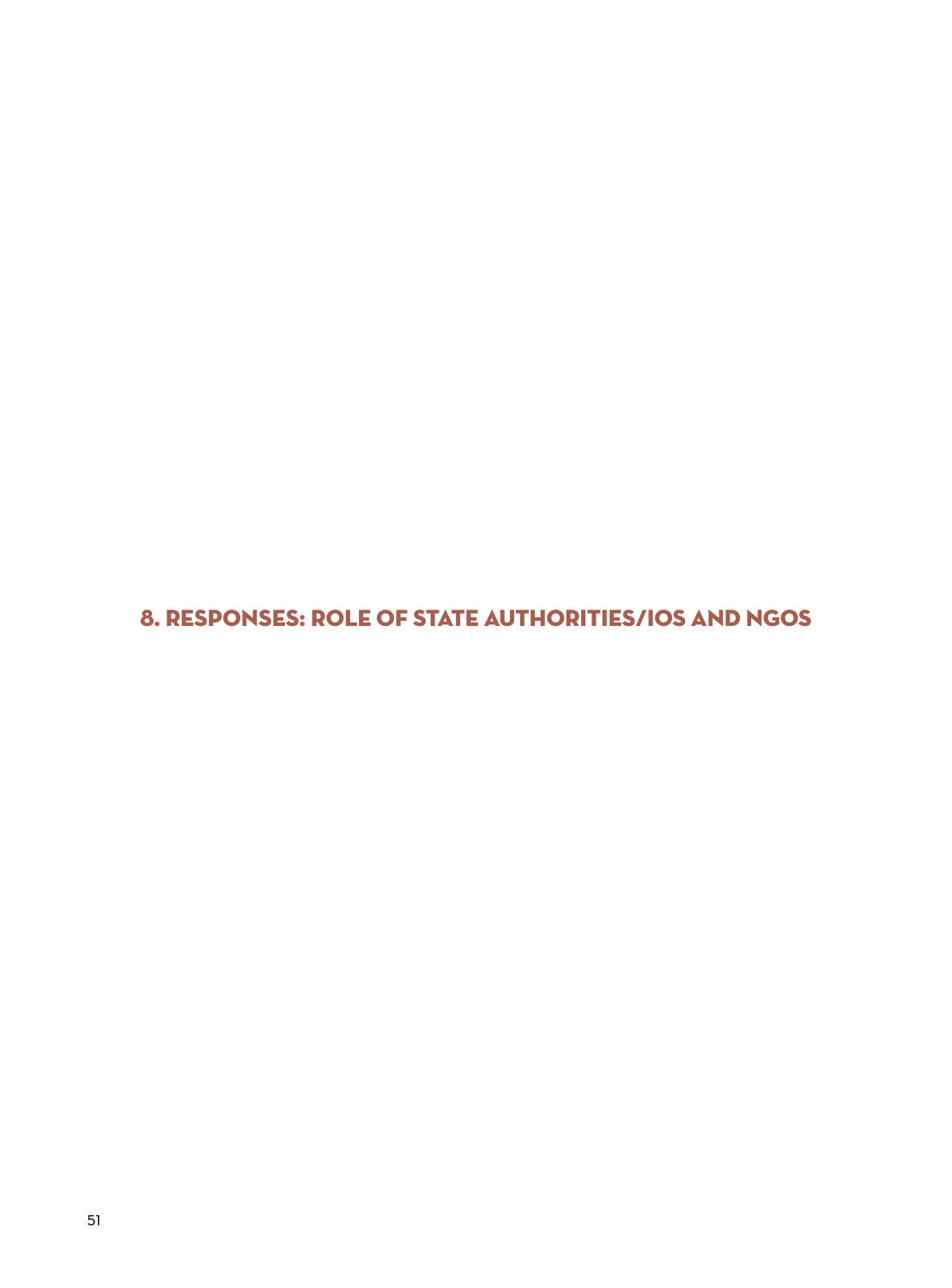This section supplements section four, on policy contexts, though this section is concerned with implementation of policy, rather than policy itself, drawing largely on interview material. There is a clear relationship between the effectiveness of government authority and the incidence of smuggling and trafficking. Where migration is criminalised, migrants are forced into these underground networks, which often increases their vulnerability. Where centralised state authority is weak, such as it is currently in Libya, smuggling and trafficking flourish. This does not mean that state authority inevitably protects migrants, asylum seekers and refugees. Reports of direct involvement by state agents were common. In a context where the financial rewards of involvement in smuggling and trafficking are now so great, punishments are weak and the chances of discovery are small, this does not seem surprising. Nor does strong centralised authority automatically eliminate smuggling and trafficking; criminal networks obviously continue to flourish within the European Union, where much greater resources are available to counter this. Yet the rule of law does reduce the likelihood that migrants, asylum seekers and refugees will suffer abuse by restricting criminal activity, reducing impunity of state officials and providing an environment where humanitarian organisations can operate without fear.

All states in this region have existing legislation to protect human rights in a range of areas such as access to healthcare, treatment in prison or detention or labour rights which are not specific to smuggling and trafficking, but, if properly enforced, would have a dramatic impact on the security of migrants and refugees. Yet it is also common for states to introduce new legislation, particularly anti-trafficking legislation, and this has the advantage of increasing the profile of these concerns and highlighting their significance for law makers. It also enhances the potential for international cooperation, which is essential in any effective strategy to reinforce protection. There are examples of all of these efforts in the North East African region, though implementation and international coordination require much greater attention.

#### Official State Responses

#### **Ethiopia**

 The ways in which the Ethiopian government approaches migration is largely through the framework of trafficking. Irregular migration is portrayed as a major problem that can be resolved by informing people about the risks involved, legislation and punishment, as well as by providing opportunities for people in Ethiopia. A government official<sup>14</sup> emphasised that: 'The government tries to make people stay and work in their own country'. The reason for this, he elaborated, was because of the problems associated with irregular migration:

# **Illegal traffickers suck money from the people. The illegal migrants might get work for some time, but then get deported. So it's the traffickers who benefit. If people go legally to other countries there are no problems, it's going illegally that is the problem.**

Traffickers and smugglers were seen as taking advantage of migrants, and irregular migration was a problem that only traffickers benefitted from. An official working for the Migration Task Force15 explained the need to educate people and crack down on irregular migration:

**The government has awareness programmes to make young people understand the implications of irregular migration. There are also programmes for economic empowerment and creating opportunities for young people. The government is trying to incarcerate brokers, smugglers and illegal exporters. But the main thing is to make young people understand what irregular migration is.**

Also IOM16 has had information programmes to inform Eritreans in the camps about the risks of irregular migration, but there has been little success in reducing migration through this method. More recently,

<sup>14</sup> Interview, staff at Ministry of Foreign Affairs, Addis Ababa, January 2015.

<sup>15</sup> Interview, staff at Migration Task Force, Addis Ababa, January 2015.

<sup>16</sup> Interview, staff at IOM, Addis Ababa, January 2015.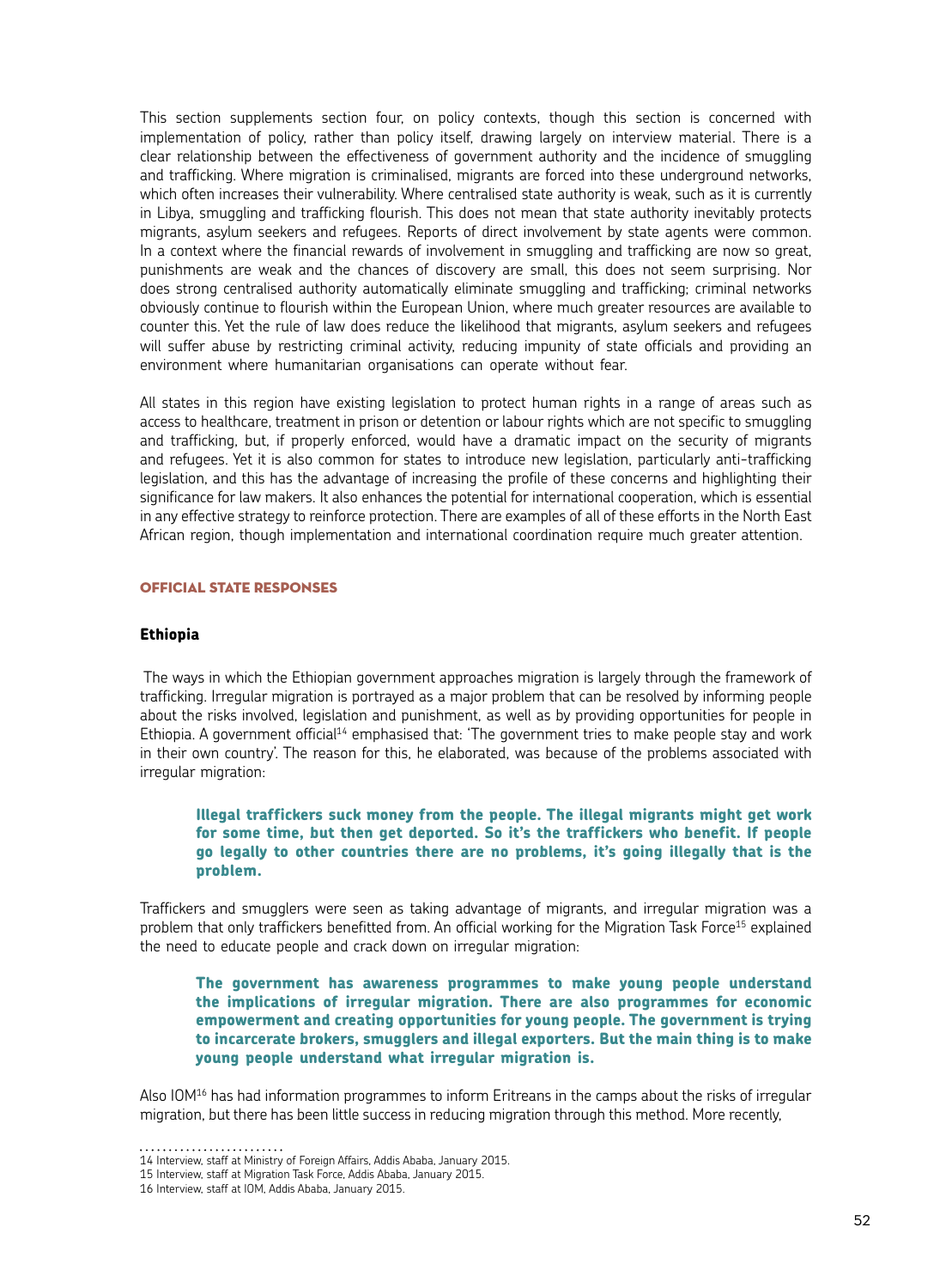IOM has started programmes focusing on community conversations, theatre forums, concerts and various activities including sports to highlight the risks of migration. But as shown above, the issue is not only lack of information about the risks of migration, but rather situations in Ethiopia and Eritrea that make migration stand out as the only feasible option to create a better future. SF, a 29 year old man, pointed out the difficulties of living in Ethiopia:

# **It's been six months since I came back [from Sudan], but I have no work and I'm staying with my mother. There is work available, but the salary is so low that it is not worth it. It's only through being a migrant that one can make any progress. (Authors' interview with SF)**

As long as opportunities of relatively well paid employment remain limited Ethiopians will pursue opportunities elsewhere. As in other regions of the world (eg the US-Mexico border in the late 1990s, Cornelius, 2001) governments' emphasis on criminalising smugglers and traffickers does little to reduce the incidence of smuggling and trafficking but does create further challenges for migrants because they have to pay higher prices and take longer and potentially more dangerous routes to avoid detection.

# **Eritrea**

All Eritrean interviewees were concerned about the potential threat of the Eritrean state, but because of the highly militarised border Eritrean refugees felt safe in Ethiopia, though not in Sudan. GD stated: 'It's not only Esaias [the President] that has to disappear, but the whole party has to die for the country and the region to be peaceful.' This perception was common among Eritrean interviewees, and KD, who came to Ethiopia in October 2014, said:

# **Even though I only know one country I know there is no freedom there. Everybody thinks it is difficult there, my family, my friends. Everything is controlled by the government; TV, internet, there is no choice for education or for business. I left because of this. (KD)**

When crossing the border to Ethiopia the interviewees were scared of the Ethiopian soldiers as well, but reported to having been treated well and fed before being transported to registration facilities in Endabaguna, close to Shire. AW came to Ethiopia when she was 14 years old and had lived in Mai Aini camp for six years. She was on her first leave from the camp to visit relatives in Adigrat, and in contrast to how interviewees saw the Eritrean state she considered Ethiopia to be a country developing quickly: 'Although life in the camps is hard, life in Ethiopia is good. I think the country will be good in the future' (Author's interview with AW). For Eritrean refugees, however, they had limited possibilities to take part in this development.

Eritreans in the camps are only allowed to move freely around the camps and to the nearest town/city to use internet and other services. If they wish to go beyond these, they need permits:

# **No refugee can move outside the camps without permit at night. Only at daytime to nearby towns, such as Mai Tseberi for those who are in the Mai Aini and Adi Harush camps. If they are caught in other places it's considered a petty crime and they get fined. But if the police find evidence of them intending to go abroad they'll be**  sentenced by Article 243.<sup>17</sup>

Eritreans in Ethiopia are typically detained when they are found breaching the regulations regarding refugees, particularly on movement out of the camps. In Article 243 (1) of the Criminal Code of Ethiopia (2004), illegal departure or entry can be punished 'with simple imprisonment or fine or with both. The simple imprisonment is defined in Article 106 (1) and extends 'for a period of from ten days to three years.' In addition to migrating to Sudan, also migration back to Eritrea is subject to punishment:

<sup>17</sup> Interview, former public prosecutor in Inda Aba Guna, Addis Ababa, February 2015.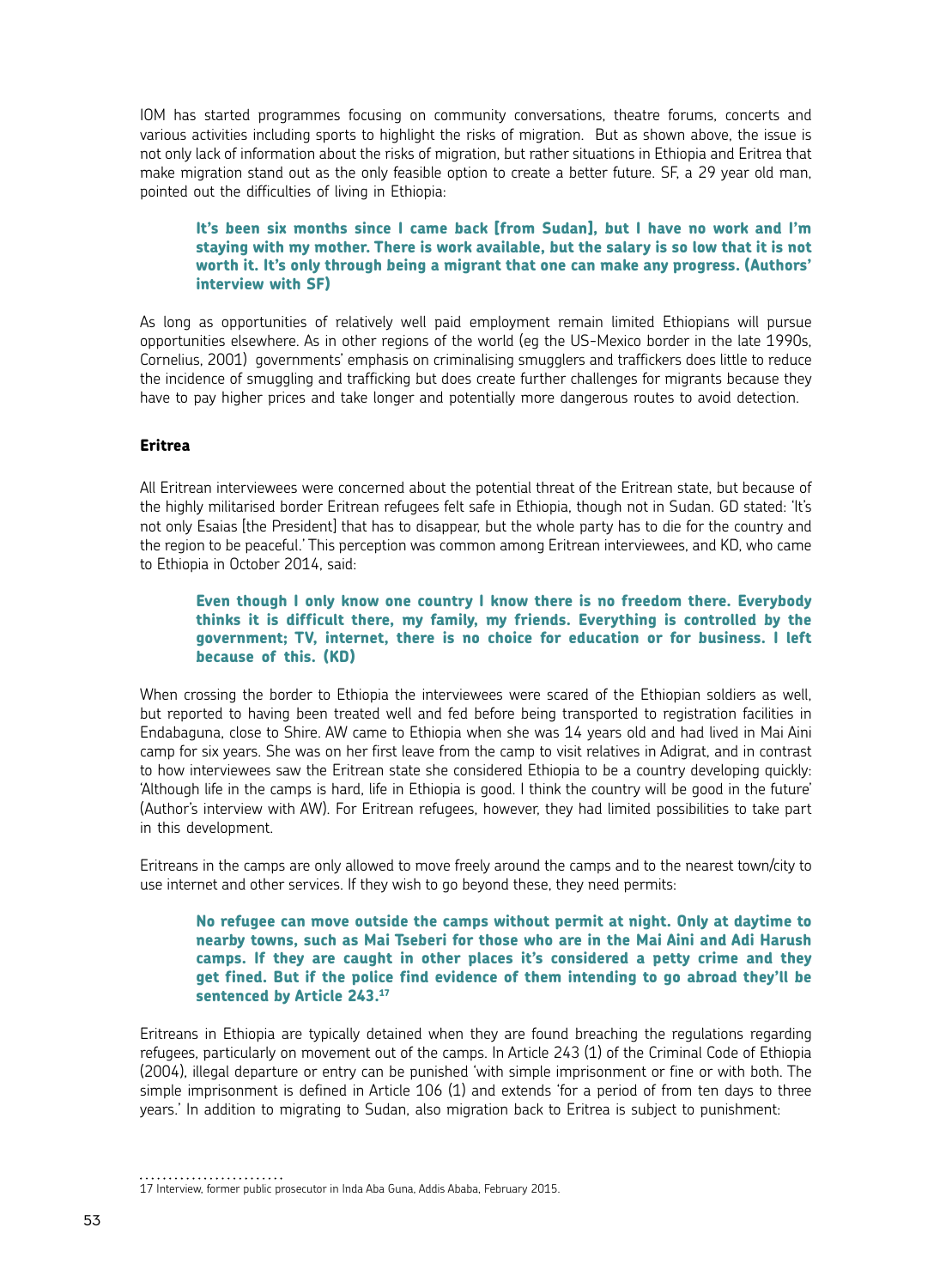**I had a case where an Eritrean tried to return to Eritrea over Zalambessa. The man was bored of sitting in the camps and wanted to go back. He had been two-three years in Mai Aini. He was also helping two boys to cross. He was caught and sentenced for five years and six months. If he was only crossing himself, his punishment would have been between 10 days and up to three years, but because he was helping others it was considered smuggling and he got a longer sentence. In the Criminal code of Ethiopia, Proclamation no 414/2004, this was according to article 243, subarticle 1 for crossing himself and subarticle 2 for helping others to cross and making money out of it. The man claimed that he did not receive any money for helping the others to cross back to Eritrea, but that he did it to help the boys who were missing their**  parents. The boys testified against the man in court.<sup>18</sup>

Article 232 (2) is more serious and is 'punishable with rigorous imprisonment from five years to ten years.' Although Eritreans are not detained in the camps, their movements around Ethiopia are highly restricted which contribute to the difficulties of living in the camps for extended periods of time.

# **Egypt**

Migration policies in Egypt are mostly limited to border policing and the control and repression of criminal acts associated with crossing borders illegally. Migrants' encounters with Egyptian authorities thus take place mostly in the context of detention and deportation operations.

Although none of the migrants, asylum seekers and refugees interviewed had a history of immigrationrelated detention in Egypt, IO officers in Cairo confirmed that, in recent years, detention has become an increasingly important area of intervention for international and non-governmental organizations in the country. Officers expressed concerns about two issues in particular. First, as already mentioned in section 6, they highlighted the tendency on the part of Egyptian authorities to detain underage migrants, refugees and asylum-seekers – both unaccompanied minors and those who travel with their families – regardless of the legal provisions available in the law to prevent such practices, and to Egypt's international commitment to respect the rights of children. Secondly, they underlined that, UNHCR not being authorized to visit detention facilities in Egypt nor to operate in the Southern and Eastern areas of the country, those apprehended while crossing the Southern border do not have access to any form of protection.

None of the people interviewed reported having witnessed or having been involved in episodes pointing to the collusion of state authorities – border intelligence officers, military or police – with smuggling and trafficking networks. Many of the interviews, however, highlighted how, particularly in the case of clandestine boats leaving from the Alexandria port between 2012-2014, authorities are likely to have 'turned a blind eye' on the rather well organized network connecting Syrian communities in Cairo and Alexandria to the smugglers. Egypt's draft law on illegal migration and smuggling would help to counteract these activities, once it is passed. Further research, including more extensive fieldwork, is needed in order to investigate these claims.

#### **Sudan**

In an attempt to curb smuggling and trafficking of people, the Sudanese government have taken part in several initiatives and signed a number of agreements with the neighbouring countries including Eritrea and Ethiopia, established joint border patrols with Chad and (as noted in section 6) takes part in the EU-Horn of Africa Migration Route Initiative (the Khartoum Process) aiming to combat such abuses (Sudan Tribune, 2014).

The Sudanese parliament also endorsed a bill in December 2013 on combating human trafficking and called for carrying out deterrent penalties including capital punishment and life imprisonment against those involved in those crimes, which became law in March in 2014. This included the establishment of the National Committee to Combat Human Trafficking, tasked to develop the national coordination body

18 Interview, former public prosecutor in Inda Aba Guna, Addis Ababa, February 2015.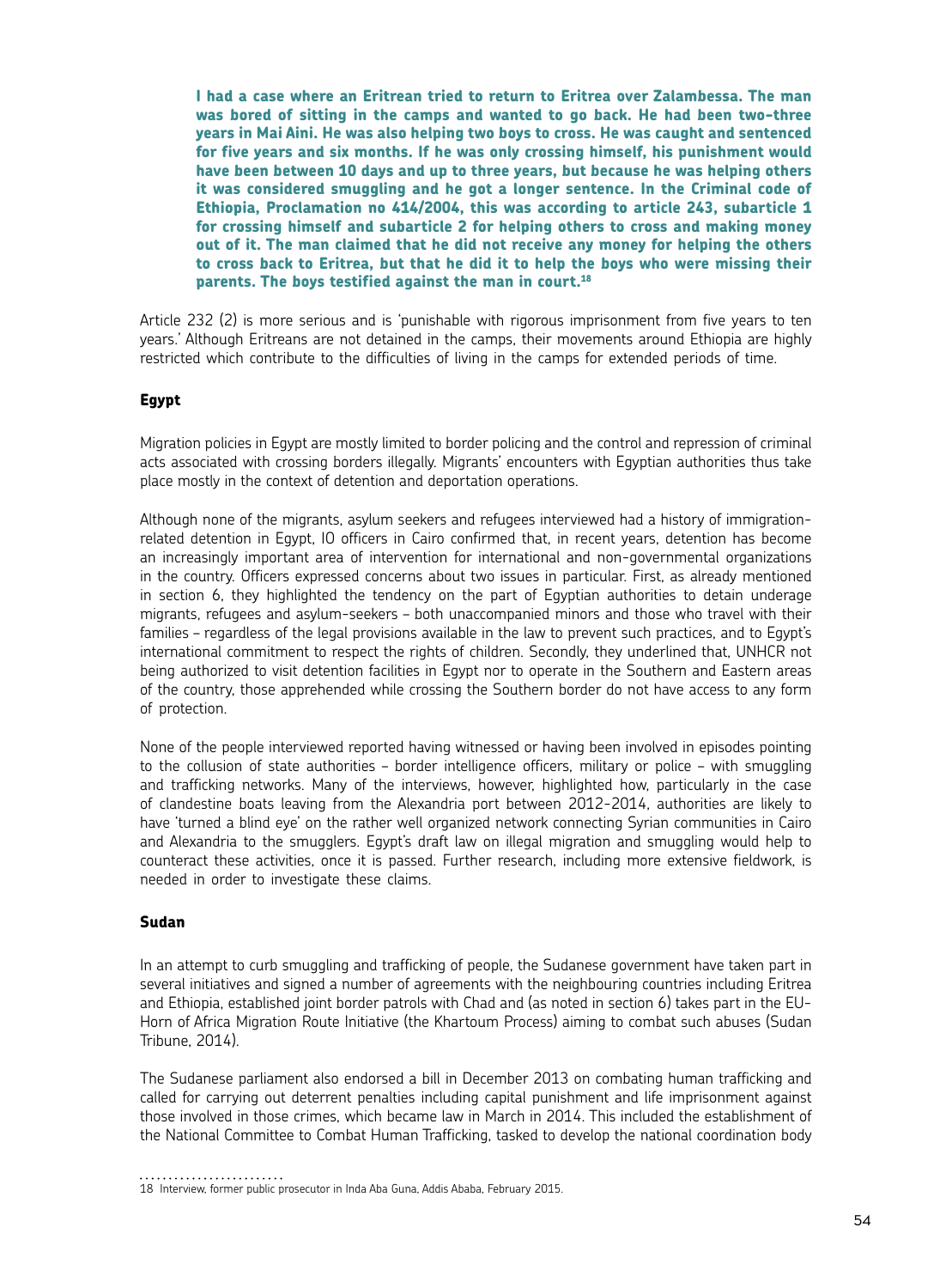and a National Plan of Action, which reportedly is currently under development (Interview with BR, 14 April 2015). It was only on 11 February 2015 that Sudan started the first trial against alleged traffickers, who were arrested the previous year in February 2014 (Sudan Tribune, 2015).

From secondary sources and some of the interviews, it appears there is little distinction, between smuggling and trafficking in terms of punishments of those found guilty. This is due to a number of factors, notably that both activities are related to organised crime, also, it is seen as a risky area to investigate in detail due to possible colluding of the Sudanese authorities in smuggling and trafficking (interviews, HRW 2014).

# Collusion with state officials

#### **Bribes at border crossings and in detention**

 As discussed already in the section on protection issues, travelling without the necessary documents is a key source of vulnerability for refugees. Most of those interviewed for this study were arrested a number of times while trying to cross a border or during their transit through Ethiopia, Sudan, Egypt and Libya. Some interviewees reported that while in detention they were victims of forms of violence and forced labour and in order to be set free they had to pay bribes to the prison authorities.

# **When AL, a young Eritrean man and another seven people, arrived near the border crossing point (between Eritrea and Sudan near the town of Tesseney) they were arrested by the Sudanese authorities who threatened to send them back to Eritrea unless they paid. The men gave all the money that they had to the Sudanese border officers and were released and continued their journey to Kassala.**

In their December 2014 report, rating perceptions of corruption in 175 countries, Transparency international place Egypt 94th, Ethiopia 110th and Sudan 173rd (Transparency International 2014). This suggests that the sampled population of those countries considers them to be places where bribes are required parts of daily life. It is not therefore surprising that non-citizens report that bribery is a standard part of border crossing in the region.

#### **Collusion between facilitators and state officials**

Some migrants, asylum seekers and refugees also reported forms of collusion between the smuggling networks and state authorities, particularly the corruption and bribing police officers and prison authorities as well as the direct involvement of individual officers in smuggling and trafficking operations.

**AP, a Somali refugee, resorted to the service of a smuggler to be taken to Libya, he claimed that in Sudan it is very easy to find smugglers because they operate relatively overtly without fear of being identified and arrested by the police. He explained that the Sudanese smugglers do not fear being arrested because they pay bribes to high-ranking government officers to ensure that no action is taken against the smugglers.** 

**MO, another refugee from Darfur, arrived in Tripoli in July 2013 and settled in the area of Azawyiah where he was arrested and taken to As-Sulah At-Tomminiyah prison because he was undocumented. In prison there where many people who were caught by the Libyan police while trying to embark on smuggling boats to cross the Mediterranean Sea and reach Europe. During the two months Mohammad spent in prison he was exposed to forced labour by the Libyan prison authorities. He was taken to a building site where he was forced to lift heavy rocks and iron pipes for the construction of the local sewage system.**

**ID, another refugee from Darfur decided to reach Tripoli through the southern city of Sabha, but before reaching Sabha he was arrested at a check point and put in**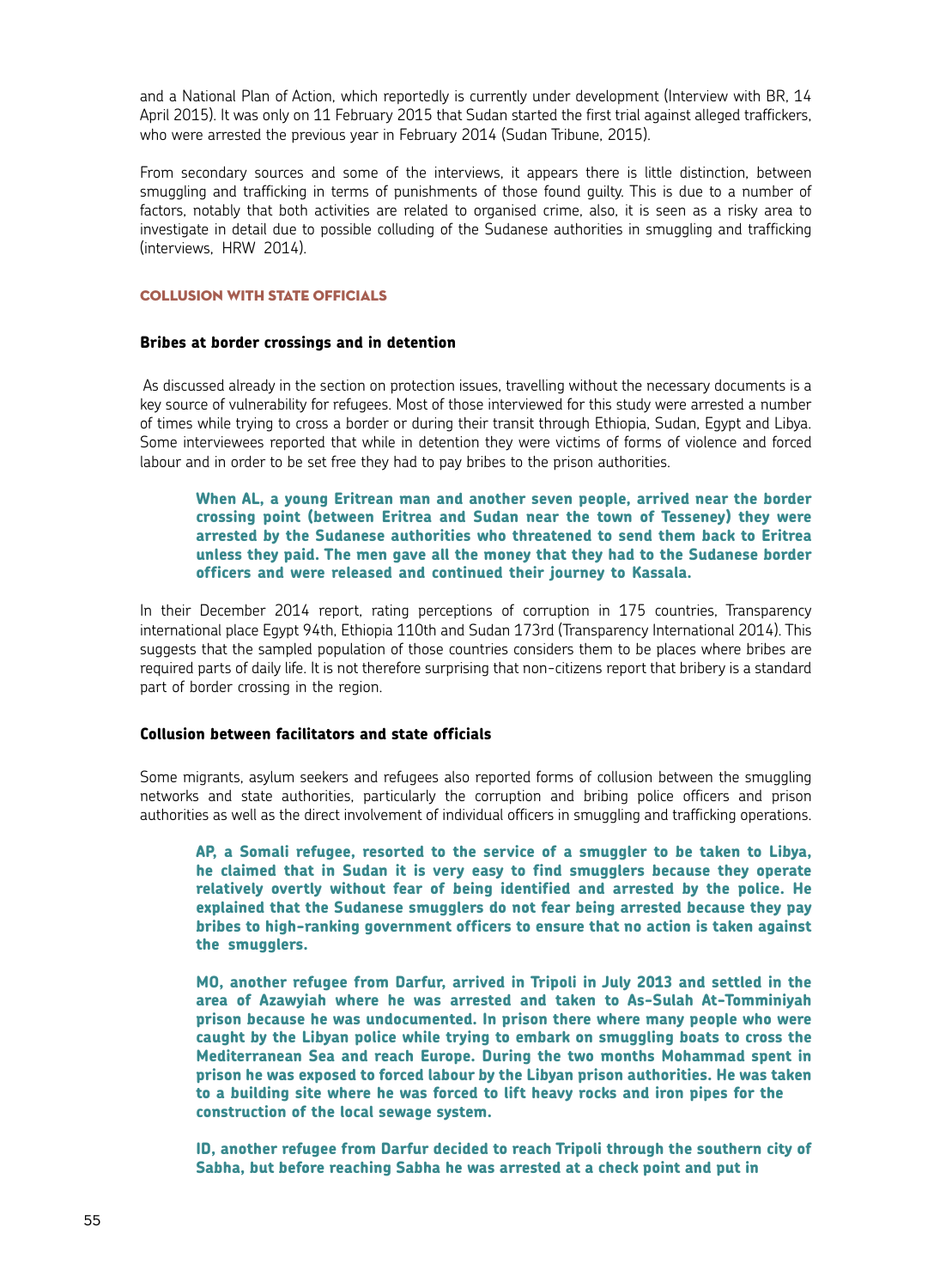**the Garyan Hamra prison, near Sabha. He remained in prison until the last week of August 2013. The prison guards asked him if he had money to pay for his release; he did have the money but he was afraid to say it because he did not want the guard to take the money and leave him in prison. One day a Libyan man arrived and asked if among the prisoners there was an Arabic-speaker whom he could take with him to work in his farm. ID told the man that he was Sudanese and that he would work for him if he helped to get out of prison. The two men agreed and ID was released. He worked for about a week in the farm of the Libyan man, who after a week told ID that he either had to pay him 200 Libyan dinars to be taken to Tripoli or he would take him back to prison. ID paid the 200 Libyan dinars and the man took him to Tripoli.** 

**AM, a 21 year old Somali refugee, claimed that during his detention in a prison in Addis Ababa, he was victim of a scam orchestrated by the prison officers. One day AM went out to buy milk and he was arrested by the Ethiopian police because he did not have any documents. The Ethiopians took him to a prison where he spent about a month. During his detention, AM was not allowed to make any phone calls, he was not given the possibility to see a lawyer and he was beaten, insulted and laughed at by the prison guards. One morning, he was told to get ready to be deported back to Somalia. He was taken along with other prisoners to an isolated mountain area on a military van. The guards made the prisoners get off the van and told them that the border with Somalia was in front of them and that they had to carry on walking and then the guards left. After a while another military van arrived, and other Ethiopian officers asked AM and the other migrants whether they wanted to be taken back to Addis Ababa and whether they had any money to pay to be driven back on another military van. AM told to the guards that he wanted to go back to Addis Ababa and that he had money at home in Bole and that upon his arrival in the Ethiopian capital he would have paid the guards the money they asked for, which was about 50US dollars. The guards gave AM a mobile phone, with which he called a friend and instructed him to pay US dollars to a middleman who was collecting payments on behalf of the guards in Addis Ababa. AM's friend paid the sum of money the guards asked for and AM and other eight men were taken to the city of Awasa, where they were told by these men wearing military uniforms and driving a military vehicle to continue their journey to Addis Ababa by pubic transports. AM believes that this episode was a fraud planned and implemented by the Ethiopian prison officers in order to extort money from undocumented migrants.** 

The testimonies presented above support previous studies which documented the active collusion of law enforcement authorities with smuggling and trafficking networks in Sudan, Egypt and Libya and and highlighted the failure of governments of these key transit countries to identify and take action against the perpetrators of these crimes (van Reisen Mirjam, 2013; USIP, 2014; HRW, 2014).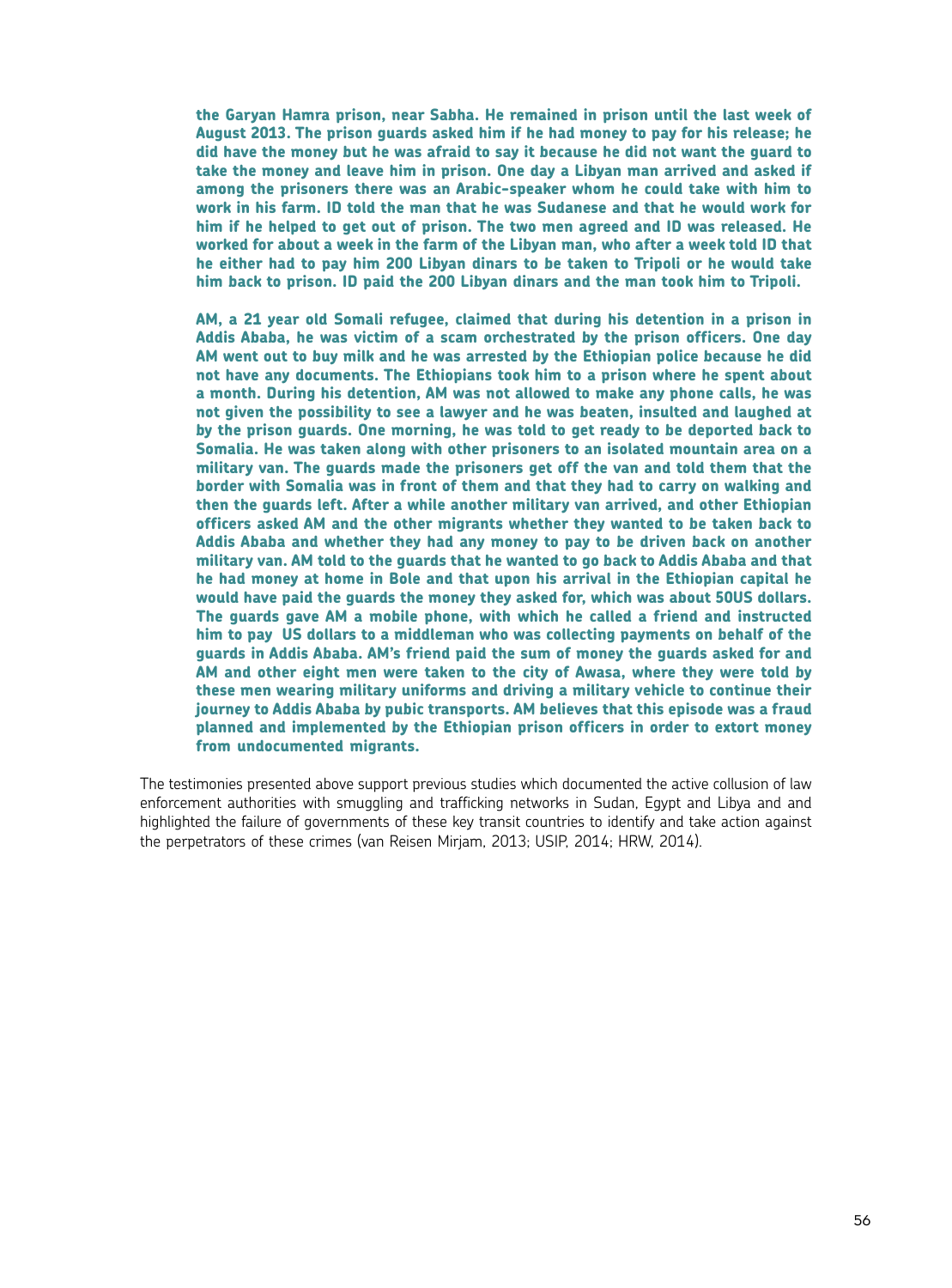9. Conclusions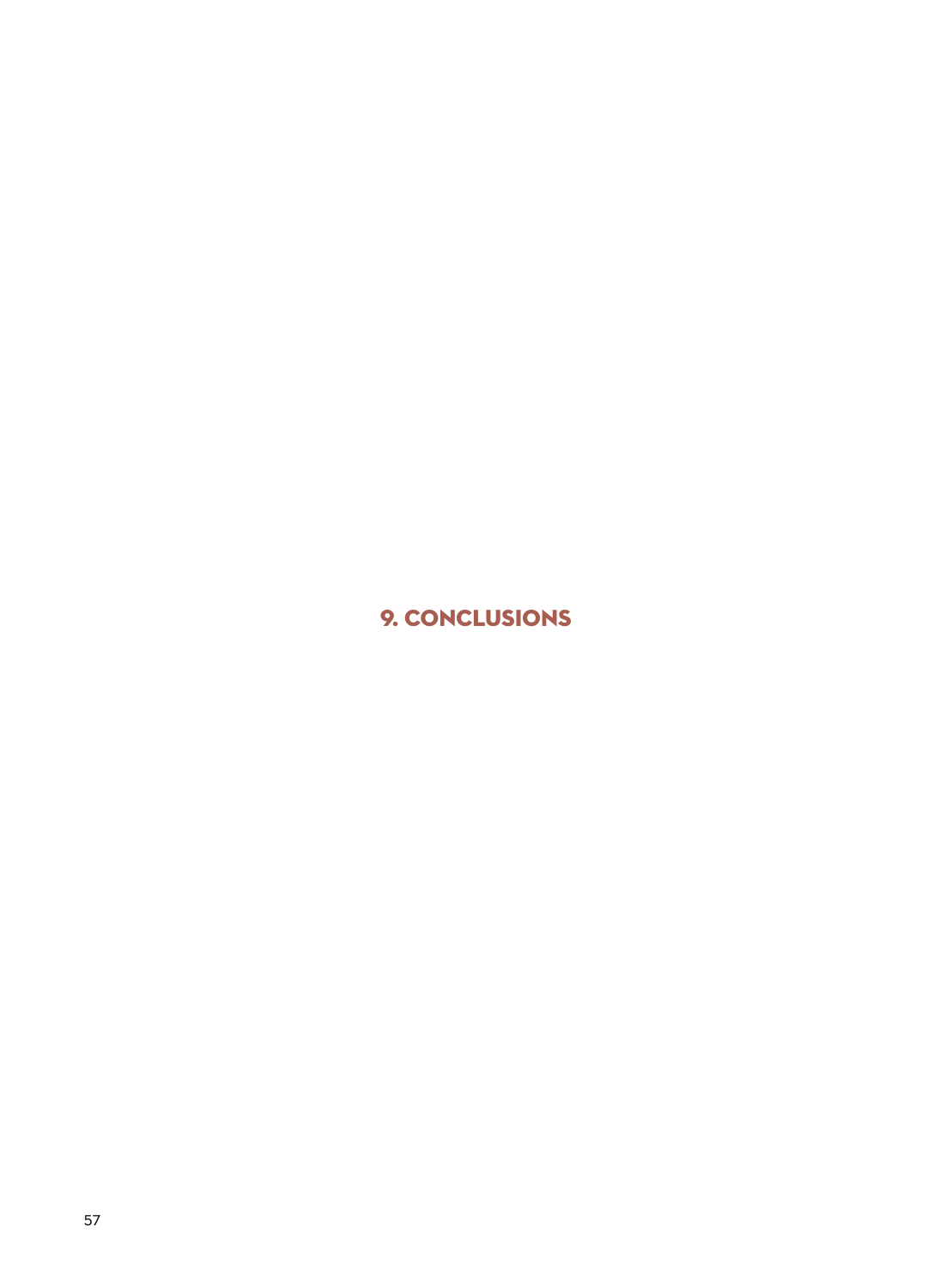This report contributes to a growing research and policy focus on the North East African system of international migration. Attention to this part of the world is predominantly driven by international and European organisations and is at least partially motivated by the dramatic growth of undocumented arrivals in Europe on the Central Mediterranean route since 2013. The chronic lack of any reliable or systematic data about movements across this vast area makes the picture presented here inevitably uncertain. This research involved almost 100 interviews across five countries, but the nature of the research means that these were not and could never be representative of all migrants, asylum seekers and refugees in this area. The tremendous uncertainty of any general image of regional migration patterns is further exacerbated by the growing instability in large parts of the region, most obviously Libya. Nevertheless, some conclusions can be made with a degree of confidence.

This research illustrates that **migration across this region is highly complex**, far more complicated than the picture of one-way travel towards Europe that sometimes emerges from media or policy accounts. Interviews with migrants, asylum seekers and refugees in Ethiopia, Sudan and Egypt highlight the complexity of regional, cross border, frequently circular migrations only a small minority of which are directed towards an attempted Mediterranean crossing. Interviews with recently arrived migrants, asylum seekers and refugees in Malta and Sardinia suggest that Europe is not the intended destination even for many of those who eventually get there, at least when they leave their homes.

**Migration projects typically change along the route.** Migrants, asylum seekers and refugees are encouraged onwards by social networks and spheres of information that have expanded in recent years through much greater internet access. Most significantly in the context of this report, people on the move are forced to change plans by the situations of chronic insecurity, lack of access to human rights including labour rights or limited protection, which they find along the route or across the nearest international border. Although many people have been compelled to move due to persecution or armed conflict, seeking asylum and protection elsewhere, **this research has documented a series of abuses of migrants** that occur during the journey and further increase the need for human rights protection even for those whose initial motives were not motivated by persecution in the sense of the 1951 Convention, but by a search for livelihoods and dignity.

This research has prioritised the perspectives of those on the move, partly out of a desire to give voice to those with direct experience of migration and partly due to the difficulty of gaining interviews with policy makers, especially in Sudan and Egypt. This perspective highlights the desire to leave for many on the move in this region. This desire arises both from fear of direct or impending persecution and from a broader, deep rooted hopelessness about economic or political prospects. Eritrean refugees provide a clear example of this level of hopelessness, no opportunities to return home, restricted mobility and lack of other opportunity –and that is for those lucky enough to be in Ethiopia. Those in Sudan must contend with the additional fear of potential refoulement to Eritrea. This level of hopelessness is the daily reality for many, particularly young people, across the region and forms the ever present undercurrent to any decision to leave.

This level of hopelessness is further exacerbated by the increasingly easy access to information about life in other places and ways of getting there. This comes both from family and friends who have already made the journey and from the increasingly widespread access to the Internet, facilitating communication with social networks but also providing links to other key information sources. Although there were examples of individuals who appeared to have little advance information about particular sections on the route, the overwhelming majority had a clear knowledge of the dangers involved at different stages. This knowledge appears widespread, explaining the commonly reported experience of individuals having to hide their migration intentions from family members for fear that they would be prevented from leaving. Despite knowing the risks, people still decide to move. Still, there is also evidence that even if the intensity of the potential risks were widely appreciated, some of the details were not. A large number of interviewees stated a preference for the route via Libya due to its perceived lack of risks, drawing on information about the extreme dangers of the Sinai route that was at least a year out of date. Yet, in terms of direct experiences at the time of research, the Libya route posed far greater dangers for migration than the journey into Egypt.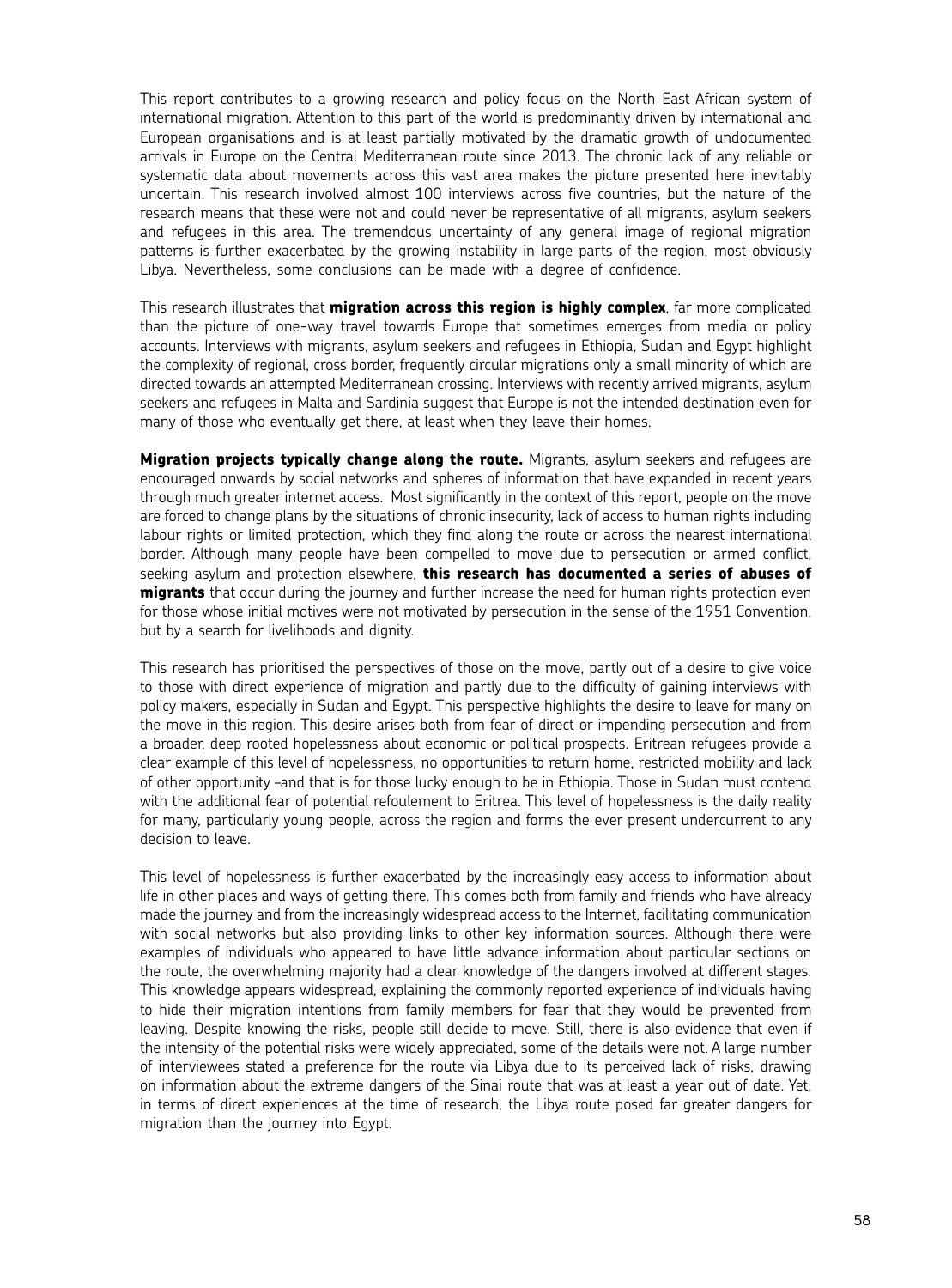**The research has documented four distinct areas of or which are likely to result in major human rights protection concerns.** First, the specific context of onward movement of recognised refugees, specifically Eritrean refugees from the camps in Ethiopia or Eastern Sudan. In some cases individuals who have been living in the camps for many years get an opportunity to leave but the small population of Eritreans interviewed for this research suggest that it is more common for individuals to use the camps as a staging post of a few months before moving onward.

Second, there appears to be a relationship between smuggling and trafficking, now well documented in the case of the Sinai (HRW 2014) and although the Sinai is much more effectively controlled similar patterns of abuse are reported elsewhere. Although only a small minority of individuals interviewed for this project reported experiences that indicated they were trafficked, the key point of danger appears to be at the handover from one smuggling organisation to another, particularly when entering the uncontrolled territory of southern Libya. This raises the issue that migrants who would probably not qualify for international protection under existing conventions, have genuine human rights protection concerns due to the circumstances they have encountered on the journey.

A third area of concern is the very widespread lack of identity documents reportedly carried by migrants, asylum seekers and refugees. In Europe such lack of documentation is assumed to be strategic, since it may impede a removals process, but across the North East African region, where removals take place they are rarely to individuals' countries of origin, much more commonly to the closest border crossing to a neighbouring country. There are no obvious advantages to migrants to be undocumented, and plenty of disadvantages, so this reflects the fact that identification is not very widespread in society as a whole, but particularly amongst lower socio-economic groups. This research has highlighted several areas where a lack of any form of identification may create problems for migrants, particularly at encounters with state officials where formal identification may provide a degree of protection from requests for bribes, detention, removal and more widespread abuse.

Fourthly, there is a growing presence of unaccompanied minors migrating across this region. This is frequently associated with issues of protection at points of origin. The only people interviewed who had travelled when they were under 18 were Ethiopian and Eritrean, suggesting an underlying issue of human rights protection specifically relevant to minors. In Eritrea, minors are motivated to leave to escape conscription in the army. Minors migrating across this region will face all of the other difficulties highlighted, further compounded by their increased vulnerability.

These problems are increasingly widely recognised across the region. Any systematic effort to address the wide range of issues highlighted in this report must involve state authorities in the region.. The only regional state officials involved in this research were from Ethiopia, but judging from recent legislation and information on the behaviour of police and border control officials in Sudan and Egypt there is growing attention paid to the issues posed by irregular migration, though much of the attention is repressive.. Credible reports of the involvement of state officials in bribery or mistreatment of migrants are widespread and there are huge areas where state control is limited or entirely absent, most notably Libya, but state authority has generally declined towards the borders. Most policy initiatives, notably recent legislation in Ethiopia and Sudan, focus on the prevention of trafficking without fully acknowledging the certainly much more widespread incidence of smuggling. Policies to counter smuggling must be implemented with respect for the human rights of those who may have no other options to move.

Finally, complex regional migration systems require regional responses. Until the twin Khartoum processes, international coordination was ad hoc and systematic pan regional attempts to address the issue were totally absent. If these processes can be used as an opportunity for free and frank discussions between representatives of the states of the region it will certainly be a step forward in responding to the large proportion of international movement that remains within the region.. However, if it is simply another vehicle for the exercise of European pressure, driven by a dominant concern about migration to Europe it will struggle to address the urgent issues raised by migration in this region.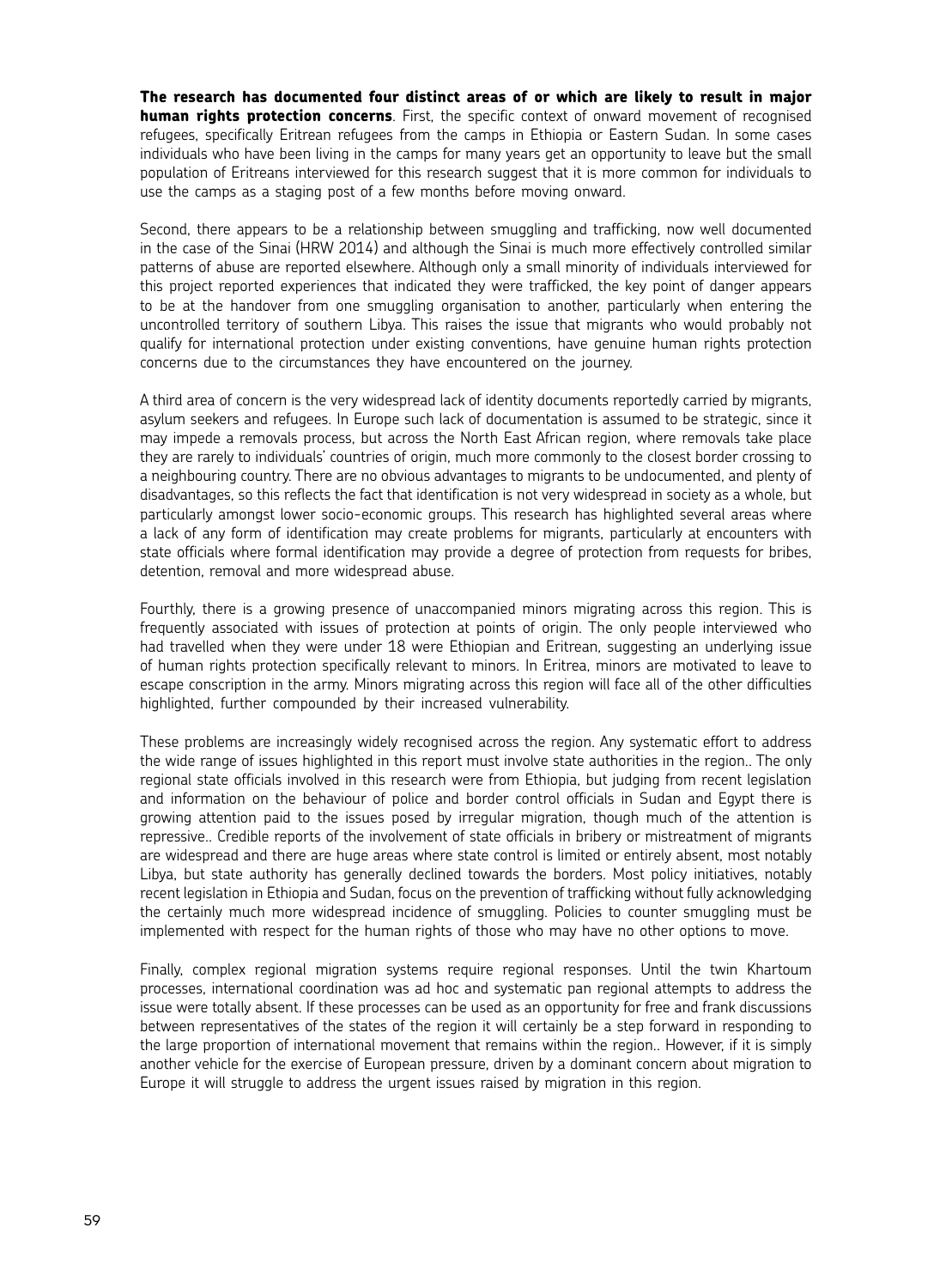# **BIBLIOGRAPHY**

Altai Consulting for IOM, (2015) Migration Trends Across the Mediterranean: Connecting the Dots. Available http://www.altaiconsulting.com/docs/migration/Altai\_Migration\_trends\_accross\_the\_Mediterranean\_v3.pdf (accessed 24/6/2015)

Altai Consulting, & UNHCR. (2013). Mixed migration: Libya at the crossroads. Mapping of Migration from Africa to Europe and Drivers of Migration in Post-revolution Libya. Research report available online at: <www. altaiconsulting.com/mixedmigrationlibya> (accessed 16/4/2015).

Amnesty International, Egypt-Sudan: Refugees and asylum seekers face brutal treatment, kidnapping for ransom, and human trafficking, 2013.

Aronson G. (2014). Egypt threatened by 'ungoverned space' on Libyan border. Al-Monitor news article available online at: <http://www.al-monitor.com/pulse/tr/sites/almonitor/contents/articles/originals/2014/05/ egypt-sinai-ungoverned-space-lawless-libya-security-military.html#> (accessed 13/2/2015).

Browne, E., (2013) Border insecurity in North Africa, GSDRC Helpdesk Research Report 945, Birmingham, UK: GSDRC, University of Birmingham.

Connell, L, (2013) The Rerouted Trafficking in Eritrean Refugees, MERIP - Middle East Report and Information Project.

Cornelius, W.A. (2001) 'Death at the border. Efficacy and unintended consequences of US immigration control policy' Population and Development Review, 27(4) 661-685.

Criminal Code of Ethiopia (2004). The Criminal Code of the Federal Republic of Ethiopia, Proclamation No. 414/2004. Available at: http://www.refworld.org/pdfid/49216b572.pdf (accessed 11/04/2015)

DIS (2014). Eritrea – Drivers and Root Causes of Emigration, National Service and the Possibility of Return. Available at: http://www.nyidanmark.dk/NR/rdonlyres/B28905F5-5C3F-409B-8A22-0DF0DACBDAEF/0/ EritreareportEndeligversion.pdf (accessed 11/04/2015).

DIIS, (2015) Migration risk campaigns are based on the wrong assumptions, DIIS Policy Brief, May 2015. Available at http://www.diis.dk/en/research/migration-risk-warning-campaigns-are-based-on-wrongassumptions (accessed 10/6/2015).

European Commission. (2014). Summary: 19 December 2014, Brussels - The European Commission adopted a financing decision to address mixed migration flows (i.e both irregular migrants and refugees) in Eastern Africa. Press release available online at: <http://eu-un.europa.eu/articles/en/article\_15894\_en.htm> (accessed 16/4/2015).

European University Institute Migration Policy Centre Team (EUI-MPC), (2014) MPC-Migration Profile Egypt, 2015, http://www.migrationpolicycentre.eu/docs/migration\_profiles/Egypt.pdf (accessed 16/4/2015)

#### Frontex

Fernandez, B. (2013). Traffickers, Brokers, Employment Agents, and Social Networks: The Regulation of Intermediaries in the Migration of Ethiopian Domestic Workers to the Middle East. International Migration Review, 47(4), 814-843.

Global Detention Project, (2015) Egypt – country profile, 2015.

Grant, S. (2015) 'Migrant deaths at sea. Addressing the information deficit' Migration Policy Practice V(1) 9-14.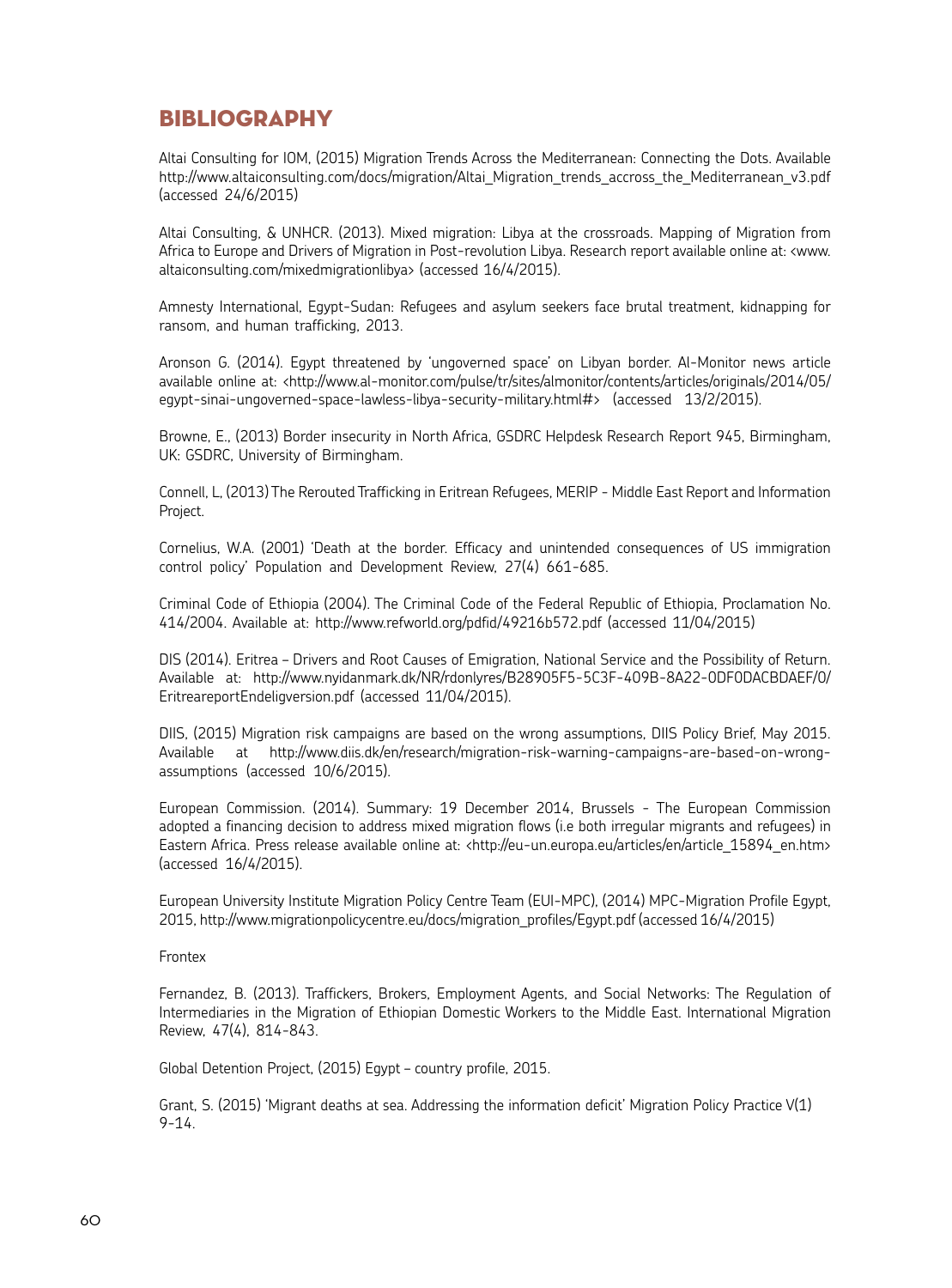Human Rights Watch. (2014). I Wanted to Lie Down and Die" Trafficking and Torture of Eritreans in Sudan and Egypt. Available online at: <http://www.hrw.org/reports/2014/02/11/i-wanted-lie-down-and-die-0> (accessed 21/02/2015).

Humphries, R (2013). Refugees and the Rashaida: Human Smuggling and Trafficking from Eritrea to Sudan and Egypt, UNHCR Research Paper 254.

ILO (2011). Trafficking in persons overseas for labour purposes: The case of Ethiopian domestic workers. ILO Country Office Addis Ababa.

IOM, UNHCR, International Rescue Committee and ARRA (2012, unpublished paper) The Need for Hope. A joint rapid assessment of Secondary Movement of Unaccompanied Children from Mai-Aini Refugee Camp, Tigray Region, Ethiopia.

IOM (2014). Fatal Journeys: Tracking Lives Lost during Migration. IOM Geneva.

Kuschminder, K.and Siegel, M. (2011) A Who's Who in Ethiopian Migration? Migration policy brief No. 5. Maastricht Graduate School of Governance.

Martin I., and Bonfanti S.. (2015). Migration and Asylum.Challenges in Eastern Africa: Mixed Migration Flows Require Dual Policy Approaches. MPC Policy Brief available online at: <http://cadmus.eui.eu/ bitstream/handle/1814/35038/MPC\_2015-04\_PB.pdf?sequence=1> (accessed 16/4/2015).

Messele, R. and Gebeyehu. M. (2015, unpublished) 'Baseline assessment on trafficking in persons. Prevention and response in Ethiopia.' IOM Addis Ababa

MHub (2015). Detained Youth: The Fate of Young Migrants, Refugees and Asylum Seekers in Libya Today. MHub Research Paper 1 available at: http://www.mixedmigrationhub.org/wp-content/uploads/2015/09/ MHUB\_Naik\_Libya\_Detention\_Sep2015.pdf

Ministry of Labour, Kingdom of Saudi Arabia (no date) 'The Nitaqat Programme' http://goo.gl/xXVtG2. (accessed 10.6.2015).

Osman, M. M. (2010). Evil lurking in the dark: report away from public eye- integration of Eritrean refugees: between government refusal and global pressure.

مزدلفة محمد عثمان - شرر في الظلام؛ قصة تقرير بعيدا عن الأعين: إدماج اللاجئين الأريترين: بين رفض الحكومة وضغط العالم.

Al Ahdath Newspaper, Issue 1518, January 10th 2010.

Phillips, M. (2014). Protection at Sea: What next in the Horn of Africa and Yemen? RMMS news release available online at: < http://www.regionalmms.org/index.php?id=44&tx\_ttnews%5Btt\_ news%5D=305&cHash=6159dabf6cb28e52e1b81cf35147cc10> (accessed 16/4/2015).

Reuters, and RMMS. (2015). The world's deadliest frontier. Feature article available online at: <http://www.regionalmms.org/index.php?id=44&tx\_ttnews%5Btt\_ news%5D=320&cHash=89679dc4c0c9292fab9440b7023aa343 > (accessed 16/4/2015).

RMMS. (2013). Migrant Smuggling in the Horn of Africa & Yemen the political economy and protection risks. Nairobi.

RMMS. (2015). Behind bars: The detention of migrants in and from the East & Horn of Africa. Mixed Migration Research Series, Study 8 availabe online at: <http://www.regionalmms.org/fileadmin/content/ rmms\_publications/Behind\_Bars\_the\_detention\_of\_migrants\_in\_and\_from\_the\_East\_\_Horn\_of\_Africa\_2. pdf> (accessed 16/4/2015).

RMMS. (2014). Blinded by Hope: Knowledge, Attitudes and Practices of Ethiopian migrants. Mixed Migration Research Series, Study N. 6 available online at: <http://www.regionalmms.org/fileadmin/content/ rmms\_publications/Blinded\_by\_Hope.pdf> (accessed 14/4/2015).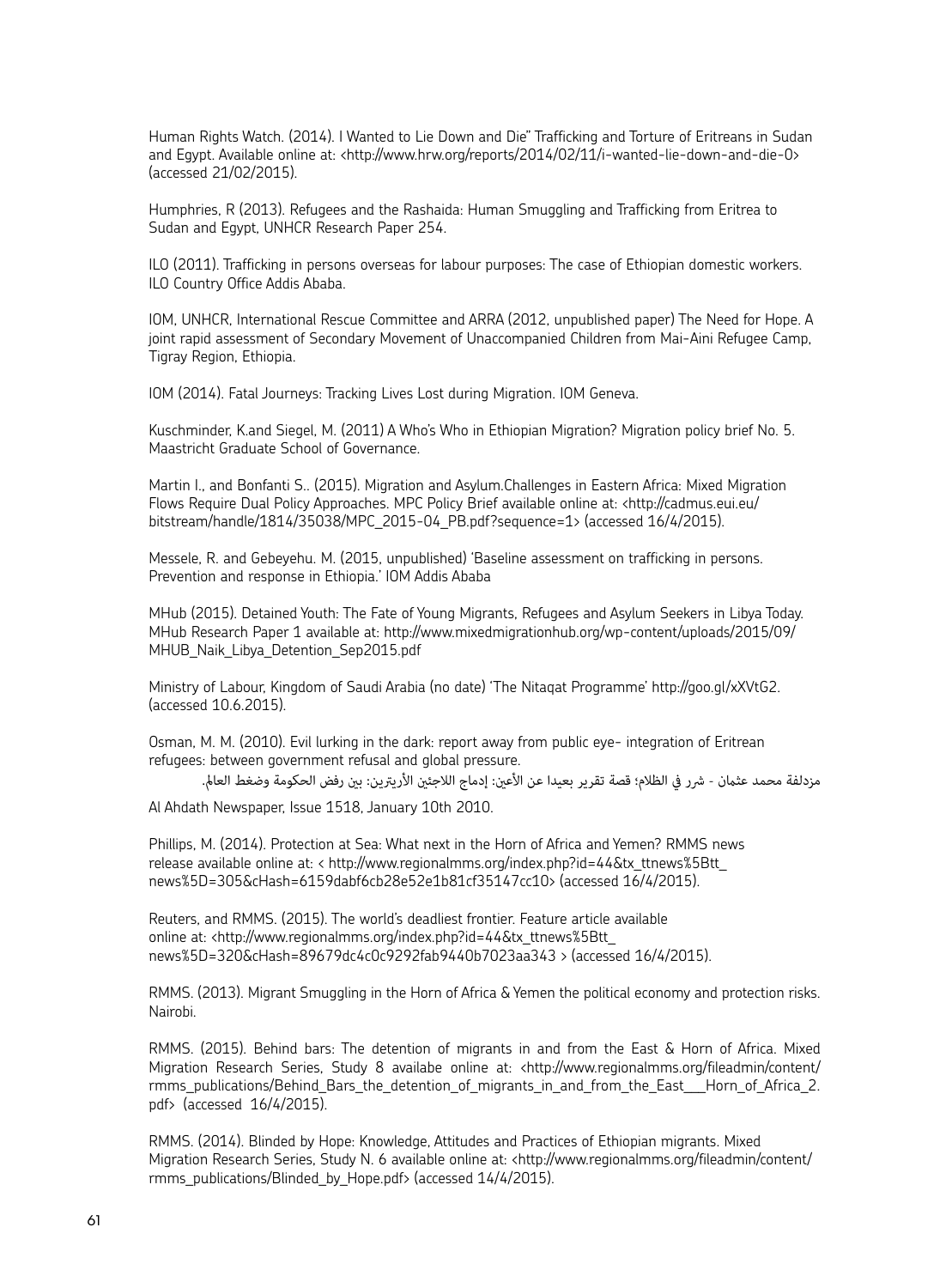RMMS. (2014). Going West: Contemporary mixed migration trends from the Horn of Africa to Libya & Europe. Mixed migration research series, study 5 available online at: <http://www.regionalmms.org/fileadmin/content/ rmms\_publications/Going\_West\_migration\_trends\_Libya\_Europe\_RMMS.pdf> (accessed 16/14/2015)

RMMS. (2014). Abused and abducted: The plight of female migrants from the Horn of Africa in Yemen. Mixed Migration Research Series, Study 7 available online at: <http://www.regionalmms.org/fileadmin/content/rmms\_ publications/Abused\_\_\_Abducted\_RMMS.pdf> (accessed 16/4/2015).

Shaw Mark, and Mangan Fiona (2014). Illicit trafficking and Libya›s transition: Profits and losses. USIP Peaceworks research paper no. 96 available online at: <http://www.usip.org/publications/illicit-trafficking-andlibya-s-transition-profits-and-losses> (accessed 16/4/2015).

Craig Murphy, T. and Ali, I. (2014). Mixed Migration in the Horn of Africa. IOM Web blog report available online at: <http://weblog.iom.int/mixed-migration-horn-africa> (accessed 16/4/2015).

Terre des Hommes Netherlands (2013). Situational Analysis on Child Trafficking along the Sudan Borders.

The Global Initiative. (2014). Smuggled Futures: The dangerous path of the migrant from Africa to Europe. Research Report available online at: http://www.globalinitiative.net/smuggled-futures / (accessed 27/02/2015).

Transparency International (2014) Corruption Perceptions Index 2014, available at https://www.transparency. org/whatwedo/publications/ (accessed June 10th 2015).

Treiber, M. (2013): "Grasping Kiflu's Fear – Informality and Existentialism in Migration from North-East Africa". In: Modern Africa. Politics, History and Society. 1/2, 111-139.

Treiber, M. (2014): "Becoming by moving. Khartoum and Addis Ababa as migratory stages between Eritrea and 'something'". In: Abdalla, Mustafa; Dias Barros, Denise; Berthet Ribeiro, Marina (eds): Spaces in Movement. New Perspectives on Migration in African Settings. Rüdiger Köppe Verlag Köln, 189-205.

Tsouparas, G., (2015) The politics of Egyptian Migration to Libya, MERIP - Middle East Report and Information Project, 2015.

U.S Department of State. (2014). Trafficking in Persons Report – Ethiopia. Available at:http://www.state.gov/j/tip/ rls/tiprpt/countries/2014/226721.htm (accessed 11.04.2015)

UNHCR 18 October (2011). 'UNHCR dismay at new deportation of Eritreans'. http://www.unhcr. org/4e9d47269.html (accessed 27/02/2015)

UNHCR (2012). Smuggling and Trafficking From the East and Horn of Africa: Executive Summary.

UNHCR. (2013). Smuggling and Trafficking from the East and Horn of Africa. Progress Report available online at: <http://www.refworld.org/pdfid/51d175314.pdf> (accessed 27/02/2015).

UNHCR (2014). Smuggling and Trafficking From the East and Horn of Africa: Progress Report. Switzerland. US Department of State. US Department of State Trafficking Global Report – Egypt, 2015.

UNHCR (2015a) '2015 UNHCR country operations profile. Ethiopia' http://www.unhcr.org/5461e6000.html (accessed June 10th 2015).

UNHCR (2015b) '2015 UNHCR country operations profile. Egypt' http://www.unhcr.org/pages/49e486356.html (accessed June 10th 2015).

UNHCR (2015c) '2015 UNHCR country operations profile. Sudan' http://www.unhcr.org/5461e60111.html (accessed 10/6/2015).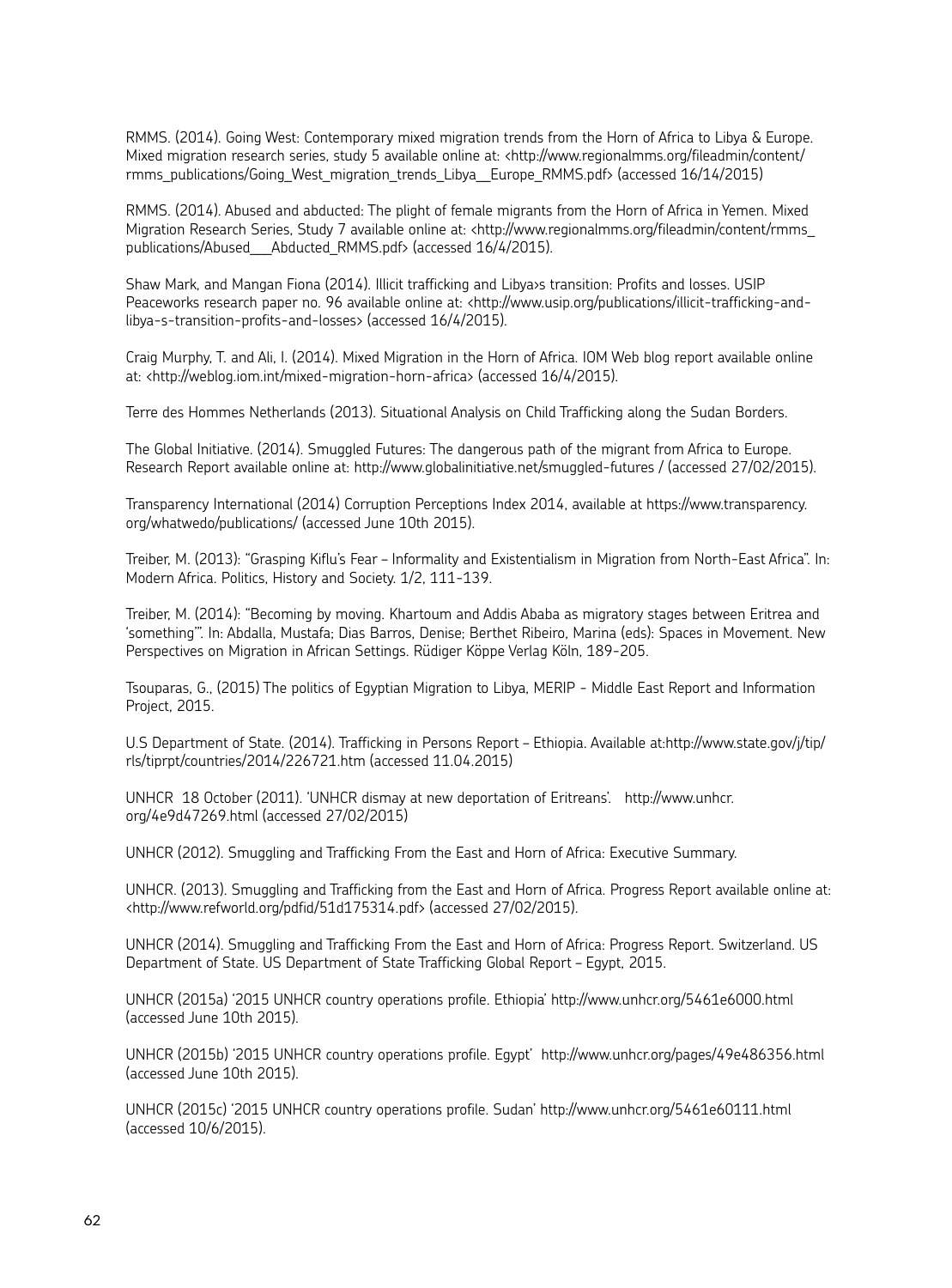UNHCR (2015d) 'UNHCR deeply concerned about abduction of asylum seekers in Eastern Sudan' Press Release June 5th 2015 http://www.unhcr.org/5571bce09.html (accessed 10/6/2015).

UNHCR and IOM (2015). Country Assistant Programme (CAP) Project Sheet, Sudan 2015. http://ops.unocha. org/Reports/daily/CAPProjectSheet\_1068\_75067\_2015426.pdf (accessed 26/4/2015).

van Reisen M., Estefanos, M, and Rijken C. (2012). Human Trafficking in the Sinai: Refugees between Life and Death. Tilburg University/EEPA Research report available online at: <http://www.eepa.be/wcm/dmdocuments/ publications/Report\_Human\_Trafficking\_in\_the\_Sinai\_Final\_Web.pdf> (accessed 27/02/2015).

van Reisen, M., Estefanos, M., Rijken, C. (2013) The Human Trafficking Cycle: Sinai and Beyond, Wolf Legal Publishers (WLP), Oisterwijk, Netherlands, 2013.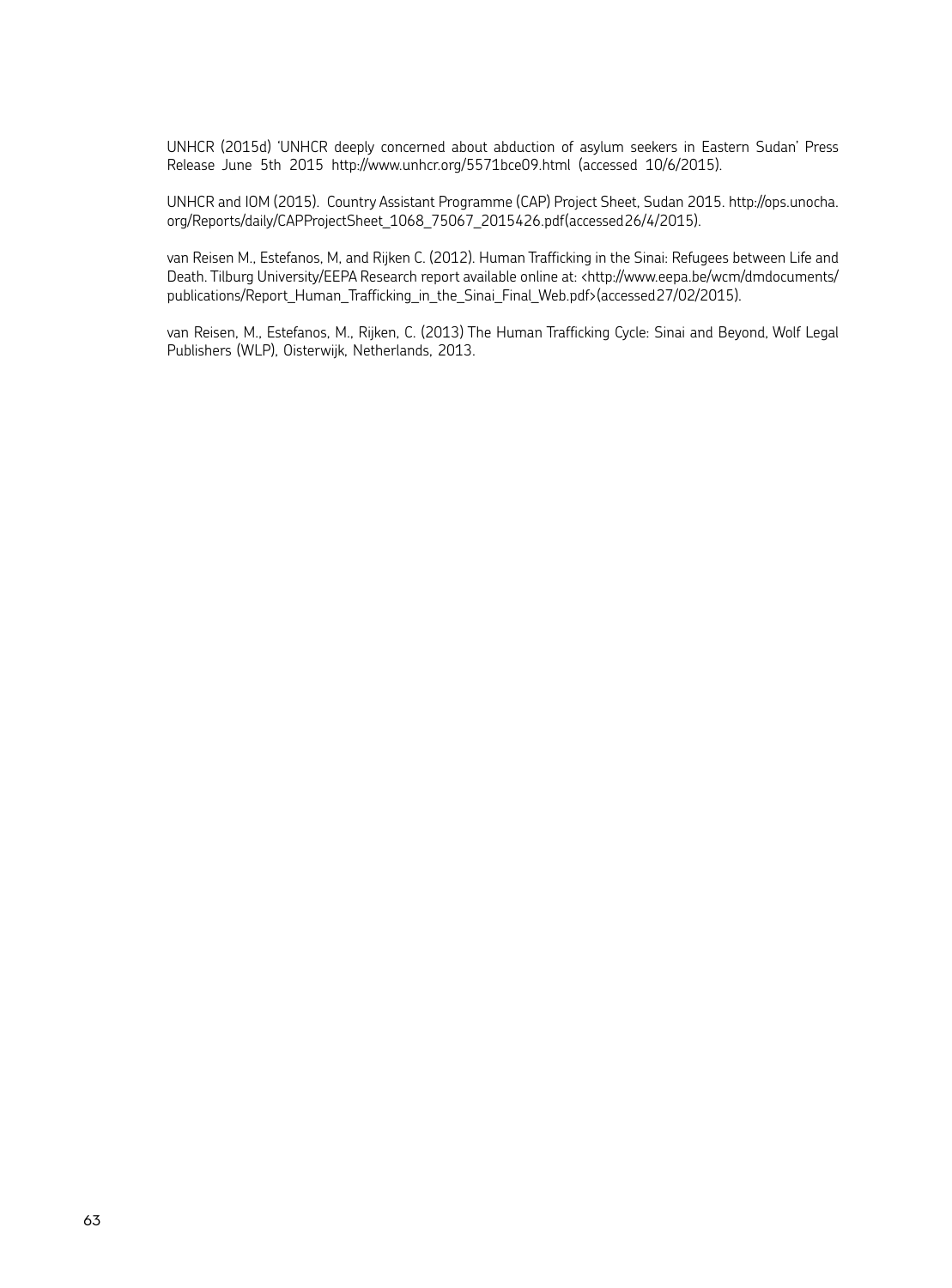| <b>Interviewee</b> | <b>Sex</b>    | <b>Language</b>                           | Age | <b>Location</b>    | <b>Nationality</b>                              | <b>Reference</b> |
|--------------------|---------------|-------------------------------------------|-----|--------------------|-------------------------------------------------|------------------|
| <b>Migrant 1</b>   | <b>Female</b> | <b>Amharic</b>                            | 45  | <b>Addis Ababa</b> | <b>Ethiopian</b>                                |                  |
| <b>Migrant 2</b>   | <b>Female</b> | <b>Amharic</b>                            | 40  | <b>Addis Ababa</b> | <b>Ethiopian</b>                                | <b>AL</b>        |
| <b>Migrant 3</b>   | <b>Male</b>   | <b>Amharic</b>                            | 29  | <b>Addis Ababa</b> | <b>Ethiopian (but</b><br>grew up in<br>Eritrea) | FL.              |
| <b>Migrant 4</b>   | <b>Male</b>   | <b>Amharic</b>                            | 34  | <b>Addis Ababa</b> | <b>Ethiopian (but</b><br>grew up in<br>Eritrea) | Y <sub>0</sub>   |
| <b>Migrant 5</b>   | <b>Male</b>   | <b>Amharic</b>                            | 30  | <b>Addis Ababa</b> | <b>Ethiopian</b>                                | <b>DW</b>        |
| <b>Migrant 6</b>   | <b>Female</b> | <b>Amharic</b>                            | 36  | <b>Addis Ababa</b> | <b>Ethiopian</b>                                |                  |
| <b>Migrant 7</b>   | <b>Male</b>   | <b>Amharic</b>                            | 29  | <b>Addis Ababa</b> | <b>Ethiopian</b>                                | <b>SF</b>        |
| <b>Migrant 8</b>   | <b>Female</b> | <b>Tigrinya (w/translator)</b>            | 20  | <b>Adigrat</b>     | <b>Eritrean</b>                                 |                  |
| <b>Migrant 9</b>   | <b>Male</b>   | <b>Tigrinya (w/translator)</b>            | 25  | <b>Adigrat</b>     | <b>Ethiopian</b>                                | <b>BY</b>        |
| <b>Migrant 10</b>  | <b>Male</b>   | <b>Tigrinya (w/translator)</b>            | 24  | <b>Adigrat</b>     | <b>Ethiopian</b>                                | <b>SE</b>        |
| <b>Migrant 11</b>  | <b>Female</b> | <b>Tigrinya (w/translator)</b>            | 21  | <b>Shire</b>       | <b>Eritrean</b>                                 | <b>KD</b>        |
| <b>Migrant 12</b>  | <b>Female</b> | <b>Tigrinya (w/translator)</b>            | 21  | <b>Shire</b>       | <b>Eritrean</b>                                 |                  |
| <b>Migrant 13</b>  | <b>Female</b> | <b>Tigrinya (w/translator)</b>            | 20  | <b>Mai Aini</b>    | <b>Eritrean</b>                                 | <b>HA</b>        |
| <b>Migrant 14</b>  | <b>Male</b>   | <b>Tigrinya (w/translator)</b>            | 29  | <b>Mai Aini</b>    | <b>Eritrean</b>                                 | <b>AL</b>        |
| <b>Migrant 15</b>  | <b>Male</b>   | <b>Tigrinya (w/translator)</b>            | 27  | <b>Adi Harush</b>  | <b>Eritrean</b>                                 | <b>GD</b>        |
| <b>Migrant 16</b>  | <b>Male</b>   | <b>Tigrinya (w/translator)</b>            | 25  | <b>Shire</b>       | <b>Eritrean</b>                                 | <b>TS</b>        |
| <b>Migrant 17</b>  | <b>Female</b> | <b>Amharic</b>                            | 28  | <b>Addis Ababa</b> | <b>Ethiopian</b>                                |                  |
| <b>Migrant 18</b>  | <b>Male</b>   | <b>Tigrinya (w/translator)</b>            | 23  | Cairo              | <b>Eritrean</b>                                 | <b>BH</b>        |
| <b>Migrant 19</b>  | <b>Female</b> | <b>Tigrinya (w/translator)</b>            | 19  | Cairo              | <b>Eritrean</b>                                 |                  |
| <b>Migrant 20</b>  | <b>Male</b>   | <b>Arabic</b>                             | 26  | Cairo              | <b>Sudanese</b>                                 |                  |
| <b>Migrant 21</b>  | <b>Male</b>   | <b>Massalit (w/translator)</b>            | 43  | Cairo              | <b>Sudanese</b>                                 |                  |
| <b>Migrant 22</b>  | <b>Male</b>   | <b>Tigrinya (w/translator)</b>            | 19  | Cairo              | <b>Eritrean</b>                                 | <b>NT</b>        |
| <b>Migrant 23</b>  | <b>Female</b> | <b>Tigrinya (w/transitor)</b>             | 18  | Cairo              | <b>Eritrean</b>                                 |                  |
| <b>Migrant 24</b>  | <b>Female</b> | <b>Amharic-Oromiffa</b><br>(w/translator) | 35  | Cairo              | <b>Ethiopian</b>                                |                  |
| <b>Migrant 25</b>  | <b>Female</b> | <b>Amharic-Oromiffa</b><br>(w/translator) | 37  | Cairo              | <b>Ethiopian</b>                                | <b>KR</b>        |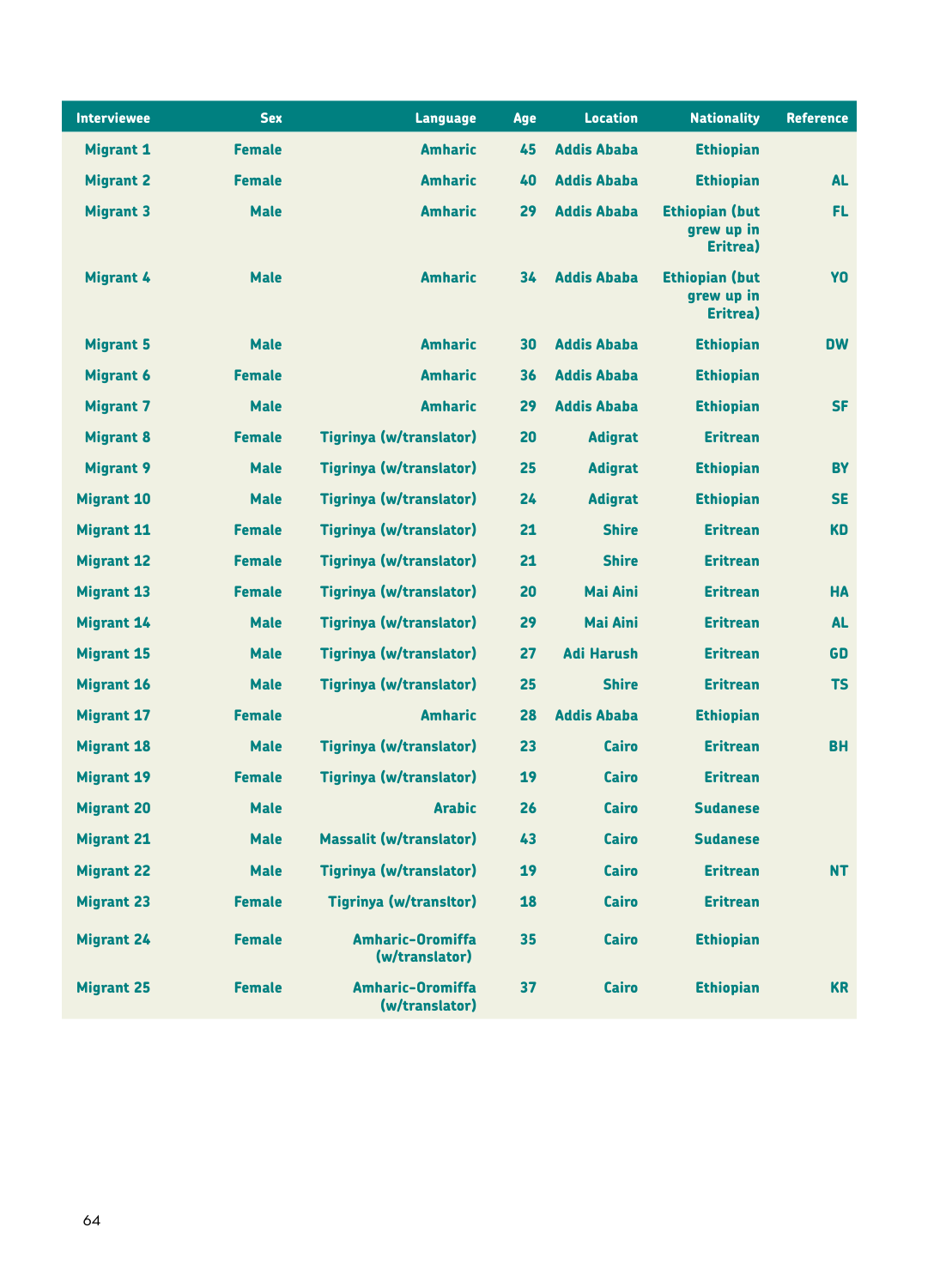| <b>Migrant 26</b> | <b>Female</b> | <b>Amharic-Oromiffa</b>        | 17 | <b>Cairo</b>     | <b>Ethiopian</b> | SI        |
|-------------------|---------------|--------------------------------|----|------------------|------------------|-----------|
|                   |               | (w/translator)                 |    |                  |                  |           |
| <b>Migrant 27</b> | <b>Male</b>   | <b>Amharic-Oromiffa</b>        | 23 | Cairo            | <b>Ethiopian</b> |           |
|                   |               | (w/translator)                 |    |                  |                  |           |
| <b>Migrant 28</b> | <b>Male</b>   | <b>Amharic-Oromiffa</b>        | 29 | Cairo            | <b>Ethiopian</b> |           |
|                   |               | (w/translator)                 |    |                  |                  |           |
| <b>Migrant 29</b> | <b>Male</b>   | <b>Amharic-Oromiffa</b>        |    | <b>Cairo</b>     | <b>Ethiopian</b> |           |
|                   |               | (w/translator)                 |    |                  |                  |           |
| <b>Migrant 30</b> | <b>Male</b>   | <b>Amharic-Oromiffa</b>        | 51 | <b>Cairo</b>     | <b>Ethiopian</b> |           |
|                   |               | (w/translator)                 |    |                  |                  |           |
| <b>Migrant 31</b> | <b>Male</b>   | <b>Amharic-Oromiffa</b>        | 16 | <b>Cairo</b>     | <b>Ethiopian</b> | <b>AH</b> |
|                   |               | (w/translator)                 |    |                  |                  |           |
| <b>Migrant 32</b> | <b>Male</b>   | <b>Tigrinya (w/translator)</b> | 30 | Cairo            | <b>Eritrean</b>  | <b>QP</b> |
| <b>Migrant 33</b> | <b>Male</b>   | <b>Tigrinya (w/translator)</b> | 26 | Cairo            | <b>Eritrean</b>  |           |
| <b>Migrant 34</b> | <b>Male</b>   | <b>Arabic</b>                  | 30 | <b>Cairo</b>     | <b>Sudanese</b>  |           |
| <b>Migrant 35</b> | <b>Male</b>   | <b>Arabic</b>                  | 22 | <b>Cairo</b>     | <b>Sudanese</b>  |           |
| <b>Migrant 36</b> | <b>Female</b> | <b>Arabic</b>                  | 36 | Cairo            | <b>Syrian</b>    |           |
| <b>Migrant 37</b> | <b>Male</b>   | <b>Arabic</b>                  | 42 | Cairo            | <b>Syrian</b>    |           |
| <b>Migrant 38</b> | <b>Male</b>   | <b>Massalit (w/translator)</b> | 24 | <b>Cairo</b>     | <b>Sudanese</b>  |           |
| <b>Migrant 39</b> | <b>Male</b>   | <b>Arabic</b>                  |    | <b>Khartoum</b>  | <b>Sudanese</b>  | <b>TR</b> |
| <b>Migrant 40</b> | <b>Male</b>   | <b>Arabic</b>                  |    | <b>Telephone</b> | <b>Sudanese</b>  | <b>SA</b> |
| <b>Migrant 41</b> | <b>Male</b>   | <b>Arabic</b>                  | 37 | <b>Skype</b>     | <b>Ethiopian</b> | <b>FG</b> |
| <b>Migrant 42</b> | <b>Male</b>   | <b>Arabic</b>                  |    | <b>Skype</b>     | <b>Ethiopian</b> | DL.       |
| <b>Migrant 43</b> | <b>Male</b>   | <b>Tigrinya (w/translator)</b> | 31 | <b>Skype</b>     | <b>Eritrean</b>  | <b>MK</b> |
| <b>Migrant 44</b> | <b>Female</b> | <b>Tigrinya (w/translator)</b> | 34 | <b>Skype</b>     | <b>Eritrean</b>  | ZE        |
| <b>Migrant 45</b> | <b>Male</b>   | <b>English</b>                 | 36 | <b>Malta</b>     | <b>Eritrean</b>  |           |
| <b>Migrant 46</b> | <b>Female</b> | <b>Arabic</b>                  | 28 | <b>Malta</b>     | <b>Syrian</b>    |           |
| <b>Migrant 47</b> | <b>Female</b> | <b>Somali</b>                  | 27 | <b>Malta</b>     | <b>Somali</b>    |           |
| <b>Migrant 48</b> | <b>Female</b> | <b>Somali</b>                  | 27 | <b>Malta</b>     | <b>Somali</b>    |           |
| <b>Migrant 49</b> | <b>Male</b>   | <b>Arabic</b>                  | 33 | <b>Malta</b>     | <b>Sudanese</b>  |           |
|                   |               |                                |    |                  |                  |           |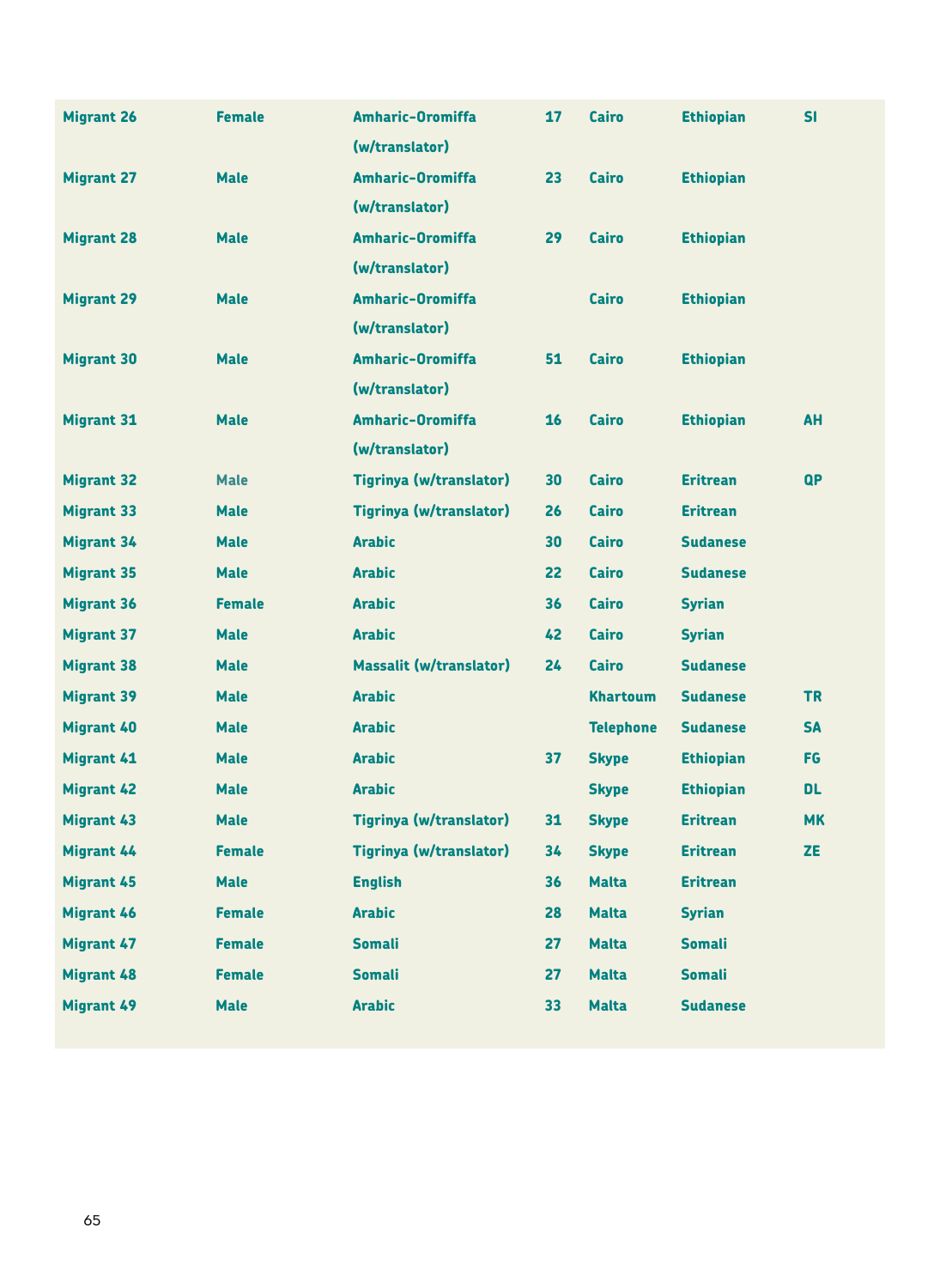| <b>Migrant 50</b>     | <b>Male</b>   | <b>Tigrinya</b> | 30 | <b>Malta</b>         | <b>Eritrean (lived in</b><br>refugee camp in<br>Sudan)     |                |
|-----------------------|---------------|-----------------|----|----------------------|------------------------------------------------------------|----------------|
| <b>Migrant 51</b>     | <b>Male</b>   | <b>Tigrinya</b> | 26 | <b>Malta</b>         | <b>Eritrean (lived in</b><br>refugee camp in<br>Sudan)     |                |
| <b>Migrant 53</b>     | <b>Male</b>   | <b>Arabic</b>   | 26 | <b>Malta</b>         | <b>Sudanese (Darfur)</b>                                   | M <sub>0</sub> |
| <b>Migrant 54</b>     | <b>Female</b> | <b>Arabic</b>   | 40 | <b>Malta</b>         | <b>Syrian</b>                                              | <b>SM</b>      |
| <b>Migrant 55</b>     | <b>Male</b>   | <b>Arabic</b>   | 31 | <b>Malta</b>         | <b>Syrian</b>                                              | <b>AD</b>      |
| <b>Migrant 56</b>     | <b>Male</b>   | <b>Arabic</b>   | 24 | Rome                 | <b>Palestinian (Gaza)</b>                                  | <b>WI</b>      |
| <b>Migrant 57</b>     | <b>Male</b>   | <b>Arabic</b>   | 28 | <b>Rome</b>          | <b>Palestinian (Gaza)</b>                                  |                |
| <b>Migrant 58</b>     | <b>Male</b>   | <b>Arabic</b>   | 28 | <b>Rome</b>          | <b>Palestinian (lived)</b><br>in refugee camp in<br>Syria) |                |
| <b>Migrant 59</b>     | <b>Male</b>   | <b>Arabic</b>   | 21 | <b>Rome</b>          | <b>Syrian</b>                                              |                |
| <b>Migrant 60</b>     | <b>Male</b>   | <b>English</b>  | 25 | <b>Mineo, Sicily</b> | <b>Somali</b>                                              | <b>AP</b>      |
| <b>Migrant 61</b>     | <b>Male</b>   | <b>Somali</b>   | 21 | <b>Mineo, Sicily</b> | <b>Somali</b>                                              | <b>AM</b>      |
| <b>Migrant 62</b>     | <b>Male</b>   | <b>Somali</b>   | 25 | <b>Mineo, Sicily</b> | <b>Somali</b>                                              |                |
| <b>Migrant 63</b>     | <b>Female</b> | <b>Tigrinya</b> | 28 | <b>Mineo, Sicily</b> | <b>Eritrean</b>                                            | <b>GH</b>      |
| <b>Migrant 64</b>     | <b>Male</b>   | <b>Arabic</b>   | 20 | <b>Mineo, Sicily</b> | <b>Sudanese (Darfur)</b>                                   | ID             |
| <b>Migrant 65</b>     | <b>Male</b>   | <b>Tigrinya</b> | 26 | <b>Mineo, Sicily</b> | <b>Eritrean</b>                                            |                |
| <b>Migrant 66</b>     | <b>Male</b>   | <b>Arabic</b>   | 24 | <b>Mineo, Sicily</b> | <b>Sudanese (Darfur)</b>                                   |                |
| Migrants'<br>family 1 | <b>Male</b>   | <b>English</b>  | 32 | <b>Addis Ababa</b>   | <b>Ethiopian</b>                                           |                |
| Migrants'<br>family 2 | <b>Male</b>   | <b>English</b>  | 30 | <b>Addis Ababa</b>   | <b>Ethiopian</b>                                           |                |
| Migrants'<br>family 3 | <b>Male</b>   | <b>English</b>  | 30 | <b>Adigrat</b>       | <b>Ethiopian</b>                                           |                |
| Migrants'<br>family 4 | <b>Male</b>   | <b>Arabic</b>   |    | <b>Khartoum</b>      | <b>Sudanese</b>                                            | <b>YD</b>      |
| Migrants'<br>family 5 | <b>Male</b>   | <b>Arabic</b>   |    | <b>Khartoum</b>      | <b>Sudanese</b>                                            |                |
| Migrants'<br>family 6 | <b>Male</b>   | <b>Arabic</b>   | 33 | <b>Skype</b>         | <b>Ethiopian</b>                                           |                |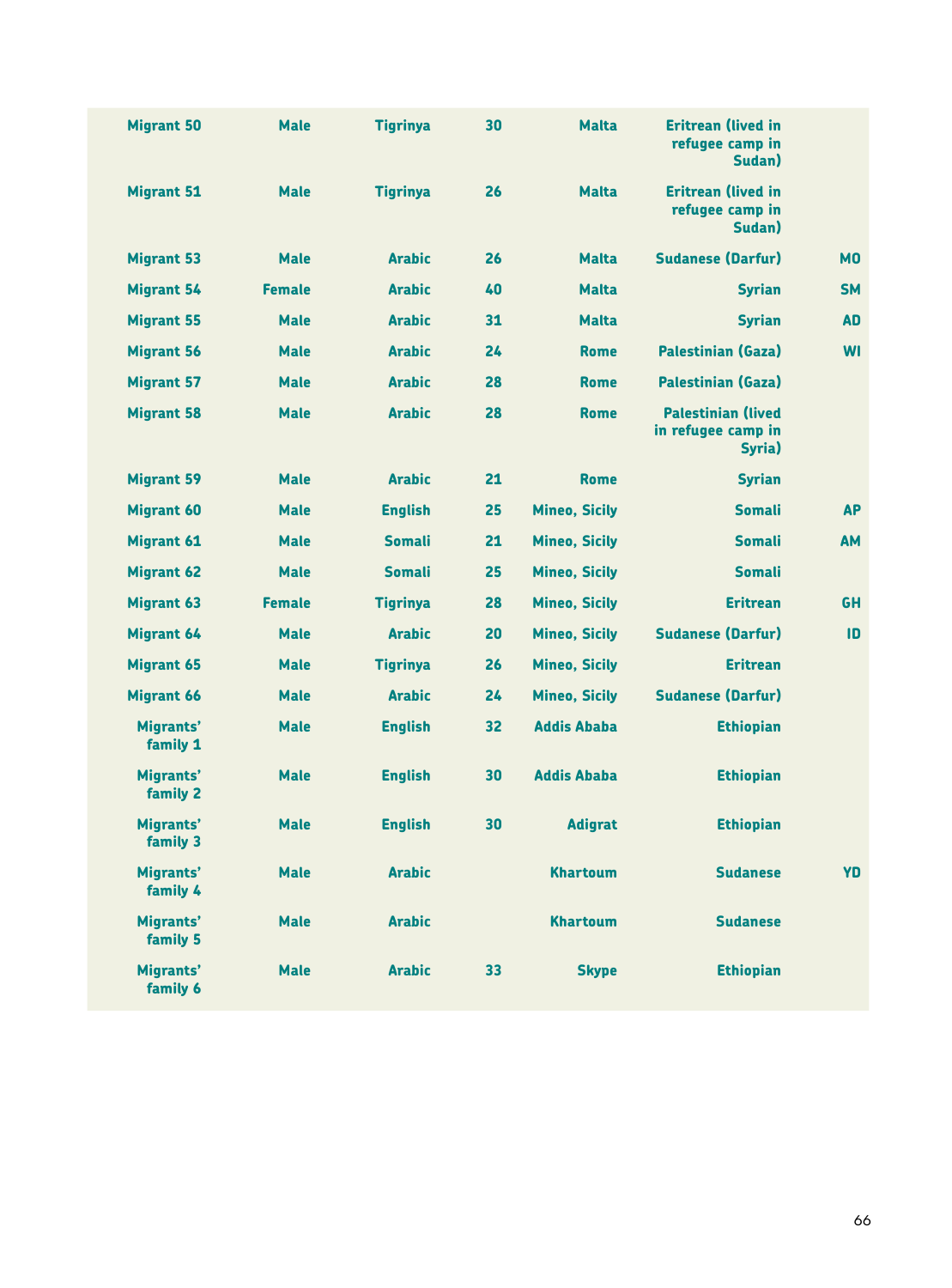| <b>Interviewee</b>    | <b>Non-migrants/policy officials</b>                                                                                 | <b>Language</b> | <b>Location</b>         |
|-----------------------|----------------------------------------------------------------------------------------------------------------------|-----------------|-------------------------|
| <b>Stakeholder 1</b>  | <b>IOM</b>                                                                                                           | <b>English</b>  | <b>Addis Ababa</b>      |
| <b>Stakeholder 2</b>  | <b>Ministry of Foreign Affairs</b>                                                                                   | <b>English</b>  | <b>Addis Ababa</b>      |
| <b>Stakeholder 3</b>  | <b>UNHCR</b>                                                                                                         | <b>English</b>  | <b>Addis Ababa</b>      |
| <b>Stakeholder 4</b>  | <b>UNICEF</b>                                                                                                        | <b>English</b>  | <b>Addis Ababa</b>      |
| <b>Stakeholder 5</b>  | <b>Migration Task Force, Mekelle</b>                                                                                 | <b>English</b>  | <b>Addis Ababa</b>      |
| <b>Stakeholder 6</b>  | <b>Ethiopian Red Cross</b>                                                                                           | <b>English</b>  | <b>Addis Ababa</b>      |
| <b>Stakeholder 7</b>  | <b>Red Cross Tracing Unit</b>                                                                                        | <b>English</b>  | <b>Addis Ababa</b>      |
| <b>Stakeholder 8</b>  | <b>Former prosecutor Inda Aba Guna</b>                                                                               | <b>English</b>  | <b>Addis Ababa</b>      |
| <b>Stakeholder 9</b>  | <b>Journalist</b>                                                                                                    | <b>Arabic</b>   | <b>Khartoum</b>         |
| <b>Stakeholder 10</b> | <b>Journalist</b>                                                                                                    | <b>Arabic</b>   | <b>Skype</b>            |
| <b>Stakeholder 11</b> | <b>IOM Medical Coordinator I</b>                                                                                     | <b>English</b>  | Cairo                   |
| <b>Stakeholder 12</b> | <b>IOM case worker</b>                                                                                               | <b>English</b>  | Cairo                   |
| <b>Stakeholder 13</b> | <b>IOM translator I</b>                                                                                              | <b>English</b>  | Cairo                   |
| <b>Stakeholder 14</b> | <b>IOM translator II</b>                                                                                             | <b>English</b>  | Cairo                   |
| <b>Stakeholder 15</b> | <b>IOM Medical Coordinator II</b>                                                                                    | <b>English</b>  | Cairo                   |
| <b>Stakeholder 16</b> | <b>JRS Malta Vice Directr</b>                                                                                        | <b>English</b>  | <b>Malta</b>            |
| <b>Stakeholder 17</b> | <b>Agency for the Welfare of Asylum</b><br><b>Seekers, Ministry for Home Affairs and</b><br><b>National Security</b> | <b>English</b>  | Malta                   |
| <b>Stakeholder 18</b> | Andre' Callus, Migrant Rights Activist,<br>working with NGOs in Malta                                                | <b>English</b>  | <b>Malta</b>            |
| <b>Stakeholder 19</b> | <b>SPRAR Torre Maura, Rome, Linguistic</b><br>and Cultural Mediator                                                  | <b>Italian</b>  | Rome                    |
| <b>Stakeholder 20</b> | <b>IOM Italy Head Office</b>                                                                                         | <b>Italian</b>  | <b>Rome</b>             |
| <b>Stakeholder 21</b> | <b>Director CARA Mineo</b>                                                                                           | <b>Italian</b>  | <b>Mineo, Sicily</b>    |
| <b>Stakeholder 22</b> | <b>Manager SPRAR Comiso</b>                                                                                          | <b>Italian</b>  | Comiso, (RG) Sicily     |
| <b>Stakeholder 23</b> | <b>Manager SPRAR Ragusa</b>                                                                                          | <b>Italian</b>  | <b>Ragusa, Sicily</b>   |
| <b>Stakeholder 24</b> | <b>UNHCR Legal Advisor</b>                                                                                           | <b>Italian</b>  | <b>Syracuse, Sicily</b> |
| <b>Stakeholder 25</b> | <b>IOM Legal Advisor</b>                                                                                             | <b>Italian</b>  | <b>Catania, Sicily</b>  |